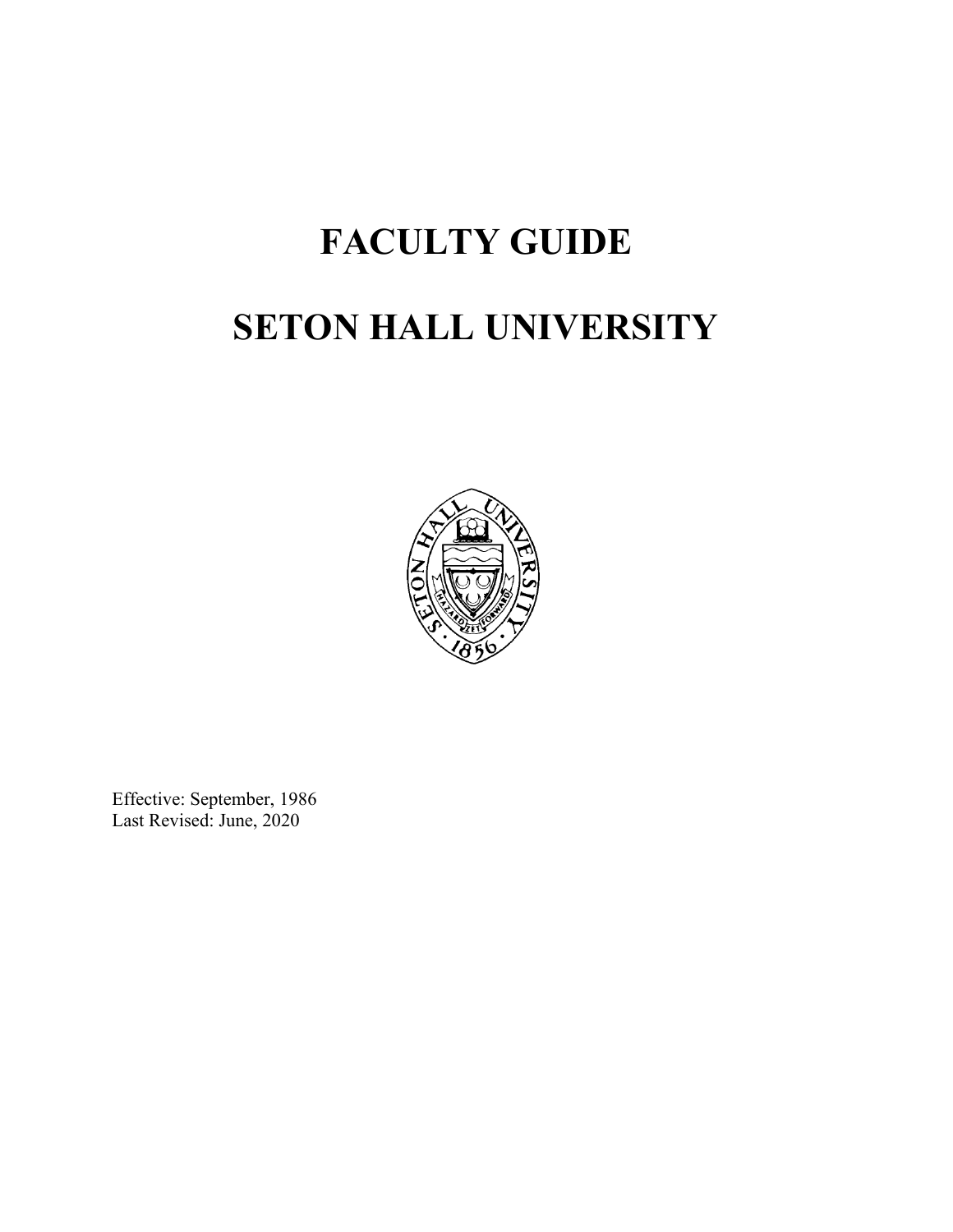# TABLE OF CONTENTS

| <b>ARTICLE 2</b> |                                                                            |  |
|------------------|----------------------------------------------------------------------------|--|
| <b>ARTICLE 3</b> |                                                                            |  |
| 3.1              |                                                                            |  |
| 3.2              |                                                                            |  |
| 3.3              |                                                                            |  |
| 3.4              |                                                                            |  |
| 3.5              |                                                                            |  |
| 3.6              |                                                                            |  |
| 3.7              |                                                                            |  |
| 3.8              |                                                                            |  |
| 3.9              |                                                                            |  |
| 3.10             |                                                                            |  |
| 3.11             |                                                                            |  |
| <b>ARTICLE 4</b> | APPOINTMENT, PROMOTION, AND TENURE STANDARDS  Page 24                      |  |
| 4.1              |                                                                            |  |
| 4.2              | Teaching Effectiveness (Applicable to all except Library Faculty)  Page 24 |  |
| 4.3              |                                                                            |  |
| 4.4              |                                                                            |  |
| 4.5              |                                                                            |  |
| 4.6              | General Criteria for Academic Ranks - Tenure Track Faculty Page 28         |  |
| 4.7              |                                                                            |  |
| 4.8              |                                                                            |  |
| 4.9              | General Criteria for Academic Ranks -                                      |  |
|                  |                                                                            |  |
| <b>ARTICLE 5</b> |                                                                            |  |
| 5.1              |                                                                            |  |
| 5.2              |                                                                            |  |
| 5.3              |                                                                            |  |
| 5.4              |                                                                            |  |
| 5.5              |                                                                            |  |
| 5.6              |                                                                            |  |
| 5.7              |                                                                            |  |
| 5.8              |                                                                            |  |
| 5.10             |                                                                            |  |
| <b>ARTICLE 6</b> |                                                                            |  |
| 6.1              |                                                                            |  |
| 6.2              |                                                                            |  |
| 6.3              |                                                                            |  |
| 6.4              |                                                                            |  |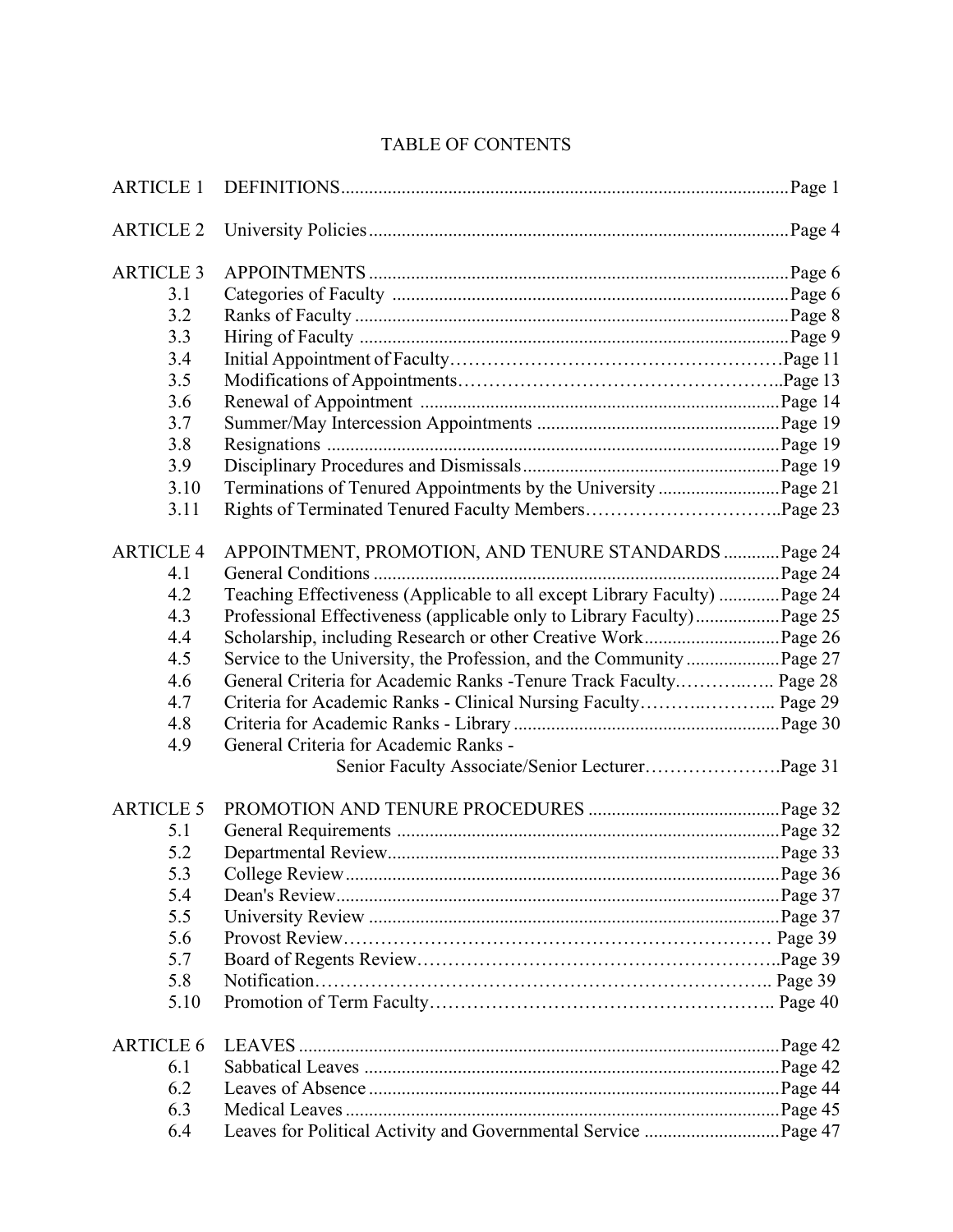| 6.5<br>6.6<br><b>ARTICLE 7</b><br>7.1<br>7.2<br>7.3<br>7.4<br>7.5<br>7.6<br>7.7<br>7.8<br>7.9<br><b>ARTICLE 8</b><br><b>ARTICLE 9</b><br>FACULTY RESEARCH AND SPONSORED ACTIVITIES  Page 59<br>9.1<br>9.2<br>9.3<br>9.4<br>9.5<br>9.6<br>9.7<br>9.8<br>10.1<br>10.2<br>10.3<br>11.1<br>11.2<br>11.3<br>11.4<br>12.5<br>12.6 |  |  |
|-----------------------------------------------------------------------------------------------------------------------------------------------------------------------------------------------------------------------------------------------------------------------------------------------------------------------------|--|--|
|                                                                                                                                                                                                                                                                                                                             |  |  |
|                                                                                                                                                                                                                                                                                                                             |  |  |
|                                                                                                                                                                                                                                                                                                                             |  |  |
|                                                                                                                                                                                                                                                                                                                             |  |  |
|                                                                                                                                                                                                                                                                                                                             |  |  |
|                                                                                                                                                                                                                                                                                                                             |  |  |
|                                                                                                                                                                                                                                                                                                                             |  |  |
|                                                                                                                                                                                                                                                                                                                             |  |  |
|                                                                                                                                                                                                                                                                                                                             |  |  |
|                                                                                                                                                                                                                                                                                                                             |  |  |
|                                                                                                                                                                                                                                                                                                                             |  |  |
|                                                                                                                                                                                                                                                                                                                             |  |  |
|                                                                                                                                                                                                                                                                                                                             |  |  |
|                                                                                                                                                                                                                                                                                                                             |  |  |
|                                                                                                                                                                                                                                                                                                                             |  |  |
|                                                                                                                                                                                                                                                                                                                             |  |  |
|                                                                                                                                                                                                                                                                                                                             |  |  |
|                                                                                                                                                                                                                                                                                                                             |  |  |
|                                                                                                                                                                                                                                                                                                                             |  |  |
|                                                                                                                                                                                                                                                                                                                             |  |  |
|                                                                                                                                                                                                                                                                                                                             |  |  |
|                                                                                                                                                                                                                                                                                                                             |  |  |
|                                                                                                                                                                                                                                                                                                                             |  |  |
|                                                                                                                                                                                                                                                                                                                             |  |  |
|                                                                                                                                                                                                                                                                                                                             |  |  |
|                                                                                                                                                                                                                                                                                                                             |  |  |
|                                                                                                                                                                                                                                                                                                                             |  |  |
|                                                                                                                                                                                                                                                                                                                             |  |  |
|                                                                                                                                                                                                                                                                                                                             |  |  |
|                                                                                                                                                                                                                                                                                                                             |  |  |
|                                                                                                                                                                                                                                                                                                                             |  |  |
|                                                                                                                                                                                                                                                                                                                             |  |  |
|                                                                                                                                                                                                                                                                                                                             |  |  |
|                                                                                                                                                                                                                                                                                                                             |  |  |
|                                                                                                                                                                                                                                                                                                                             |  |  |
|                                                                                                                                                                                                                                                                                                                             |  |  |
|                                                                                                                                                                                                                                                                                                                             |  |  |
|                                                                                                                                                                                                                                                                                                                             |  |  |
|                                                                                                                                                                                                                                                                                                                             |  |  |
|                                                                                                                                                                                                                                                                                                                             |  |  |
|                                                                                                                                                                                                                                                                                                                             |  |  |
|                                                                                                                                                                                                                                                                                                                             |  |  |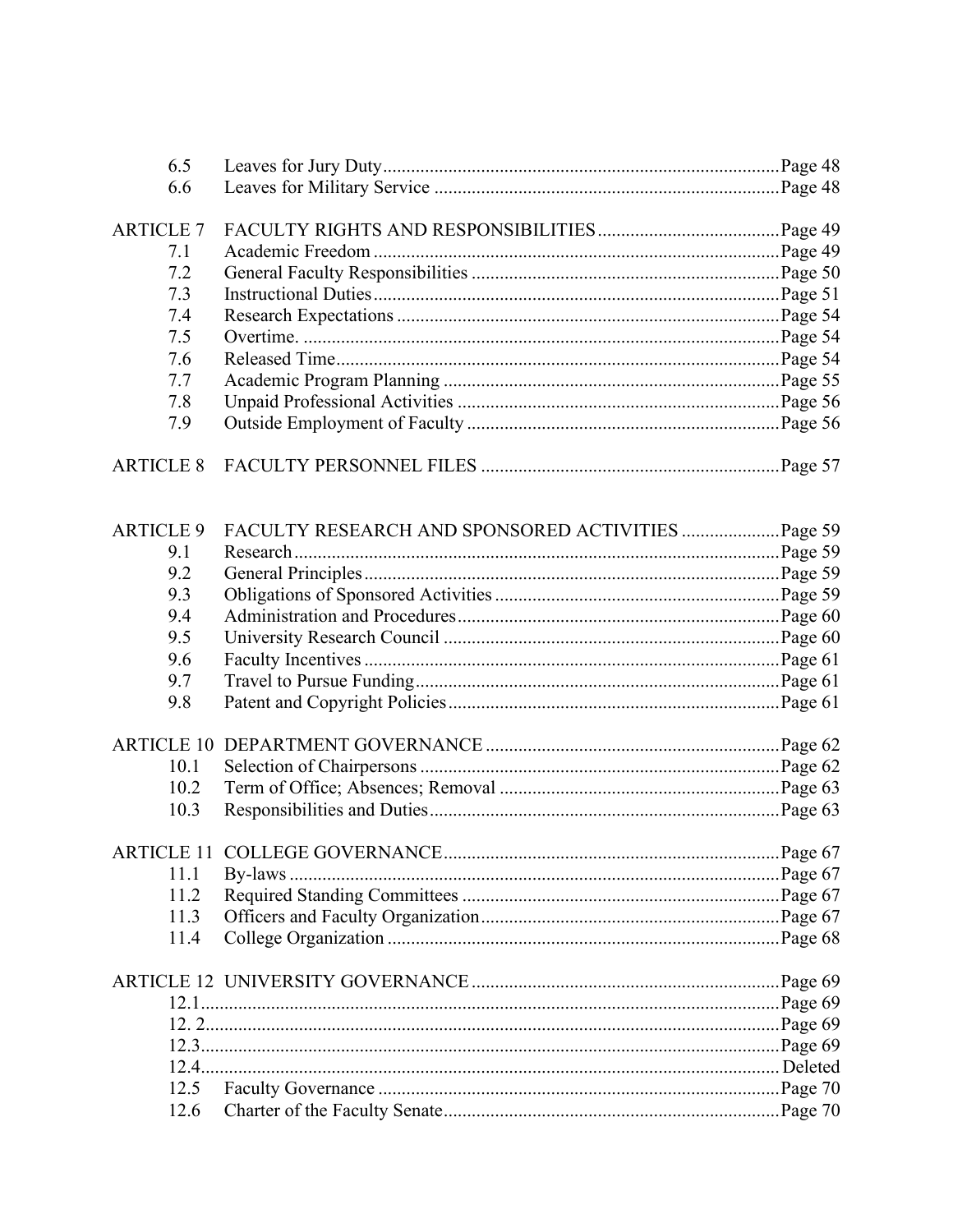|      | Page 74 |
|------|---------|
| 13.1 |         |
| 13.2 |         |
| 13.3 |         |
|      |         |
|      |         |
| 14 1 |         |
| 14.2 |         |
| 14.3 |         |
| 14.4 |         |
| 14.5 |         |
| 14.6 |         |
| 14.7 |         |
|      |         |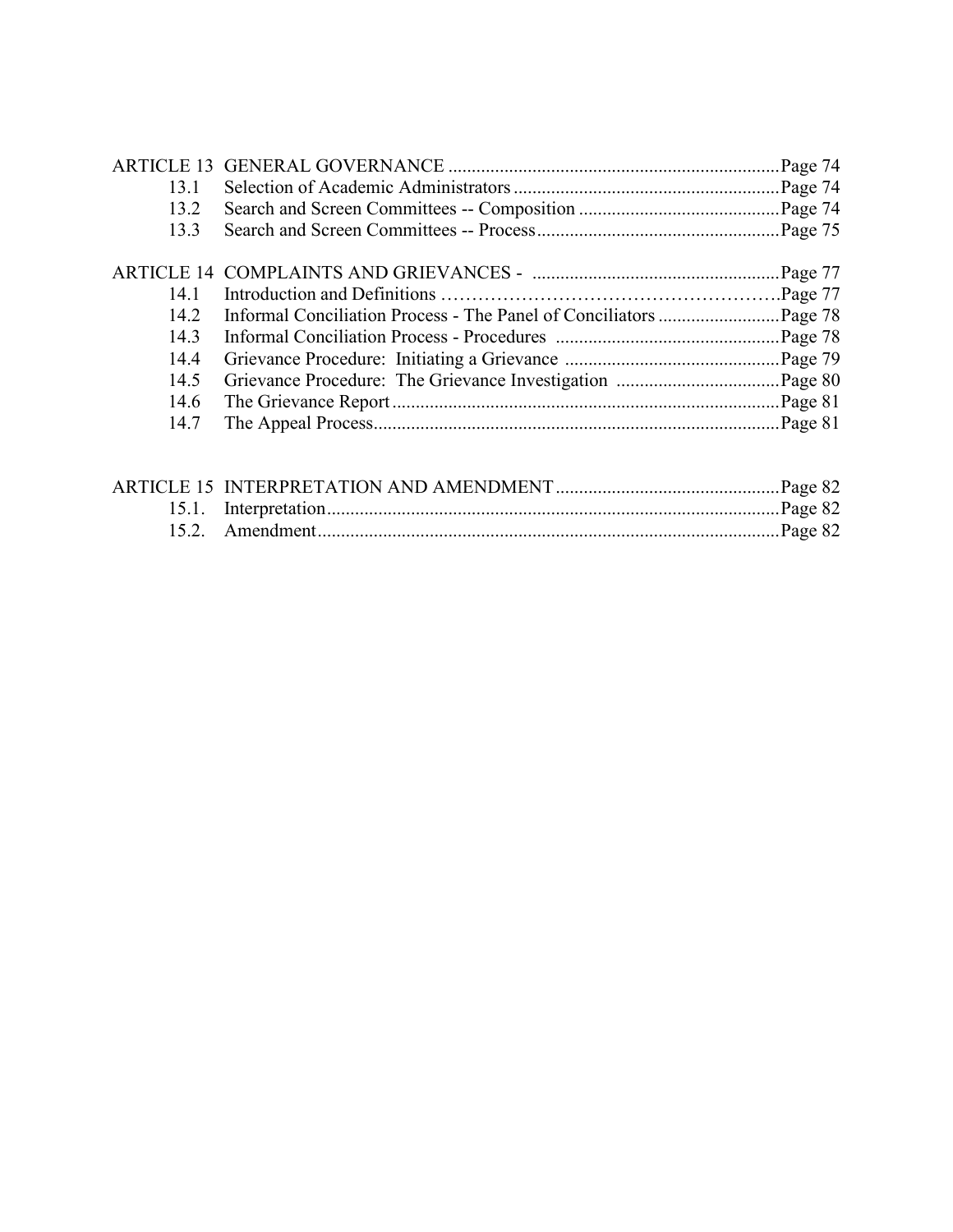#### ARTICLE 1

#### **DEFINITIONS**

All provisions of this Faculty Guide ("Guide") apply to the following major academic divisions of Seton Hall University: the College of Arts and Sciences, the College of Communication and the Arts, the W. Paul Stillman School of Business, the School of Diplomacy and International Relations, the College of Education and Human Services, the South Orange University Libraries, and the College of Nursing. The academic jurisdiction of this Faculty Guide shall extend to all educational programs of the University, except those of the School of Law and the School of Medicine. Only University Governance (Article 12) and General Governance (Article 13) apply to the School of Theology and to the School of Health and Medical Science. Faculty of any newly-established major academic divisions or credit-bearing educational programs shall come under the jurisdiction of this Faculty Guide, unless specifically excluded by agreement of the Faculty Senate and the Provost.

- 1. The terms "Faculty" or "Faculty member" denote a person or persons having instructional or research duties in one of the above-listed colleges. This designation includes a person or persons having professional library duties.
- 2. a. <sup>4</sup>Full-time<sup>3</sup> Faculty members are those individuals, with principally instructional, research, or professional library duties, who have tenure or whose contracts stipulate that they are full-time employees of Seton Hall University.
	- b. "Adjunct" Faculty members and "Part-Time" Faculty members are those untenured individuals who have instructional duties but who are not on a fulltime Faculty contract. These Faculty members enjoy academic freedom and such other rights and responsibilities as are specifically indicated in this document or are contained in their contracts.
- 3. The term "College" indicates either a college or school within the University academic structure and includes the University Libraries.
- 4. The term "Department" shall be defined as any academic instructional unit composed at least of three tenured or tenure-track Faculty members and headed by a "Chairperson" (see Article 10).
- 5. An "Academic Program" consists of: (1) a credit-bearing course of study, including but not limited to majors, minors, concentrations, certificates, and other set curricula that do not bear degrees, and (2) the Faculty responsible for designing and teaching such curricula. An Academic Program may exist within or outside of a Department. Academic Programs outside of a Department are under the jurisdiction of the College to which they belong. Such Academic Programs may require a "Director" or "Coordinator" who shall serve as the head of this Academic Program. When a program has outside funding, the Program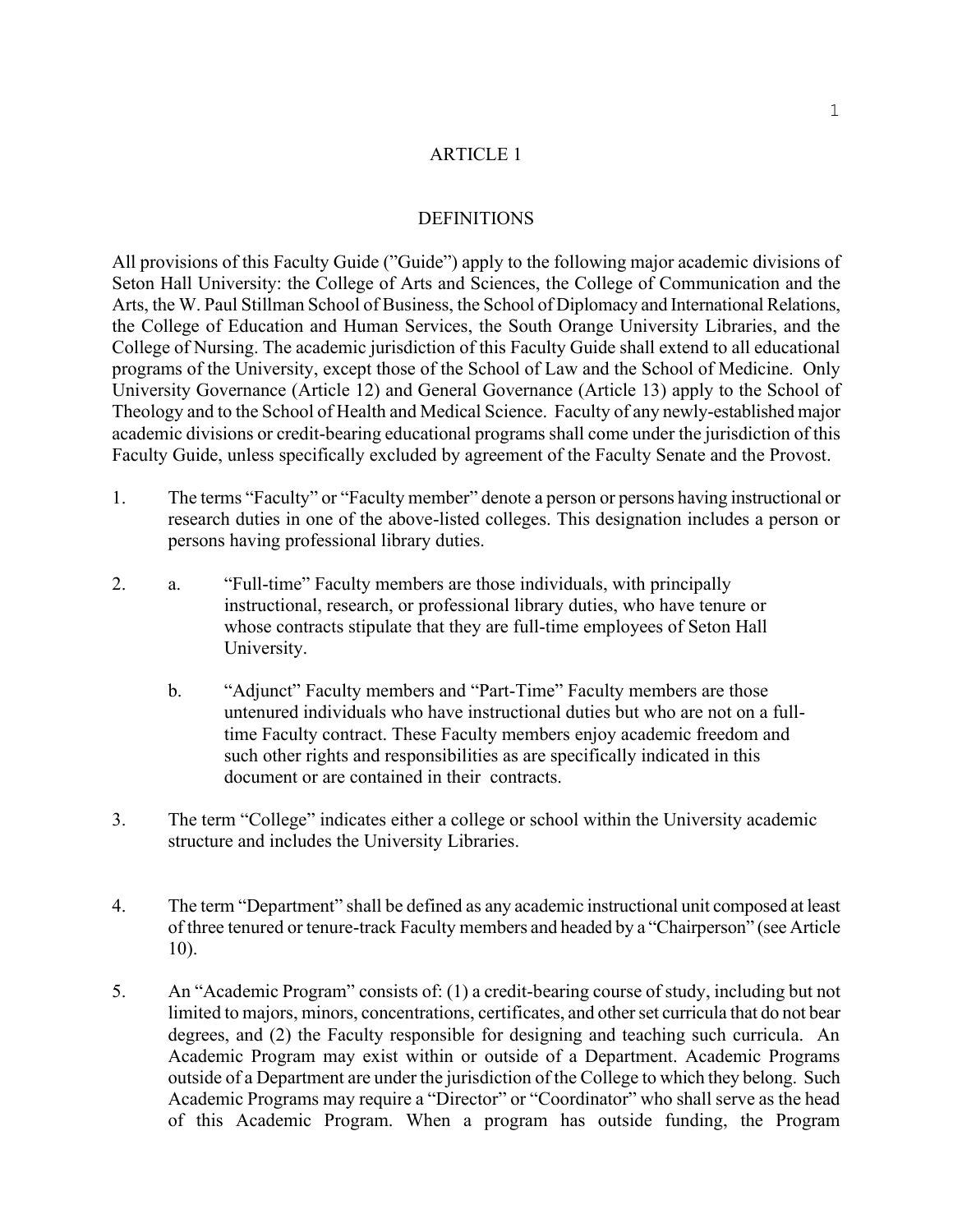Director/Coordinator (or his/her appointee) shall be the principal investigator as approved by the funding agency conditional on satisfactory performance.

- 6. ³Administration´ includes the President, the Provost, Deans, and other administrative officers of the University, including those designated as "assistant" or "associate" or "vice" to any of the above.
- 7. The "Academic Year" is defined as the fall and spring semesters and those days preceding and following those semesters needed for the proper academic functioning of those semesters.
- 8. **Calendar Days**" denotes the seven days of the week.
- 9. "Conflict of Interest" is a situation in which officers or employees of the University, their family members, or friends have existing or potential financial, personal, familial, or business interests that impair or might appear to impair the independence and objectivity of judgment of the officers and employees in the discharge of their responsibilities to the University.
- 10. "Conflict of Commitment" describes external activities or employment that substantially interferes with officers' or employees' employment responsibilities to the University. A conflict of commitment will be apparent in the failure of officers or employees to discharge fully the role or duties expected of them based upon other external commitments.

Faculty should refer to the University's "Conflict of Interest and Commitment Policy."

- 11. "Accredited Institution" is an academic institution of higher education accorded that status by an accrediting agency approved by the Council for Higher Education Accreditation or by the United States Department of Education or an equivalent foreign entity.
- 12. "Notification" is a written, non-electronic communication which shall be effective if delivered personally to the Faculty member or if sent by certified mail to the Faculty member's residence as reported to Human Resources, postmarked by the date specified.
- 13. The "University" refers to Seton Hall University.
- 14. The "President" is the Chief Executive Officer of the University.
- 15. The "Provost" is the Chief Academic Officer of the University.
- 16. The "Dean" is the Chief Academic Officer of a College.
- 17. The "Faculty Senate" represents the University Faculty as identified above in matters of academic policies and procedures as well as matters of Faculty welfare. It has the right and duty to represent that Faculty on all matters which affect the Faculty as whole and to help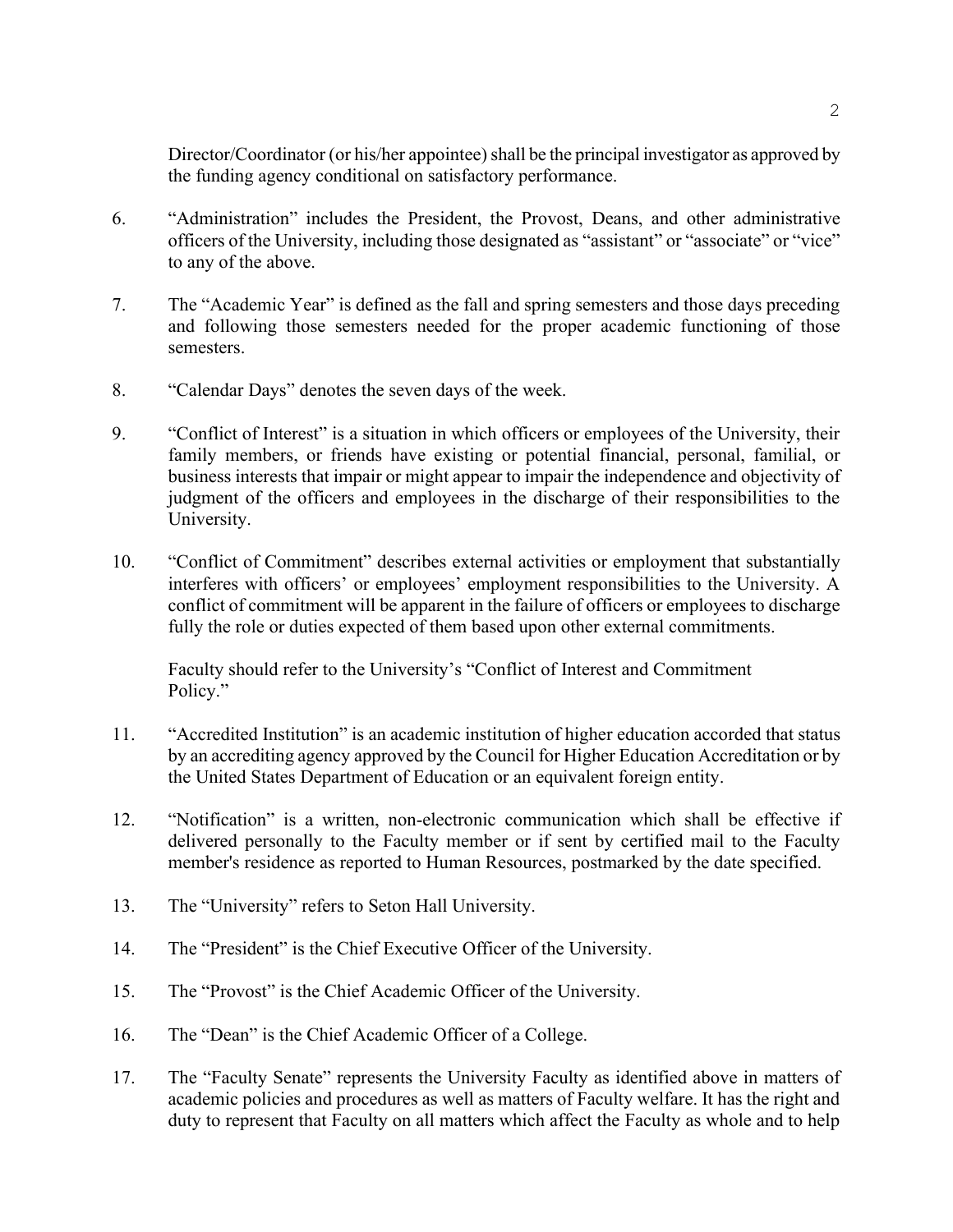inform Faculty opinion on matters of campus-wide importance. See Article 12.6.

18. ³Departmental Guidelines´ refers to Departmental Tenure and Promotion Guidelines, as defined in Article 5.2.a.1 and elsewhere throughout this Guide.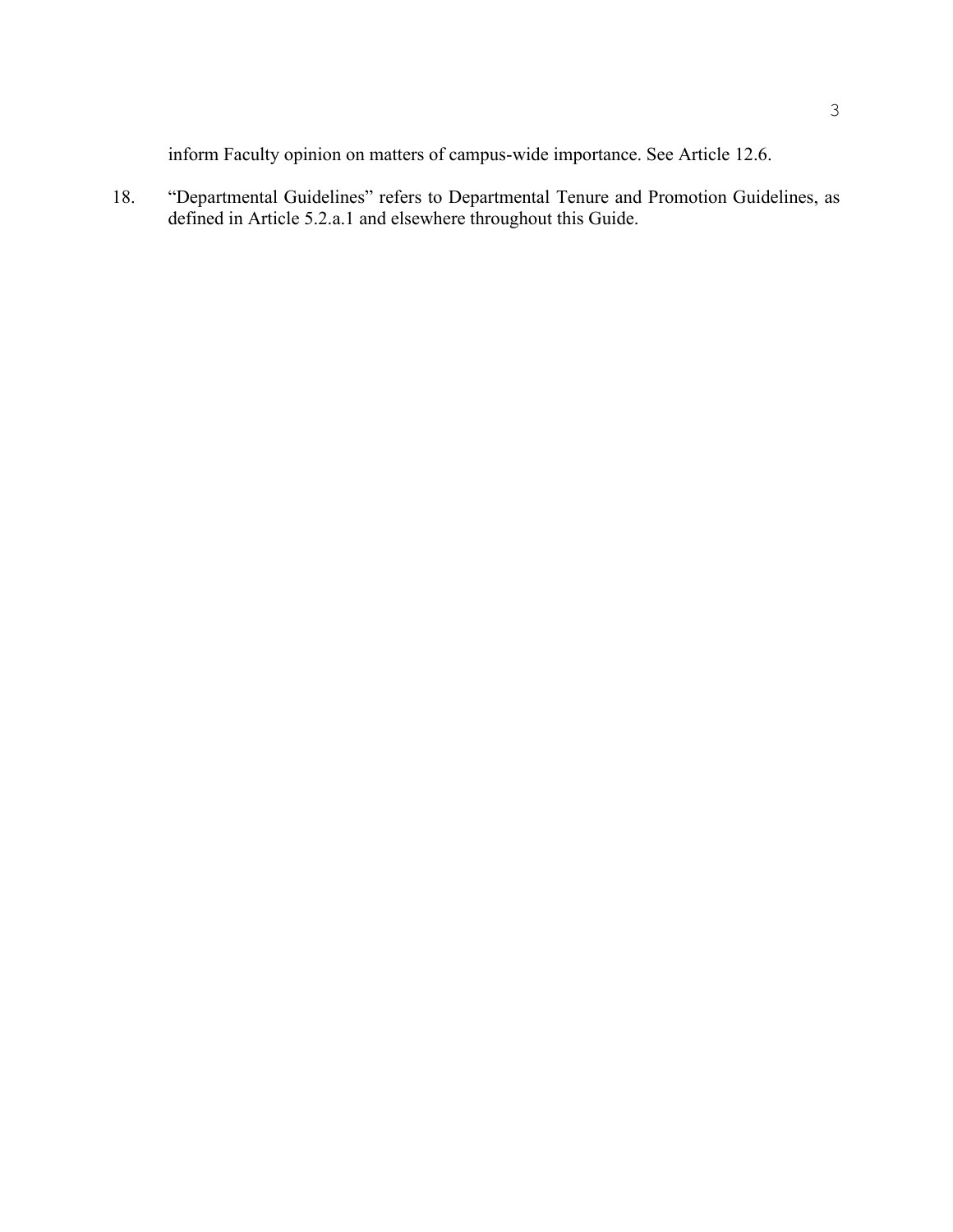#### ARTICLE 2

#### UNIVERSITY POLICIES

The University develops, maintains, and promulgates formal "Policies" (or "University Policies") to regulate University business across units and in compliance with all applicable laws and accrediting bodies. Approval and publication of a Policy signals a commitment on the part of the University and all members of the University community to abide by its principles and procedures. Failure to adhere to a published Policy may be grounds for a grievance under Article 14 of the Faculty Guide.

- 1. Types of Policies. Policies may be divided for purposes of Faculty governance into the following categories:
	- a. "Mandated Policies" are those Policies adopted by the University in recognition of its obligations under federal, state, or local law and/or accrediting bodies. Such Mandated Policies include, but are not limited to, the Non-Discrimination/Title IX Statement; the Equal Employment Opportunity/Affirmative Action Policy; the Disability Support Policy; the Policy on Discrimination, Harassment, and Retaliation; Cybersecurity, and the Conflict of Interest and Commitment Policy.
	- b. **The "Faculty Policies" apply specifically to University Faculty members as defined in** Article 1 of the Faculty Guide and govern Faculty hiring, appointment, promotion, and conditions of employment; admissions, teaching, curriculum, assessment, and program development; scholarship, research, publication, and academic standards; and other matters of particular concern to the Faculty. Such Faculty Policies include, but are not limited to, the Copyright and Intellectual Property Policy; the Academic Integrity Policy; the Online and Hybrid Learning Policy; Policies regarding use of Technology and E-mail; Faculty Merit; Policies regarding Tenure, Promotion and Sabbaticals; etc.
	- c. "Other Policies" govern non-academic, regular operations of the University and apply in most cases to all members of the University community, including students and employees (administrators, Faculty, and staff). Faculty do not have a primary role in setting these Other Policies, which include, but are not limited to, safety, access to campus, vehicles and parking, facilities use, financial aid, enrollment, registration, bursar procedures, student conduct, housing, student life, etc.
- 2. Development and Adoption of University Policy
	- a. Mandated Policies and Other Policies are developed and promulgated as stipulated in the University "Policy on Developing, Adopting and Promulgating University Policies."
	- b. Faculty Policies may be developed, adopted, and promulgated on the level of the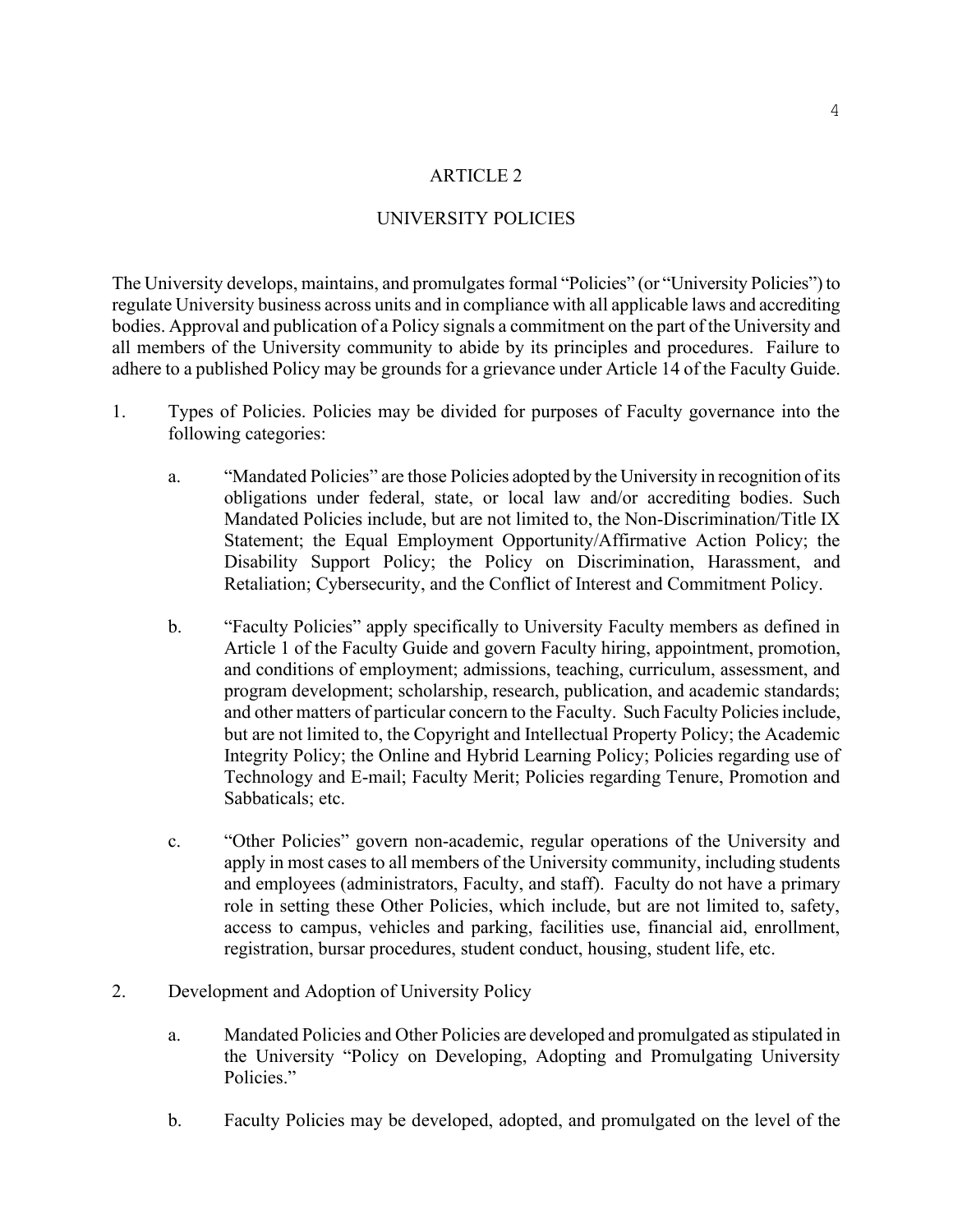Academic Program, Department, College, or on the level of the Division of Academic Affairs. Policies on the Program, Department, or College level are developed and adopted by the Faculty in the appropriate unit, according to relevant bylaws, and communicated as necessary to the appropriate administrator for review and confirmation.

- c. Faculty Policies applicable to multiple Colleges generally fall under the purview of the Division of Academic Affairs and must be reviewed and approved by the Faculty Senate and its appropriate Committees before being submitted to the Provost for final approval.
- d. Failure to adhere to Faculty Policies may be grounds for a Faculty Grievance as outlined in Article 14 of the Faculty Guide.
- 3. Promulgation of University Policy
	- a. For a University Policy to be considered binding it must be made publicly available and directly communicated to all to whom it is applicable.
	- b. Faculty Policies developed on the level of the Program, Department, College, or multiple units must either be posted on the website of the appropriate units or made available to the members of the unit in electronic or paper format. Faculty Policies applicable to multiple units need also be posted on the Faculty Senate website.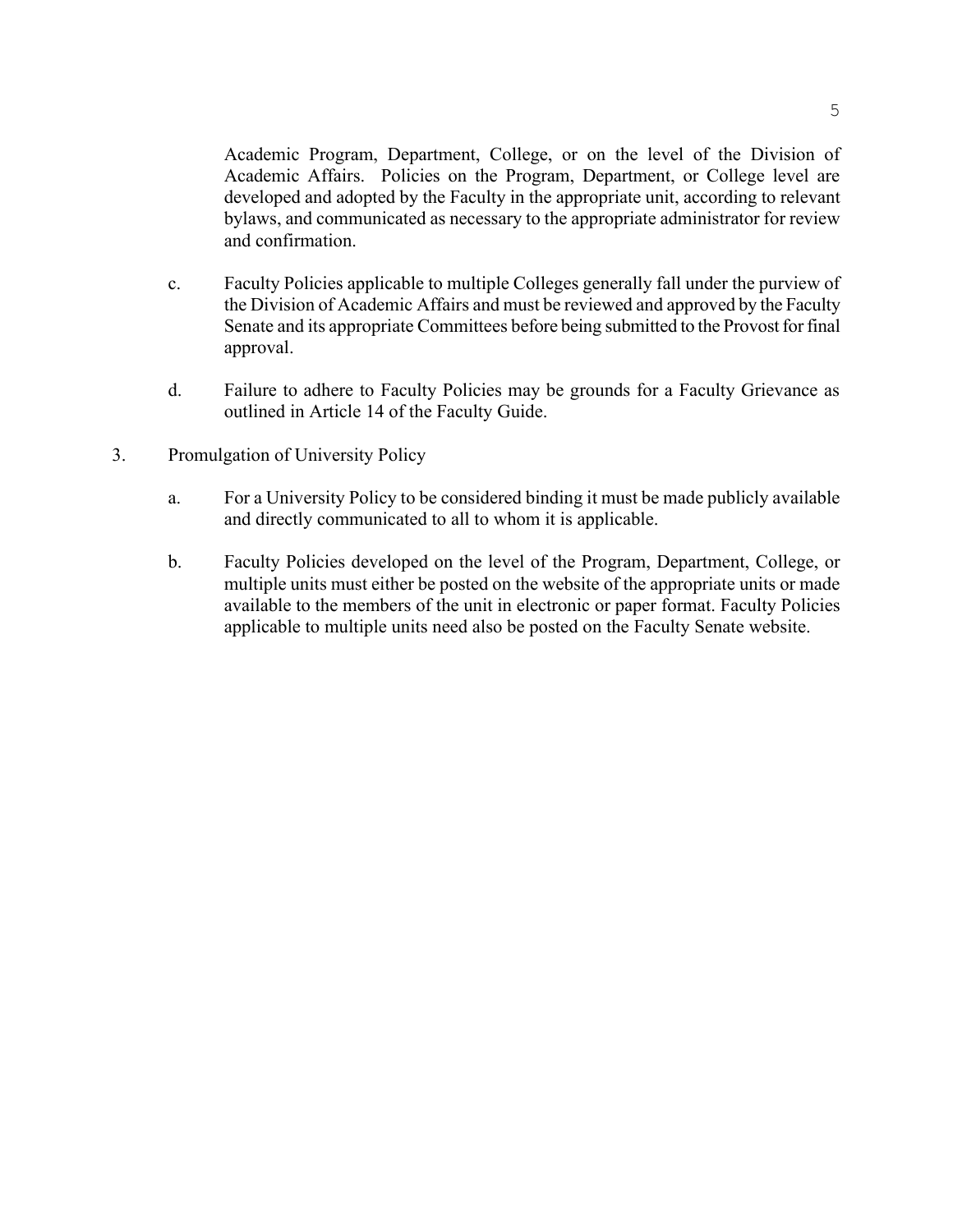# ARTICLE 3 APPOINTMENTS

### 3.1 Categories of Faculty

University Faculty may be appointed into the following categories: Tenure-track, Tenured, Contract, Faculty Associate, Lecturer, Clinical, and Adjunct. In addition, Tenured Faculty, after retirement, may be appointed to the rank of emeritus, as set forth in University Policy.

- a. Tenure-track and Tenured Faculty
- 1. Tenure-Track Faculty are full-time Faculty members engaged in teaching, research, and service, and who will be eligible to receive but have not yet been granted tenure under the provisions of Article 4. Tenure-Track Faculty are appointed for a period of one (1) year, unless otherwise stated in the Letter of Appointment, with an expectation of renewal for a tenure-track period which shall not exceed seven (7) years. Non-renewal requires written notification from the appropriate Dean as specified in Article 3.6.a.1.
- 2. Tenured Faculty are full-time Faculty members engaged in teaching, research, and service and who have tenure.
	- i. No individual may acquire tenure unless there is a specific affirmative action by the University Board of Regents.
	- ii. Tenured Faculty members have the right to University employment each and every Academic Year until retirement without reduction in rank and without termination except as provided in Article 3.10. Furthermore, a Tenured Faculty member shall not have her or his salary reduced unless there is a general reduction in salaries for all Faculty members that is necessitated by financial exigency. A Tenured Faculty member may not have her or his benefits reduced unless there is a general reduction in benefits for University employees.
	- iii. Tenured librarians are appointed by the University for twelve (12) months unless they exercise the option set forth in Article 7.2.d.

# b. Term Faculty

³Term Faculty´ refers to all Faculty members not eligible for tenure who are appointed for a fixed term stated in a contract which specifies obligations and compensation. There are four categories of Term Faculty: Contract Faculty, Lecturers, Faculty Associates, and Clinical Faculty.

- 1. Contract Faculty
	- i. Contract Faculty are full-time or part-time Faculty members employed on a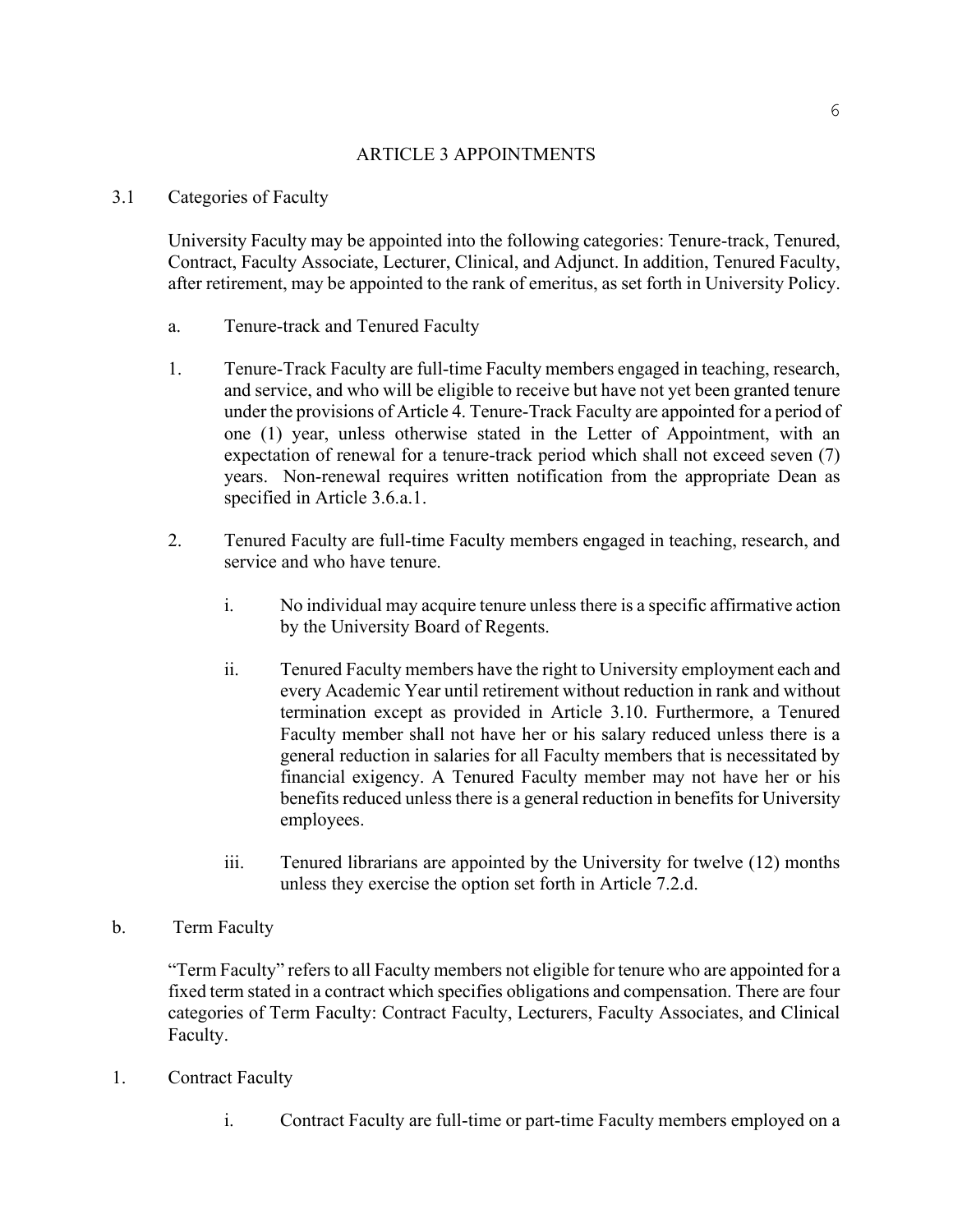contractual basis for a fixed term of no more than three years without expectation of renewal. Full-time Contract Faculty may have their terms renewed by the University in its sole discretion but such appointments and reappointments shall not exceed a total period of five years. Contract Faculty are not eligible for promotion.

- ii. Contract Faculty perform teaching without the expectation that they engage in research, scholarship, and service as a condition of their employment unless otherwise set forth in their contract.
- iii. Contract Faculty who have attained an appointment and academic rank at another ("home") institution of higher education and who leave that institution for a stipulated period of time to engage in teaching, research, service, or clinical activity at the University may use the title "Visiting" Professor," "Visiting Associate Professor," or "Visiting Assistant Professor," commensurate with their title at their home institution. Faculty members who have not yet attained a tenure-track appointment elsewhere but who have received a terminal degree in the discipline within five years of the time of appointment may also use the title "Visiting Assistant Professor." All other Contract Faculty shall use the title "Visiting Instructor." "Visiting" Faculty are Contract Faculty appointed for a fixed term, which may be extended by the University in its sole discretion as set forth in this Article 3. Visiting Faculty are not on the tenure track and are not eligible for tenure.

### 2. Faculty Associates

- i. Faculty Associates are ordinarily qualified practitioners in a given field whose academic background and professional activity would not necessarily lead to the kind of scholarly activity that the University requires of its Tenure-Track and Tenured Faculty, and who serve the University primarily as teachers in a field in which their practical experience contributes significantly to the University's academic endeavors.
- ii. Faculty Associates are appointed as full-time Faculty members for a fixed term which may be extended by the University in its sole discretion as specified in Article 3.6.d.2. Faculty Associates are not eligible for tenure. They may be appointed at or promoted to the position of Senior Faculty Associate.
- 3. Lecturer
	- i. Lecturers are ordinarily full-time Faculty members who perform teaching, but who are not expected as a condition of their employment to conduct research and scholarship or to engage in service outside of their Department and College (unless otherwise specified by the contract)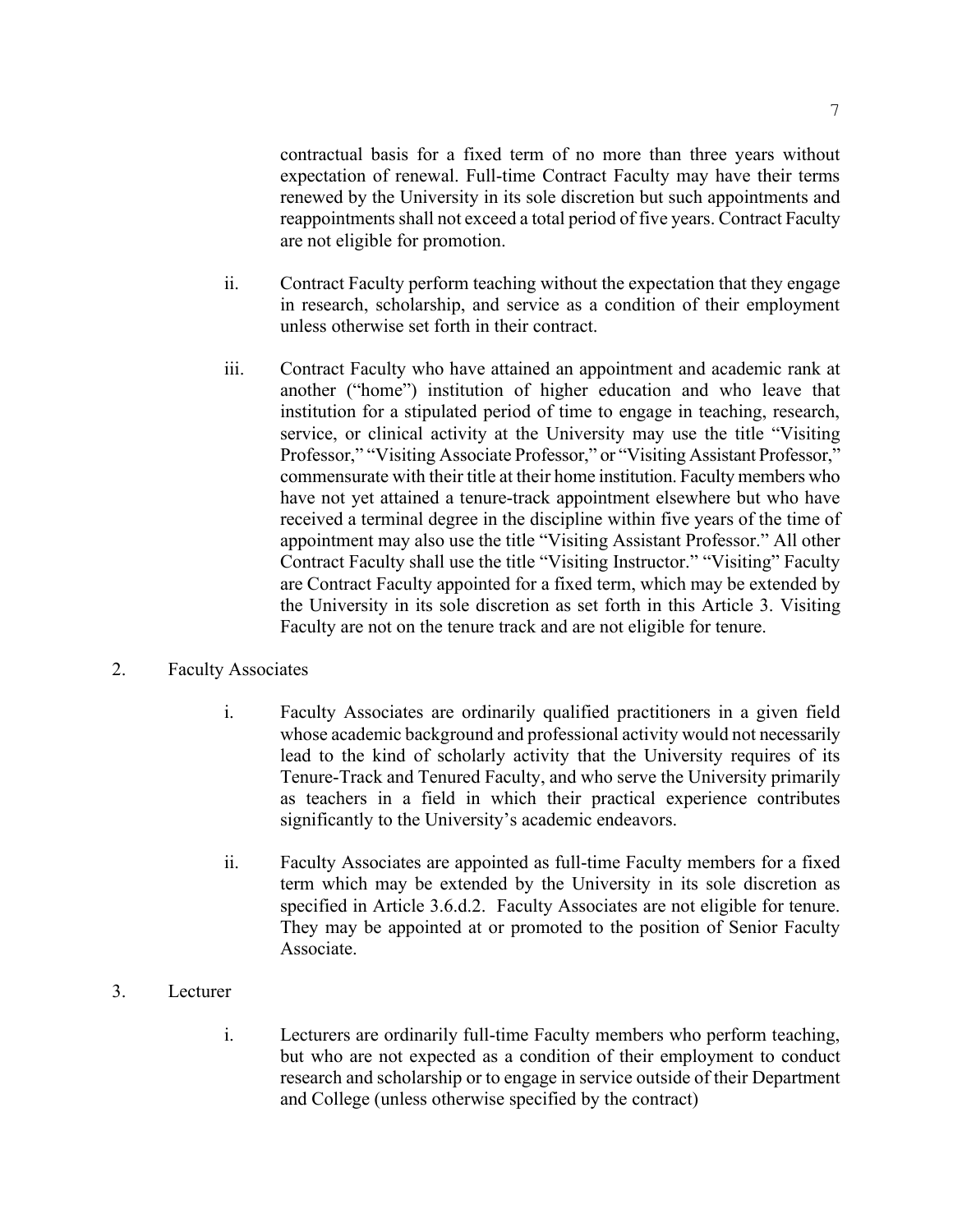- iii. Lecturers are not on the tenure-track and are not eligible for tenure. Lecturers may be appointed at or promoted to the rank of Senior Lecturer.
- 4. Clinical Faculty
	- i. Clinical Faculty are ordinarily full-time Faculty members who are engaged primarily in clinical teaching, professional practice, and service to the University and community; clinical scholarship is also a responsibility.
	- ii. Clinical Faculty are appointed for a fixed term of one to three years, which may be extended by the University in its sole discretion as specified in Article 3.6.d.3.
	- iii. Clinical Faculty are not on tenure-track and are not eligible for tenure.
	- c. Adjunct Faculty

Adjunct Faculty are Faculty members who are hired to teach a particular course or courses with no obligation on the part of the University to reemploy them. Adjunct Faculty are employed at will and may be reappointed. They are not on tenure-track and are not eligible for tenure.

3.2 Ranks of Faculty

Ranks are the official positions Faculty members hold at the University for purposes of governance and administration. Titles are as set forth by University, College, and Department policy.

a. Tenure-Track and Tenured Faculty

For Tenured and Tenure-Track Faculty, the ranks shall be:

Professor Associate Professor Assistant Professor **Instructor** 

For Tenured and Tenure-Track Faculty in Walsh Library only, the ranks shall be:

Librarian I (Professor) Librarian II (Associate Professor) Librarian III (Assistant Professor)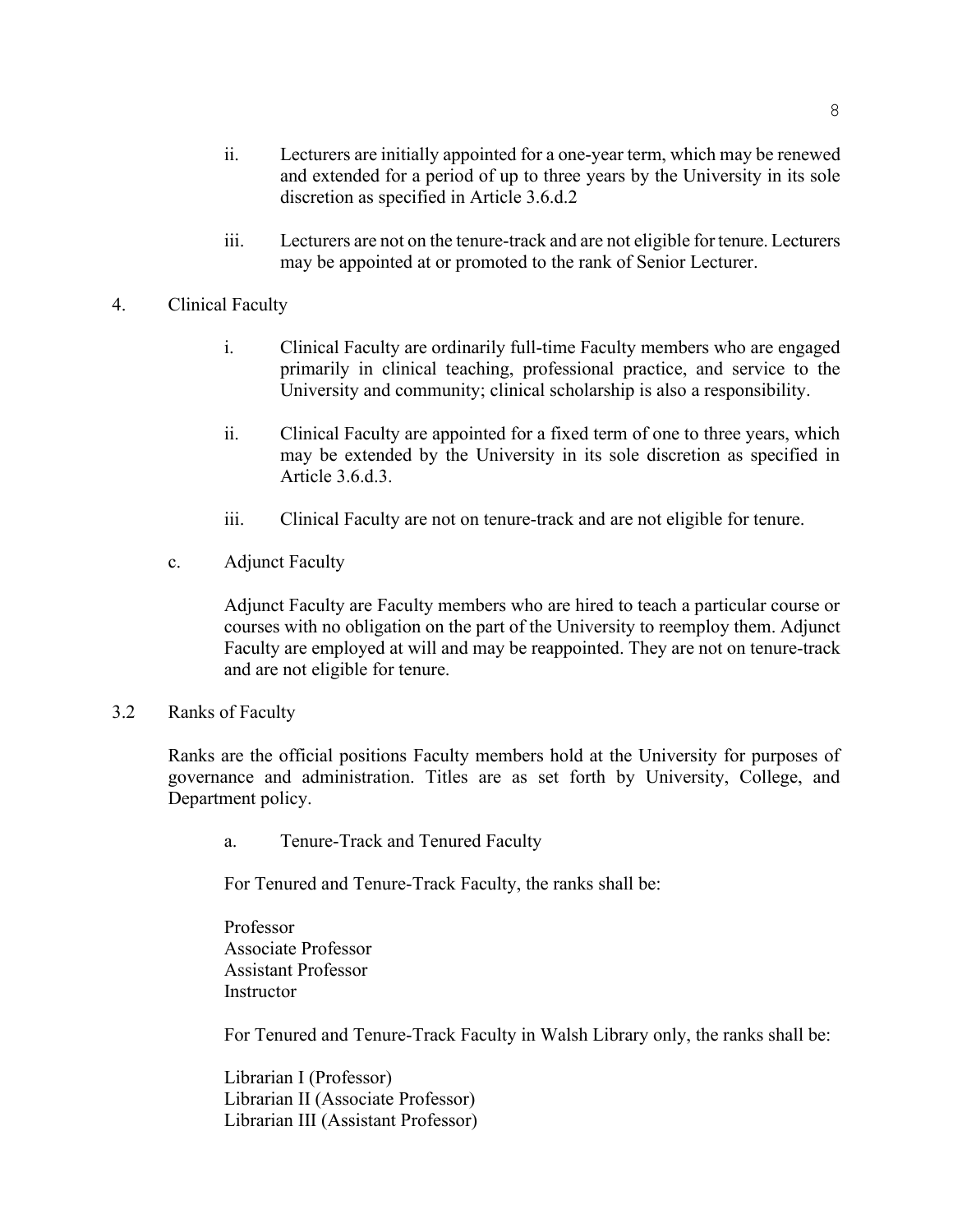Librarian IV (Instructor)

b. Contract Faculty

For Contact Faculty, including "Visiting Professor," "Visiting Associate Professor," and "Visiting Assistant Professor," the rank shall be: Contract Faculty Member.

c. Faculty Associate

For Faculty Associates, the ranks shall be:

Senior Faculty Associate Faculty Associate

d. Lecturer

For Lecturer, the ranks shall be:

Senior Lecturer Lecturer

e. Clinical Faculty

For Clinical Faculty, the ranks shall be:

Clinical Professor Clinical Associate Professor Clinical Assistant Professor Clinical Instructor

f. Adjunct Faculty

Adjunct Faculty shall have the rank of Adjunct Faculty member.

### 3.3 Hiring of Faculty

- a. Tenure-Track Faculty
	- 1. Departments wishing to hire a Tenure-Track Faculty member shall submit hiring requests to their Deans for review and endorsement, and for approval by the Provost. Requests must be accompanied by a rationale explaining the need for the position, describing the specific area of expertise sought, and stating whether the position is a replacement for a Faculty member in an existing position or a new Faculty line.
	- 2. Tenure-Track positions require a national search and must be openly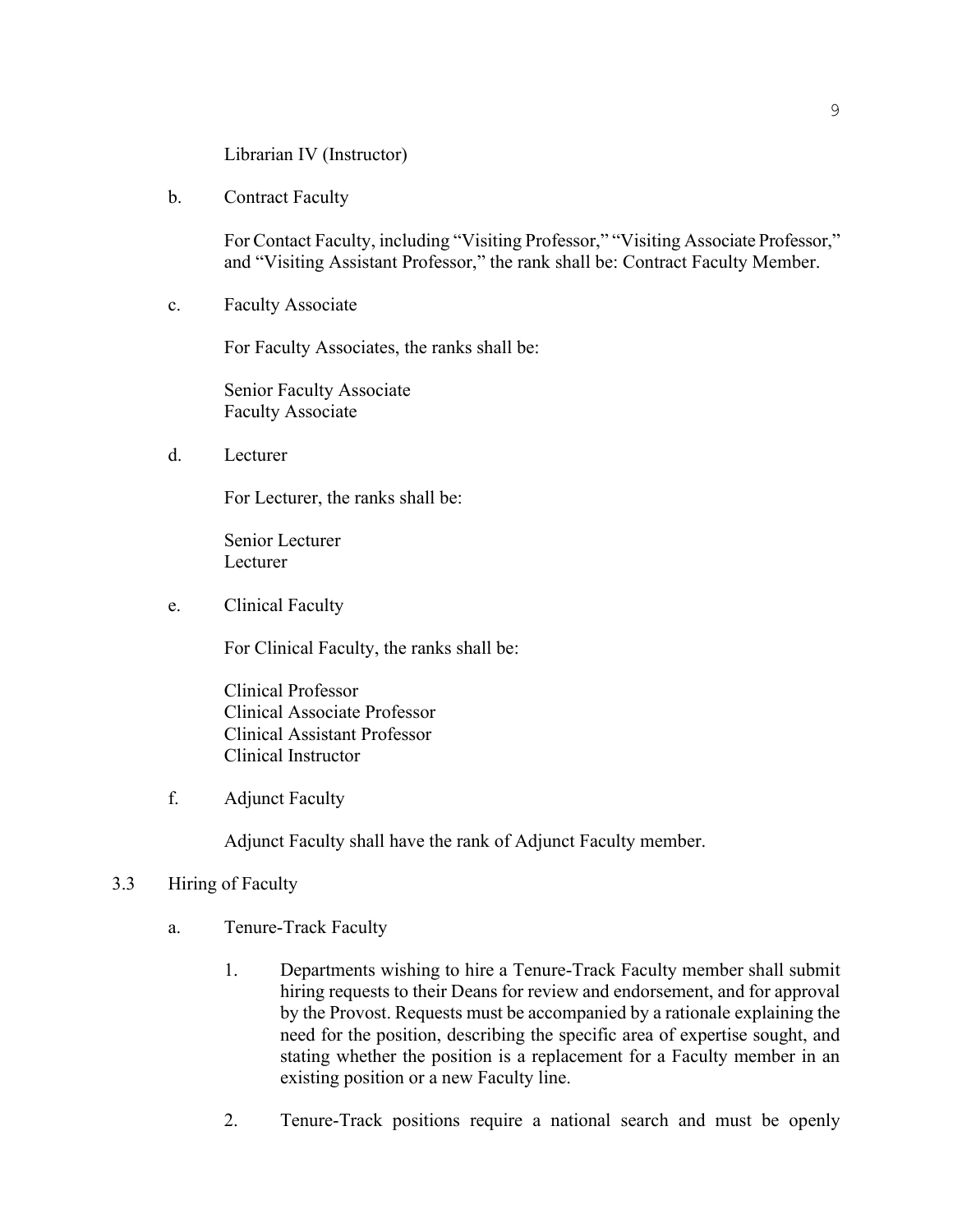advertised in the regular and customary venues of the appropriate discipline. The job announcement should provide a clear description of the desired qualifications and job responsibilities and must include all standard language mandated by the University.

- 3. After receiving approval from the Provost's office, the Department shall convene a search committee made up of Tenure-Track and Tenured department members chaired by a department member nominated by the Department Chairperson and approved by a majority of Tenured and Tenure-Track Faculty in that Department. The search committee shall carry out the search in accordance with all applicable standards and norms of the discipline. Deans shall allocate sufficient funds to support the search. Ordinarily, no fewer than three (3) finalists shall be brought to campus to present their scholarship and teaching credentials and meet with the Department, Dean, and students.
- 4. Upon completion of the search, the Tenured and Tenure-Track Faculty of the Department will select by majority vote the top candidate. The Department shall report its recommendation with justification to the Dean. In its recommendation, the Department in the interest of expediency may, but is not required to, specify subsequent ranking of additional candidates to whom offers may be made in the event that the higher-ranking candidate turns down an offer. Only candidates specifically approved by majority vote of the Tenured and Tenure-Track members of the department as acceptable to hire may be forwarded to the Dean.
- 5. Upon receiving the Department's request, the Dean shall review the candidate's qualifications and the conduct of the search. If the request is approved, the Dean shall forward it to the Provost with a written endorsement. Upon attaining the Provost's approval, the Dean shall make an offer to the top-ranked candidate. If an offer is rejected and the Department has provided authorization, the Dean may make subsequent offers to additional candidates.
- 6. The Dean or Provost may not make an offer to a candidate without the prior approval of the Tenured and Tenure-track members of the Department as per Article 3.3.a.4.
- b. Term Faculty
	- 1. The full-time Faculty of the Department may make a recommendation to the Dean of the College for the creation of a Faculty Associate, Lecturer, Contract, or Clinical Faculty position. This recommendation is subject to approval by the Dean and then by the Provost. Such a recommendation must include a clear statement of the specific reasons for creating such a position within the Department. If an existing position has or is expected to become vacant, the Department may request permission to conduct a search to fill it.
	- 2. In Departments with twelve (12) or more full-time Faculty members the total number of Faculty Associate and Lecturer appointments may not exceed one third (1/3) of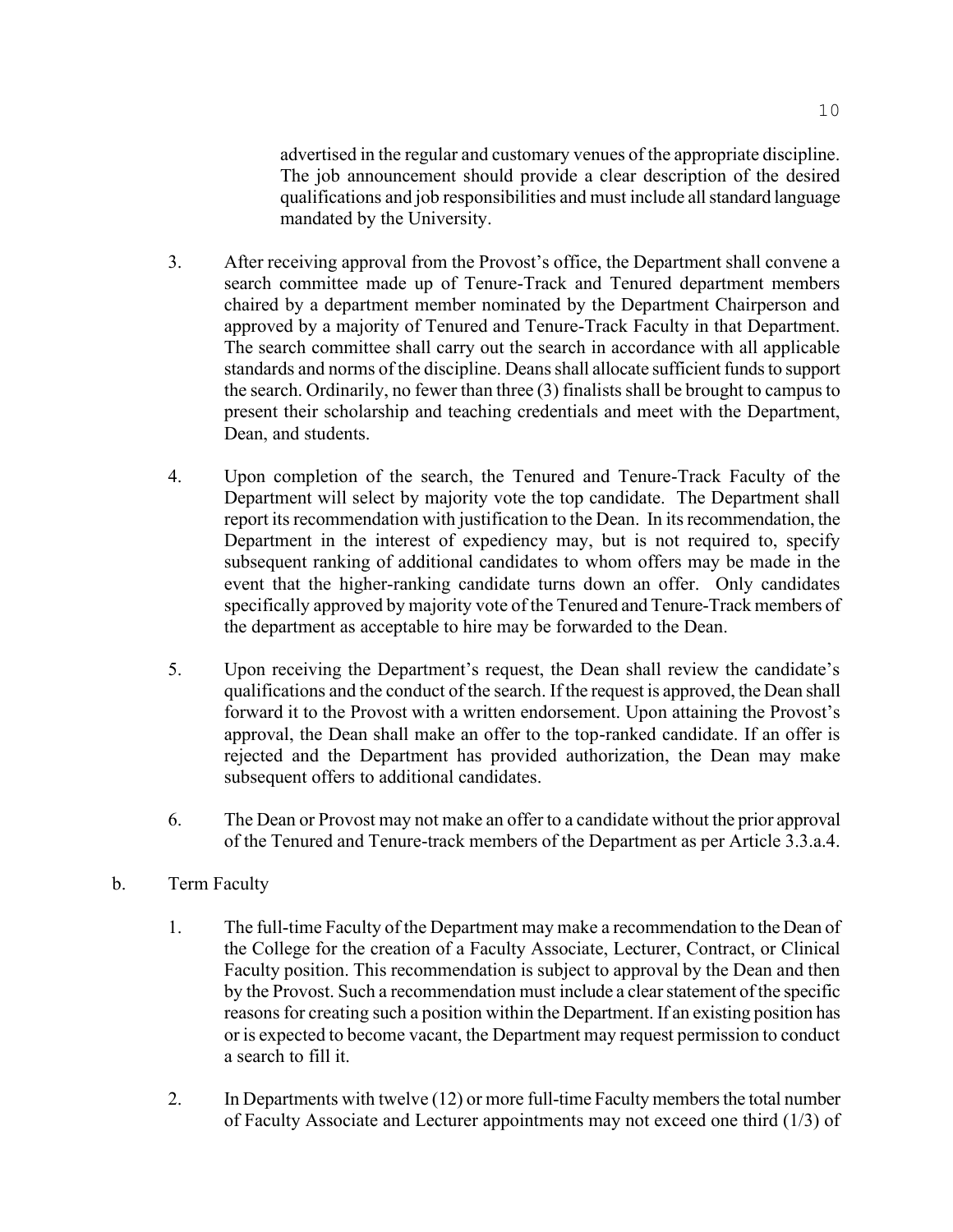the total full time Faculty. In Departments with fewer than twelve (12) full-time Faculty, the number of Faculty Associates and Lecturers shall not exceed the fewer of three  $(3)$  or one third  $(1/3)$  of the full-time Faculty members. For purposes of this section, counts of full-time Faculty shall not include Contract, Visiting, Clinical and Adjunct Faculty.

- 3. The hiring of Term Faculty shall typically follow the procedures for Tenure-Track Faculty. When positions need to be filled outside of the regular academic calendar, however, an expedited procedure may be employed to hire Contract Faculty members whereby a search committee is bypassed and the Department Chairperson recommends the finalist directly to the Dean without a Departmental vote. Any subsequent reappointment of the Faculty member must be approved by a majority vote of the Tenured and Tenure-Track Faculty.
- 3.4 Initial Appointment of Faculty
	- a. Letter of Appointment
	- 1. New Faculty members are appointed at the recommendation of the Department into which the appointment is made after the completion of a search and review of candidates in accordance with applicable professional standards and norms under the procedures set forth in Article 3.3.
	- 2. The Dean of the appropriate College, with the approval of the Provost, and on the recommendation of the Department into which the hire is made, shall appoint Faculty members, in accordance with the procedures for such an appointment under this Guide and/or the bylaws of the College.
	- 3. The terms of the appointment, including any special conditions, shall be set forth in writing and signed by the Faculty member, the Dean, and the Provost (the "Letter of Appointment´). Copies of the Letter of Appointment will be sent by the Provost to all the signatories as well as to the Chairperson of the Department into which the appointment is made.
	- 4. A maximum of six (6) semesters of full-time service in other accredited institutions of higher education or under a Term contract at the University may count as part of the period of service preceding the required tenure review. The number of semesters counted toward tenure review shall be specified in the Letter of Appointment.
	- 5. The Letter of Appointment shall list any work performed prior to coming to the University and/or under a Term contract at the University that shall be accepted for inclusion in an application for reappointment, promotion, and/or tenure (see Article 4.1.b).
	- 6. The Letter of Appointment shall specify the semester in which mandatory tenure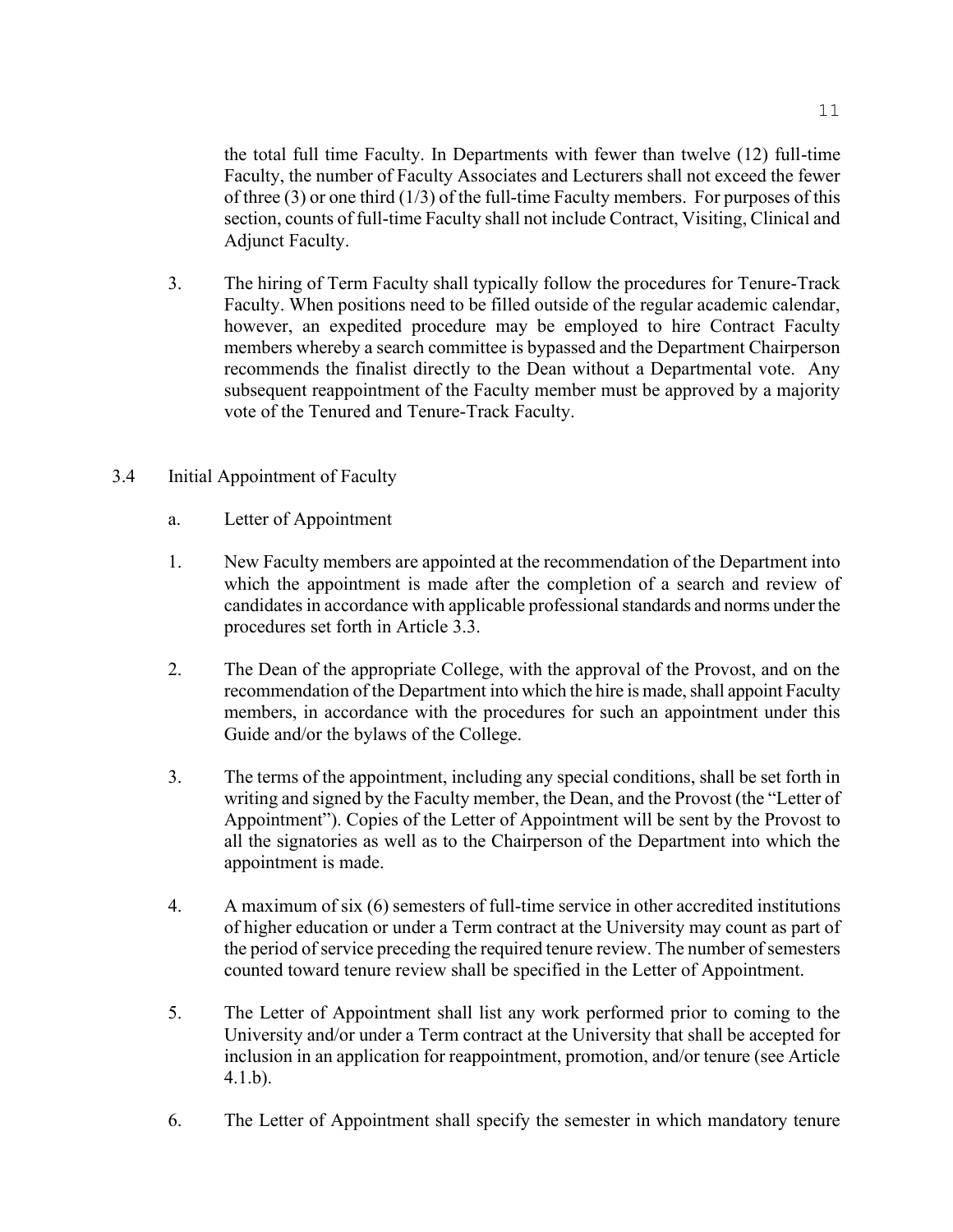review must take place (see Article 5.1.d).

- 7. The Letter of Appointment shall also indicate the number of semesters of prior Faculty service at another Accredited Institution of higher education or under a Term contract at the University that is to be credited toward a Faculty member's initial application for sabbatical leave; the amount to be credited shall not exceed two (2) years. In no case shall time be credited toward sabbatical leave without an equal and greater amount of time being credited toward tenure/promotion review (see Article 6.1).
- 8. In the case of Tenure-Track Instructors, the Letter of Appointment shall specify the requirements and procedure for promotion from Instructor to Assistant Professor.
- b. Effective Date of Appointment

Unless otherwise stated in the Letter of Appointment, the effective date of the appointment is August 15 of the Academic Year.

- c. Joint Appointments & Governance
	- 1. Appointments are to a single Department (hereafter referred as the "home" department) or, in the absence of a Department, to a College. Faculty members may only exercise their Departmental governance rights within a single Department and/or College. Faculty members are permitted to vote and participate in governance of interdepartmental Programs in addition to their governance rights in their home Departments as specified in the Program bylaws.
	- 2. Joint appointments, in which new Faculty members are affiliated with additional Academic Programs or Colleges, are permitted, but in such cases, the Letter of Appointment shall specify the primary Department or College to which the appointment is made.
	- 3. Joint appointments must be approved by a majority vote of the Tenured and Tenure-Track Faculty of the affected Departments, and approved by the Dean and Provost. Joint appointments to Programs that are not housed in a Department shall follow procedures outlined in Article 10.7.
	- 4. The Letter of Appointment shall specify the expected contributions that a Faculty member will make to other Departments of Programs. A Faculty member on a joint appointment shall not ordinarily teach more than one-half (1/2) of her or his normal teaching load outside the home Department or College.
	- 5. In an application for promotion, tenure and/or reappointment, the Department Chairperson or Director of an affiliated program may submit an evaluative report to the primary Department by October 1 which shall assess the candidate's contributions to the program as specified in the Letter of Appointment. The failure of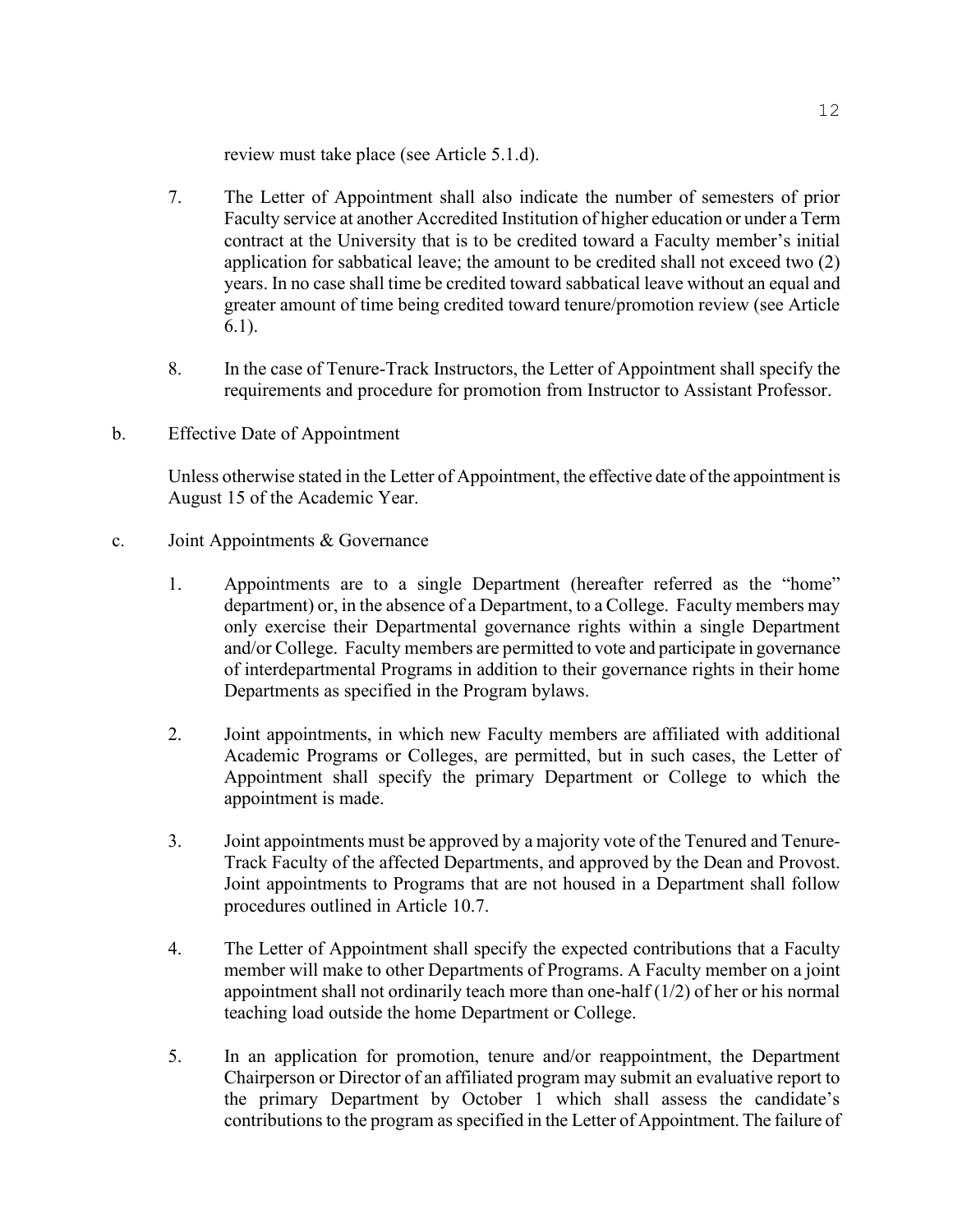the affiliated program to submit timely evaluative reports shall not prevent the review process from continuing.

- d. Initial appointment to the rank of Associate Professor or Professor does not carry with it an automatic right to tenure. A Faculty member appointed at the rank of Associate Professor or Professor must meet all standards of eligibility established in Article 4 and make application for tenure following expedited procedures as stipulated in Article 5.2.c.3.
- 3.5 Modifications of Appointments
- a. Any subsequent extensions or modifications of an appointment and/or any new special understandings or conditions shall be approved in writing by the Faculty member, the Dean, and the Provost. Copies of this Supplemental Letter of Appointment must be provided to all signatories as well as the Faculty member's Department Chairperson and kept in the Faculty member's academic personnel file (see Article 8).
- b. Time spent on leave of absence shall not count as tenure-track period service, unless the individual and the Provost agree to the contrary in writing at the time leave is granted (see Article 6). Any change in the tenure review date resulting from leaves, service as an administrator, or other causes shall be enumerated above in the Supplemental Letter of Appointment as specified in Article 3.5.a.
- c. Other causes for delaying the mandatory tenure-review date may include the occasion of childbirth, adoption, or new foster placement. Said delay will be granted upon documented application to the appropriate Dean, though no affected Faculty member is required to request such a delay nor to accept one for which the Faculty member has not applied. The initial tenure review date and any changes thereto shall be endorsed by the dated signatures of the Faculty member and the Provost.
- d. If a Faculty member's appointment changes from one Department or College to another, he/she shall maintain rank and status, commensurate with applicable standards, in the new Department. However, no Faculty member shall suffer a reduction in rank, status, or salary due to a change in appointment and in no case shall a Tenure-Track Faculty member lose the right to apply for tenure.
- e. Full-time Faculty members may choose to accept an appointment to serve in an full-time administrative position at the University. During their period of service, Tenured Faculty members retain their status and Tenure-Track Faculty members retain their right to apply for tenure. Faculty members serve in administrative positions at the will of the University; Faculty tenure rights do not apply to administrative appointments. Since Faculty members serving in administration are not expected to engage in scholarship and teaching, time served in an administrative position does not count toward the length of service required for tenure. Likewise, the contracts of Faculty members on multi-year term appointments are suspended if they accept an administrative position. Such Faculty members may resume and complete their term appointments when they leave their administrative positions, unless otherwise agreed upon at the time of their appointment.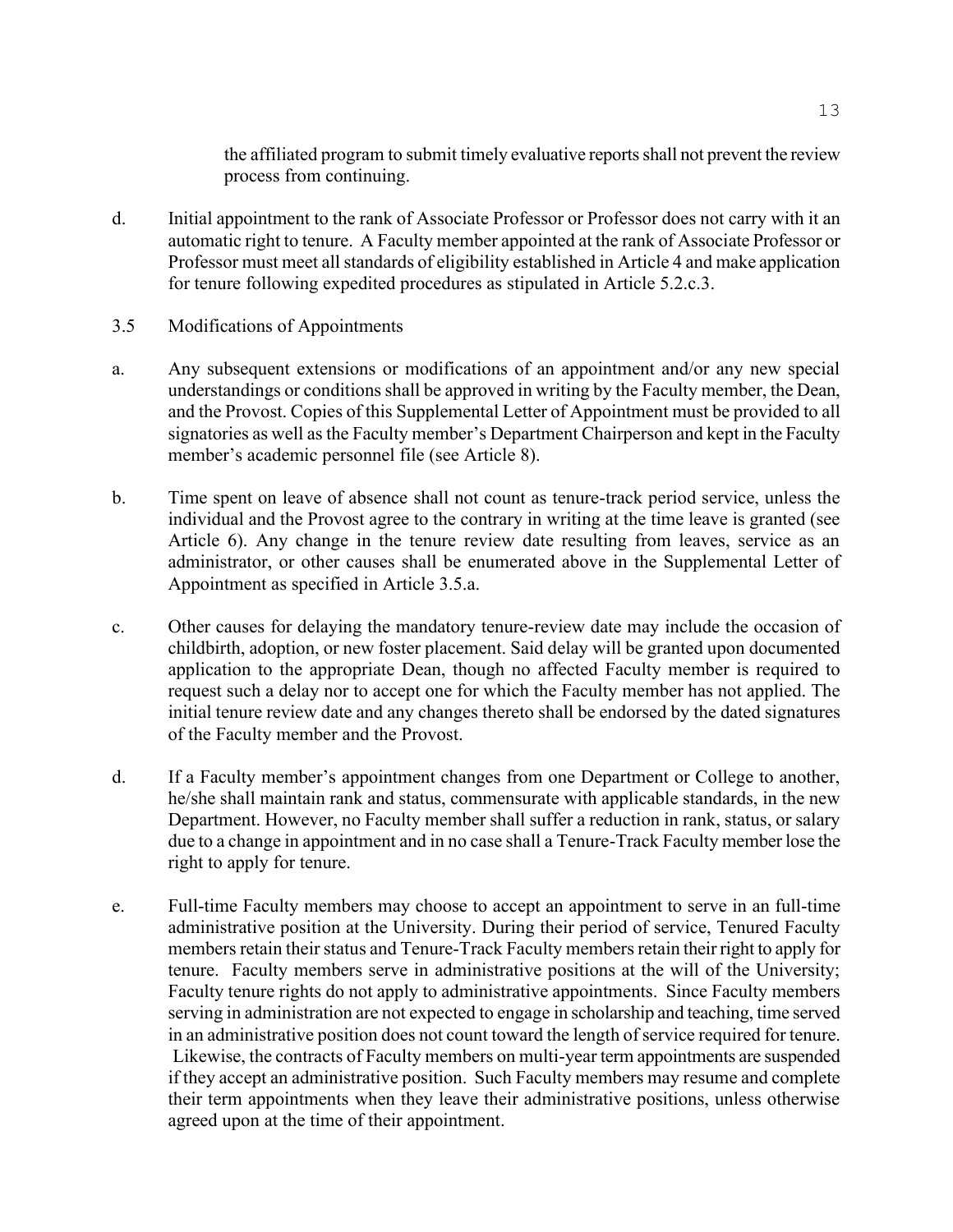- f. Administrators who hold or apply for appointments to the Faculty are subject to the same appointment, tenure, and promotion review procedures required of all Faculty members, unless otherwise specified at the time of appointment (or soon thereafter) by the Board of Regents.
- 3.6 Renewal of Appointment
- a. Annual Reviews
- 1. Tenure-Track Faculty
	- i. Each Department (or in Walsh Library, a committee of Tenured Faculty members) shall annually review and prepare a written evaluation of a Faculty member's progress during tenure-track service. In the first year of tenure-track service, this evaluation shall be completed prior to February 15 and provided by the Chairperson to the Faculty member and the Dean. Further, the Faculty member shall be advised by the Chairperson of the upcoming evaluation in sufficient time (i.e., not less than two weeks) to submit material relevant to an adequate consideration of his/her status.
	- ii. In the second year on the tenure track, a departmental review shall take place by November 15. If a Department decides to recommend non-renewal of a Tenure-Track Faculty member in the second year, that recommendation with justification must be sent to the Dean no later than December 1.
	- iii. In the third through the fifth years of a tenure-track appointment, the written evaluation shall be completed prior to May 15, and provided by the Chairperson to the Faculty member and to the Dean.
	- iv. Each Department shall specify in its Departmental Guidelines how annual review shall be carried out; however, at a minimum, each Department shall conduct a full review in the third year of the candidate's appointment in which all of the Tenured Faculty members vote on the candidate's renewal.
- 2. Term Faculty
	- i. Contract Faculty

In the case of Contract Faculty members, a review and vote of the Tenure-Track and Tenured Faculty members in the Department, or College in the absence of Departments, is necessary to approve renewal of contracts.

ii. Faculty Associates and Lecturers

All Faculty Associates and Lecturers shall be evaluated annually no later than March 1. In an annual evaluation of the performance of a Faculty member in a Faculty Associate or Lecturer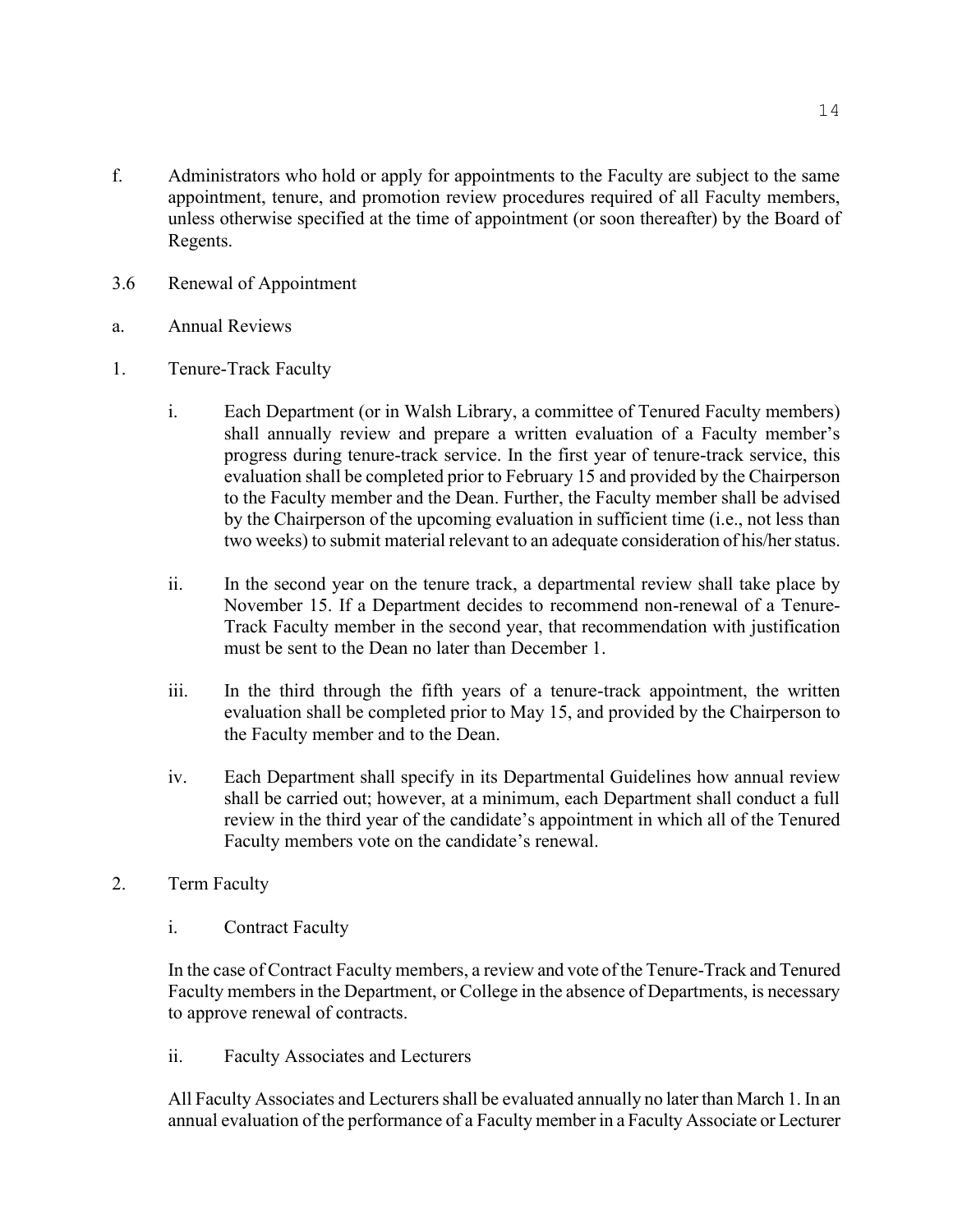position, the following considerations are of primary importance: the academic needs of the Department and the College; the Faculty member's teaching excellence; the Faculty member's continuing growth as a practitioner of the appropriate discipline; and the Faculty member's service to the Department and College.

The Department will establish criteria for reappointment in the areas of teaching and service and add these to its Departmental Guidelines before any Lecturer or Faculty Associate position for that Department is approved.

- iii. Clinical Faculty
- a. All clinical Faculty on one- and two-year contracts shall be evaluated annually no later than March 1.
- b. In the fall semester of the Clinical Faculty member's third year, the Department will undertake a rigorous review of the Faculty member's teaching, scholarship, and service. Criteria guiding the review process must be specified in the Departmental Guidelines.
- c. A similar review process guided by the same criteria shall be undertaken in the fall semester of the third year of any subsequent three-year contract.
- d. Approval of the Department based on the successful conclusion of a third year is necessary for reappointment to an additional three-year contract.
- b. Notice of Non-Renewal

In the event of a decision not to renew a tenure-track appointment, the Faculty member shall be informed by the Dean of the decision in writing, and shall be advised of the reasons which contributed to that decision. If the Faculty member so requests, the reasons given for the nonrenewal of an appointment shall be confirmed in writing. A Faculty member has the right to appeal a decision not to renew a tenure track appointment from the Dean to the Provost. In cases of denial of an application for tenure, see Article 5.6.d.

c. Tenure-Track Faculty Procedures for Renewal and Non-Renewal

Regardless of the stated term or other provisions of any appointments, written notice that a tenure-track appointment is not to be renewed shall be given to the Faculty member in advance of the expiration of his/her appointment, as follows:

1. First Year Appointment. Tenure-Track Faculty members are appointed for an initial term of one year, renewable at the University's sole discretion, ordinarily commencing on August 15 of the Academic Year and ending on May 15 of the Academic Year.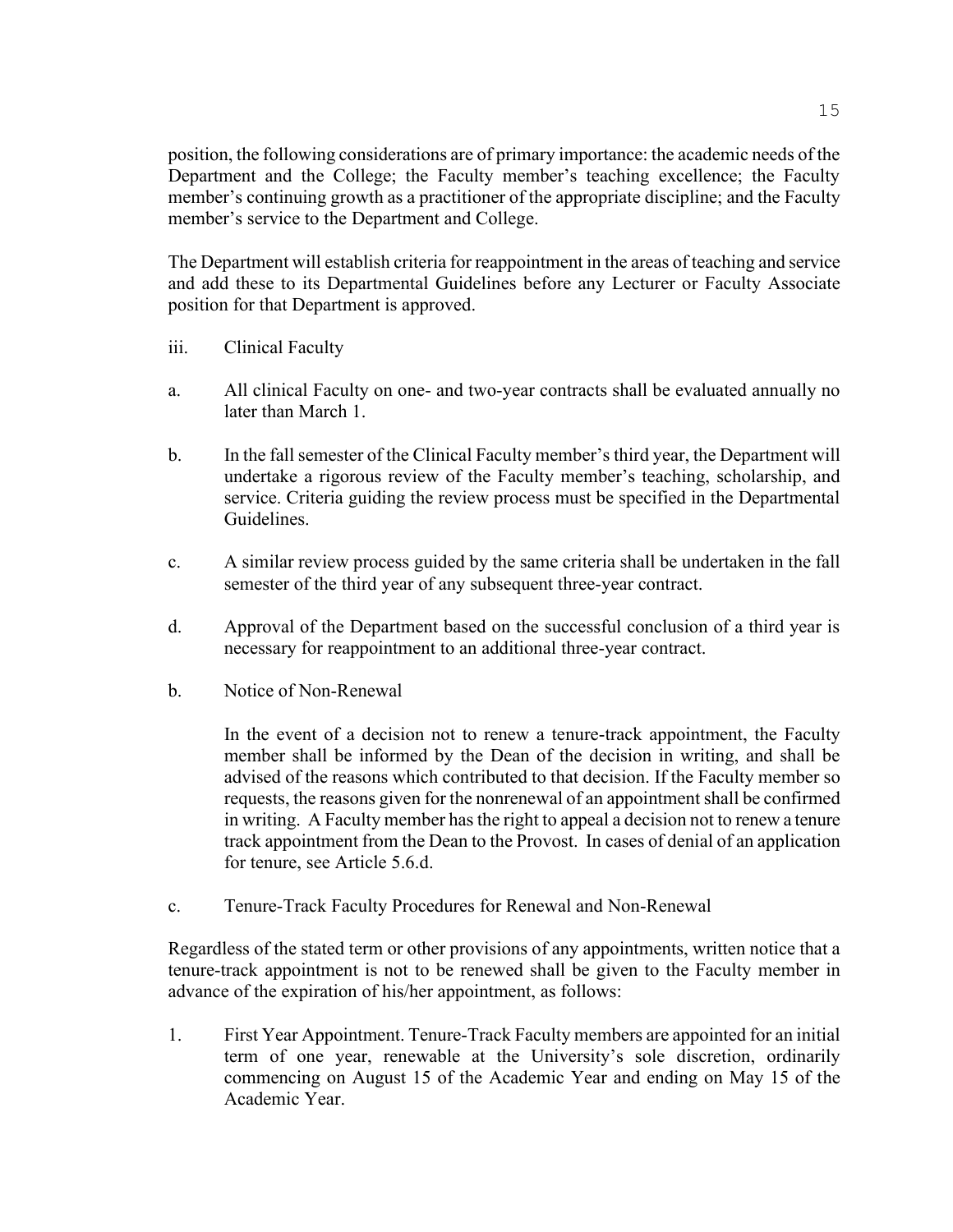- 2. Second Year Renewal. Unless the University has given the Tenure-Track Faculty member written notice of nonrenewal no later than March 15 of her or his first Academic Year, the Tenure-Track Faculty member shall be appointed to a second Academic Year. This appointment is renewable at the University's sole discretion.
- 3. Third Year Renewal. Unless the University has given the Tenure-Track Faculty member written notice of nonrenewal no later than December 15 of her or his second Academic Year, the Tenure-Track Faculty member shall be appointed to a third Academic Year. This appointment is renewable at the University's sole discretion.
- 4. Fourth through Seventh Year Renewals. Unless the University has given the Tenure-Track Faculty member written notice of nonrenewal no later than September 1 of her or his third or subsequent Academic Year, the Tenure-Track Faculty member shall be appointed to an additional year. This appointment is renewable at the University's sole discretion. Notwithstanding the foregoing, unless otherwise agreed as provided in Article 3.4, no Tenure-Track Faculty member may serve for more than seven years, unless she or he has been granted tenure. Agreement to allow a person to remain as a Tenure-Track Faculty member beyond seven years shall not give rise to a claim for tenure by that person.
- 5. Tenure-Track Appointments Beginning in the Middle of an Academic Year.
	- i. Appointments prior to October 1. In the event that a Tenure-Track Faculty member's initial appointment begins after August 15 of the Academic Year but before October 1, the initial one-year appointment shall ordinarily run from the date of appointment to May 15 of the Academic Year. All the other provisions of Article 3.6.a. shall apply to the Faculty member.
- ii. Appointments Prior to March 1 but on or After October 1. In the event that a Tenure-Track Faculty member's initial appointment begins on or after October 1 of the Academic Year but before March 1, the initial one-year appointment shall ordinarily extend to December 31 of the following Academic Year. The appointment will be renewable at the University's sole discretion.

Unless the University has given the Tenure-Track Faculty member written notice of nonrenewal, no later than three months prior to the expiration of the initial appointment, the Tenure-Track Faculty member shall be appointed to a second year, extending from January 1 to May 15 of the same Academic Year. This appointment is renewable at the University's sole discretion. For all purposes, this year shall be the Tenure-Track Faculty Member's second year. This appointment is renewable at the University's sole discretion. Appointment to a third and subsequent years shall be made in accordance with Articles  $3.6.a.1(iii) \& (iv)$ .

Decisions on tenure and promotion for such Faculty members shall follow the procedure stipulated in Article 5.1.d.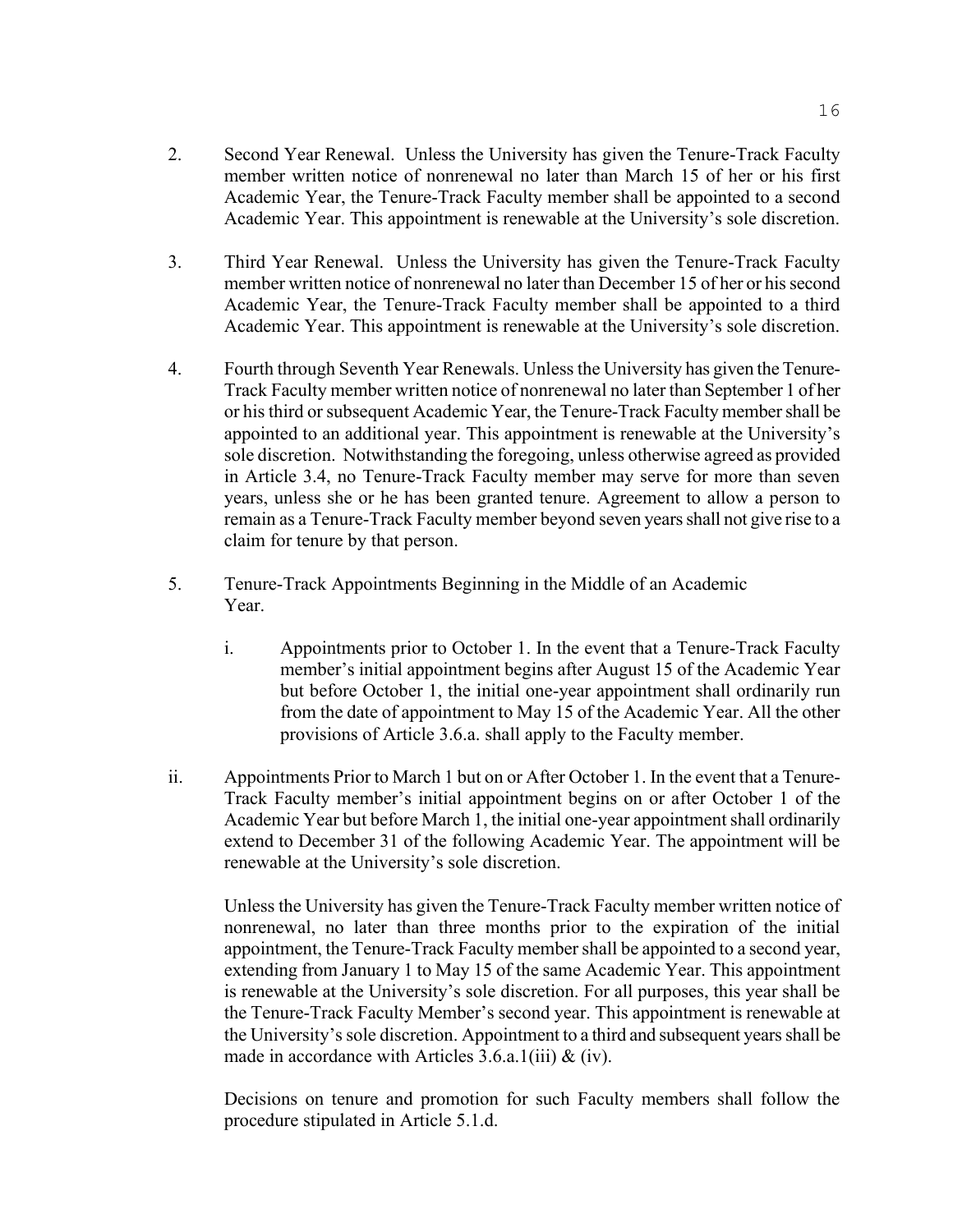- d. Term Faculty Procedures for Renewal
- 1. Contract Faculty

Contract Faculty are appointed for one-year renewable terms, for up to a total of five years. Reappointment of Contact Faculty requires the approval of the Department, the Dean, and the Provost. The University shall provide Contract Faculty written notice no later than April 15 of the Academic Year as to whether they will be reappointed. In the absence of such written notice, the contract shall automatically expire.

- 2. Faculty Associates and Lecturers
	- i. First Year Appointment. Faculty Associates and Lecturers are appointed for an initial one-year term, renewable on the recommendation of the Department and with the approval of the Dean. Ordinarily appointments commence on August 15 of the Academic Year and end on May 15 of the Academic Year.
	- ii. Second Year Renewal. No later than March 1 of the first year the Department must review the Faculty Associate or Lecturer and make a recommendation as to reappointment for a second one-year term. Written notification of reappointment must be given by the Dean no later than March 15.
	- iii. Third through Fifth Years Renewal. No later than March 1 of the second academic year, the Department shall review the Faculty Associate or Lecturer and may recommend appointment for an additional term of three years. In special circumstances, Lecturers may be renewed for one or two years. Written notice of reappointment must be given by the Dean no later than March 15
	- iv. Subsequent Terms. No later than October 1 of the year in which the contract of a Faculty Associate or Lecturer expires, the Department shall review and by a majority vote of all Tenure-track and Tenured Faculty members recommend renewal of the contract. For Faculty Associates the term of renewal shall ordinarily be five years; for Lecturers the term shall ordinarily be three years. The Dean must approve the reappointment and notify the Faculty Associate or Lecturer no later than December 15. This process may be continued indefinitely.
	- v. Appointments Made in the Middle of an Academic Year. In the event that the appointment of a Faculty Associates occurs after September 1, the Letter of Appointment shall set forth whether (a) the current Academic Year shall serve as the initial term of the appointment; or (b) the current and subsequent Academic Year shall serve as the initial term of the appointment; or (c) the Faculty Associate, Dean, and Provost have agreed that some other time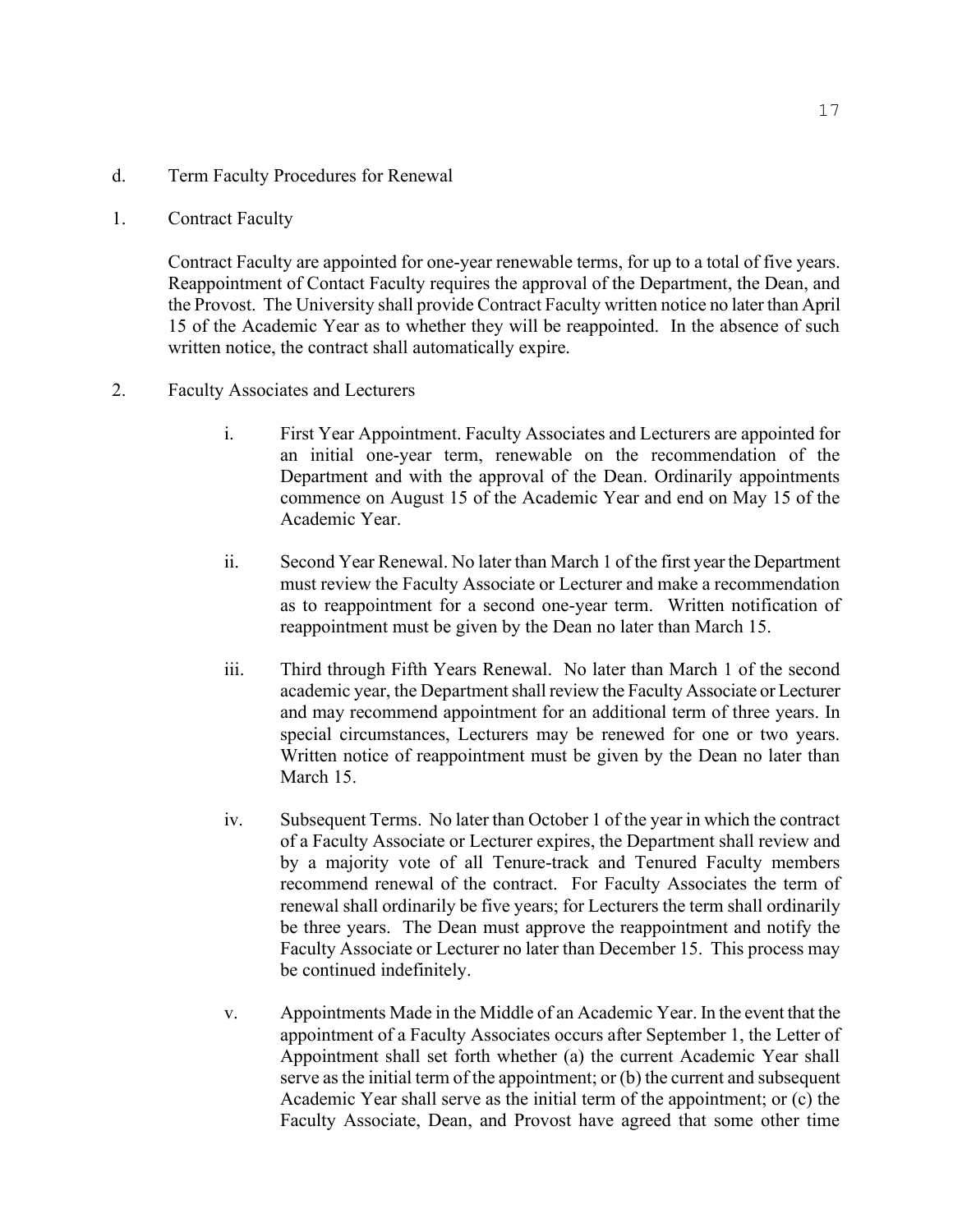period shall serve as the initial term.

In the event that the Faculty Associate, Dean, and Provost utilize third option (c), the Letter of Appointment shall state by what date the University must give the Faculty Associate notice of nonrenewal. If the Letter of Appointment is silent, then the dates in Article 3.6.d.2 (i)-(iii) shall control.

vi. In the event that a Faculty Associate or Lecturer serving under a multi-year contract is not renewed under Article 3.6.d.2(iv), the Faculty Associate or Lecturer shall be offered a terminal one-year nonrenewable appointment. The latter shall not apply if Article 3.9 is invoked for dismissal with cause.

# 3. Clinical Faculty

- i. First Year. Clinical Faculty are appointed for an initial one-year term, renewable at the sole discretion of the University, ordinarily commencing on August 15 of the Academic Year and ending on May 15 of the Academic Year.
- ii. Second and Third Year. The University must give the Clinical Faculty member written notice of nonrenewal by no later than March 15 of her or his first Academic Year; if notice is not given, the Clinical Faculty member shall be appointed to a two-year term. This appointment is renewable at the University's sole discretion. Clinical Faculty members are reviewed in the fall semester of their third year of service and upon the recommendation of the Department and the Dean, the Clinical Faculty members are reappointed for an additional three-year term. If the Department and Dean do not recommend a reappointment, the University must give the Clinical Faculty member written notice nonrenewal no later than March 15th of her or his third year.
- iii. Subsequent Three-Year Terms. No later than October 1 of the final year of a subsequent three-year term, the Department will complete a review of the Clinical Faculty member's teaching, scholarship, and service. Upon the recommendation of the Department and the Dean, the Faculty member will be reappointed for an additional three-year term. If the Department and Dean do not recommend a reappointment, the University must give the Clinical Faculty member written notice of nonrenewal by no later than December 15 of her or his final Academic Year of any three-year appointment.
- iv. There is no limit to the number of times that a Clinical Faculty member's three-year contract may be renewed.
- e. Adjunct Faculty

Adjunct Faculty are appointed on an at-will basis to teach specific courses in a given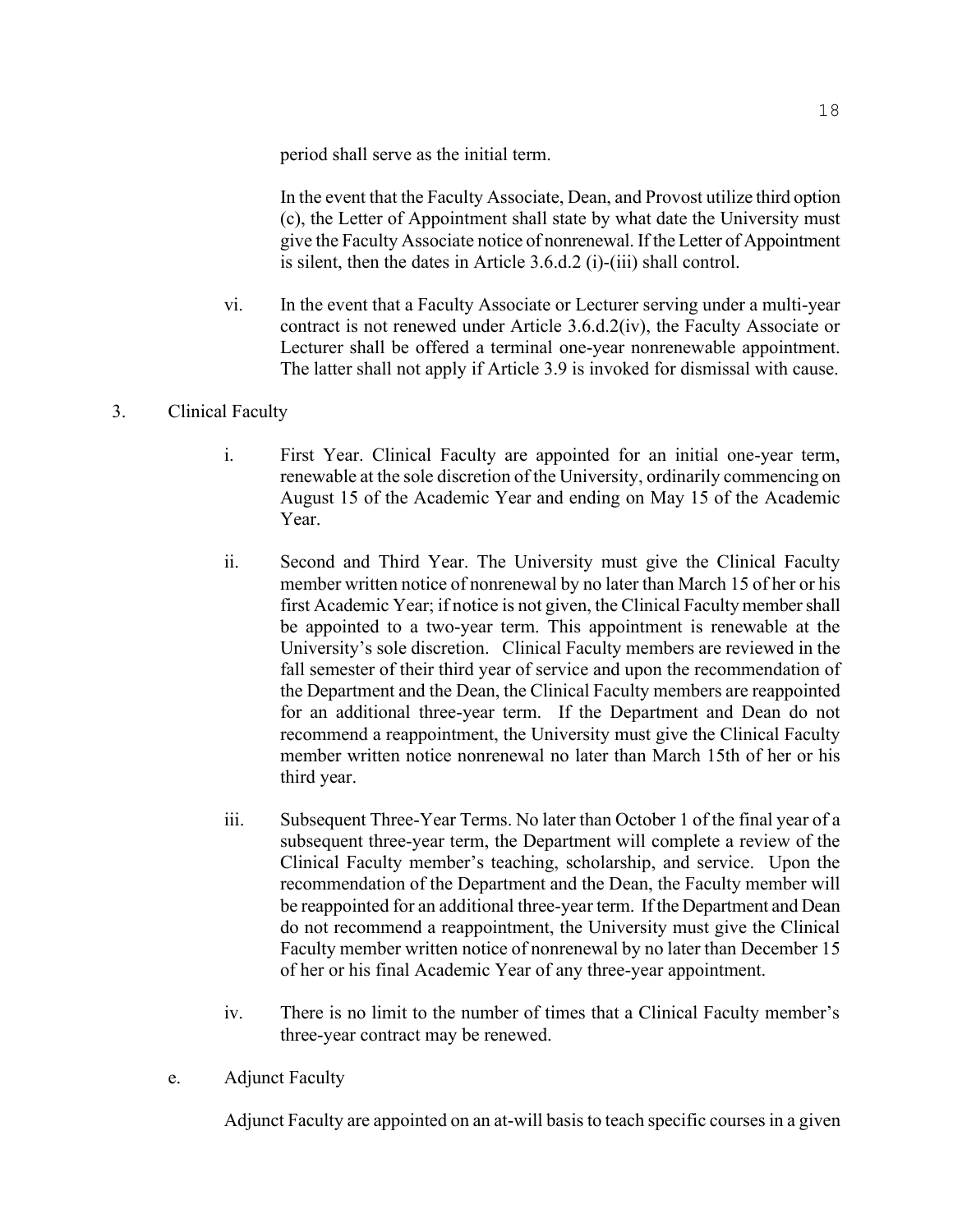semester.

# 3.7 Summer/May Intersession Appointments

a. Appointments to the Faculty do not normally include the various summer and May intersession sessions offered at the University. The University is not obligated to offer the Faculty member summer/winter session assignments nor is the Faculty member obligated to accept summer/winter session assignments. In offering such session assignments, the University shall give preference to full-time Faculty members.

# 3.8 Resignations

- a. A Faculty member may terminate his/her appointment effective at the end of an Academic Year, provided notice is given in writing at the earliest possible opportunity, but no later than thirty (30) days after receiving notification of the terms of his/her appointment for the coming year.
- b. The Faculty member may properly request a waiver of this requirement of notice in case of hardship or in a situation where he/she would otherwise be denied substantial professional advancement or other opportunity. Notification of resignation or of a waiver request shall be submitted in writing to the appropriate Dean.
- 3.9 Disciplinary Procedures and Dismissals
	- a. Termination of a Term or Tenure-Track appointment before its specified end, or termination of an appointment with tenure, shall be effected by the University only for adequate cause.
	- b. Adequate cause for a dismissal shall be related directly and substantially to the fitness of the Faculty member in his/her professional capacity. The burden of proof that adequate cause exists rests with the University. Such a termination shall not be used to restrain a Faculty member in the exercise of academic freedom or other legal rights.
	- c. Disciplinary and Dismissal proceedings under this article may be instituted only for one or more of the following reasons:
	- 1. teaching incompetence;
	- 2. continued neglect of scheduled academic duties in spite of written warnings;
	- 3. serious violation of the rights and freedoms of fellow Faculty members, administrators, or students;
	- 4. conviction of a crime directly related to the Faculty member's ability to fulfill his/her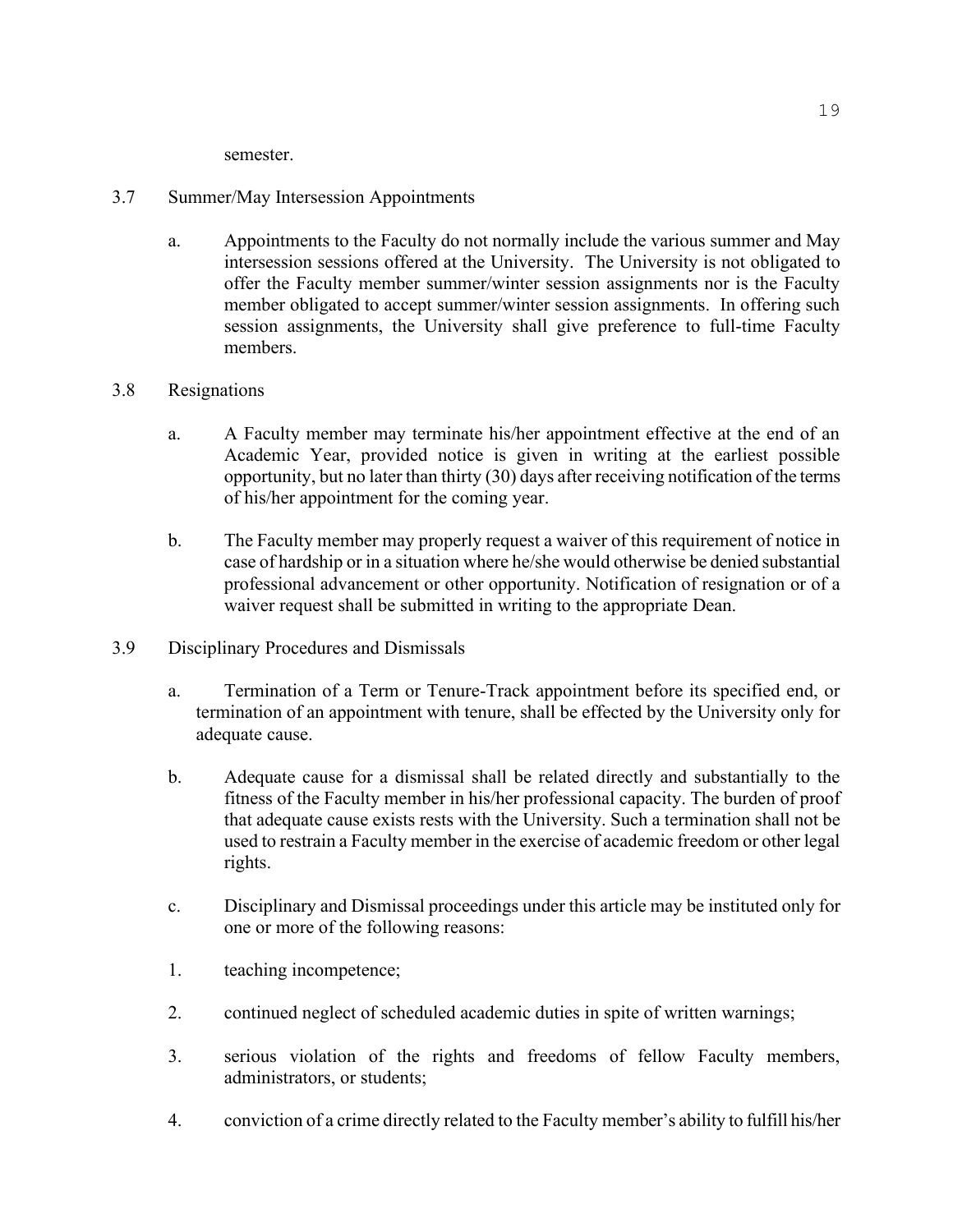professional responsibilities to the University;

- 5. falsification of credentials or academic experience;
- 6. loss of required professional licensure;
- 7. serious act or acts of academic dishonesty as defined in Article 7.1(e).

This Article does not pertain to disciplinary proceedings under other University Policies.

- d. Before procedures for the dismissal against a Faculty member with tenure, or for the termination of a Term or Tenure-Track appointment, are initiated, the following must take place:
- 1. Discussion must occur between the Faculty member and appropriate administrative officers in which the Faculty member is informed of the reasons for the disciplinary procedure and is provided the opportunity to respond. Ordinarily, the Department Chairperson and/or Dean initiate this discussion; however, the Provost must be informed if further action is to be taken. The Faculty member may be suspended with pay, or assigned other duties in lieu of suspension, if immediate harm to the Faculty member or others is threatened by continuance.
- 2. A Faculty member accused of misconduct may use the grievance procedure under Article 14 to initiate an investigation into alleged violations of the Faculty Guide and/or University Policy and may also be subject to a grievance.
- 3. A detailed statement of charges explaining the specific grounds for potential dismissal and the nature of the evidence supporting those charges must be presented by the Provost or his/her designated representative.
- 4. The Faculty member shall have thirty (30) Calendar Days after receipt of a certified letter to respond to the statement of charges. In this response, the Faculty member may elect to have the University's statement of charges reviewed by a committee of Tenured Faculty members elected by the Senate. This committee shall consist of five full-time Tenured Faculty members. Members deeming themselves ineligible for reasons of bias or Conflict of Interest may remove themselves from the case (see Article 1.9). The charged Faculty member and the Provost each shall have two peremptory challenges. The committee shall adopt by-laws which are consistent with the current version of the 1958 "Statement on Procedural Standards in Faculty Dismissal Proceedings" approved by the AAUP. Should these temporary by-laws adopted by this ad hoc committee conflict with this Guide, the Guide shall prevail. In the conduct of its investigation, the committee shall enjoy the full cooperation of the University administration and of the Faculty member under review, with access to all documentation relevant to the issues relating to the dismissal proceedings, consistent with rights of privacy and other legal rights. If the University deems it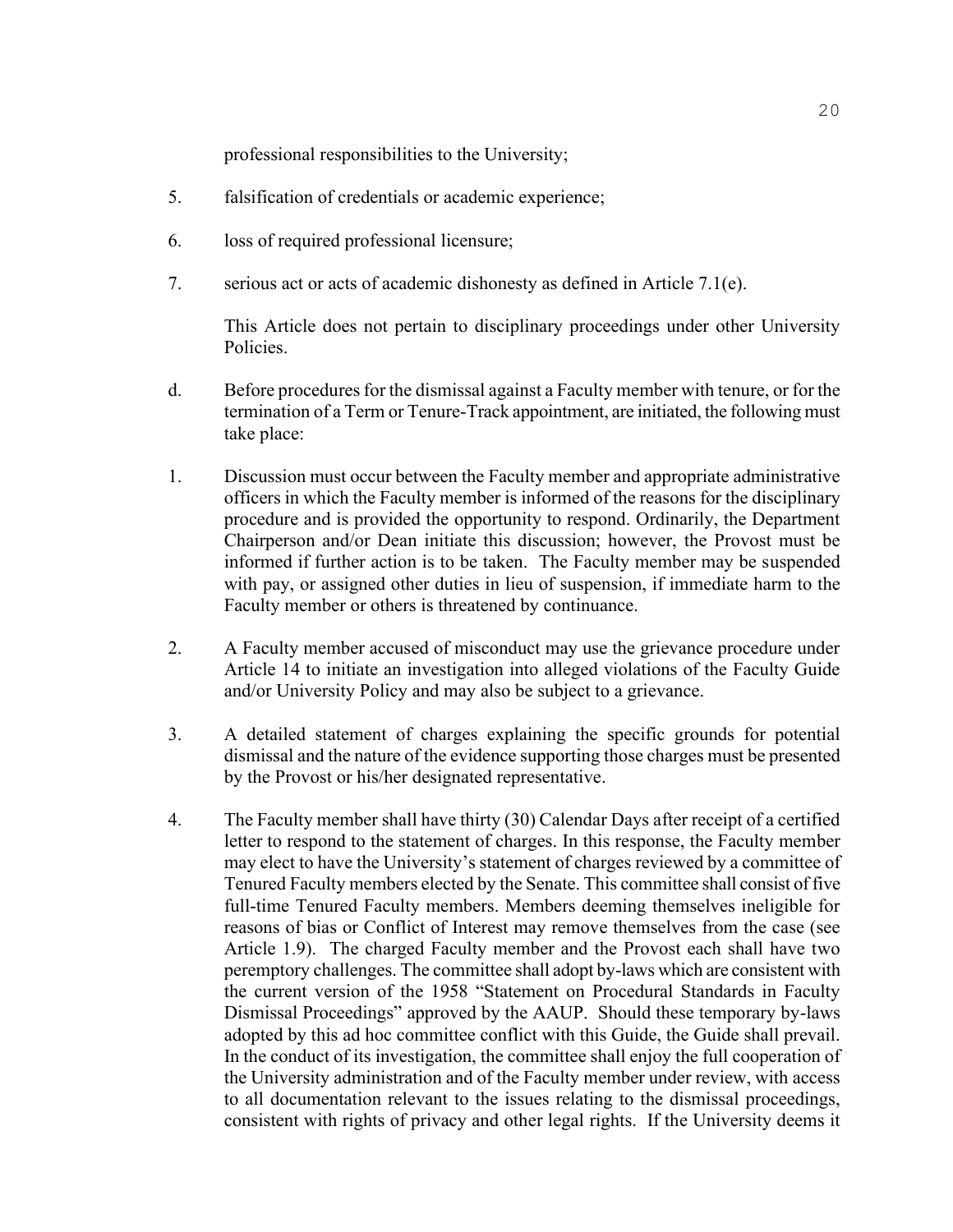inappropriate to provide certain documentation, a detailed explanation must be provided and all information specifically relevant to the dismissal procedure must be extracted and made available. This committee shall have thirty (30) Calendar Days to make its report and recommendations to the Provost.

- e. After considering the Faculty member's response or, if applicable, the committee report, the Provost shall inform the Faculty member and the committee in writing within a period of thirty (30) Calendar Days of his/her decision. If the Provost's decision is counter to the committee's recommendation, the Provost shall state in writing his or her reasons for so doing, and shall provide opportunity for response.
- f. A decision by the Provost to dismiss a Faculty member with a Term or Tenure-Track appointment before the end of a specified term, or to impose a less severe sanction (except for suspension with pay or written reprimand), may be appealed to the President. Such an appeal must be filed with the President within thirty (30) Calendar Days after the Faculty member has received effective notice of said decision.
- g. A decision by the Provost to dismiss a Faculty member with tenure, or to impose a less severe sanction (except for suspension with pay or written reprimand), may be appealed to the Board of Regents.
- 3.10 Terminations of Tenured Appointments by the University
	- a. Termination of tenured appointments by the University, other than dismissal for cause, shall occur only from either or both of the following two circumstances:
	- 1. A decision by the Dean, ratified by the College Faculty, to reduce or terminate a Program following program review undertaken by the University. The program review process may be invoked out of cycle either by the Provost, Dean, or Chairperson, and/or Program Director if substantive questions have been raised about the viability of the Program.
	- 2. A decision by the Board of Regents, upon the recommendation of the Provost, to reduce or terminate a Program or a Faculty position because of a severe, drastic, and emergency University-wide situation.
		- b. It is understood that any reduction in force shall first take place from among non-tenured Faculty using existing procedures for nonrenewal, including notification dates.
		- c. With the consent of the Faculty member, early retirement may be arranged as an alternative to any of the steps described in Article 3.10.d below.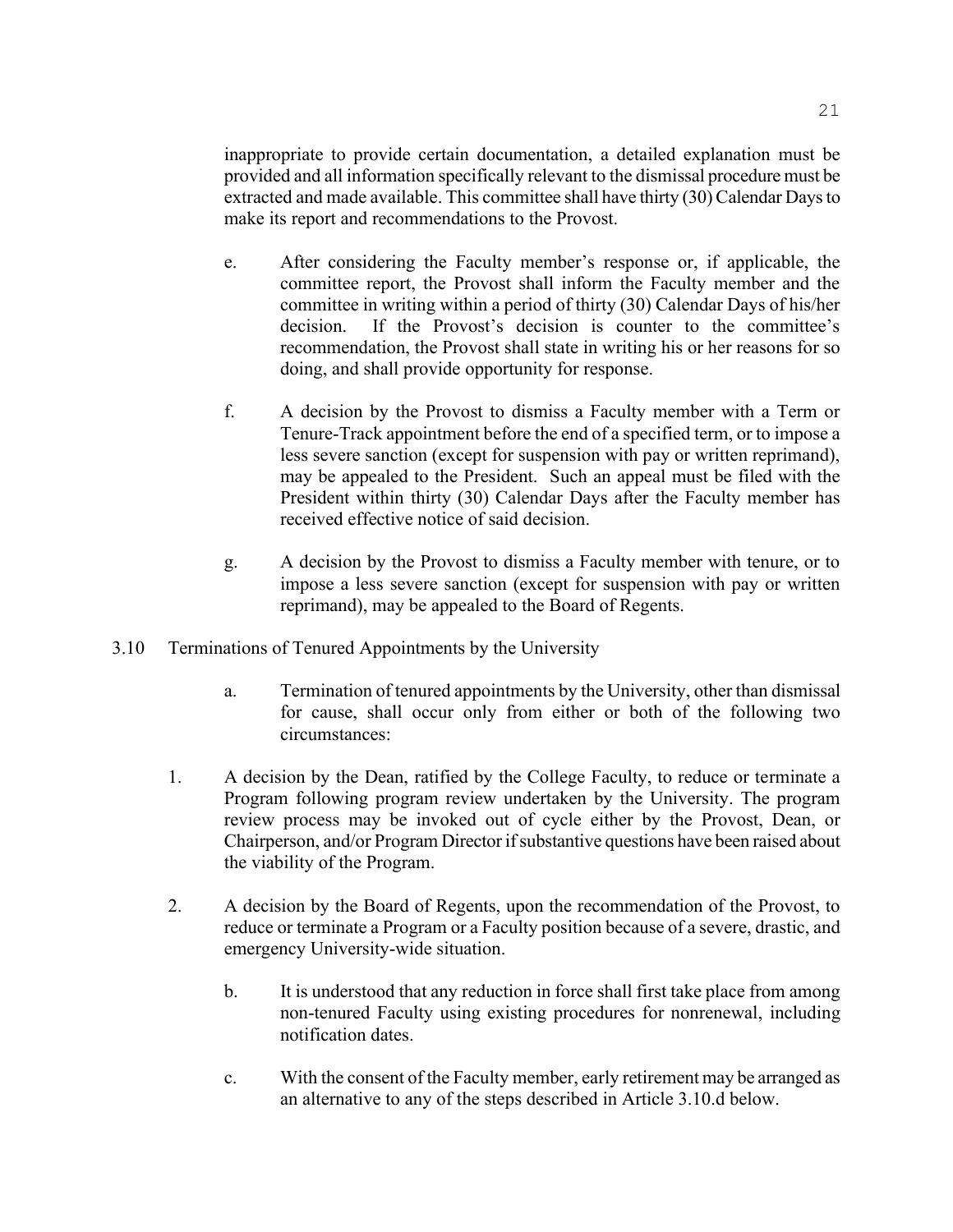- d. If it is determined that no alternative to further reduction in force is possible, the steps below shall be followed in order, as applicable, before termination of the appointment of a Tenured Faculty member.
- 1. Shared load between Programs, Departments, and Colleges. Whenever possible, an affected full-time Faculty member shall be given the opportunity to complete a full teaching load by teaching in his or her area of demonstrated competence in another Department or College. The procedures for a joint appointment shall be applied in this instance (see Article 3.4.c).
- 2. Reappointment to another Department or College. Prior to actual termination of any Tenured Faculty member, a good-faith effort shall be made to place that Faculty member in another Department or College of the University, provided that the Faculty member can be assigned courses which he or she is demonstrably qualified to teach, and provided that the reappointment of the Faculty member is acceptable to the receiving Department or College. The procedures for a joint appointment shall be applied in this instance (see Article 3.4.c).
- 3. Supplementation of teaching with non-teaching duties. Whenever possible, an affected full-time Faculty member shall be offered suitable, useful, and available non-instructional duties to complete a full load. In no case shall such noninstructional load be greater than the established teaching norm for that Faculty member.
- 4. Shared teaching with other institutions. The University shall cooperate with affected Faculty members in their seeking either shared or full-time appointments in other Accredited Institutions.
- 5. Reduced load with proportionate reduction of compensation. Where available, the affected Tenured Faculty member shall have the opportunity to accept a reduced load without loss of tenure or fringe benefits, but with a proportionate reduction of salary and University contributions to retirement.
- 6. Transfer to a non-teaching position. If it is not possible to retain a Tenured Faculty member in a teaching position, the University shall attempt to place the Faculty member in a University non-teaching position for which he or she is qualified with an appropriate adjustment in salary, provided that such placement does not adversely affect existing administrative or professional staff. While in this position, the Faculty member shall retain tenure as a Faculty member.
	- e. When termination becomes necessary, the procedures below shall be followed:
- 1. The Department shall initiate recommendations for termination based on criteria of seniority (as defined by the date of hire to full-time Faculty membership) giving due regard to the academic necessity of providing specialists in the relevant sub-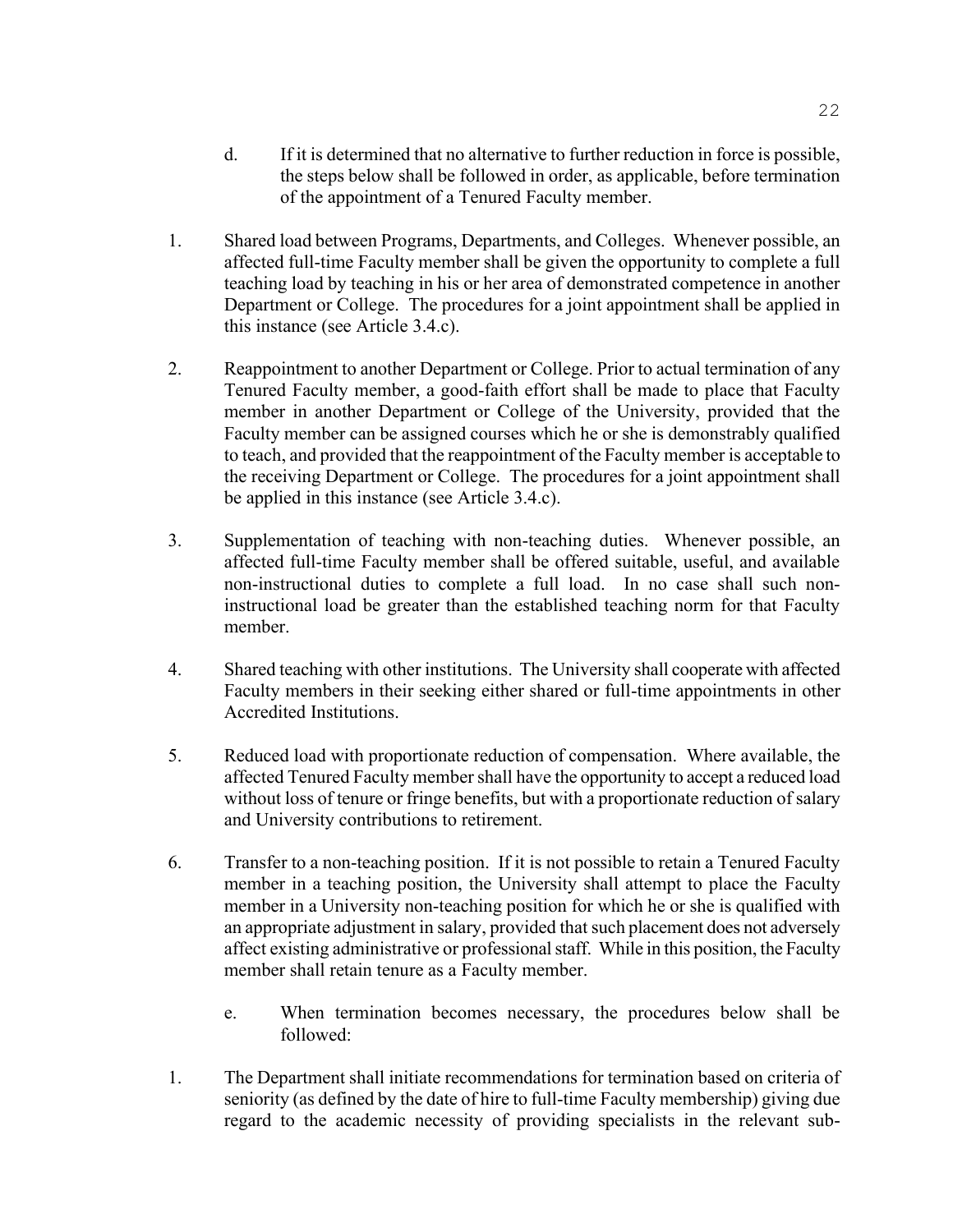disciplines.

- 2. Primary consideration shall be given to the responsibility to offer an appropriate range of courses and services despite reduction. Term and Adjunct Faculty may not be used to replace the instructional services provided by the terminated Tenured Faculty members.
- 3. When individuals fulfill the same disciplinary needs in a Department, seniority shall prevail. Seniority shall be based on the date of the initial appointment to full-time with the University if subsequent service has been continuous (including authorized leaves of absence but specifically excluding those leaves taken to assume administrative positions). Those who resign from the University and are reappointed later shall count seniority from the time of reappointment.
	- f. A terminated Tenured Faculty member shall continue to be employed by the University for one Academic Year following the Academic Year in which written notice is given.
- 3.11 Rights of Terminated Tenured Faculty Members
	- a. Tenured Faculty who are terminated, other than dismissal for cause, shall have recall rights for an available departmental position for a period of four (4) years from the date of written notice of termination. No new full-time Faculty member, or the equivalent in Adjunct Faculty, shall be hired for a teaching position in the same area of competence in the Department as long as the terminated Faculty member retains recall rights. If more than one Faculty member is found to have recall rights within the same area of competence, seniority shall prevail. Recalled Faculty members shall have tenure and rank reinstated and shall have the time of termination counted in total years of service for purposes of seniority.
	- b. If a Faculty member is recalled and fails to respond in writing within sixty (60) Calendar Days after receipt of written recall, the Faculty member is deemed to have forfeited recall rights.
	- c. In all cases of termination under Article 3.10, the facilities of the University may continue to be utilized free of charge by the Faculty member in seeking employment elsewhere.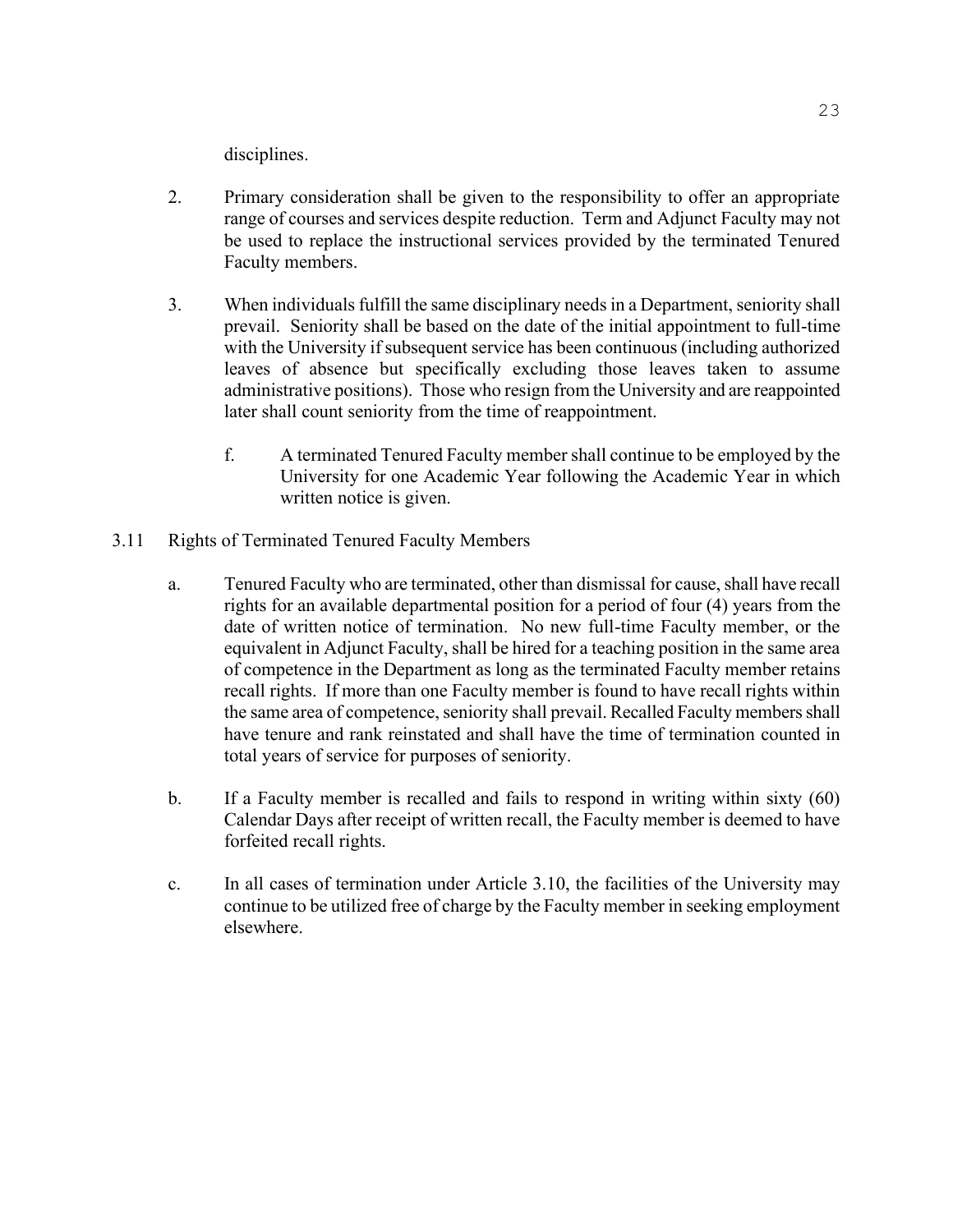# ARTICLE 4 APPOINTMENT, PROMOTION, AND TENURE STANDARDS

#### 4.1 General Conditions

- a. In considering an applicant for appointment, promotion, and tenure, all parties involved shall evaluate the application with reference to the criteria for the appointment , promotion, and tenure status for which application is made.
- b. In general, teaching and service performed and scholarly or creative works published before coming to the University are the basis for appointment; teaching and service performed and scholarly or creative works published after the appointment are the basis for the first promotion and/or tenure; and teaching and service performed and scholarly or creative works published after submission of an application for a previous successful promotion are the basis for the next promotion. "Published" in this context is understood to mean official public dissemination of a scholarly work or public performance or presentation of creative work. Exceptions permitting previously published works and/or teaching at previous institution to be consider for tenure or promotion must be specifically noted in writing and signed by the Faculty member and Dean and approved by Provost at the time of appointment (see Article 3.4.a.3 and 3.4.a.5).
- c. Each Department, and in the case of the Library, the College, that evaluates an application for promotion or tenure shall have on file in the Dean and Provost's office a clear set of Departmental Guidelines stating the procedures and criteria for tenure and promotion as mandated in Article 5.2.a.
- d. Evaluations of candidates for tenure and promotion on all levels shall be based on evidence presented as part of the candidate's application viewed in light of Departmental Guidelines and Faculty Guide standards for tenure and promotion. Such evidence may include external reviews of scholarship as well as internal recommendations from colleagues and students documenting teaching effectiveness and service contributions where the dept has set up processes for these. External reviews and internal recommendations are added to the candidate's application by the Department Chairperson at the time of its submission for departmental review.
- 4.2 Teaching Effectiveness (applicable to all except library Faculty members).

Evidence of teaching effectiveness that may be submitted with the application includes but is not limited to the following items. Department Guidelines may determine which of these items are mandatory:

- a. Applicant's statement of teaching objectives and significant teaching activities.
- b. Samples of instructional materials such as syllabi, lab manuals, or other materials developed by the instructor for use by students in courses. Applicants do not need to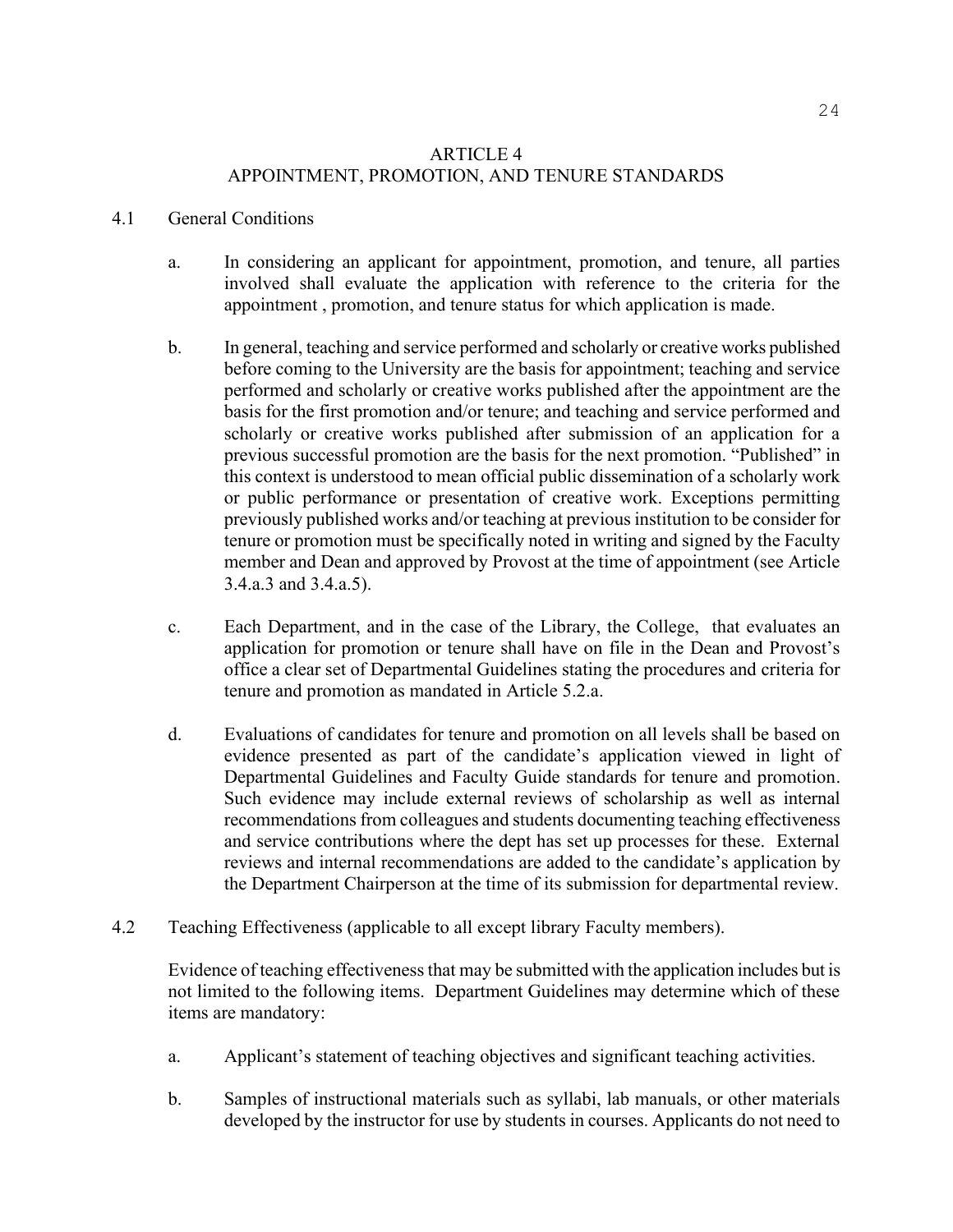include all instructional materials, but effective documentation requires a good sampling of materials from lower and upper division courses and, where appropriate, graduate courses.

- c. Evaluation and grading methods: a statement on the use of examinations and papers and other instruments as a means of determining student success in handling the materials in the course. The relationship between testing and the objectives of the course should be emphasized.
- d. Records of supervision of independent study courses, honors theses, graduate theses and dissertations, field trips, internships, clinical supervision, and practica.
- e. Development of new courses or labs, or new approaches to teaching.
- f. Formal student evaluations of teaching, in accordance with Departmental Guidelines.
- g. Teaching observation by the Chairperson and/or by senior Faculty members delegated to that task by the Chairperson. Each Department will approve and make available written guidelines for the implementation of regular teaching observation of Tenure-Track and Clinical Faculty members.
- h. Publication of books or articles, or conference presentations and invited lectures on teaching methods.
- i. Enrollment in courses or programs designed to improve teaching or to broaden one's expertise.
- j. Evidence of revision and improvement of teaching practices incorporating input from evaluations, classroom observation, experience, and mentoring.
- 4.3 Professional Effectiveness (applicable only to library Faculty members).

Evidence of professional effectiveness which may be submitted with the application includes but is not limited to:

- a. Evidence of effectiveness in the development and use of library resources for undergraduate, graduate, and research programs:
	- 1. Developing and building the library collection.
	- 2. Skillful interpretation of the users' needs and the retrieval of bibliographic information to meet those needs.
	- 3. Teaching activity, broadly defined, of groups or individuals, e.g., teaching formal classes, orientation lectures, aiding students in finding and using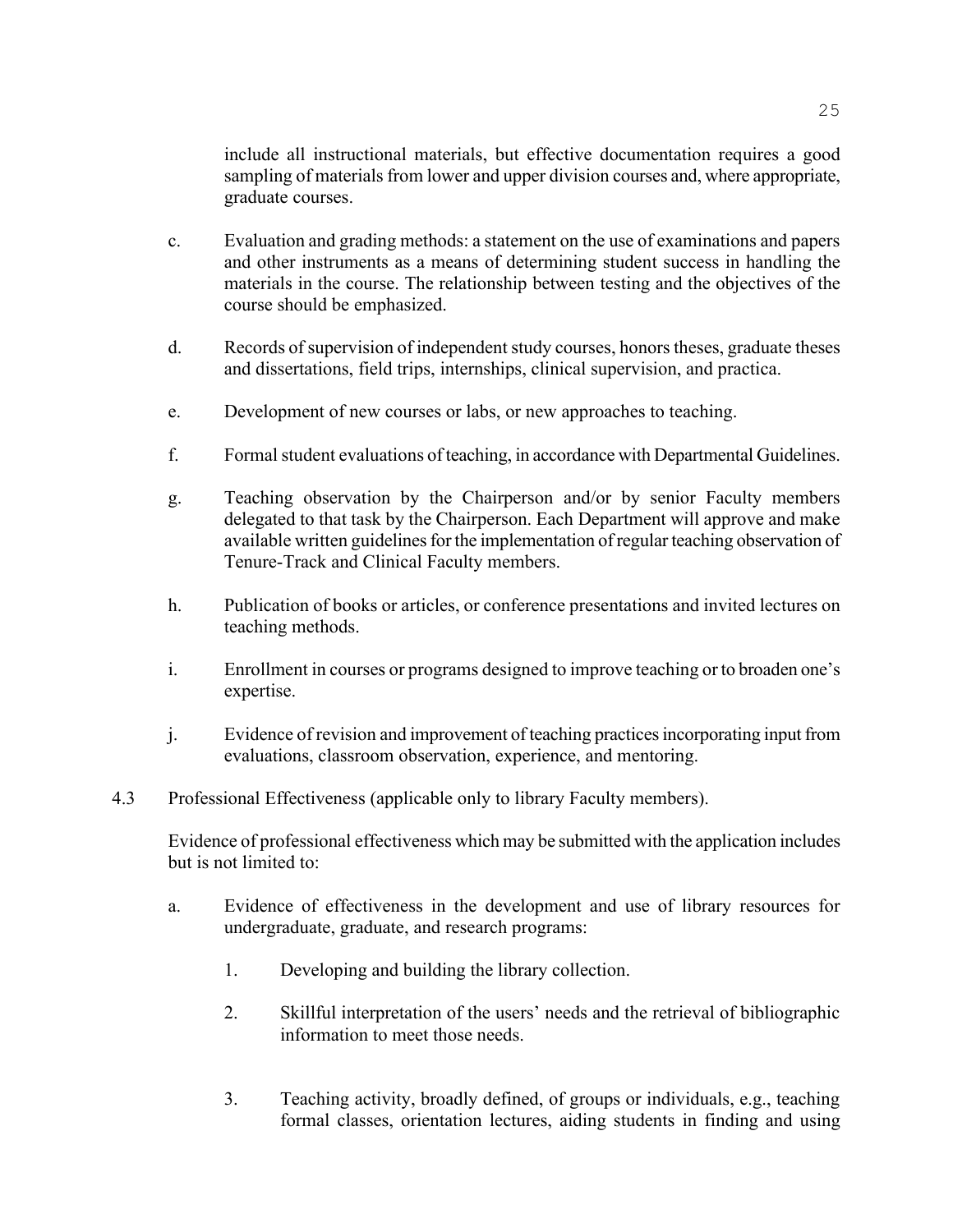information sources, aiding Faculty colleagues in using library resources effectively to supplement and enrich the classroom experience.

- 4. Continuing education (additional degrees, diplomas, certificates, or a substantial number of credit hours at the graduate level beyond the required two master's degrees).
- 5. Internships, consultancies, mentoring student theses, or evaluating library or Academic Programs.
	- b. Evidence of effectiveness in the performance of library or technical operations enabling the creation and/or development of, access to, preservation of, or organization of important intellectual resources in support of the Libraries' mission.
	- c. Evidence of the initiation, development and implementation of policies, programs, or services within the Libraries' mission.
	- d. Evidence of , responsibilities for Departments or Programs where applicable.
	- e. Evidence of contributions to relationships with other areas of the University.
	- f. Evaluation of performance by a committee of Tenured Faculty members as per Article 3.6.a.1.i.
- 4.4 Scholarship, including Research or other Creative Work
	- a. In evaluating the merits of research or other creative work, primary consideration shall be given to the norms and standards of the applicable discipline as articulated in Departmental Guidelines. Greater weight shall be given to original authorship than to editorial work, to refereed books, articles in referred journals and law review articles than to non-refereed publications; to non-refereed publications than to self-published or unpublished materials; for creative works, greater weight shall be given to public performance and display open to review than to performance in private closed venues. In cases of multiple authorship, the extent of the applicant's role must be described.
	- b. Department Guidelines must specify the weight assigned to various forms of scholarship in assessing applications. Evidence of scholarly achievement and potential for future scholarship may include, but is not limited to: lectures and papers presented to professional organizations and educational institutions, articles, chapters in edited volumes, books, translations, significant editorial work, reviews, research grants, commissions, applied research, bibliographic research, unpublished manuscripts, scripts, manuals, works of art, public performances, professional work performed as a practitioner, media appearances, films, computer software, multimedia presentation, blogs and other online presentation of scholarship, and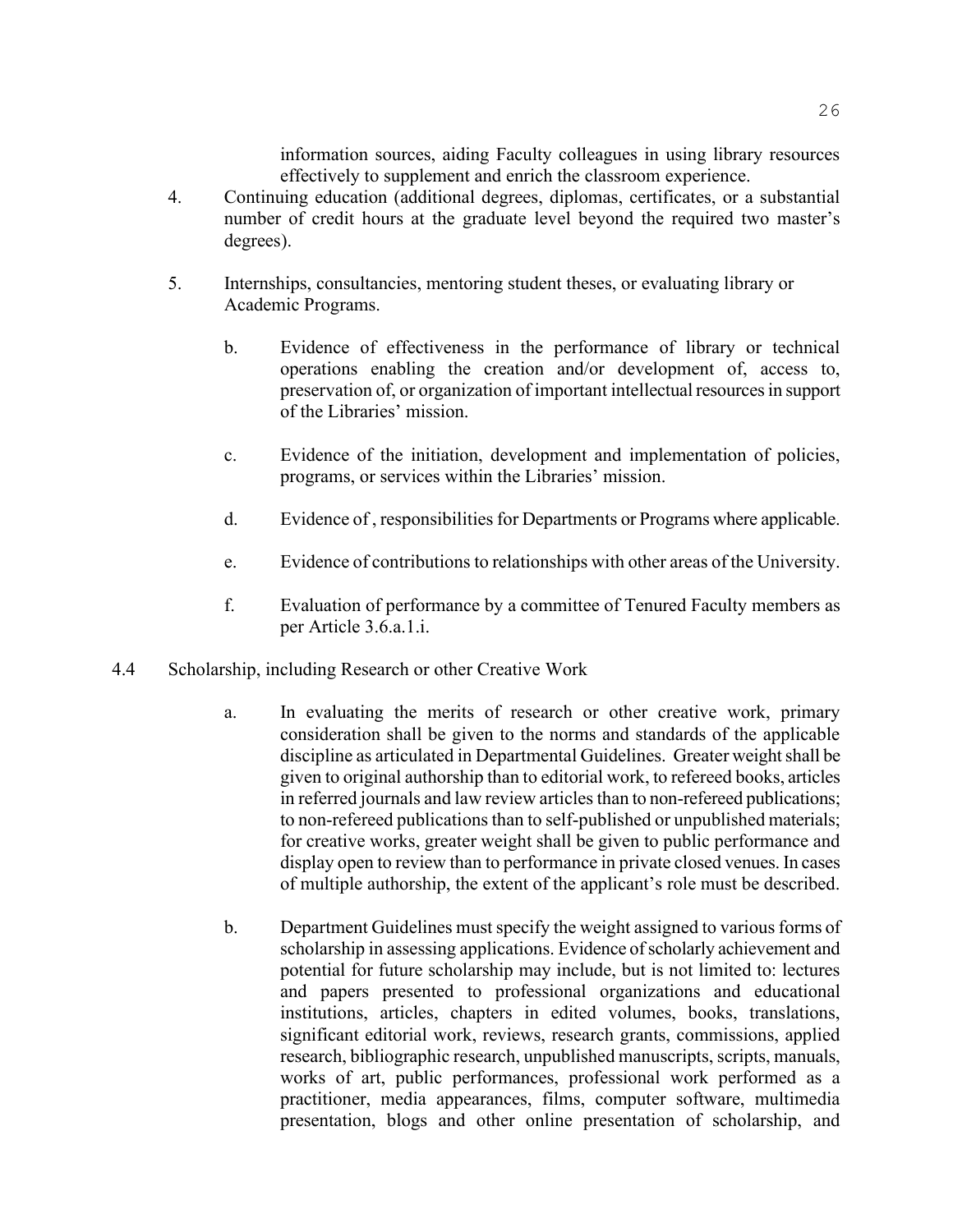emerging forms of information technology. Applicants may also submit evidence of recognition of scholarship including but not limited to reviews of published works, awards, nominations, commendations, citations and/or citation metrics, and other indicators.

- c. The applicant shall document scholarship in full bibliographic detail using generally accepted standards for attribution. A copy of each publication or other research or creative material shall be submitted along with any evaluations by colleagues, reviews, citations, awards, and other forms of scholarly recognition. Completed manuscripts accepted for publication must be accompanied by a written affirmation of a final decision to publish from the editor and/or publisher. Such publications must be identified as "in press" and shall count toward tenure and/or promotion as publications. Completed research that is not yet accepted, including manuscripts under review, may not be listed under publications. The applicant shall clearly distinguish research in progress from publications.
- 4.5 Service to the University, the Profession, and the Community

Service, whether compensated or not, includes but is not limited to the following. In all cases, specific documentation of the activities performed and contributions should be provided. In documenting service, applicants should endeavor to show how it advances the mission of the University.

- a. Service to the University
	- 1. Service to students such as serving as Faculty advisor to a student organization, honor society, or engaging in extra-academic activities with students.
	- 2. Service to the Faculty such as serving on Department, College, or Faculty Senate committees, Faculty governance bodies, and major curricular development projects.
	- 3. Service to the University such as serving as Department Chairperson or Program Director, or serving on University-wide task forces or committees.
- b. Service to the profession. Offices, leadership positions, and committee work in professional organizations; contributing consultative, advisory, peer-review or editorial service in a professional capacity.
- c. Service to the community. Lectures, performances, panel discussions, membership on advisory boards or civic committees; involvement in community, political, or charitable organizations; services to religious bodies or to government. To have weight toward tenure and promotion, service to the community must be connected to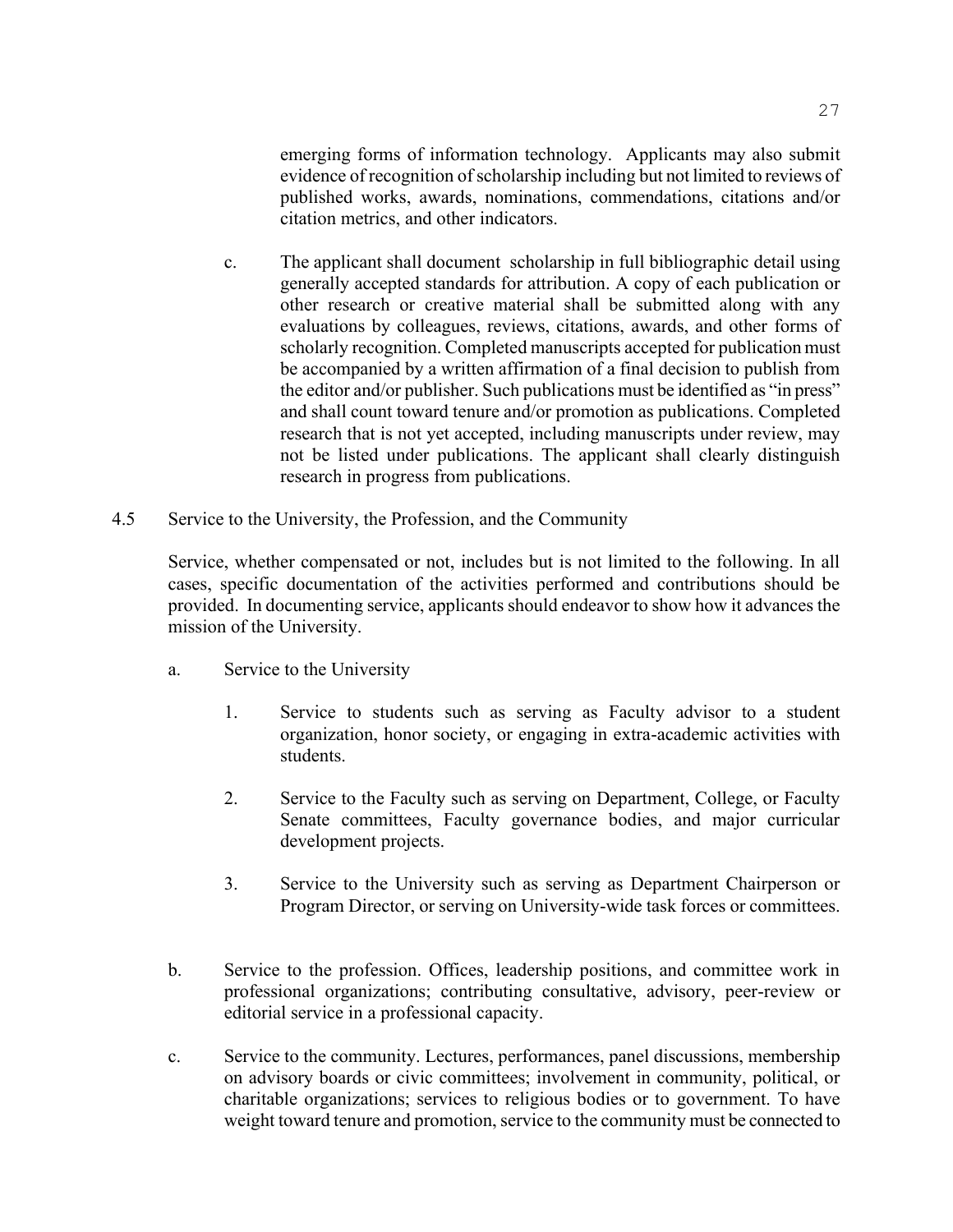the candidate's areas of professional competence and/or the mission of the University.

- 4.6 General Criteria for Academic Ranks Tenure-Track Faculty
	- a. Instructor. A master's degree or its equivalent in an appropriate field from an Accredited Institution. Evidence of teaching effectiveness or potential to teach effectively; evidence of or potential for scholarly publication, research, or other creative work in the appropriate discipline or field.
	- b. Assistant Professor. A doctoral degree or the commonly accepted terminal degree for that discipline or field from an Accredited Institution as specified in the applicable Departmental Guidelines; evidence of teaching effectiveness or potential to teach effectively; evidence of, or potential for, scholarly publication, research, or other creative work in the appropriate discipline or field. In exceptional cases, outstanding professional or scholarly achievements may serve as a substitute for the terminal degree. Such exceptions must be explained in the applicant's letter of appointment.
	- c. Associate Professor. In addition to the credentials for Assistant Professor: four (4) years of full-time teaching experience at an Accredited Institution, evidence of teaching excellence, scholarly publication, research, or other creative work in the appropriate discipline or field as defined in Departmental Guidelines; service to the University, the profession, or the community. For promotion to Associate Professor, the four (4) years of full-time teaching experience must take place at the University at the rank of Instructor or Assistant Professor unless specifically waived in writing by the Provost. Unlike the two lower ranks, promotion to this rank rests on proven ability and accomplishments. In exceptional cases, the University may waive teaching experience for an initial appointment at this rank.
	- d. Professor. In addition to the credentials for Associate Professor: four (4) years of full-time teaching experience at an Accredited Institution; demonstrated professional recognition of meritorious publications, research, or other creative work in the form of peer-review, citations, scholarly reviews, awards, grants, or press or venue prestige as appropriate to the discipline and as defined in Departmental Guidelines; continued and consistent excellence in teaching; substantial service and leadership in the university, the profession, or the community. For promotion to Professor, the four years of full-time teaching must take place at the University unless specifically waived in writing by the Provost prior to submission of the application. To hold the rank of Professor, Faculty members must have previously attained tenure or be awarded tenure concurrently with promotion or appointment. In exceptional cases, the University may waive teaching experience for an initial appointment at this rank.
	- e. The criteria for Associate Professor are applicable to the granting of tenure except that an additional consideration for tenure must be the needs of the Program, Department or College. If the initial appointment is at the level of Associate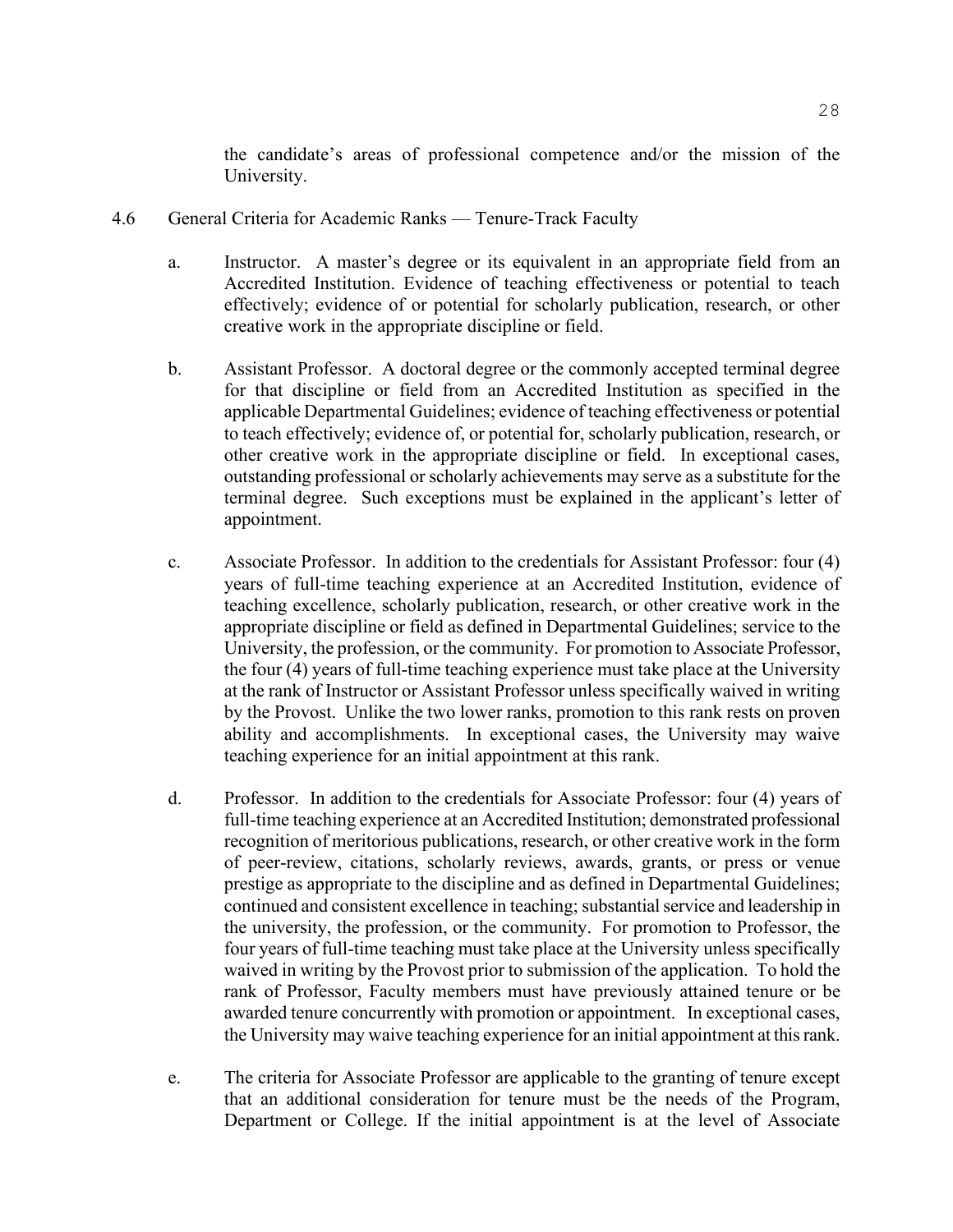Professor, the granting of tenure requires ongoing teaching, scholarship and service commensurate with that rank. Granting of tenure to an Associate Professor or Professor requires fulfillment of the requirement of four years teaching at the University unless tenure is recommended at the time of appointment and subsequently granted by the Board of Regents in accordance with Article 3.1.a.2.i.

- f. Any additional criteria for rank specific to particular disciplines shall be enumerated by departments in their Departmental Guidelines as specified in Article 5.2.a.
- 4.7 Criteria for Academic Ranks Clinical Nursing Faculty
	- a. Clinical Instructor Qualifications for appointment:
		- 1. Licensed (unrestricted) to practice nursing in the State of New Jersey.
		- 2. Master's degree in field of nursing specialty.
		- 3. Experience of at least 4 years in clinical specialty area.
	- b. Clinical Assistant Professor Qualifications for appointment:
		- 1. Licensed (unrestricted) to practice nursing in the State of New Jersey.
		- 2. Master's degree in nursing specialty, and an earned terminal doctoral degree in Nursing; either PhD, EdD or DNP.
		- 3. Certification in a nursing specialty.
		- 4. Publications in peer-reviewed journals. Those publications can be in clinical, professional, and/or research journals.
		- 5. A minimum of two years teaching experience.
	- c. Clinical Associate Professor Qualifications for Appointment:
		- 1. Licensed (unrestricted) to practice nursing in the State of New Jersey.
		- 2. A master's degree in nursing specialty and an earned terminal degree in Nursing; either PhD, EdD or DNP.
		- 3. Certification in a nursing specialty.
		- 4. Evidence of professional leadership.
		- 5. Progressive record of publications in peer-reviewed journals. A minimum of f our years teaching experience.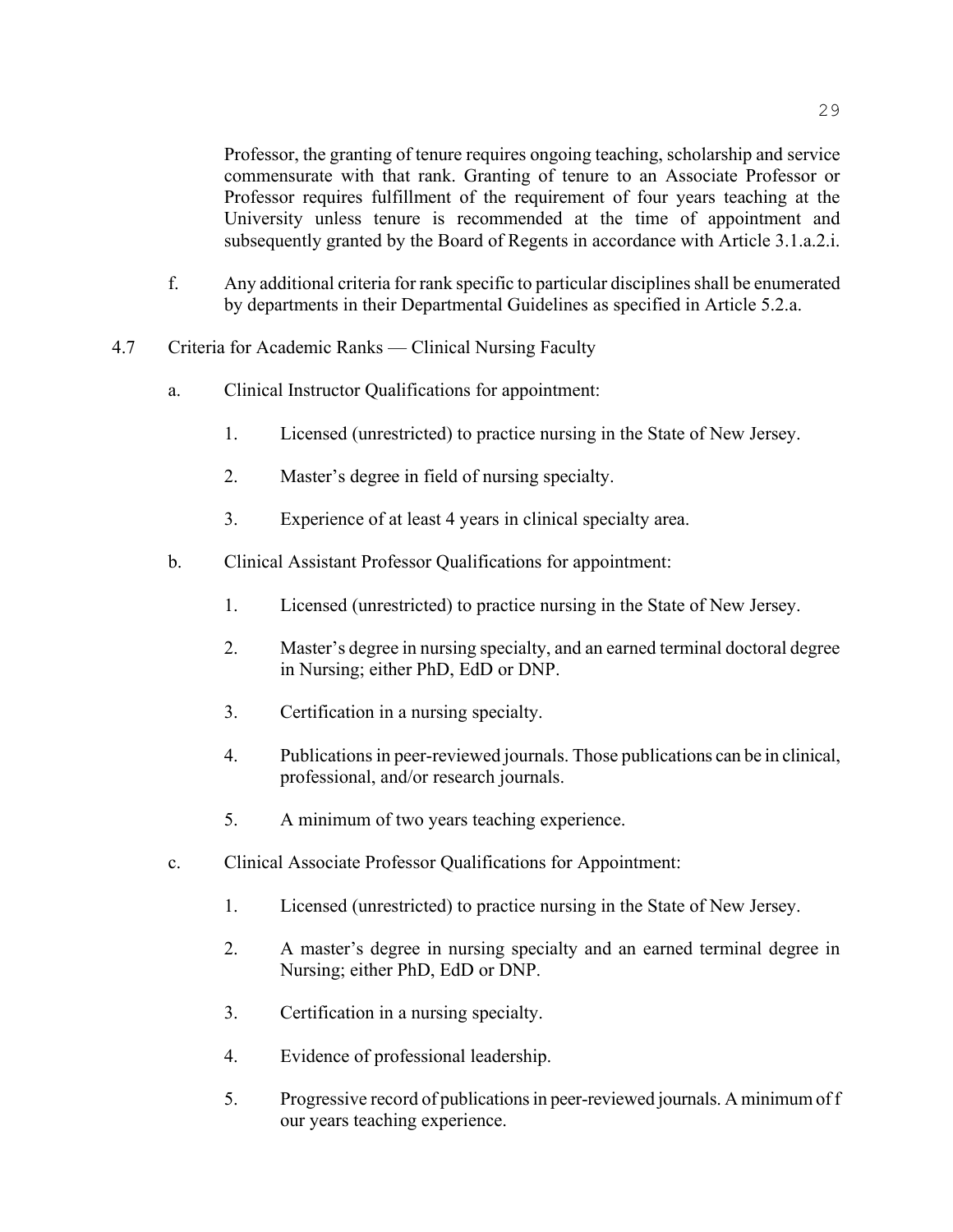- d. Clinical Professor Qualification for Appointment:
	- 1. Licensed (unrestricted) to practice nursing in the State of New Jersey.
	- 2. A master's degree in nursing specialty, and an earned terminal doctoral degree in Nursing; either PhD, EdD or DNP.
	- 3. Certification in a nursing specialty.
	- 4. National and/or international leadership in clinical specialty area.
	- 5. Progressive record of publications in peer-reviewed journals.
	- 6. A minimum of six years of teaching experience.
- e. Promotion to Clinical Ranks
	- 1. Promotion to a higher clinical rank requires ongoing teaching, scholarship, and service commensurate with that rank. Promotion to the ranks of Associate Professor or Professor requires fulfillment of the requirement of four years teaching at the University unless waived in writing by the Provost.
	- 2. Promotion from the rank of Clinical Instructor to the rank of Clinical Assistant Professor takes place upon the completion the necessary terminal degree as specified in article 4.7.b.
- 4.8 Criteria for Academic Ranks University Library

Standards of professional effectiveness applicable to criteria for University library academic ranks are understood as defined in Article 4.3.

- a. Librarian IV (Instructor). An M.L.S. from an Accredited Institution and evidence of potential for professional effectiveness.
- b. Librarian III (Assistant Professor). In addition to the credentials for Librarian IV: a master's degree in a subject or disciplinary field from an Accredited Institution; evidence of professional effectiveness or the potential for same; evidence of scholarship or the potential for same.
- c. Librarian II (Associate Professor). In addition to the credentials for Librarian III: four (4) years of full-time library service at the College or University level; a documented record of professional effectiveness and of scholarly activity; a documented record of service to the University, the profession, and/or the community. Unlike the two lower ranks, promotion or appointment to this rank rests on proven ability and accomplishments.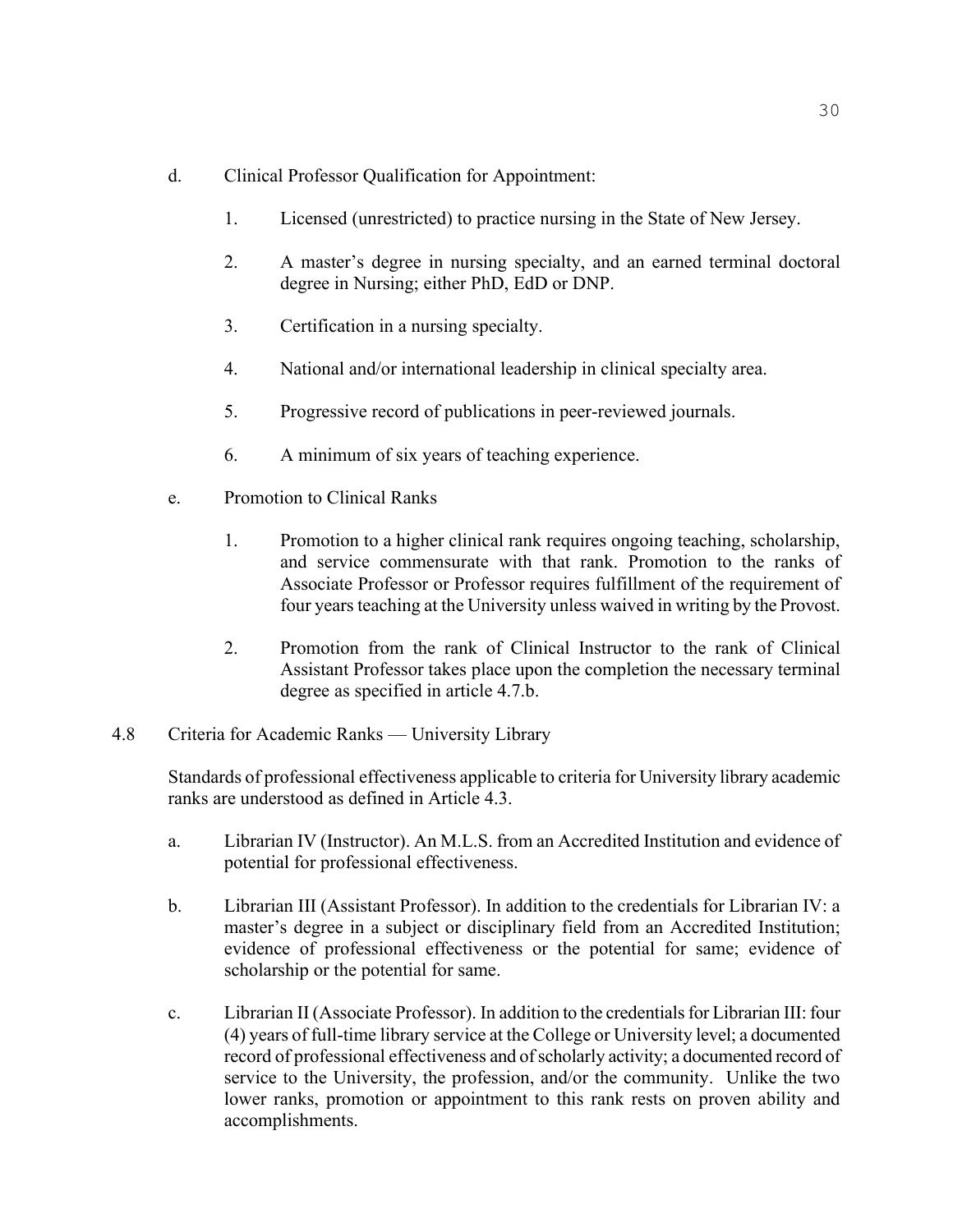- d. Librarian I (Professor). In addition to the credentials for Librarian II: four (4) years of full-time library service at the College or University level; a continuing and consistent record of excellence in professional effectiveness and of leadership in the University, the profession, or the community; demonstrated professional recognition of meritorious publications, research, or other creative work.
- e. The criteria for tenure are identical to the criteria for Librarian II except that an additional consideration for tenure must be the needs of the library. If the initial appointment is at the rank of Librarian II (Associate Professor) the granting of tenure requires ongoing teaching, scholarship, and service commensurate with that rank. For promotion to the rank of Librarian II (Associate Professor) the four (4) years of full-time service must take place at the University at the rank of Librarian I or Librarian II unless specifically waived in writing by the Provost.
- 4.9 General Criteria for Academic Ranks Senior Faculty Associate and Senior Lecturer
	- a. Five (5) years teaching at the University. Demonstration of teaching excellence as defined in Article 4.2.
	- b Service on the College and Departmental level.
	- c. Fulfillment of contractual responsibilities as specified in the applicant's Letter of Appointment.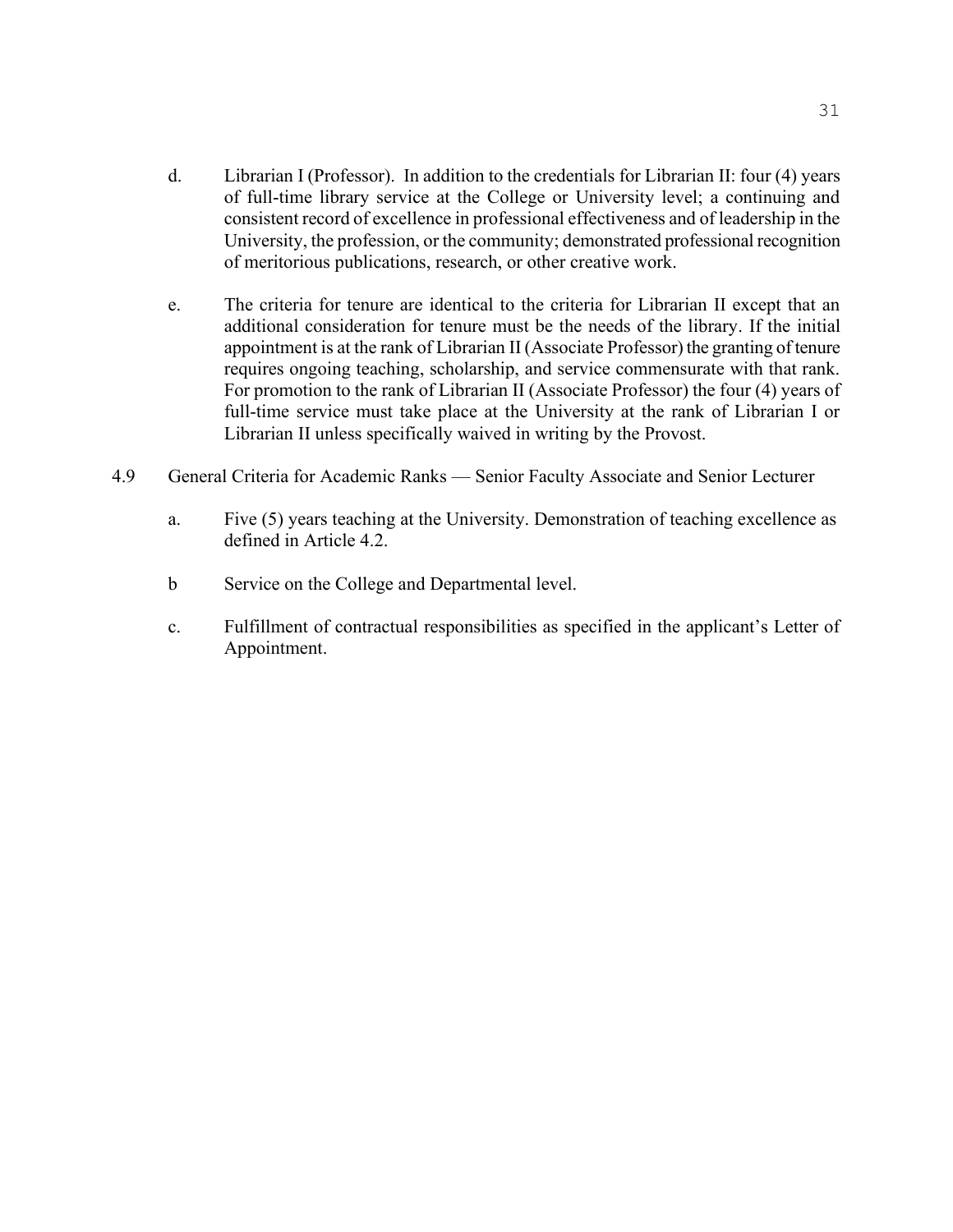#### ARTICLE 5 PROMOTION AND TENURE PROCEDURES

#### 5.1 General Requirements

- a. Each applicant for promotion or tenure shall submit an application with documentation. Faculty members who do not submit an application by the deadline before mandatory tenure review shall be terminated at the end of that Academic Year.
- b. All applications for promotion and tenure must be submitted on appropriate forms provided by the University. The application must include a table of contents listing every item submitted by the applicant.
- c. Applications for promotion to the rank of Assistant Professor may be submitted at any time and such promotion, if approved, shall be effective immediately upon approval. Such applications shall be submitted to the Department (or, in Colleges without Departments, to the Dean). The Department shall submit its recommendation to the Dean whose decision, if favorable, is final. An applicant may appeal an unfavorable decision to the Provost.
- d. Tenure review must begin no later than the eleventh (11th) semester of full-time service on a Tenure-Track appointment at the University unless otherwise specified in a Letter of Appointment or Supplement thereto as specified in Articles 3.4 and 3.5. Faculty members whose eleventh semester begins in January, shall adhere to the deadlines for that Academic Year and submit their application to their Department by October 1 of the previous semester. Faculty members are expected to complete the maximum allowable period before applying for tenure. Departments may accept and recommend for further consideration applications from Tenure-Track Faculty members for tenure (and Associate Professor) who have demonstrated exceptional performance before they have completed the maximum allowable period provided they have met the minimum requirements for applying for tenure, as specified in Article 4.6.e, including four years of teaching at the University. Acceptance of such an application does not constitute a vote for approval of the application.
- e. All promotion and tenure committees shall keep records of their proceedings, which shall include a tabulation of all formal votes taken. Any recusals must be entered into the record of the committee's proceedings. These records are strictly confidential and shall be kept by the responsible administrator at each level (Department Chairperson, Dean, and Provost) for a period of at least six (6) years following the date fixed for notification by the Board of Regents.
- f. The applicant has the right to make a personal appearance and presentation to the Dean, and to the Department, College, and University Rank and Tenure Committees. This right may be waived by the applicant, but such waiver must be in writing.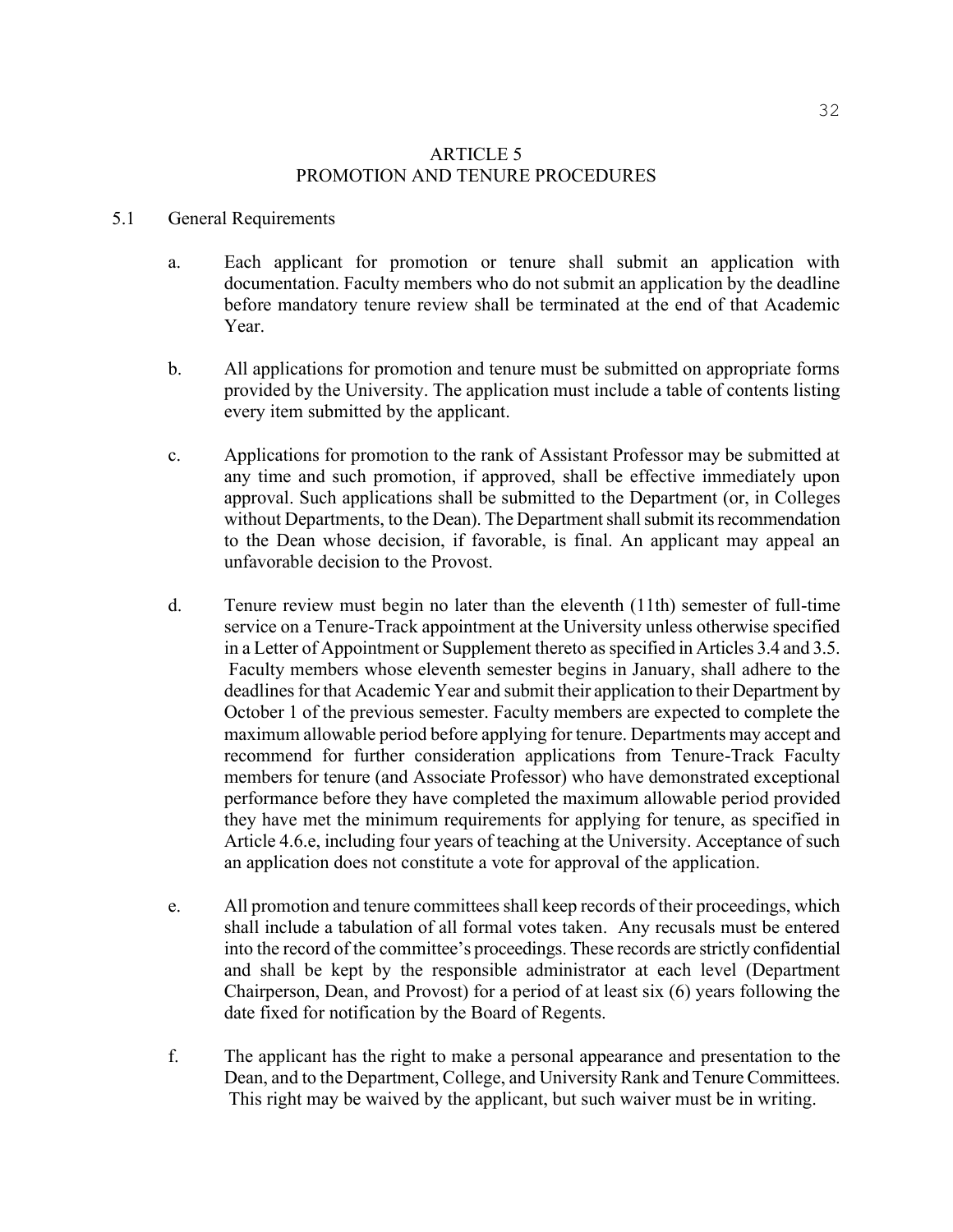- g. At each level, voting shall be by secret written ballot. All eligible committee members shall vote either positively or negatively on each application, except for a clear Conflict of Interest as defined in Article 1.9. Members with such a conflict must declare their recusal with stated justification prior to the start of deliberation on an application. Notification of the recusal must be included in the committee chair's letter stating the committee's vote. All eligible committee members shall also include on their ballots a simple statement of reasons for their votes. The ballots shall be included in the record kept by the committee of its proceedings. All records of the committee including the ballots shall be provided to the Office of the Provost at the conclusion of the committee's activity.
- h. Faculty members who intend to submit an application for promotion and/or tenure must ordinarily submit a notice to this effect to their Department Chairperson not later than May 15 of the Academic Year prior to submission of the application.
- i. Written documents shall be the primary evidence considered at all levels in the promotion/tenure process. College Rank and Tenure Committees and the University Rank and Tenure Committee may, during the course of their deliberations, invite the responsible official(s) at each level (Department Chairperson, committee chairperson/Dean/Provost) to present evaluative statements and/or respond to questions. The record shall summarize these statements/responses, and the Chair shall notify the candidate of who was invited.
- j. Procedures specifically applicable to the promotion of non-Tenure-Track Faculty members such as Nursing Clinical Faculty, Faculty Associates and Lecturers are specified in article 5.10.
- k. Notwithstanding the above, the University reserves the right to conduct reviews and investigations of faculty as elsewhere specified in the Faculty Guide and other University Policies.
- 5.2 Departmental Review
	- a. Departmental Tenure and Promotion Guidelines
		- 1. All Departments shall create written guidelines for promotion and tenure that include a statement of expectations for tenure, promotion to Associate Professor, and promotion to Professor in the areas of scholarship, teaching, and service ("Departmental Guidelines"). The Departmental Guidelines should also specify procedures for pre-tenure departmental review.
		- 2. Departmental Guidelines must be consistent with all standards and procedures established in the Faculty Guide, including Articles 3.6.a, 4, and 5.
		- 3. Departmental Guidelines must specify voting procedures for promotion to the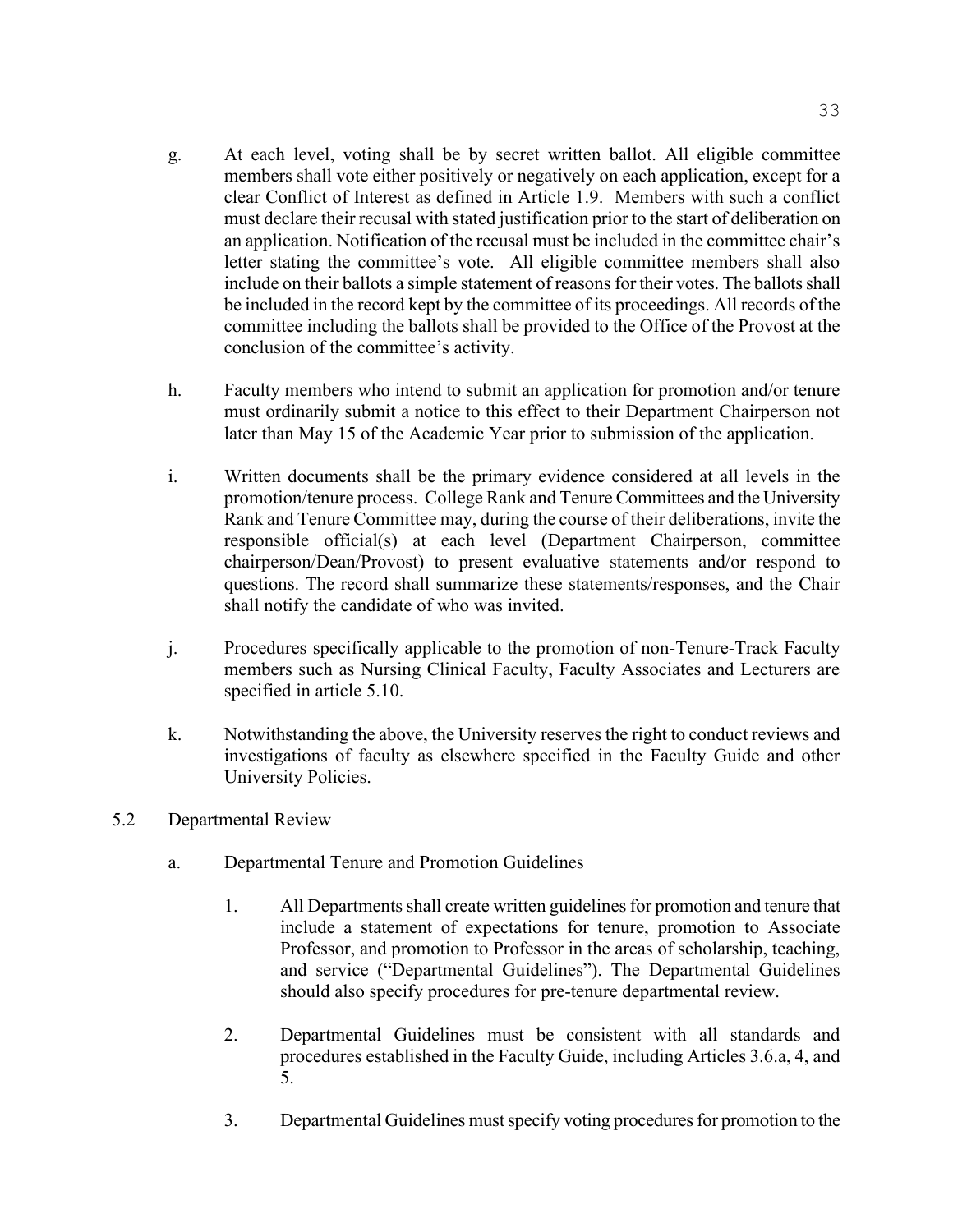rank of Professor in the event that no Faculty members are serving at that rank in the Department.

- 4. Guidelines must be formally approved by a majority vote of all Tenured and Tenure-Track Department members and provided to the Dean for formal review. Once approved by the Dean, Department Guidelines apply at all stages of the tenure and promotion process and must be provided to the Office of the Provost.
- 5. All Tenure-Track and Tenured Faculty members must receive these Departmental Guidelines at the time of appointment.
- 6. Review for tenure is governed by the Departmental Guidelines in effect at the time of an applicant's appointment. Review for promotion is governed by the Departmental Guidelines in effect at the time of the more recent promotion or the Departmental Guidelines in effect six (6) years prior to the application, whichever is the lesser interval of time. Changes introduced to Departmental Guidelines shall not be otherwise retroactive unless explicitly agreed upon by a unanimous vote of all Tenure-Track and Tenured members of the Department and the approval of the Dean and the Provost.
- b. External Review
	- 1. Departments may solicit and submit external reviews of their applicants' scholarship from scholars in their fields. Departments conducting external review shall state their policies and procedures in accordance with the provisions below in their Departmental Guidelines.
	- 2. External reviewers shall be chosen by the Department Chairperson after consultation with the applicant. External reviewers should have made significant contributions to scholarship within the applicant's field and should hold an academic rank equal to or above the rank to which the applicant is applying.
	- 3. When soliciting evaluations from reviewers, the Department Chairperson shall compose a letter to be sent to all reviewers stating the points to which the reviewers shall respond and providing whatever contextual information is considered necessary. In the letter, reviewers shall be instructed to explain the nature of their relationship with the applicant. Chairpersons shall share this letter with the applicant before it is sent. The letter shall be added to the applicant's portfolio along with the external reviews.
	- 4. Reviewers shall be provided with copies (paper or electronic) of all publications included in the applicant's portfolio along with the Departmental Guidelines, and must be provided with ample time to review the materials and produce a written evaluation before the application is submitted for departmental review. External reviews may not be added to the applicant's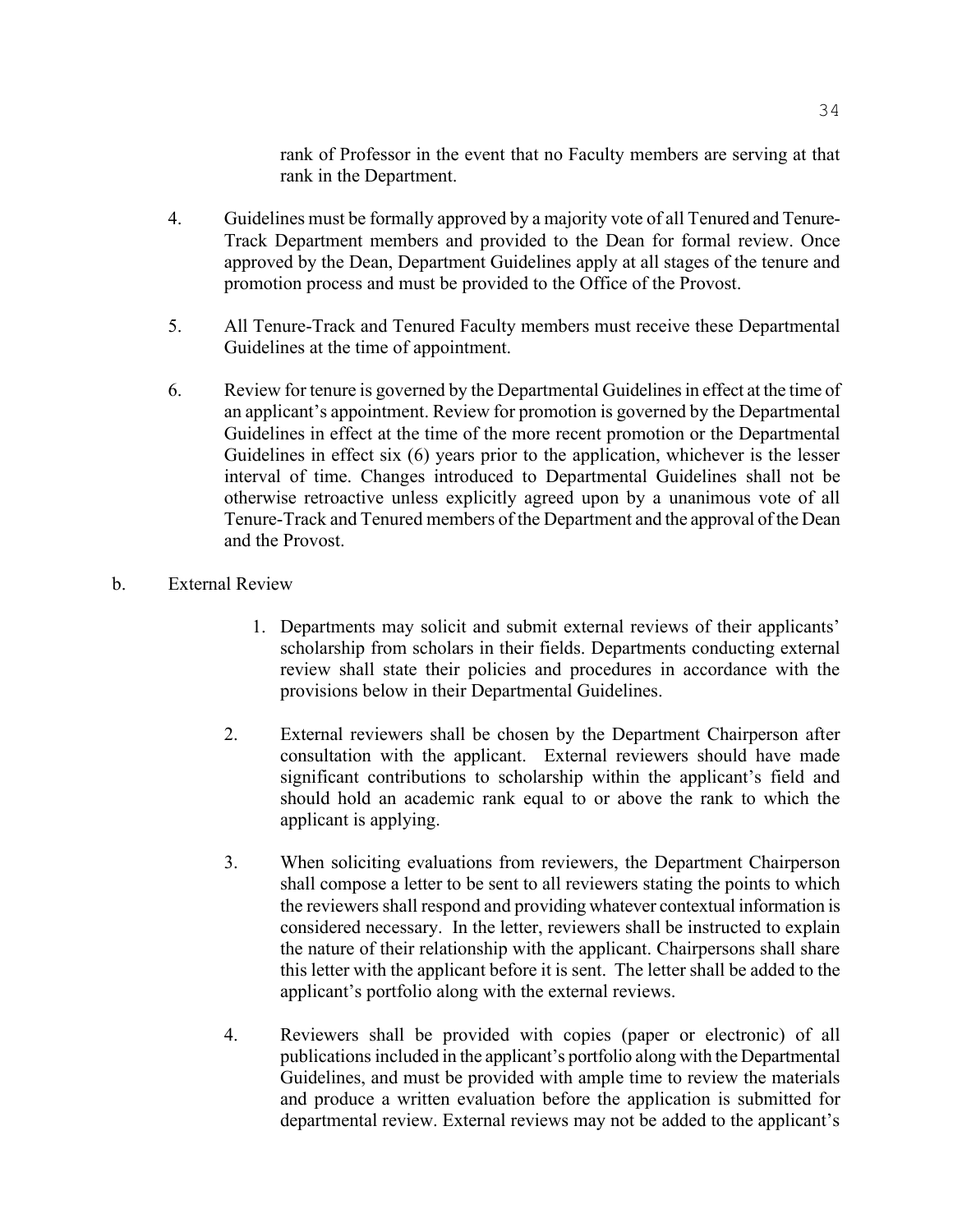portfolio any later than the start of departmental review on October 1.

- 5. External reviews are added to the application by the Department Chairperson and must be taken into consideration at every stage of the review for tenure or promotion.
- 6. External reviews are strictly confidential with regard to the identity of their individual authors. Applicants are not to see the full review letters submitted by external reviewers. At the request of the candidate, the Department Chairperson may reveal to the applicant information from the external letters without revealing the identities of the authors.

## c. Submission of Applications

- 1. All applications for promotion to the ranks of Associate Professor, Professor, and for tenure are initially submitted to the Department and, after departmental review and recommendation, to the Dean. In Colleges without Departments, a committee of Tenured Faculty members performs the function of departmental review.
- 2. Applications shall be submitted to the Department or its equivalent by October 1 and become available to the Dean and to the College Rank and Tenure Committee on November 1.
- 3. In the case of a recommendation for initial appointment of a Faculty member with tenure, the deadlines for submission of an application and for review by committees and administrators may be extended and/or expedited. In such instances, the Provost in consultation with the appropriate committee chairs and administrators shall determine the applicable deadlines for their respective determinations and/or actions. In such cases a Departmental vote of Tenured Faculty is required for the granting of tenure.
- 4. Once submitted to the Department, the application may not be modified, amended, or abridged, except with the explicit written consent of the applicant and the Provost.
- d. Departmental Procedures
	- 1. The Department Tenure and Promotion Committee for a given application shall be comprised of all full-time members of the Department holding an academic rank and tenure status equivalent to or higher than the rank for which the application was submitted. An exception may be made for applications for promotion to Professor in Departments with no Faculty members at that rank. In such cases the Department shall the follow the procedures stipulated in its Departmental Guidelines.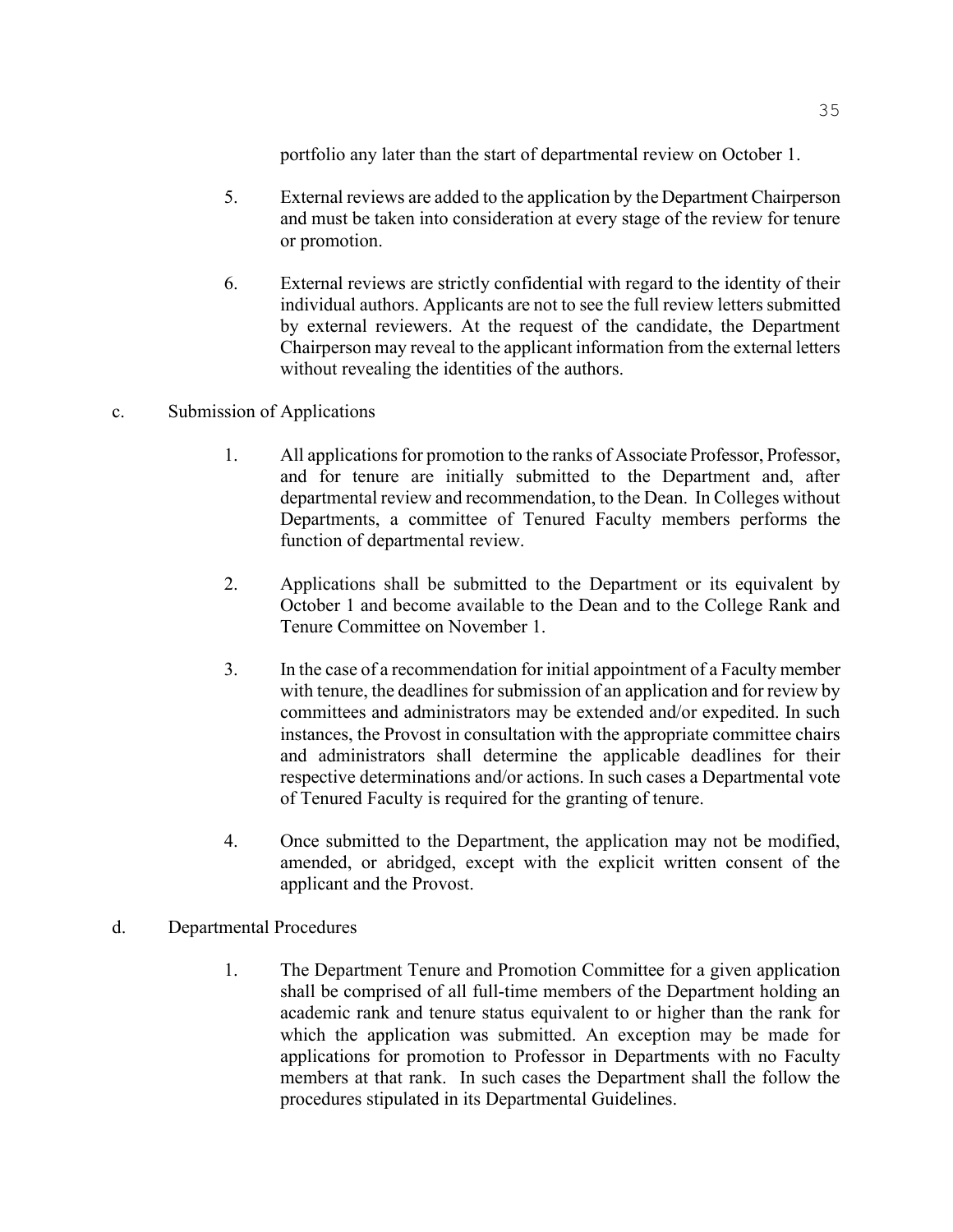- 3. Departmental votes are to be submitted on uniform ballot forms prepared in advance by the Chairperson and must be accompanied by a statement explaining the reasons for the vote.
- 4. Upon receipt of the ballots, the Department Chairperson shall prepare a letter stating the results of the departmental vote. The letter shall also include the Chairperson's review of the application, pursuant to the applicable provision of this Guide and the Departmental Guidelines. Both the Chairperson's letter and the ballots are made available to the applicant and subsequent reviewers of the application after the Chairperson's letter has been added to the application and submitted to the Dean for College level review. The failure of the Department or Chairperson to submit timely evaluations regarding tenure or promotion shall not prevent the review process from continuing.
- 5.3 College Review
- a. Composition of a College Rank and Tenure Committee is determined by the Faculty of the College, but in no case shall any member of a College Rank and Tenure Committee hold an untenured appointment, vote on a promotion to a rank higher than his/her own rank, vote on his/her own promotion, or have a Conflict of Interest.
- b. The Faculty of each College shall adopt by-laws governing the conduct of the College Rank and Tenure Committee; a copy of the by-laws shall be on file in the Office of the Provost and shall be made available to the University Rank and Tenure Committee.
- c. The Dean shall convene the Rank and Tenure Committee of the College, provide pertinent information, and answer any questions from committee members. Thereafter, the Dean shall be excused from the deliberations and the committee shall proceed to its review and recommendations of individual applicants.
- d. Each College Rank and Tenure Committee shall elect a chairperson who shall be responsible for ensuring that proper records are kept of committee proceedings, and that deliberations are carried out in accordance with the provisions of the committee's Bylaws and the Faculty Guide. All communication with applicants for tenure and promotion on behalf of the committee shall take place through the chairperson.
- e. All applicants for tenure and promotion shall meet with the College Rank and Tenure Committee in fulfillment of their rights under article 5.1.f prior to any vote on their applications. Applicants shall be allocated reasonable time both to give a presentation on their applications and to respond to questions. The committee chairperson is responsible for scheduling meetings with applicants unless the applicant specifically waives the right to a meeting in writing.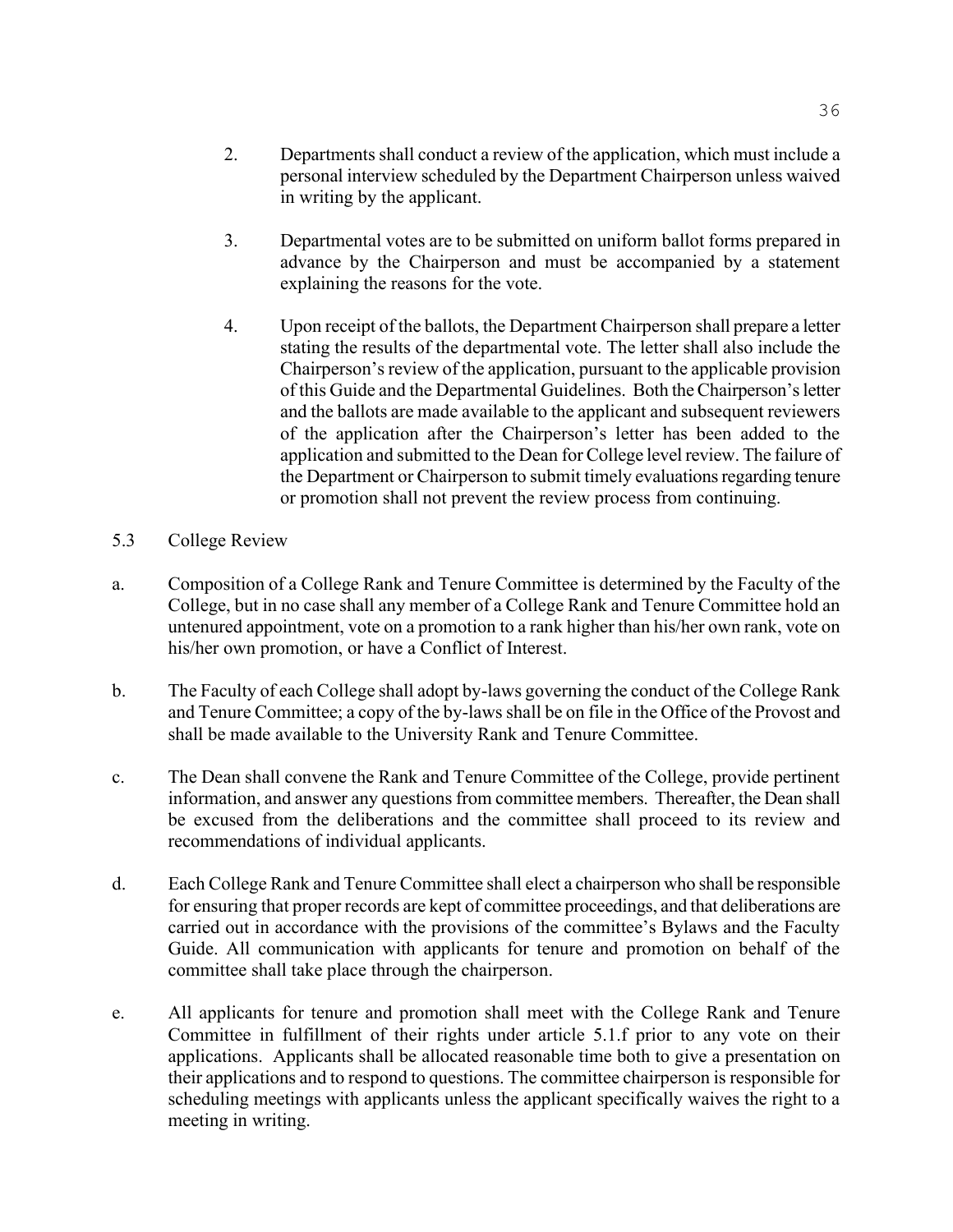- f. Review of applications shall be based on the materials included in the applicant's portfolio viewed in light of the standards established by this Guide and the Departmental Guidelines. In exceptional cases, the committee may address questions either in person or in writing to responsible officials (Department Chairpersons, Deans, Provost) with knowledge of the applicant's qualifications. The making of such inquires shall be entered into the committee's record and shared with the applicant.
- g. Voting shall take place as specified in Article 5.1.g. Ballots and the accompanying statements shall become part of the record of the committee's proceedings and shall be made available to the applicant upon completion of the committee's work.
- h. The committee chairperson shall compile the committee's ballots and report the number of positive and negative votes and any recusals. Each College Rank and Tenure Committee shall submit its report to the Provost on or before December 15. A copy of the report shall be forwarded to the applicant at the same time.
- 5.4 Dean's Review
- a. All applicants for tenure and promotion shall meet with their Dean in fulfillment of their rights under Article 5.1.f prior to the submission of the Dean's recommendation to the Provost. The Dean is responsible for scheduling this meeting unless the applicant waives the right to a meeting in writing.
- b. Each Dean shall submit a separate recommendation for each applicant addressing the applicant's portfolio viewed in light of the standards established by this Guide, the Departmental Guidelines and any other applicable University Policies (as well any other relevant information) on or before December 15. The Dean's recommendation shall be added to the application and made available to the Provost and the University Rank and Tenure Committee. A copy of the recommendation shall be forwarded to the applicant at the same time.
- 5.5 University Review
- a. Composition of the University Rank and Tenure Committee
	- 1. The University Rank and Tenure Committee shall consist of eleven (11) Tenured Faculty members holding the rank of Professor.
	- 2. Each of the constituent schools of the University in which tenure is granted must be represented on the committee and three (3) of its members shall hold tenured rank in the College of Arts and Sciences, two (2) of its members shall hold tenured rank in the W. Paul Stillman School of Business, and two (2) of its members shall hold tenured rank in the College of Education and Human Services. The College of Nursing, the School of Diplomacy, the College of Communication and the Arts, and the Library will be represented on the committee by one member each. If a College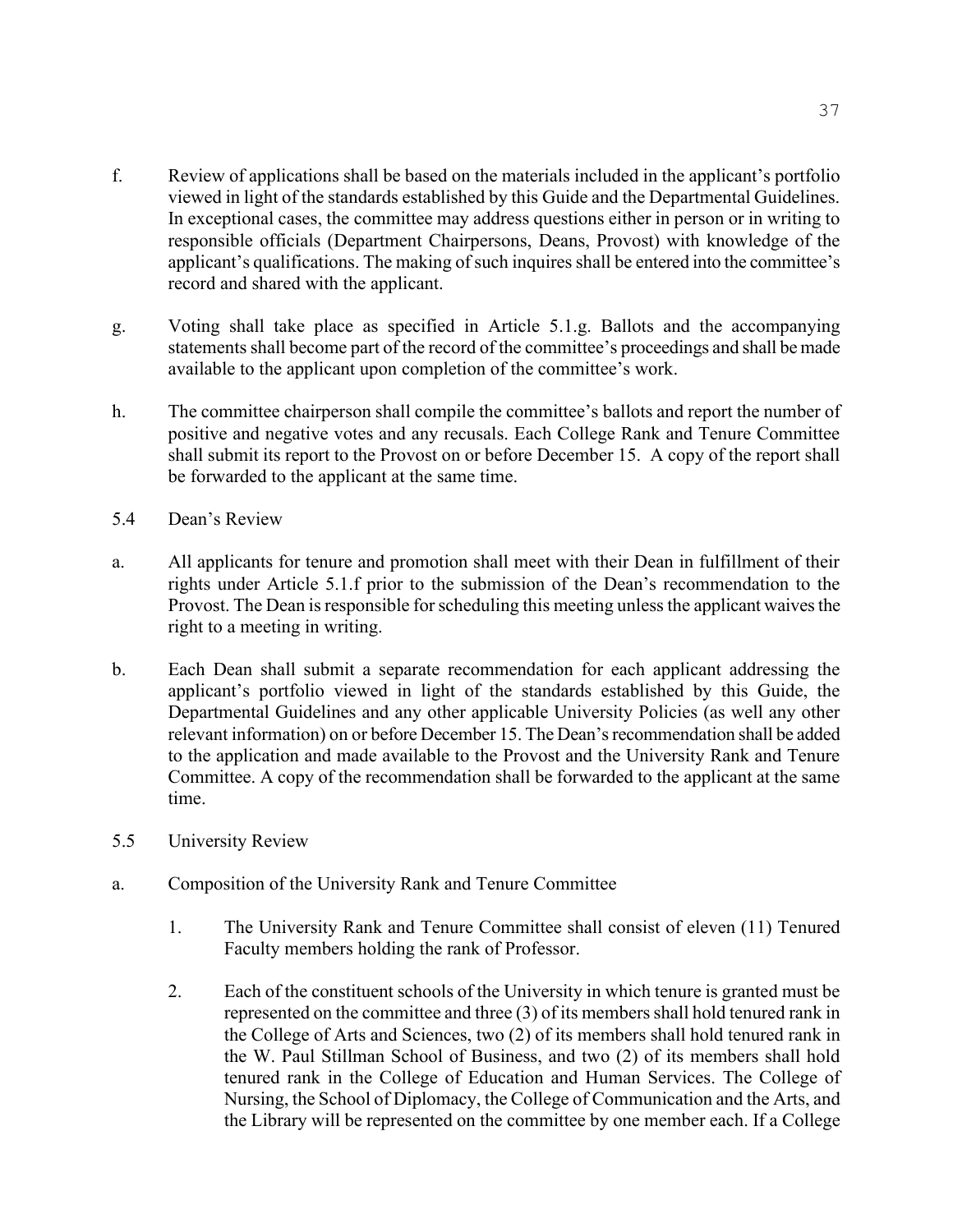has fewer than five (5) Faculty holding Professorial rank, then a Tenured Faculty member with the next highest rank shall be eligible to serve on the University Rank and Tenure Committee and have rights equal to those of the other members.

- 3. Members shall be recommended by the Deans and appointed by the Provost of the University for staggered two-year terms. Once appointed, Faculty members are obliged to serve. No Faculty member shall serve more than once on the committee until all other eligible Faculty members at the same rank from the appropriate College have served on this committee
- 4. No Faculty member shall serve on this committee while serving on a College Rank and Tenure Committee during a single Academic Year.
- 5. The committee shall elect one of its members as chairperson. The Provost shall appoint a secretary to this committee, who shall have no vote and who shall not hold Faculty rank.
- b. The Provost shall convene the University Rank and Tenure Committee no later than December 20 and answer any questions from committee members. Thereafter, the Provost shall be excused from the deliberations and the committee shall proceed to its review of individual applicants.
- c. The University Rank and Tenure Committee shall adopt Bylaws which shall be made available to member of the Faculty and to the Provost. The Provost shall keep such Bylaws on file and provide the most recent version of such Bylaws to the committee at the time that the committee is convened under subsection b.
- d. The committee shall keep a record of its proceedings , including all votes taken.
- e. All applicants for tenure and promotion shall meet with the University Rank and Tenure Committee in fulfillment of their rights under Article 5.1.f prior to any vote on their application unless the applicant specifically waives the right to a meeting in writing. The chairperson of the committee is responsible for scheduling meetings with applicants unless the applicant has waived the right to a meeting.
- f. Review of applications shall be on the materials included in the applicant's portfolio viewed in light of the standards established by this Guide and the Departmental Guidelines. In exceptional cases, the committee may address questions either in person or in writing to responsible officials (Department Chairpersons, Deans, Provost) with knowledge of the applicant's qualifications. The making of such inquires shall be entered into the Committee's record and shared with the applicant.
- g Voting shall take place as specified in Article 5.1.g. Ballots and the accompanying statements shall become part of the record of the committee's proceedings and shall be made available to the applicant upon completion of the committee's work.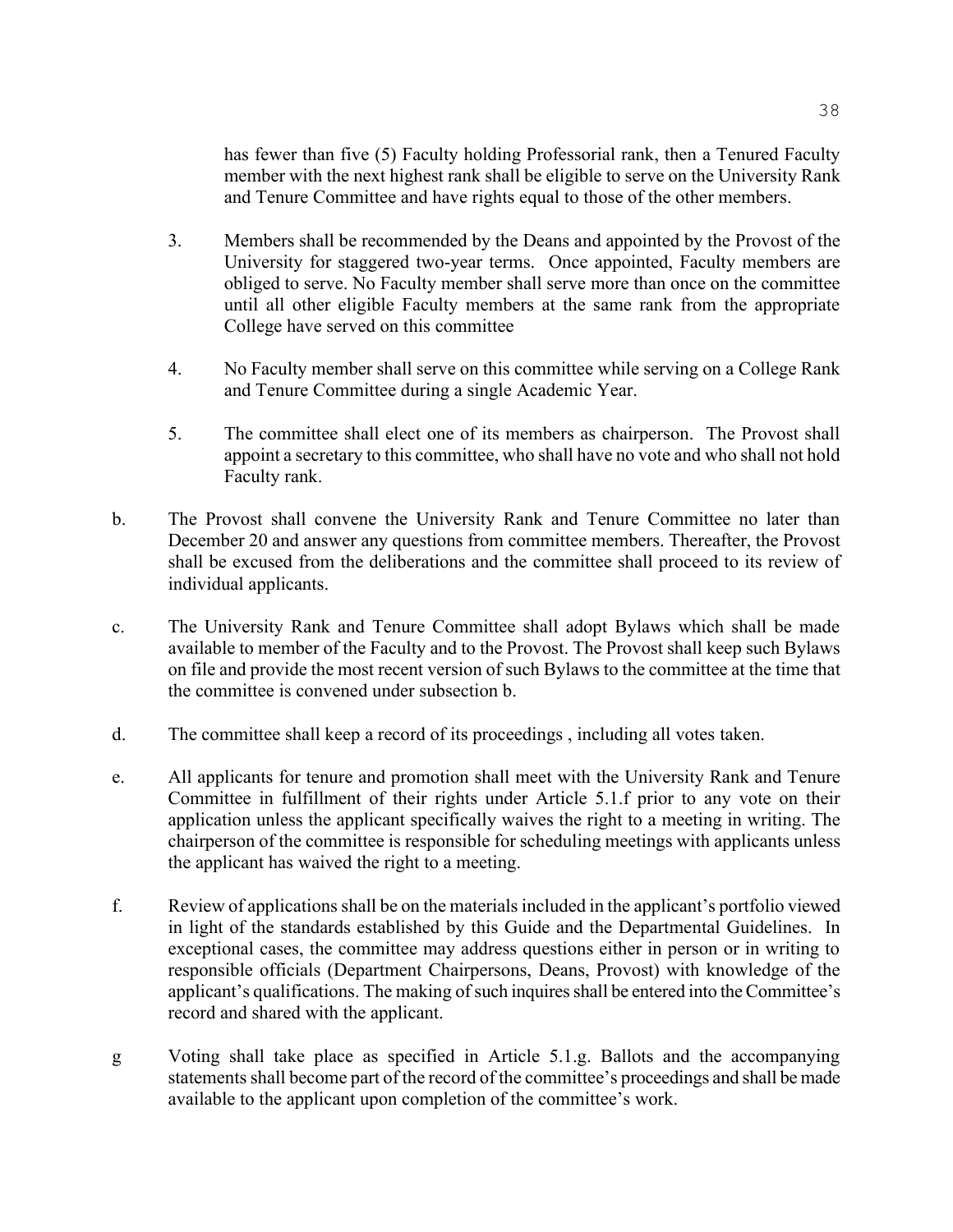- h. The chairperson shall compile the committee's positive and negative votes accounting for any recusals due to Conflict of Interest as per Article 5.1.g. The committee shall submit its report of votes to the Provost on or before March 1st. Applicants shall be informed of the report at the same time that it is communicated to the Provost.
- 5.6 Provost Review
- a. The Provost will review applications for tenure and promotion concurrently with the University Rank and Tenure Committee. A meeting between the Provost and applicant is not required but may be arranged at the discretion of the Provost.
- b. The applicant may submit to the Provost a supplementary statement, but not additional documentation, no later than March 15.
- c. Each applicant shall be notified of the Provost's action on the application by April 1.
- d. Should an application for tenure or promotion be denied by the Provost on its merits, the decision of the Provost may be appealed to the President provided that the application had been positively recommended by majority vote of the University Rank and Tenure Committee. The appeal must be made by letter addressed to the president within 15 days of effective notice of denial.
- e. Should a decision favorable to the candidate be reached on appeal to the president and subsequently approved by the Board of Regents, the effective date of promotion or appointment with tenure is August 15 of the Academic Year following that in which the application was filed, regardless of the date on which the decision is reached.
- 5.7 Board of Regents Review
- a. Applications positively endorsed by the Provost are forwarded to the Board of Regents for final review. Applications denied by the Provost are not so forwarded unless the applicant successfully appeals to the President to reverse the recommendation of the Provost. As per Article 3.1.a.2.i, tenure maybe only be granted by a positive action of the Board of Regents.
- b. Each applicant shall be notified of the action of the Board of Regents by April 30.
- c. If the decision of the Board of Regents on promotion or tenure is favorable, the effective date of such promotion or appointment with tenure is August 15 of the following Academic Year.
- 5.8 Notification
- a. At each step of the process the appropriate chairperson of the Department, College, and University Rank and Tenure Committee and the Dean shall inform the applicant and the applicant's Department Chairperson in writing of his or her recommendation, or that of the Committee.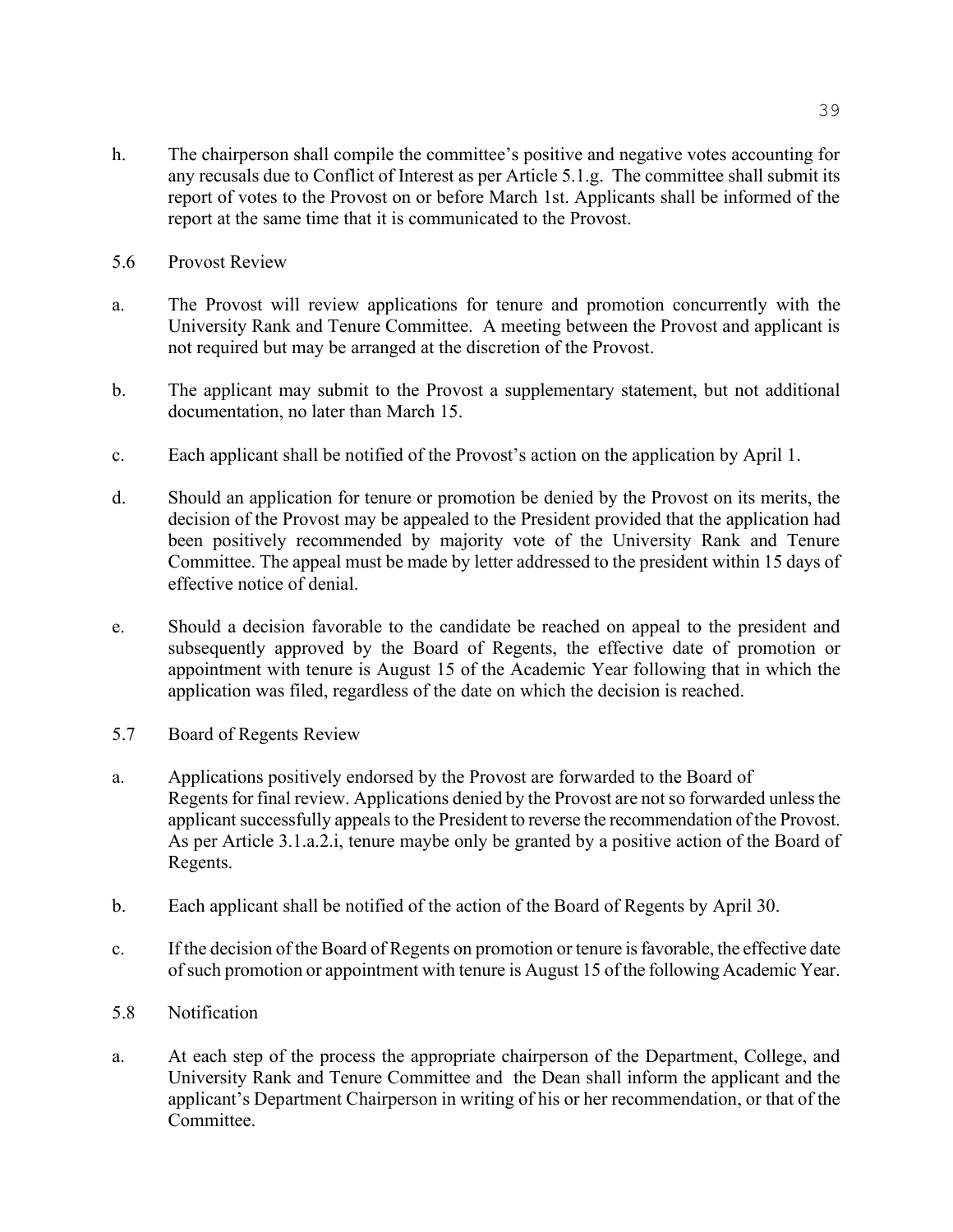- b. Notification shall be effective if personally delivered to the Faculty member or if sent by certified mail postmarked by the date specified. The certified letter shall be sent to the Faculty member's residence as reported to Human Resources.
- 5.9 Withdrawal
- a. An applicant has the right to withdraw an application for promotion at any stage of the process.
- b. An applicant who withdraws from a mandatory tenure review must submit a written letter of resignation from the University to be effective no later than the end of the current Academic Year.
- c. An applicant who requests or agrees to a tenure review prior to the year of mandatory tenure review may withdraw the application at any stage of the process.
- d. All notifications of withdrawal shall be submitted in writing to the Provost with copies sent to the Department Chairperson and Dean. A record of the stages of the process which were enjoined, the results of these stages, and the fact of withdrawal shall be kept in the Faculty member's official personnel file.
- 5.10 Promotion of Term Faculty
- a. Faculty Associates and Lecturers who have served the University at that rank for a period of at least five full Academic Years may apply in their sixth year or later for promotion to Senior Faculty Associate/Senior Lecturer according to the Department's criteria for that position in its Departmental Guidelines. Clinical Nursing Faculty members may apply for promotion to a higher rank when they have served the times required by Article 4.7.
- b. Promotion of Term Faculty members requires review by, and a majority vote of, the Tenured members of the Department and the College Rank and Tenure Committee as well as review and approval by the Dean and the Provost.
- c. Consistent with Article 6.2.d, a leave of absence shall not count as a part of the prepromotion period for promotion to a higher Clinical Faculty rank, Senior Faculty Associate or Senior Lecturer, unless this provision is waived in writing by the applicant and the Provost.
- d. Appointments and reappointments as Senior Faculty Associate and Senior Lecturer follow the same rules as Faculty Associate or Lecturer appointments. Clinical Faculty who have been promoted continue to follow the rules for appointment and reappointment as set forth in Article 3.6.d.3.
- e. Procedures for the promotion of Faculty Associates, Lecturers, and Clinical Faculty are identical to those described above except that these applications are not reviewed by the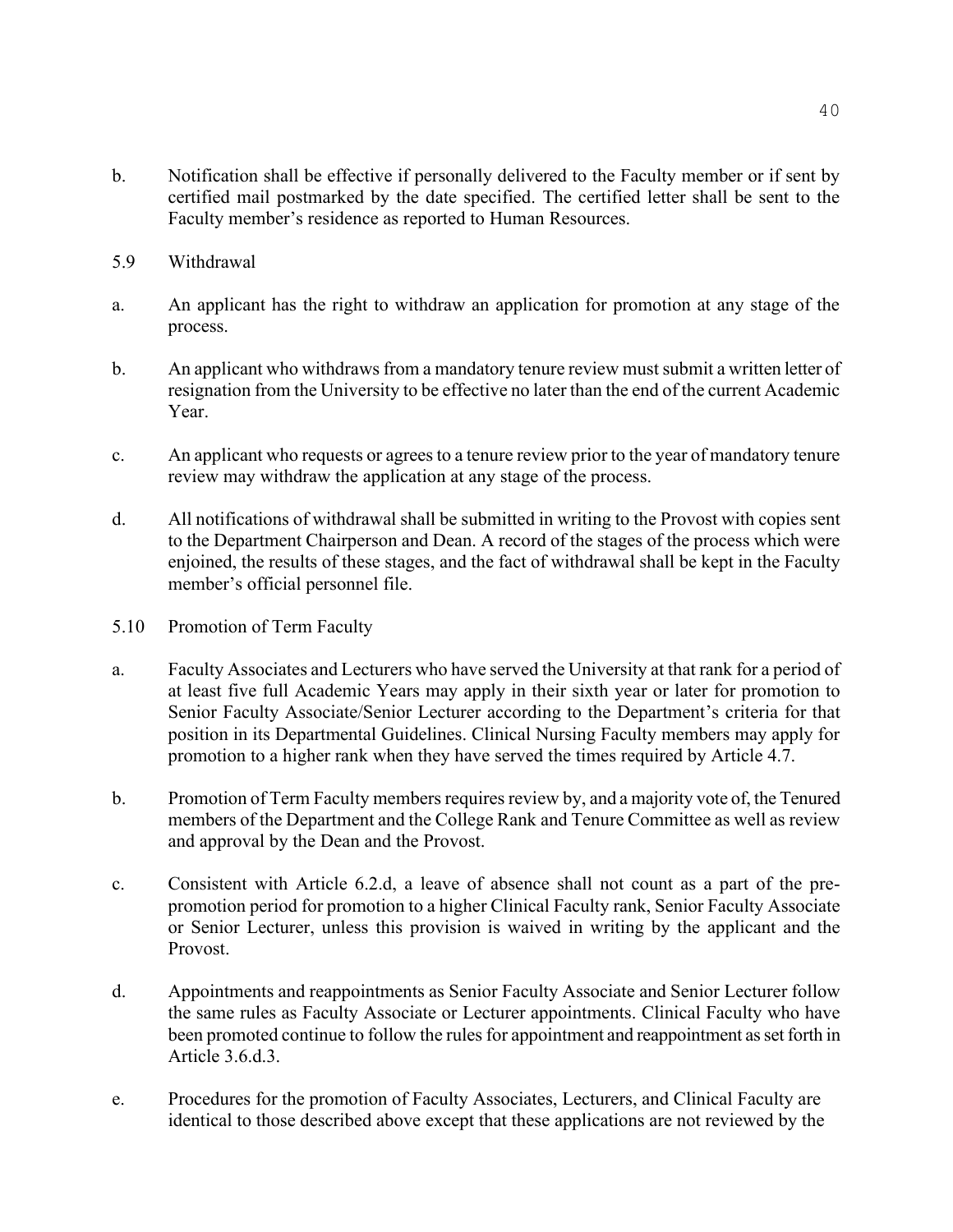University Rank and Tenure Committee.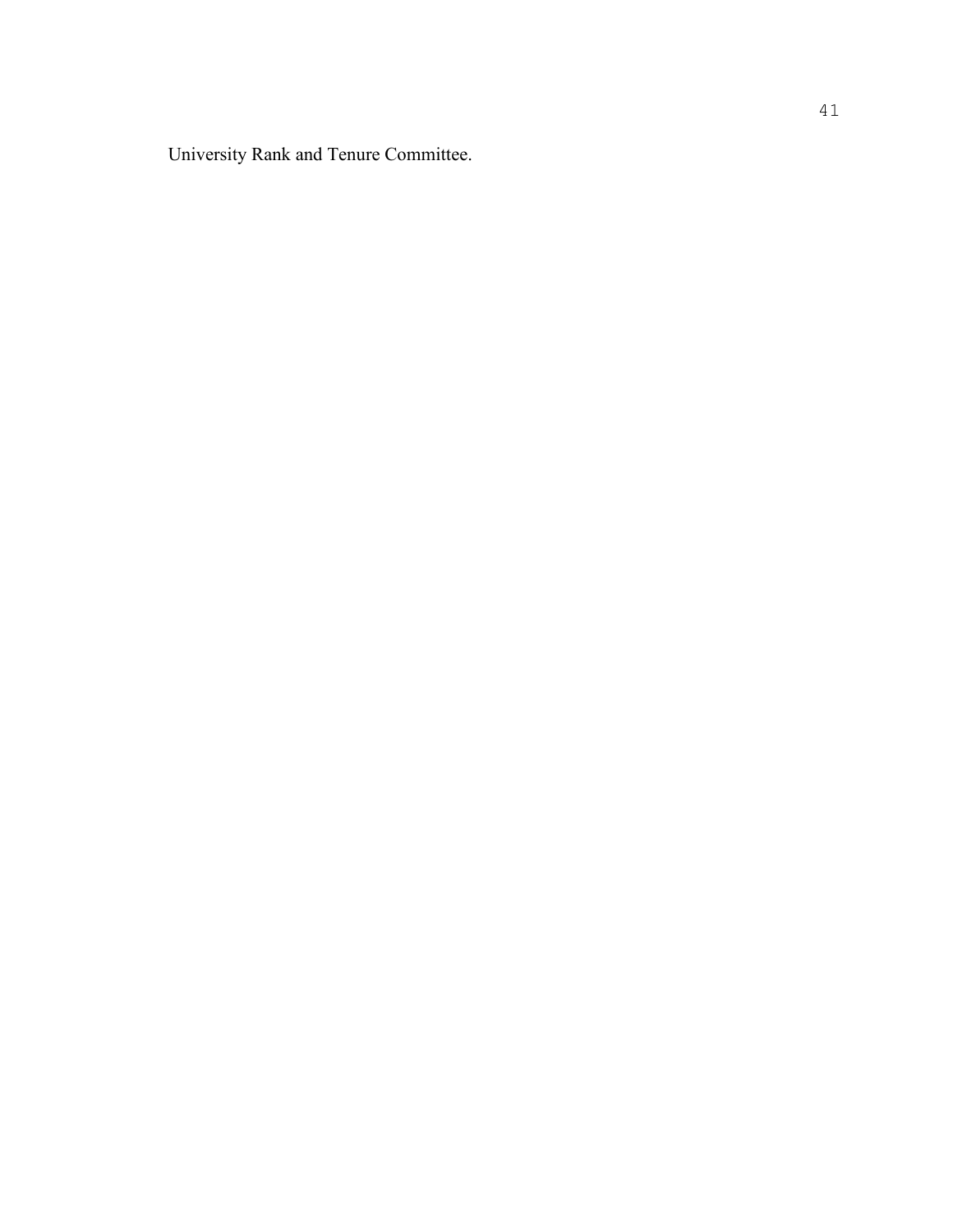## ARTICLE 6 LEAVES

Full-time members of the faculty are eligible, consistent with provisions of this article, to apply for sabbatical leaves, unpaid leaves of absence, medical leaves, leaves for political activity, government service, military service, and jury duty.

6.1 Sabbatical Leaves

The major purpose of a sabbatical leave is to provide the opportunity for continued professional growth and new or renewed intellectual achievement through study, research, scholarly writing, or professionally related travel. The number of sabbatical leaves awarded each year shall depend upon the university's financial ability to meet its continuing obligation to provide a balanced, quality academic program to its student body.

- a. Eligibility.
	- 1. All full-time members of the faculty have the right to apply for sabbatical leave for each period of six (6) years of full-time faculty service with the university, exclusive of time on leave.
	- 2. Ordinarily, a faculty member shall take sabbatical leave in the seventh, fourteenth, twenty-first, etc. year with the university.
	- 3. If a sabbatical is taken with more than six years of credited full-time faculty service, those years in excess of six years are credited toward the eligibility requirement for the subsequent sabbatical. There must, however, be a minimum of four (4) years between the taking of sabbatical leaves.
	- 4. Probationary faculty members are not eligible for sabbatical leave.
	- 5. Up to two (2) years of faculty service at another accredited institution of higher learning at an unqualified rank may be credited in the letter of appointment toward a faculty member's application for sabbatical leave.
- b. Application and granting procedure
	- 1. Every applicant must apply for sabbatical leave on forms provided by the Office of the Provost.
	- 2. Every applicant must state the purpose, as specifically as possible, in applying for sabbatical leave.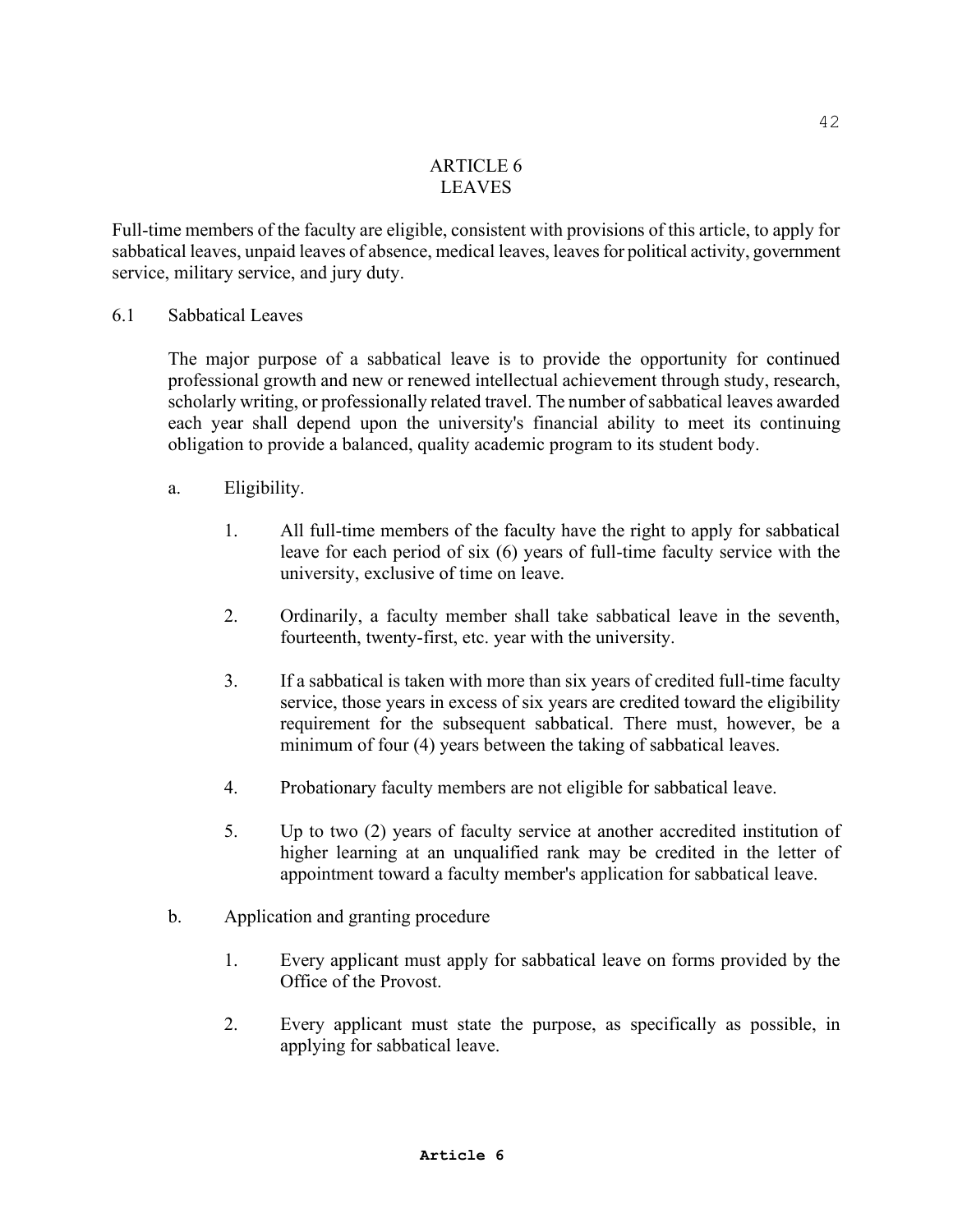- 3. Every application must state that the applicant shall continue to serve for at least one (1) year after expiration of the term of the leave unless this provision is waived in writing by the provost.
- 4. Applications must be submitted by October 1 of the year preceding the academic year in which the leave is to be taken (1) to the department Chairperson in the Colleges of Arts and Sciences, Education and Human Services, Nursing, School of Diplomacy and International Relations, and in the W. Paul Stillman School of Business; (2) to the elected standing committees in the Walsh Library. Recommendations based upon a majority vote of the total full-time faculty members in the department and/or committee holding tenured appointments, and probationary faculty, plus faculty associates and term faculty members with two academic years of service completed, are submitted to the dean of the respective college no later than November 1. Deans shall submit their recommendations to the provost by December 1. The provost shall take action on applications by the tenured faculty before January 15. The provost shall not take action on any application by a faculty member who has also applied for tenure until a final affirmative tenure decision is rendered.
- 5. At each step of the process the respective body or individual shall inform the applicant and all appropriate parties (department chairpersons, committee chairpersons, dean, provost), in writing, of the recommendations made.
- 6. The applicant has the right to appeal from the department, and, in the library, from the committee to the dean, and also from the dean to the provost. Should an application for sabbatical leave be denied by the provost on its merits, after approval by the department and dean (or the dean in the absence of departments), the decision of the provost is appealable to the president of the university.
- 7. The department, college, or library endorsement must state that the work of the department, college, or library in which the applicant serves can be so arranged as to be carried forward effectively during the period of the leave. An endorsement should not be contingent upon replacing the applicant during the leave. If the sabbatical is rejected on grounds that a particular applicant's services are necessary, such an application shall not be rejected in a succeeding year on those grounds, nor shall this rejection prejudice the faculty member's eligibility under 6.1a.
- c. Criteria for selection

Every participant involved shall consider the advantages of such leave to the applicant and to the university. Primary consideration shall be given to the academic potential of the faculty member's proposal in terms of its contribution to the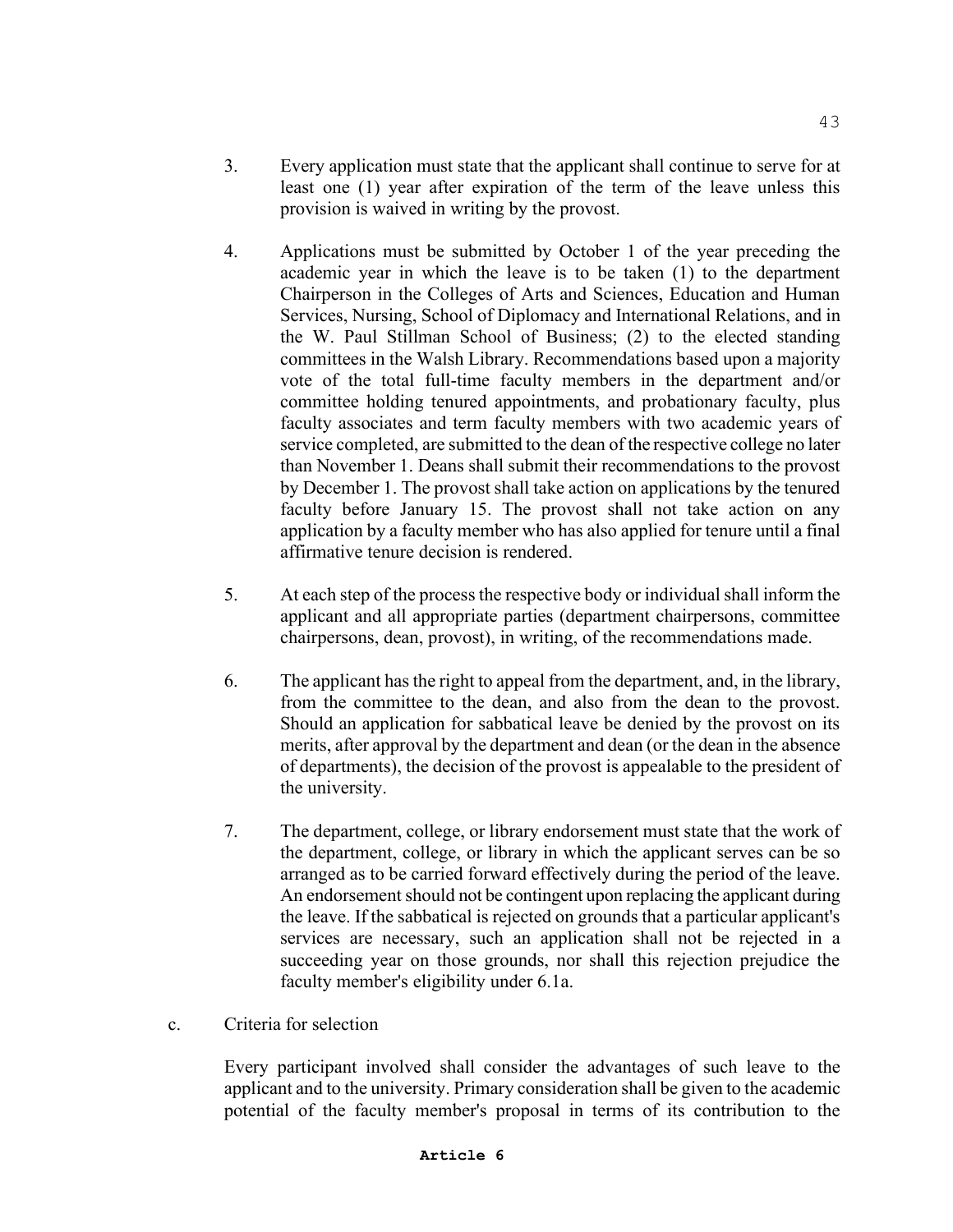discipline, the intellectual development of the individual, or to the strengthening of the department or the university. A faculty member's choice of a one-semester or one-year sabbatical is not a criterion for selection.

- d. Compensation and Expenses
	- 1. Salary payments during sabbatical leave shall be three-quarters (3/4) pay if the leave is for one (1) year, and full pay if the leave is for one-half  $(1/2)$ year. Salary payments are calculated only on the faculty member's base salary.
	- 2. The granting of sabbatical leave shall not affect the applicant's tenure or any salary increment for which the applicant may be otherwise qualified.
	- 3. A faculty member on sabbatical leave shall be entitled to the continuation of pension and other fringe benefits provided by the university.
	- 3. A faculty member on sabbatical leave may accept remunerated employment only with the written approval of the provost.
	- 4. A faculty member whose application has been finally approved may compete for University-funded travel and research money in conjunction with her/his sabbatical project.
- e. At the conclusion of a sabbatical leave, the faculty member shall forward to the departmental chairperson, the dean and the provost copies of a report of his/her activities during the period of the leave.

# 6.2 Leaves of Absence

All full-time faculty members may apply for the following leaves of absence: (1) professional development of the faculty member, and (2) the protection and/or recovery of health, including family emergencies**.**.

- a. The procedures for application and granting of a leave of absence are identical to the procedures described in the section 6.1b on sabbatical leave except that required deadlines may be waived in unusual circumstances, as when an applicant's leave depends upon approval by a grant external to the university such as a foundation grant or national fellowship.
- b. Leaves for the protection and/or recovery of health are frequently extraordinary requests and shall be expedited.
- c. In special circumstances ordinary leaves of absence may be granted with compensation.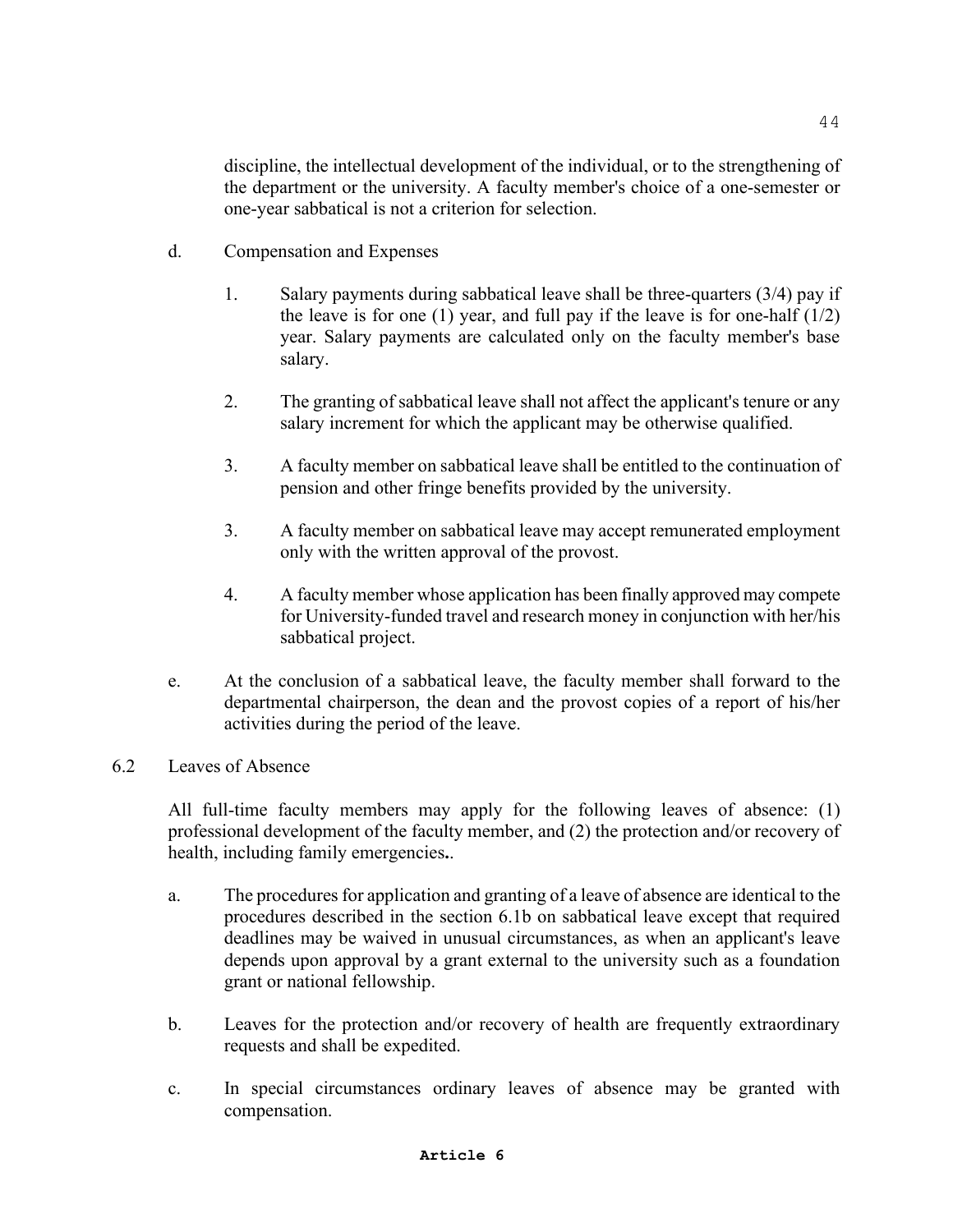- d. For faculty members without tenure, a leave of absence shall not count as a part of the probationary period (see article 3) unless this provision is waived in writing by the individual and the provost.
- e. Where it enhances the professional development of the faculty member, a leave of absence may be granted for the purpose of taking up temporary employment elsewhere.
- f. The continuation of the university's contribution to fringe benefits during the leave of absence shall depend upon the circumstances of the leave, and the precise status of the faculty member's benefits shall be stated in writing by the provost in the letter approving the leave of absence. If the university does not continue its contribution, faculty members have the option to maintain any or all of their fringe benefits at their expense during the leave of absence.

A faculty member on leave of absence for reasons of health, or to participate in a fellowship or a professional program (except when pursuing an advanced degree) shall have fringe benefits paid by the university during this leave of absence.

- g. The maximum period that may be spent on any single leave of absence is two (2) calendar years. The failure of any faculty member, with tenured or probationary appointment, to return to his/her full-time appointment after the agreed upon leave shall result in termination of the appointment. The dean shall notify the faculty member in writing of the requirement to return, at least one-hundred and twenty (120) days before the scheduled termination of the leave.
- 6.3 Medical Leaves

A faculty member who is unable to work because of illness or disablement for one (1) to ten (10) academic calendar days must notify the department chairperson (or, where applicable, the dean) of the reason for the absence and its estimated duration. It is expected that, as a matter of professional courtesy, faculty colleagues shall substitute for absent members in teaching and other assignments without receiving additional compensation. Where this is not possible, faculty shall be expected to make up any missed classes as soon as possible upon returning to work.

- a. A faculty member who is unable to work for more than two (2) weeks (ten (10) academic calendar days) because of illness or disablement shall be granted a leave of absence in accordance with the following procedures and conditions:
	- 1. Within these two (2) weeks the member is expected to notify, or cause to be notified as promptly as possible, the department chairperson (or equivalent officer) of the member's illness or disablement and to provide the department chairperson (or equivalent officer) with a physician's certificate indicating the date of the inception, nature, and estimated duration of the illness or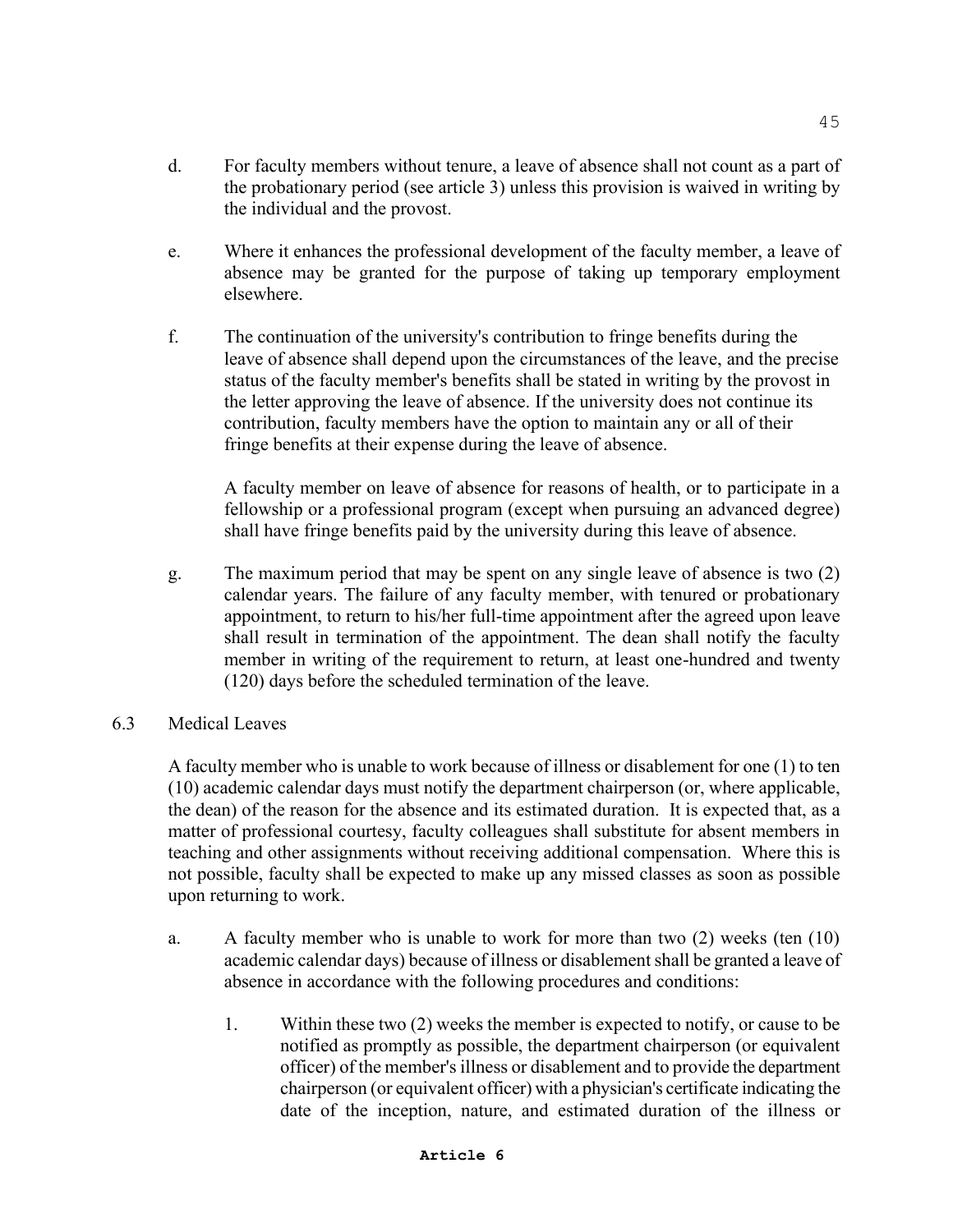disability. When a faculty member knows in advance of an expected absence due to illness or disablement, the member shall notify the department chairperson (or equivalent officer) at once.

- 2. Upon receiving the physician's certificate, the department chairperson (or equivalent officer) shall transmit the certificate to the provost through the dean for leave approval.
- 3. The leave shall be approved by the provost and shall take effect two (2) weeks after the date of inception of the illness or disability and shall extend for the duration of the disability as attested by the member's physician or six (6) months, whichever is shorter. Human Resources shall provide the member with a summary of medical benefits.
- 4. Paragraph 6.3a.3 notwithstanding, a faculty member who is absent from teaching duties for more than four (4) weeks (twenty (20) academic calendar days) shall not resume teaching duties for the remainder of the semester in which the illness or disability occurred, but may be assigned other duties. Full salary shall be resumed upon return to university service.
- b. Disability compensation
	- 1. A faculty member in the first year of service at the university shall receive an amount equal to the difference between the temporary disability insurance payments to which the member is entitled and the member's base contract salary for one month. Employment shall terminate after an uninterrupted absence due to illness or disablement of more than three (3) months.
	- 2. A faculty member who has from two (2) to ten (10) years of service at the university shall receive for two (2) months an amount equal to the difference between the temporary disability payments to which the member is entitled and the member's base contract salary. For an additional period of leave of up to four (4) months in each academic year, such faculty members shall receive 60 percent of their base contract salary (disability plus university payments). A faculty member who has from ten (10) to 15 years of service at the university shall receive for four (4) months an amount equal to the difference between the temporary disability payments to which the member is entitled and the member's base contract salary. For an additional period of leave of up to two (2) months in each academic year, such faculty members shall receive 60 percent of their base contract salary (disability plus university payments). A faculty member who has 15 or more years of service at the university shall receive for six (6) months an amount equal to the difference between temporary disability payments to which the member is entitled and the member's base contract salary.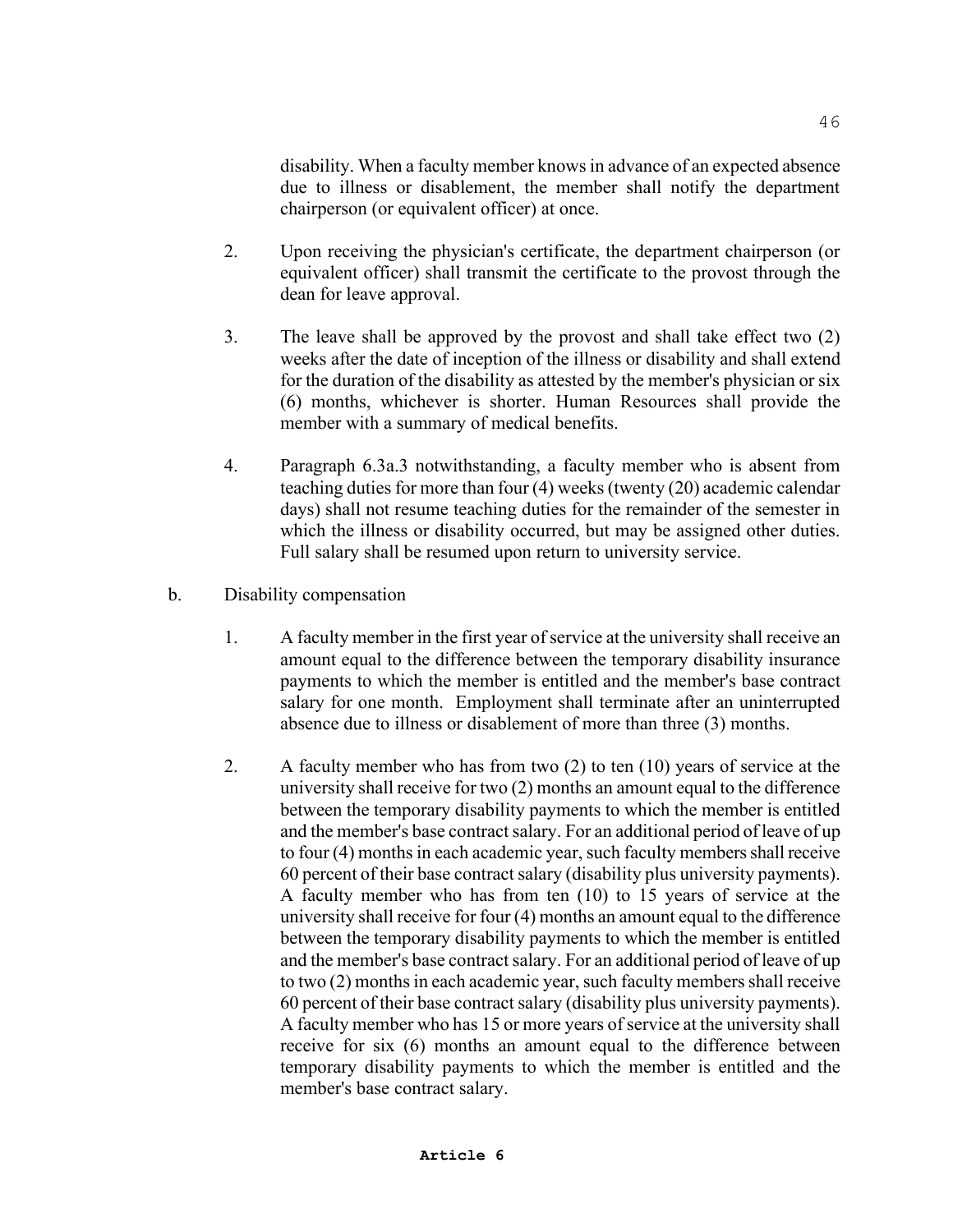3. In the event a faculty member continues to be disabled after being on medical leave for six (6) months, the member, if declared eligible by the university's insurance carrier, shall be entitled to benefits under the university's total disability plan. In addition, the university shall pay the tenured faculty member's health program premiums for the duration of the disability or until retirement. For faculty members on term or probationary appointment, the university shall pay health program premiums until the expiration of the contract.

Members of the full-time tenured faculty, ineligible for total disability, shall be placed on an unpaid leave of absence for one (1) year but shall have health program premiums for which they are eligible paid by the university during this period. In the event such a faculty member continues to be disabled after that period the university's obligations to such faculty member shall cease.

- c. Upon return from a medical leave, the faculty member shall submit to the department chairperson (or equivalent officer) a physician's statement certifying that the member has recovered and can resume normal duties without restriction. The university may, at its option, refer the faculty member to a physician mutually agreeable to the university and the faculty member for an examination prior to the member's resumption of duties. The findings of such a physician with regard to the member's ability to return to work shall be conclusive.
- d. Medical leaves in excess of six (6) months shall not be counted toward the probationary period for tenure.
- e. The provisions of medical leave (section 6.3) shall apply in all respects to a faculty member's illness or disablement caused or contributed to by pregnancy, childbirth and/or recovery therefrom.
- f. The provisions of medical leave (section 6.3) shall apply in all respects to a faculty member's illness or disablement caused or contributed to while working at the university. Such illness or injury is covered by the University's Workers Compensation and Employer's Liability Policy. All injuries in the performance of duties must be reported immediately to Human Resources. Human Resources shall prepare the proper worker's compensation form which is required in order to qualify for benefits.
- 6.4 Leaves for Political Activity and Governmental Service

Faculty members, as citizens, are free to engage in political activities. Leaves may be granted for political activity and governmental service in accord with procedures established in section 6.2. Where appropriate, such requests shall be expedited. The terms of each leave of absence shall be written, and any leave shall not affect unfavorably the tenure status of a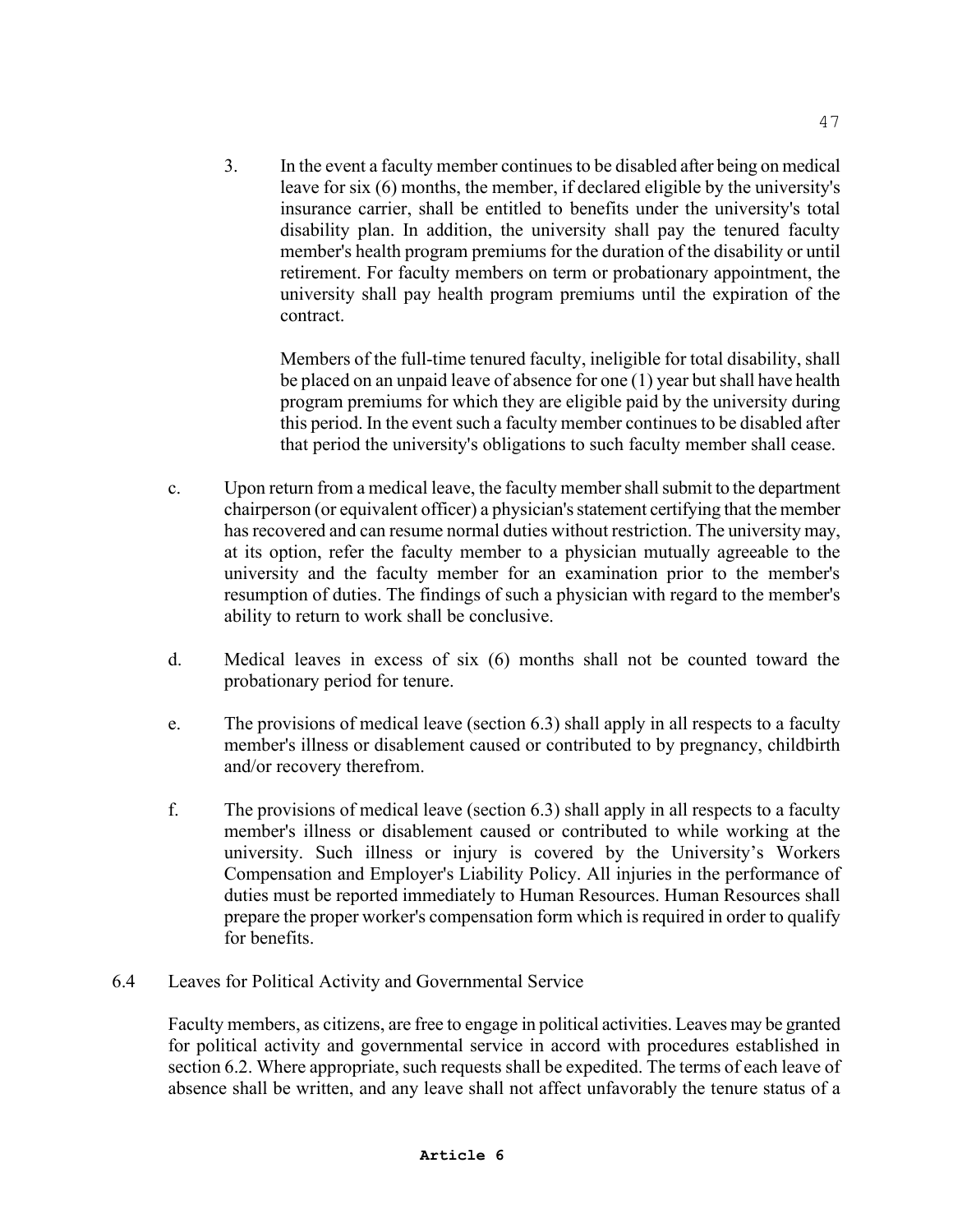faculty member except that such leave shall not count as probationary service toward acquisition of tenure.

6.5 Leaves for Jury Duty

The university reserves the right to seek a delay in jury service to a time that shall not interfere with the faculty member's class or academic schedule. If the delay is not granted, the university shall provide substitutes and continue the faculty member with full salary and fringe benefits during the term of jury duty. A faculty member notified of jury duty is obligated immediately to inform his/her chairperson or, where appropriate, dean.

6.6 Leaves for Military Service

If a faculty member is called to active duty in the armed forces of the United States, the leave shall not affect the member's faculty status except that such a leave shall not count as service for the acquisition of tenure.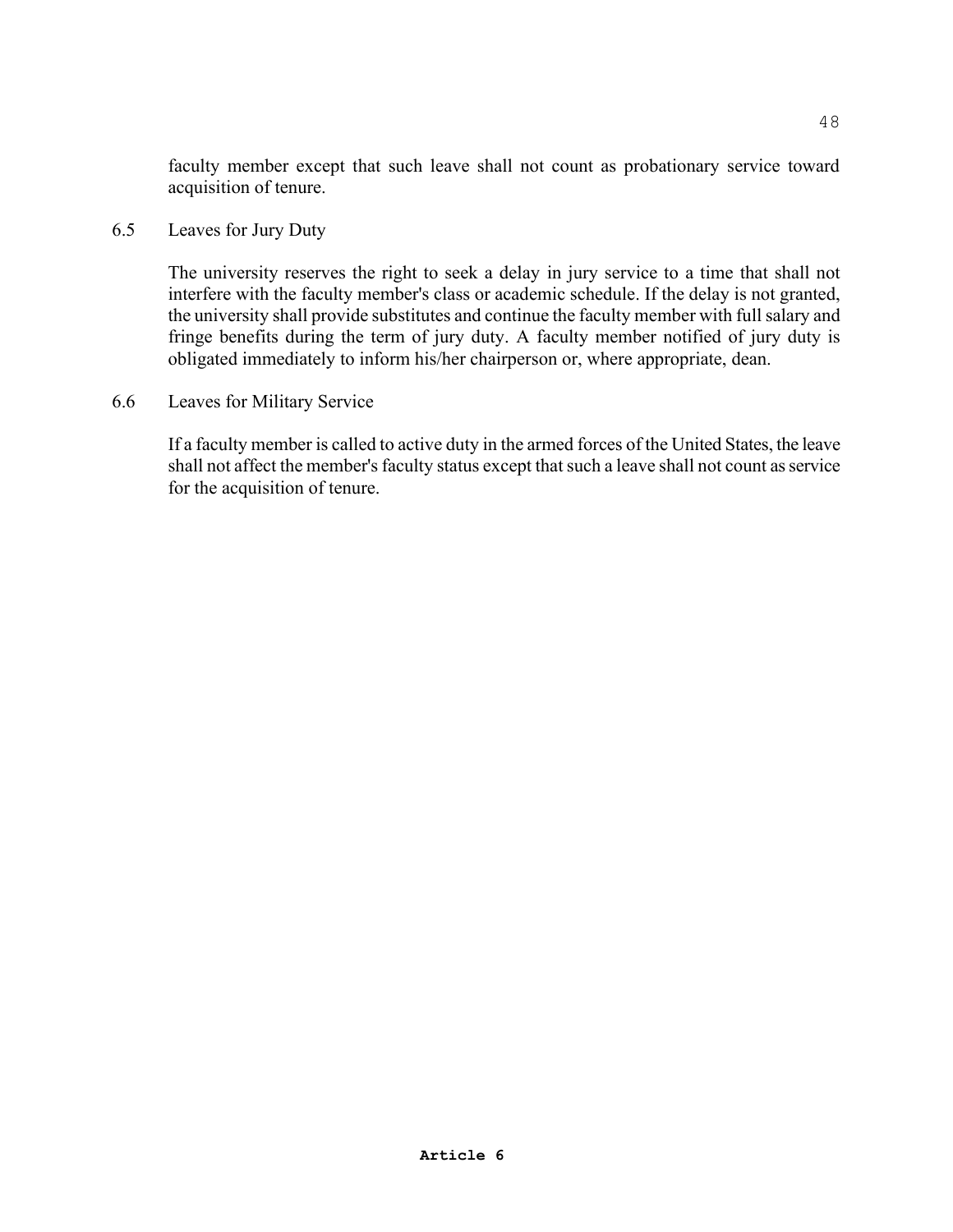# FACULTY RIGHTS AND RESPONSIBILITIES

### 7.1 Academic Freedom

- a. All members of the faculty, whether tenured or not, are entitled to academic freedom as set forth in the 1940 "Statement of Principles on Academic Freedom and Tenure" formulated by the Association of American Colleges and the American Association of University Professors.
- b. Academic freedom is essential to the purposes of the university and applies to both teaching and research. Freedom in research is fundamental to the advancement of truth. Academic freedom in teaching is fundamental for the protection of the rights of the teacher and of the student.
- c. Faculty members are entitled to freedom in discussing their subjects. They should be careful not to introduce into the classroom matter which does not contribute to student understanding of the course for which the faculty member has responsibility.
- d. When faculty members speak or write they are free from university censorship, but their special position in the community imposes special obligations. As scholars and members of the university, they should remember that the public may judge their profession and the university by their remarks. Therefore, they should at all times endeavor to be accurate, to exercise appropriate restraint, and to show respect for the opinions of others. While properly identifying themselves to outside audiences, they should not purport to function as institutional spokespersons unless specifically commissioned to serve in such a capacity.
- e. Faculty members' primary responsibility to their subject(s) is to seek and to state the truth as they see it. They are expected to devote their energy to develop and improve their scholarly competence. They are obligated to exercise critical self-discipline and judgment in using, extending, and transmitting knowledge. They practice academic honesty. The definition of 1) what constitutes academic dishonesty, 2) its levels of severity, and 3) the procedures for determining its existence and possible consequences in individual cases are to be determined by the Faculty Senate with the approval of the Provost and published to the faculty.
- f. As teachers, faculty members encourage the free pursuit of learning in their students and protect student academic freedom. They foster honest academic conduct and, on their part, provide equitable evaluations of student performance. They respect the confidential nature of the relationship between faculty member and student. They acknowledge significant assistance from students and avoid any exploitation of students for their own private advantage.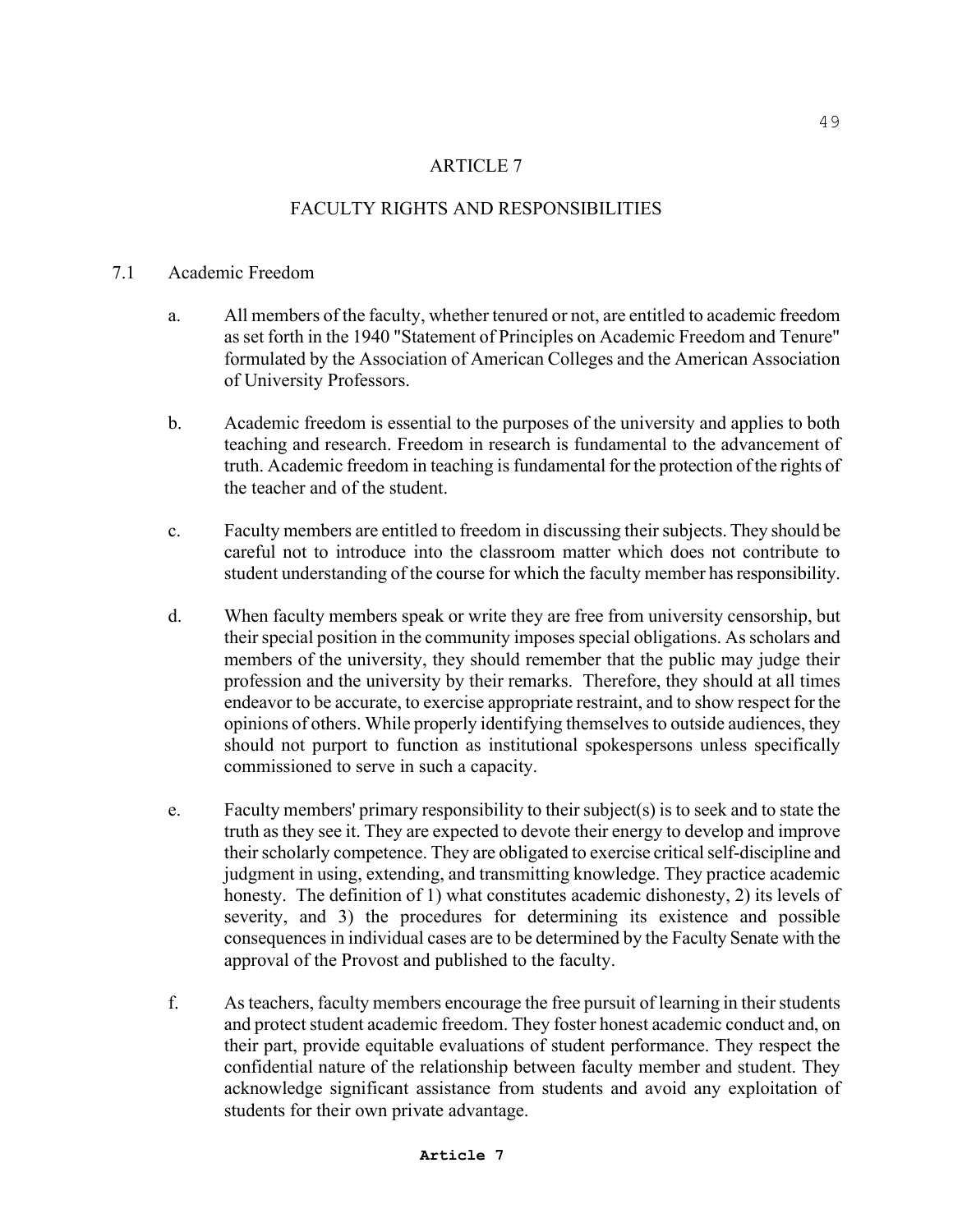- g. When a student has a grievance, a faculty member shall be reasonably available, such as during office hours or by appointment, to consult with the student. If the matter cannot be resolved to their mutual satisfaction, either party may carry the grievance further in accordance with established university grievance procedures. Faculty members are obligated to participate in established grievance procedures.
- h. If faculty members allege that considerations violative of academic freedom significantly contributed to a decision adverse to them, they should employ the grievance procedure in article 14.
- 7.2 General Faculty Responsibilities
	- a. Full-time faculty holding academic year appointments have professional responsibilities to the university for the period of the academic year.
	- b. Full-time faculty holding twelve (12)-month appointments for the fiscal year have professional responsibilities to the university for the period commencing July 1 and ending June 30 with the understanding that such faculty member is entitled to one (1) month's vacation during that period, to be taken at time(s) consistent with assigned responsibilities and scheduled classes.
	- c. All full-time librarians shall be employed on twelve (12)-month contracts consisting of thirty-five (35) hours per week of assigned duties with thirty (30) working days of vacation per year as per present practice. However, full-time librarians employed on or after August 1, 1979 shall be entitled to only twenty (20) working days of vacation per year.
	- d. Librarians who desire to be employed on a ten (10)-month basis shall work thirty-five (35) hours per week for thirty-nine (39) weeks, plus they shall be paid for twenty-five (25) working days of vacation per year. However, full-time librarians employed after August 1, 1979 shall be entitled to only sixteen (16) working days of vacation if employed on a ten (10)-month basis. Application for this ten (10)-month arrangement should be made in writing to the Dean of University Libraries by October 15 of the preceding fiscal year. The dean, in consultation with the applicant's immediate supervisor and/or the Rank and Tenure Committee, shall render a decision by November 1. In the event that the request cannot be granted to all librarians submitting such a request, the dean, in making a determination, shall do so on the basis of the operating needs of the library and the relative seniority of the librarians involved. Where there is a conflict and one or more of the librarians has been refused in a prior request, then preference shall be granted to such librarian(s) notwithstanding relative seniority. Nor shall a librarian who is the sole professional in a given area, and who has had a prior refusal because of operating needs of the library be denied a second consecutive request for this reason.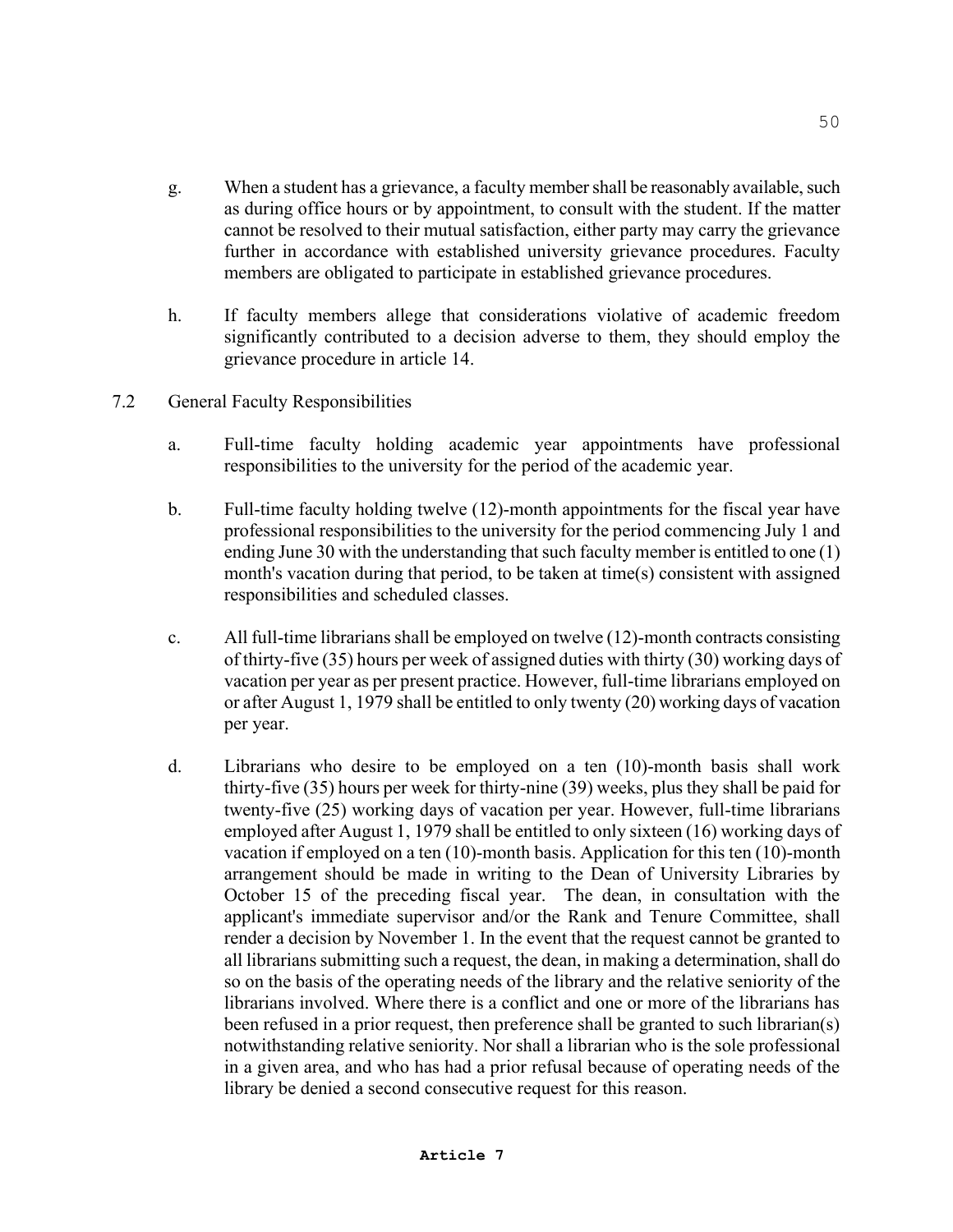- e. Faculty members are obligated to follow the university calendar.
- f. The primary professional responsibility of each member of the faculty is to the university and the university community. Since faculty members should display a high degree of professionalism, they shall:
	- 1. Aspire to excellence in teaching, promote the learning process, and stimulate the intellectual development of their students.
	- 2. Keep informed of contemporary developments in pedagogy and in their fields of specialization.
	- 3. Accept a reasonable number of assigned or elected committee responsibilities and conscientiously serve on those committees of which they are members.
	- 4. Serve as a resource to university, college, or department student organizations, where this is consistent with other commitments.
	- 5. Recognize their obligations to university graduates and their families by attending commencement exercises. The administration shall make every effort to promote a meaningful ceremony with an appropriate recognition of the faculty's role in the university.
	- 6. Adhere to reasonable deadlines and schedules established for the timely reporting of grades and for other matters related to student registration and record keeping.
	- 7. Assume a fair share of responsibility in student academic advisement, in the student academic review process, and in curriculum review and development.
- 7.3 Instructional Duties
	- a. Teaching Load. The basic teaching load for full-time faculty members is eighteen (18) credit hours per academic year and shall normally be nine (9) credit hours per academic semester. Courses are assigned to faculty members by the chairperson after consultation with each faculty member, subject to the dean's review
		- 1. Credits hours are described in hours per week of formal class meetings. Normally a maximum of three (3) fifty (50)-minute periods of class meetings per week per semester equal three (3) credit hours.
		- 2. Faculty members responsible for a laboratory to which a teaching assistant (laboratory instructor) is assigned for the relevant contact hours, shall receive a reduction of one (1) credit hour per laboratory block. A laboratory block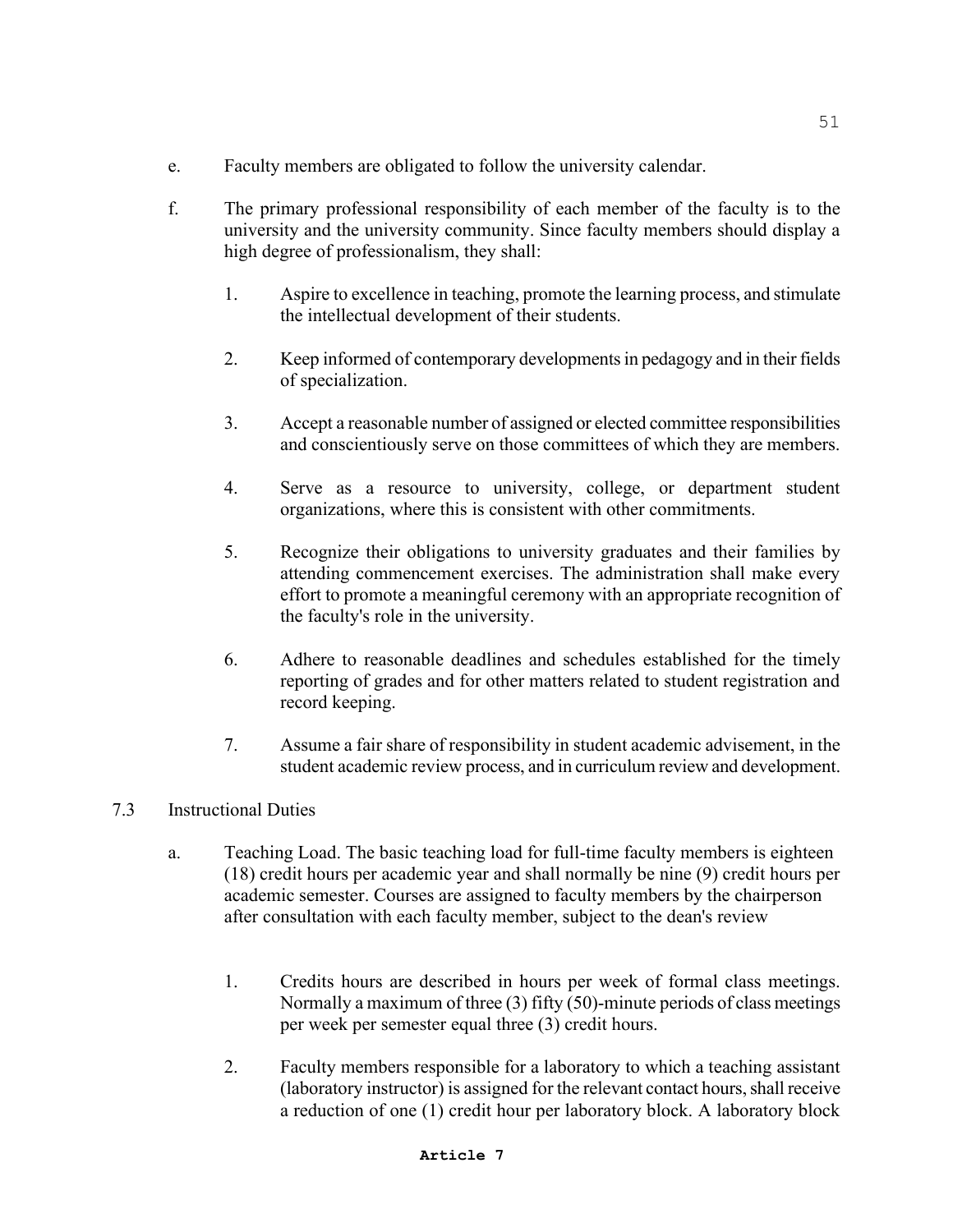consists of one (1) laboratory meeting time of one hundred fifty (150) or more minutes.

- 3. Faculty supervising laboratory sections to which a teaching assistant (laboratory instructor) is not assigned shall receive two-thirds (2/3) of one (1) credit hour of teaching load for each laboratory contact hour of fifty (50) minutes per week per semester.
- 4. Faculty supervising senior student teachers shall receive one (1) credit of teaching load for each four (4) students supervised. Faculty in the College of Education and Human Services supervising sophomore or junior student teachers shall receive one (1) credit of teaching load for each nine (9) students supervised. No credits shall be received for fractional loads.
- 5. In the College of Nursing full-time faculty conducting clinical courses shall receive credit hours of teaching load based on contact hours in the particular clinic according to the following schedule:

| <b>Contact Hours</b> | <b>Credit Hours</b> |
|----------------------|---------------------|
| 8                    | 5                   |
| 6                    |                     |
| 5                    | ζ                   |
|                      |                     |

- 6. In courses following the "team instruction" approach, the instructors shall receive credit toward the required teaching load proportional to their responsibility for the classroom or contact hours.
- b. Course preparation and implementation
	- 1. The number of separate course preparations in any given semester shall not ordinarily exceed three (3) except in cases where multiple sections are not available within the department or discipline, where the faculty member voluntarily accepts in writing and/or requests more, or where the faculty member accepts and receives an overload assignment. Independent study courses, internship mentoring assignments not offered on a course basis, honors program mentoring, graduate thesis advisement, or similar courses of individual instruction shall not be counted as separate course preparations. All course preparations for different sections of the same course during a semester are considered a single course preparation.
	- 2. Each faculty member shall adhere within reason to course descriptions published in the university bulletin and other media, such as department brochures and summer/winter session bulletins.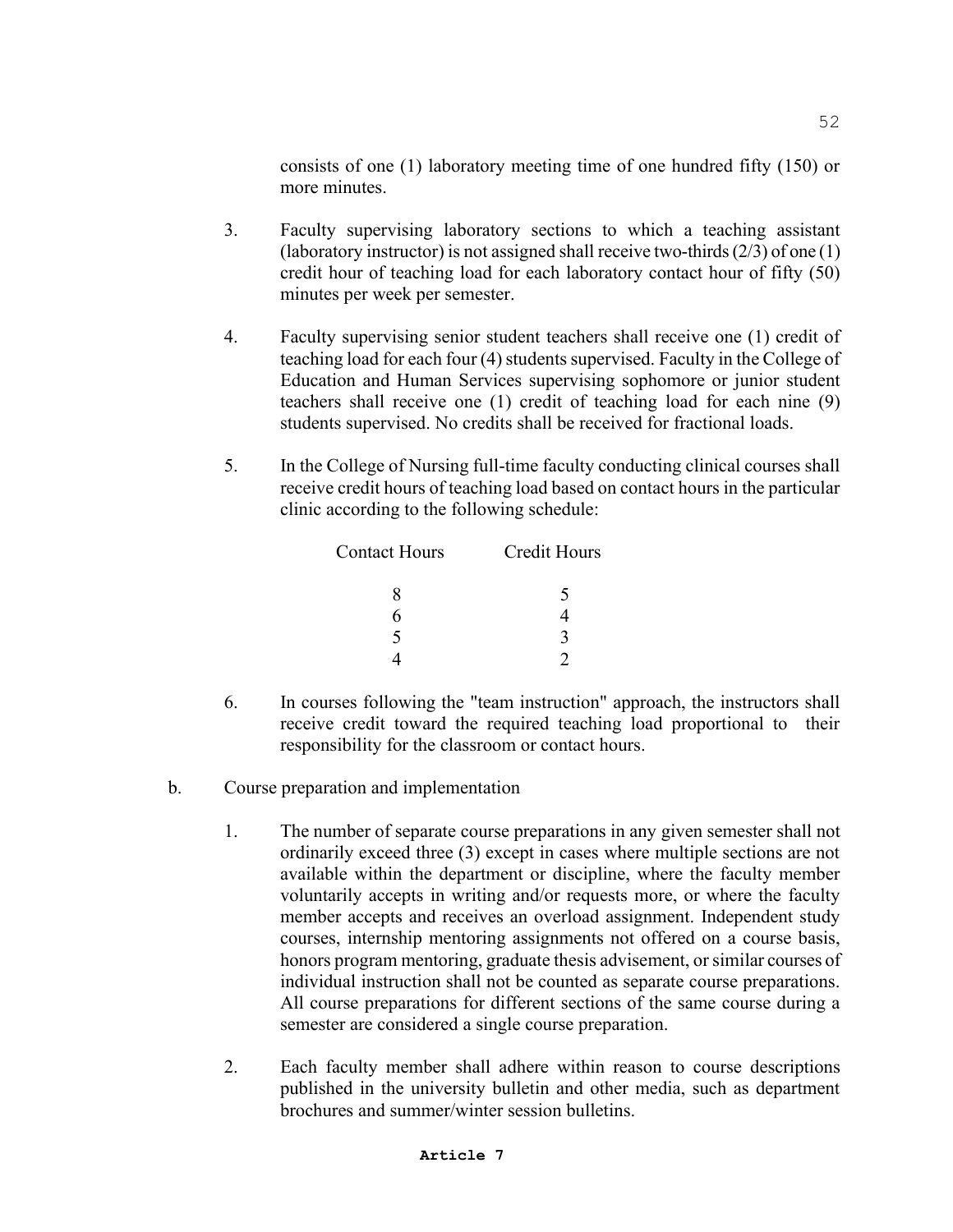- 3. Faculty shall meet each class as scheduled.
- 4. At the beginning of each course, the faculty member shall establish clear course objectives and explain the evaluative techniques and standards to be used. Each enrolled student shall be provided with a course outline or syllabus. Copies of the syllabus shall be given to the department chairperson within one week of the start of each course.
- 5. Faculty members shall evaluate assignments and examinations in a timely and effective manner, thereby promoting student development.
- 6. The number of new course preparations for a tenured faculty member shall not ordinarily exceed two (2) per year.
- c. Student advising
	- 1. Faculty members are expected to advise a reasonably proportionate number of students in their department/college. Assignments are made as equitably as possible by the department chairperson or, with respect to undecided students, the dean.
	- 2. The policy regarding advisement of undecided majors shall be a matter for faculty determination within each college.
- d. Office hours
	- 1. All full-time faculty shall hold office hours at least three (3) hours per week during the fall and spring semesters.
	- 2. These office hours are to be posted in advance and made available to the department chairperson.
- e. Limitation on advising and committee work
	- 1. Faculty members (unless otherwise provided herein) shall not normally be required to exceed a maximum of nine (9) working hours per week, exclusive of the office hours indicated in article 7.3d, in the performance of professional duties such as student advisement and departmental committee work.
	- 2. This limitation does not apply to elected faculty offices or to voluntary committee assignments.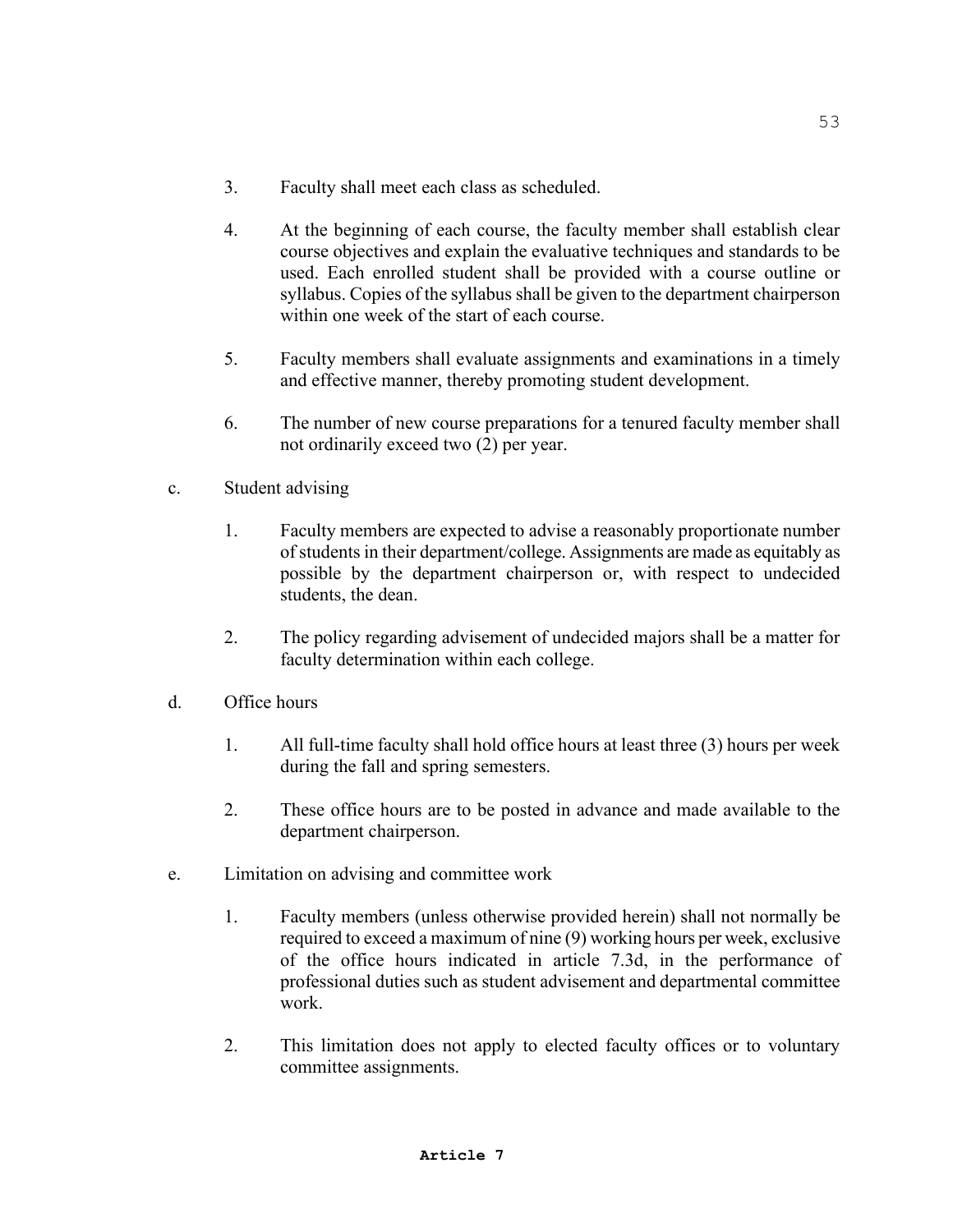### 7.4 Research Expectations

- a. Faculty are expected to have an active research program during their tenure at the university.
- b. Departments shall establish guidelines for assessing progress in research for tenure-track and tenured faculty. Faculty will submit an annual report on their research to the department chair.
- c. Chairs may assign equivalent departmental duties for non-research active faculty.

# 7.5 Overtime

- a. Overtime assignments shall be made by the department chairperson. Assignments of overtime may be made only with the permission of the affected faculty member. The chairperson shall notify the dean of each overtime assignment.
- b. Overtime shall not exceed three (3) contact hours or one (1) course, whichever is greater, per academic year without the prior written approval of the college dean and the provost. In no case shall a faculty member teach more than one overtime course per semester.
- c. No faculty member may combine time released from teaching load for research or administrative duties, or overtime.
- d. Compensation for the preparation and/or teaching of noncredit courses or for extraordinary services shall be by special contractual arrangement between the faculty member and the university.
- e. There is no guarantee of the assignment of overtime.
- 7.6 Released Time
	- a. A department may recommend to the dean load reductions for faculty members engaged in the assignments listed below. Determination of reductions shall be made annually by the dean from the list of department recommendations and with the concurrence of the provost.
		- 1. Supervision of special academic programs.
		- 2. Preparation of new programs of substantial scope.
		- 3. Unusual academic or research assignments.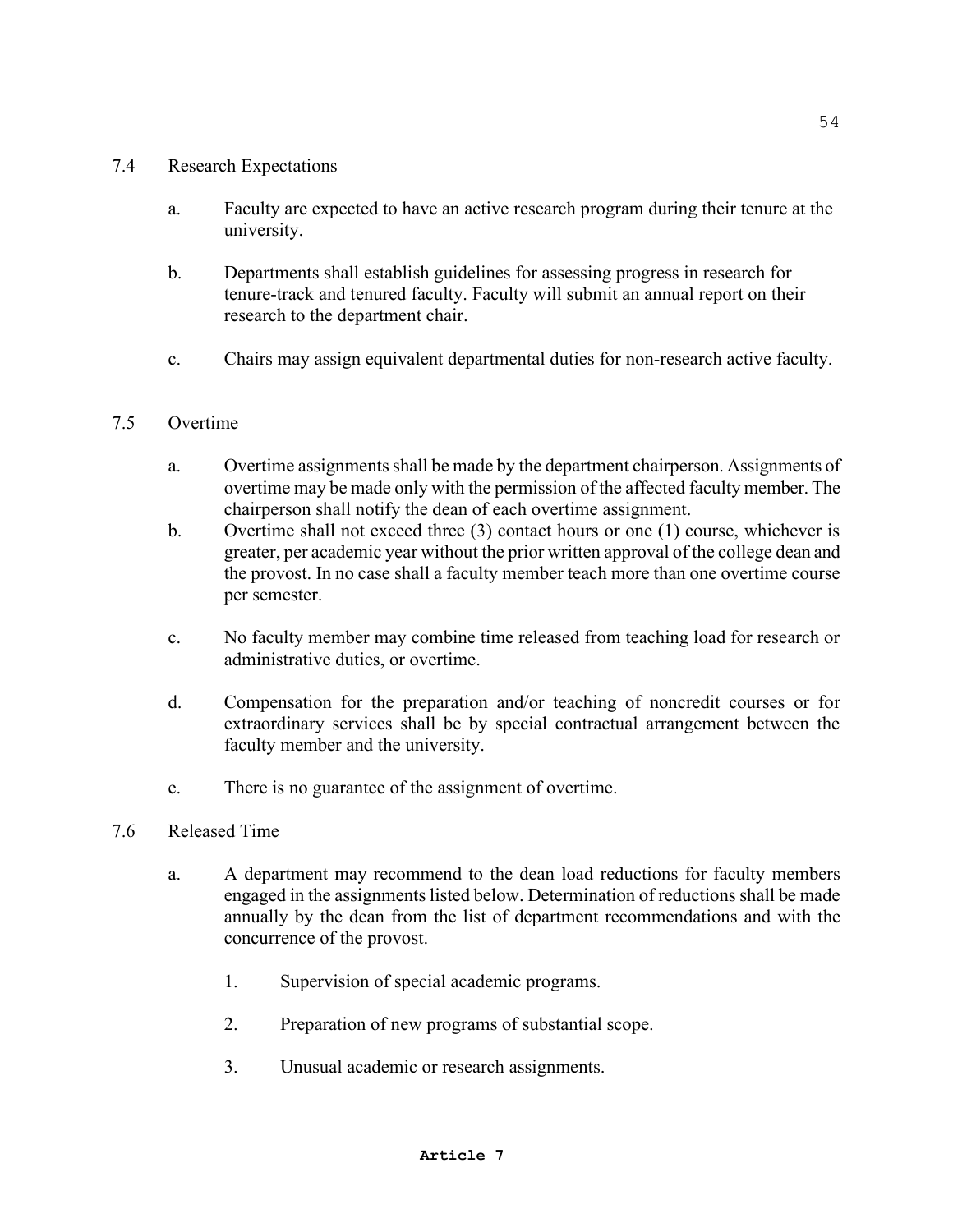- b. Load reductions supported by funded research shall be made pursuant to the terms of the contract or grant award. All proposals for grants and contracts shall be approved in accordance with current university practices and policies.
- 7.7 Academic Program Planning

A quality academic program requires effective program planning and a judicious selection of courses consistent with enrollment patterns and program needs. Moreover, the university commitment to the students mandates that required and elective courses be offered in a consistent sequence, and with sufficient frequency to assure completion of graduation requirements within a four-year cycle. Accordingly, each department shall be required to prepare both a four-year and a one-year course plan.

- a. In accord with established procedures for program review, each department shall undergo an evaluation every four years. The self-evaluation of the department shall include:
	- 1. a statement of program purpose;<br>
	2 a four-vear curriculum plan and
	- 2. a four-year curriculum plan and schedule of courses to be offered. The statement of purpose, the curriculum plan and schedule shall be considered recommendations until approved by the dean and the provost.
- b. To assist the department in such planning, the Administration shall issue to the department a four-year projection of university enrollments, planned changes in facilities, and other pertinent information.
- c. In developing this plan, each department shall recognize the desirability of pruning excess courses from its curriculum and of reducing the frequency with which low enrollment courses are offered.
- d. The provost shall publish a timetable for the submission of statements of purpose and curriculum plans.
- e. Annually, department chairpersons and faculty shall:
	- 1. Submit to the dean a schedule of course offerings for the academic year. The schedule shall be based on the four-year plan. Deviations shall be noted and justified.
	- 2. Recommend maximum and minimum course enrollments for each of these course offerings.
- f. In recommending maximum/minimum enrollments, the department shall consider:
	- 1. The optimal educational format for each course.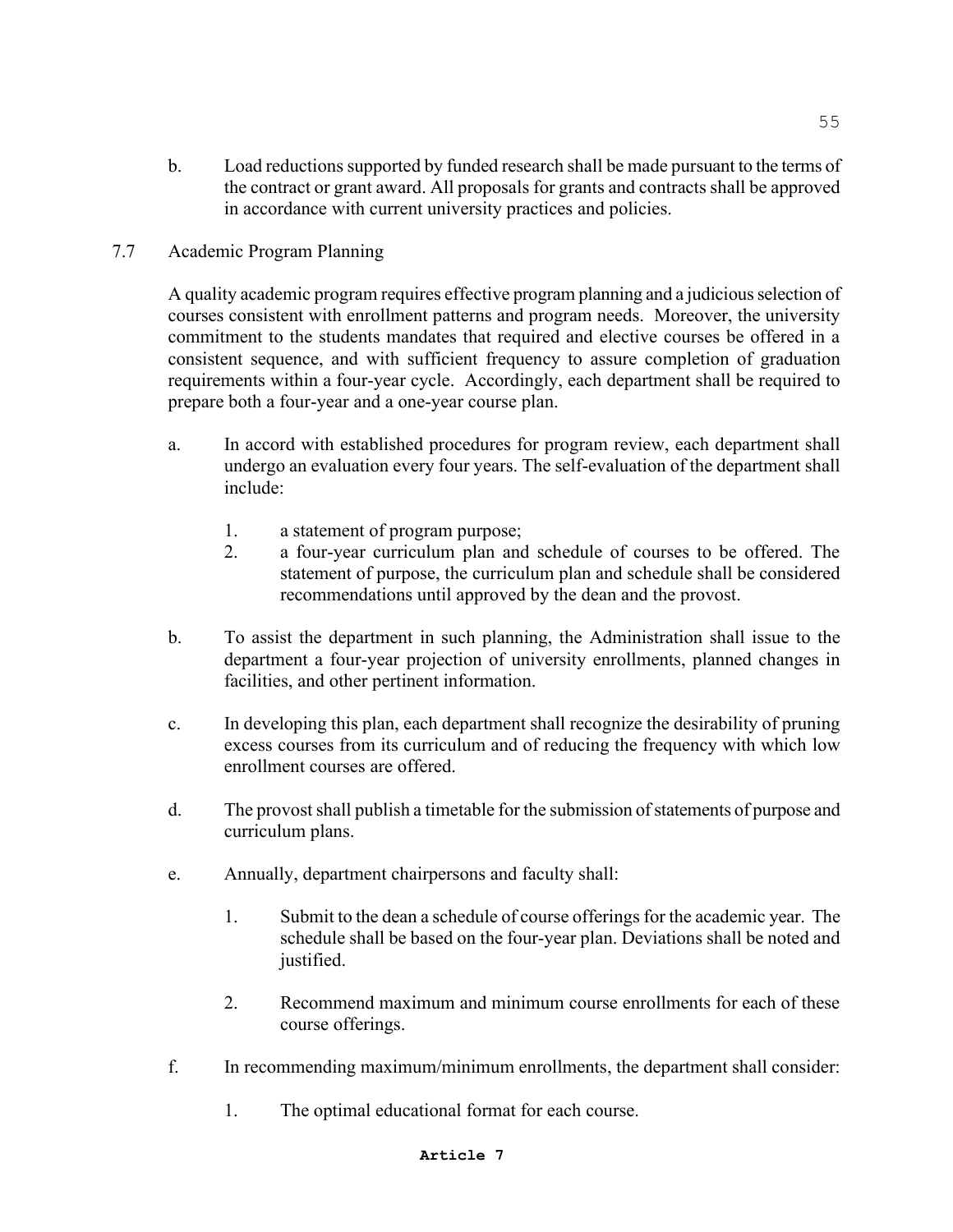- 2. The possibility of altering that format to accommodate student demand (e.g., from a seminar to a lecture course).
- 3. Maintaining a reasonable relationship between the total student enrollment in the department and the number of courses/sections offered by it.
- 4. Standards required by accrediting agencies.
- g. The Office of the Provost shall establish a timetable for the submission of annual schedules.
- h. During the registration process, a department chairperson may exceed the maximum enrollment in a specific course with the consent of the faculty member assigned to said course. If registration demand exceeds the established maximum significantly, the chairperson may divide the course or section with the approval of the dean.
- i. Minimum enrollments may be lowered only with the express permission of the college dean.
- 7.8 Unpaid Professional Activities

The university encourages faculty participation in other unpaid professional activities which add to the faculty member's knowledge, qualifications, and reputation, and to the reputation of the university, so long as these activities do not interfere with his/her primary responsibility to the university. The faculty member shall cooperate with the university in striving to inform both the university community and the outside community of such achievements.

## 7.9 Outside Employment of Faculty

A faculty member may engage in professional consulting and/or outside employment provided that such activity is not inconsistent with or does not interfere with the faculty member's responsibilities and obligations to the university.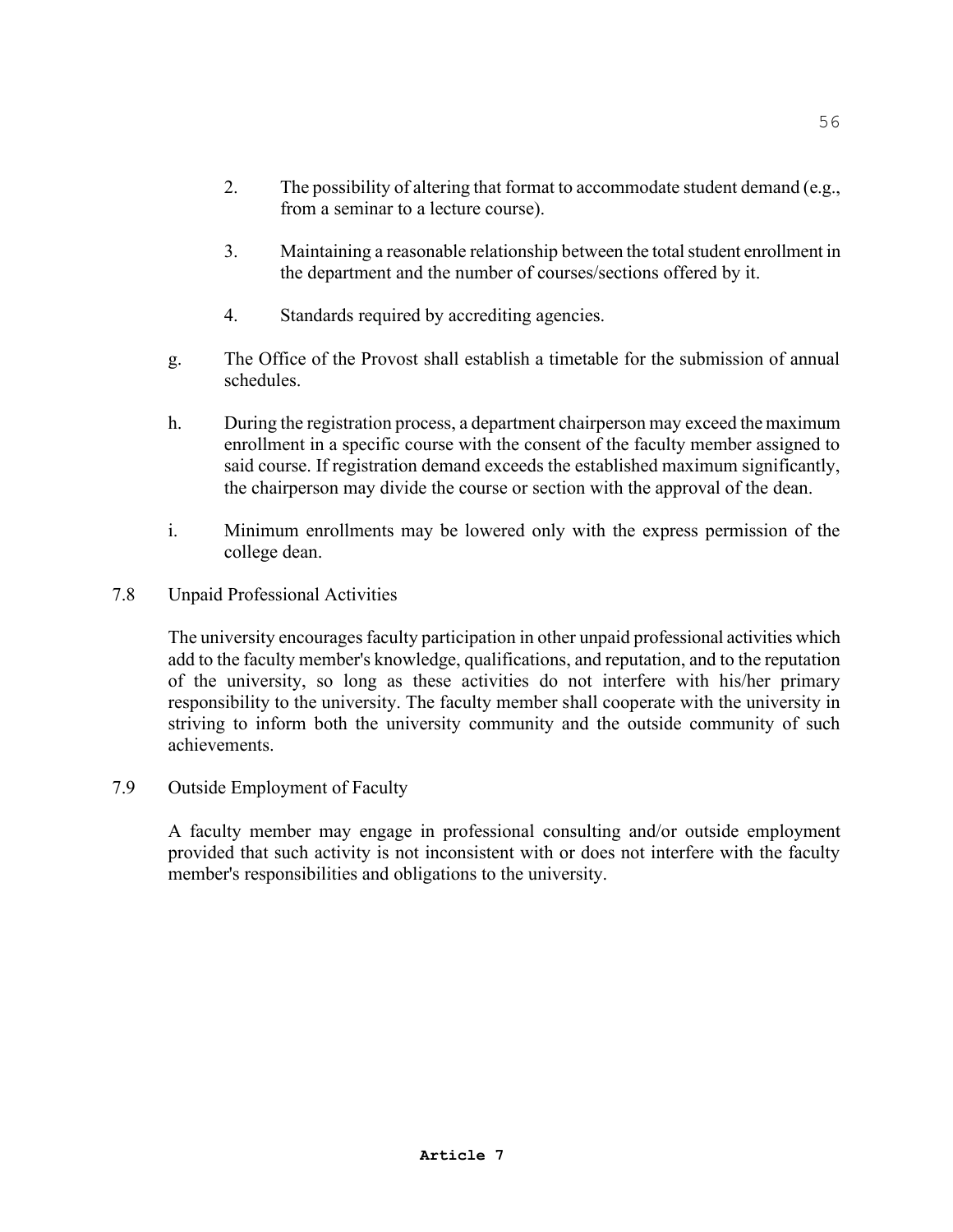## FACULTY PERSONNEL FILES

#### 8.1

The university shall maintain only two categories of personnel files for each faculty member.

- a. There shall be a pre-employment file which shall contain all materials requested or received by the university in connection with the original employment of the member. Initial letters of recommendation shall be kept confidential and destroyed after the search is completed. Copies of nonconfidential materials received prior to the employment of the member shall be transferred to the member's official personnel file.
- b. There shall be an official personnel file which shall be maintained by the Office of the Provost. A copy of this file may be maintained by the dean or the chairperson of the member's department.

### 8.2

The official personnel file of each faculty member shall include, but not be limited to, the following:

- a. Copies of nonconfidential materials from the member's pre-employment file.
- b. An updated curriculum vitae. It shall be the member's responsibility to update his/her curriculum vitae.
- c. All faculty status recommendations and decisions.
- d. All nonstudent evaluations of teaching.
- e. Information relating to the member's academic and professional accomplishments. Bibliographic summaries may be substituted for bulky material at the discretion of the provost.
- f. Signed memoranda of discussion between the faculty member and university officials and committees.
- g. Mandatory tenure review data form for probationary faculty.

8.3

The official personnel file and copies thereof held by the dean and the department chairperson shall be available by appointment for examination and review by the member.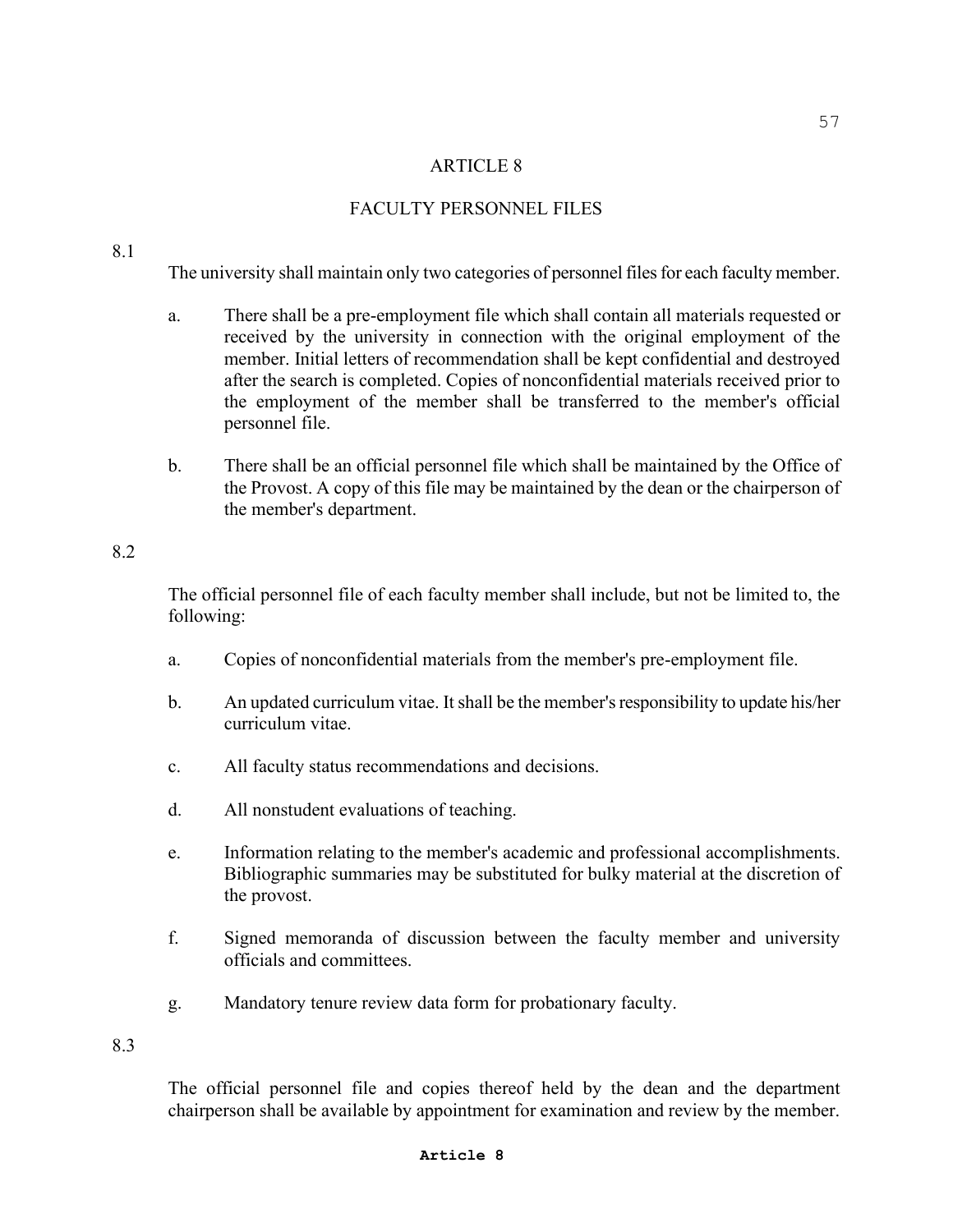Any faculty personnel documents other than copies of the official file held by the provost, the dean, or the department chairperson are in breach of article 8.1. Should any such documents exist, they must be made available to the faculty member upon request.

The file shall be available within one working day of a written request. A member shall be permitted to make copies of materials in his/her personnel file at the member's expense.

## 8.4

The official personnel file of the faculty member shall be made available to the department chairpersons, the dean, the chairpersons of the college Rank and Tenure Committee, and the University Rank and Tenure Committee. All individuals having access to personnel files shall maintain the contents of such files in confidence.

## 8.5

If a member alleges that some of the contents of his/her file are demonstrably false (excluding judgmental observations such as faculty and student evaluations), the following opportunities shall be available to the member:

- a. The member may include in the file any rebuttal material and evidence he/she may choose.
- b. The member may appeal to the provost to have such material removed from the file and destroyed.

### 8.6

Nothing in this section shall limit the university in the maintenance and retention of records dealing with routine matters, including but not limited to payroll and benefits. Upon adequate notice, members shall be provided with appropriate information from such records to meet their stated needs.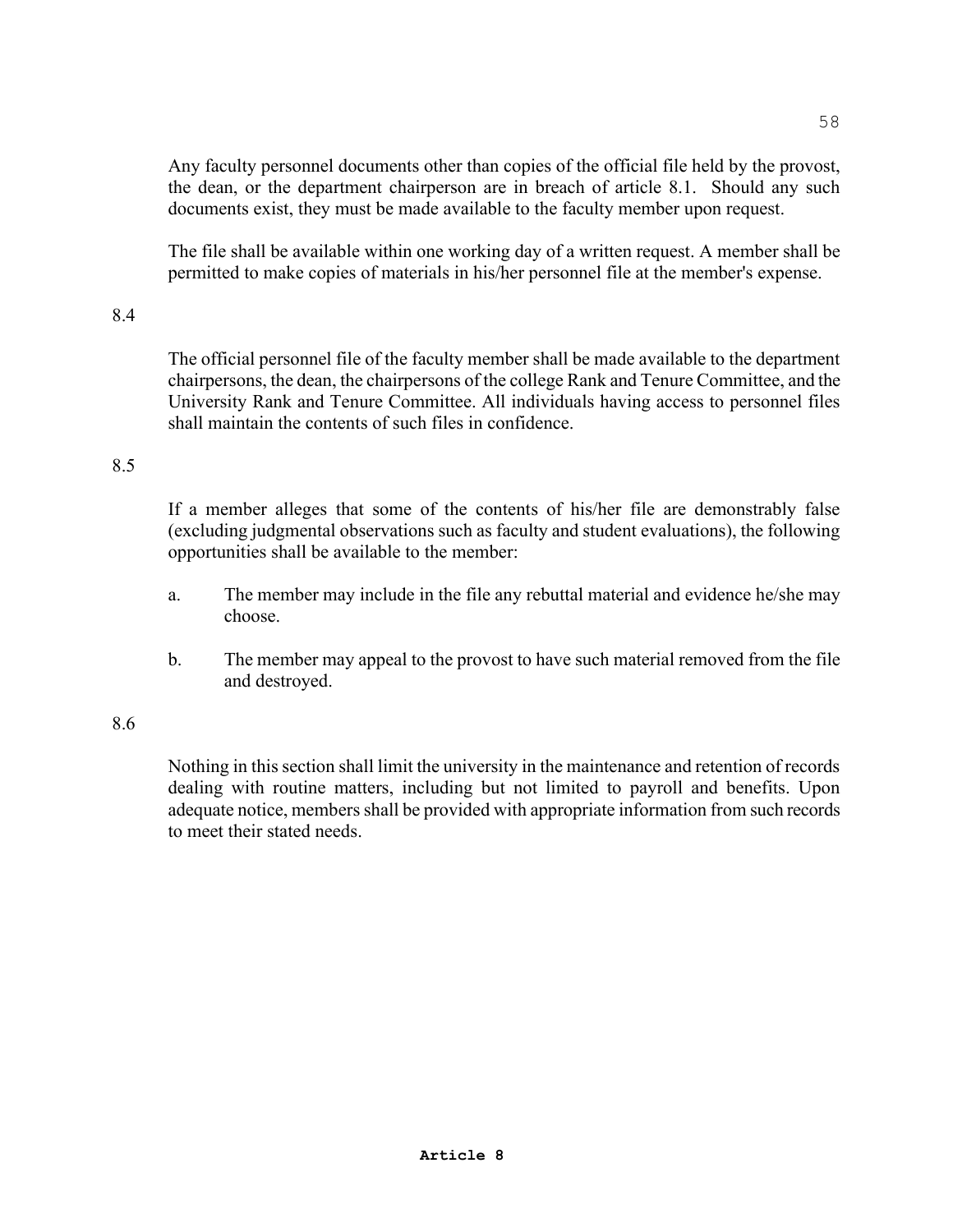## FACULTY RESEARCH AND SPONSORED ACTIVITIES

### 9.1 Research

Teaching and research are complementary activities. A faculty member's professional development requires a continuing commitment to scholarly research and publication. The university expects faculty members to engage actively in research and other professional activities for the advancement and dissemination of knowledge. Such expectation includes the promulgation of policies and procedures necessary to foster a climate for research, the provision for internally funded research, and the endorsement and support of acceptable proposals to external sources for sponsorship.

The above shall be consistent with the goals and objectives of the university as adopted by the Board of Regents and the provisions of the Faculty Guide.

9.2 General Principles

The following are general principles established by university policy:

- a. The university imposes no limitation on the freedom of the faculty in the choice of fields of inquiry or the dissemination of the results obtained.
- b. The university shall accept or administer only those research grants and contracts that clearly retain for the faculty investigators unrestricted control with regard to the manner in which research is carried out and conclusions are reached.

#### 9.3 Obligations of Sponsored Activities

The responsibilities of the university in accepting grants and contracts and the responsibilities of departments, faculty, and staff are as follows:

Seton Hall University encourages the development and implementation of projects involving fundamental and applied research, training, and community-service activities by faculty, administrators, and students.

To further these activities, the university, through its Office of Research Services, shall provide all necessary assistance that may be required by individuals and groups seeking to attract extramural funds to support such endeavors. The solicitation, acceptance, execution, and administration of grants and contracts, however, imposes legal, fiscal, and moral obligations by sponsoring groups and agencies upon the university. It is therefore important and necessary that requests for extramural funding for projects be reviewed and approved prior to submission of proposals to potential sponsors. In accepting a grant or contract, Seton Hall University must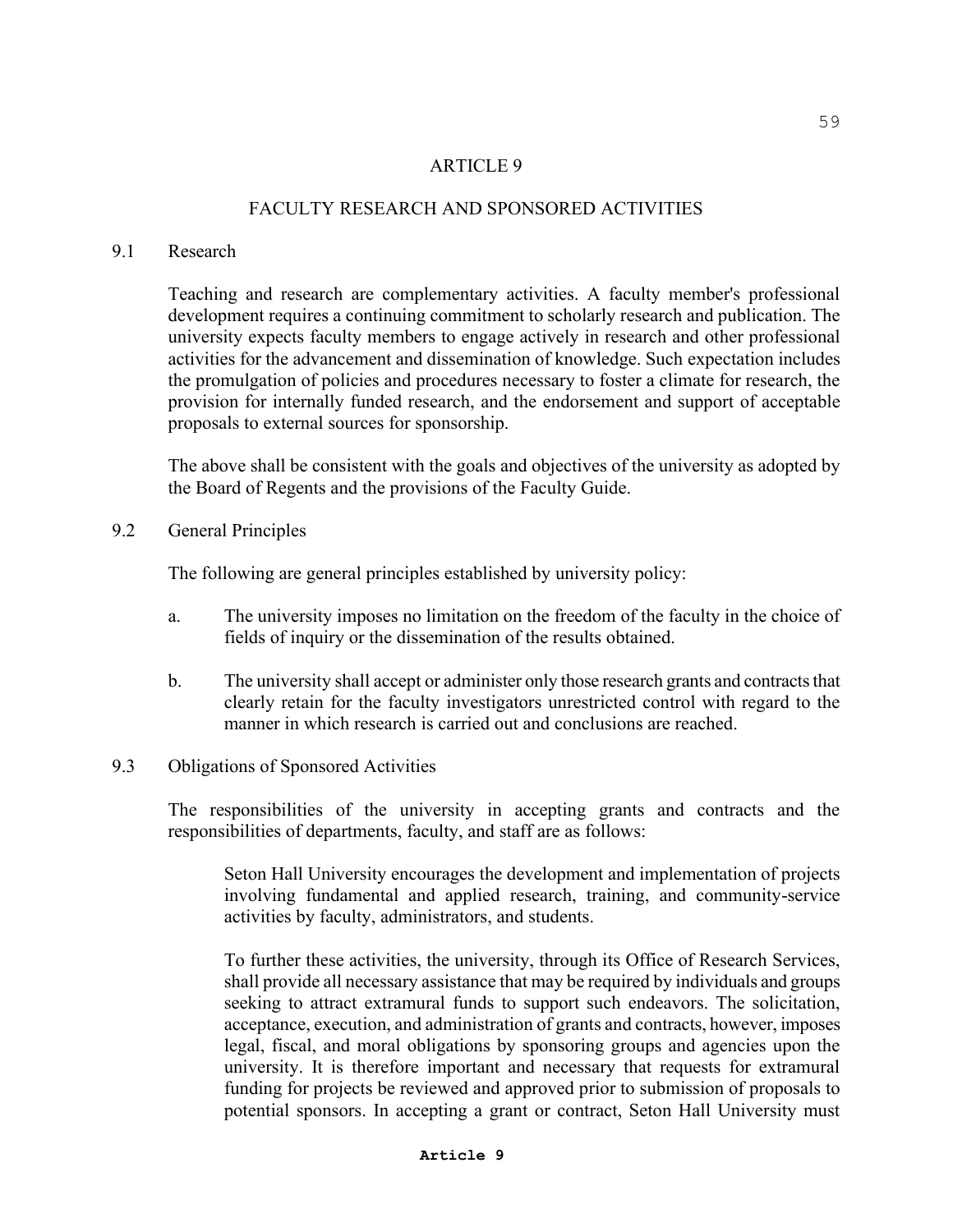provide the appropriate share of the time and effort of its personnel to perform work mutually agreed upon with a sponsor. Charges for the work shall be based on the employee's regular compensation which, in accordance with university practice, constitutes the basis of his/her salary. Grant or contract funds should not be used to increase the total salary or rate of salary of an employee, nor may these funds be used for overload compensation. All personnel costs must be substantiated by payroll distribution records.

9.4 Administration and Procedures

The provost is responsible for the formulation of policies and procedures relating to extramurally sponsored projects. This responsibility is carried out with the advice of the University Research Council.

The director of the Office of Research Services is responsible for certifying that university and sponsor policies and procedures have been met. All official documents pertaining to grants and contracts are maintained by the Office of Research Services.

 The review criteria and procedures for submitting proposals are outlined in administrative announcements and the "Seton Hall University Manual for Sponsored Activities" available from the director of the Office of Research Services.

Proposals for research support in the form of grants from or contracts with outside agencies must be approved in accordance with current procedures and practices. Use of campus facilities and equipment for these purposes requires the prior written permission of the department chairperson, the college dean, and the provost. The department chairperson and the dean shall be advised periodically in writing of the progress of such programs.

No faculty member is empowered to enter into any grant or contract in the name of the university.

Faculty interested in applying for a sponsored project should contact the director of the Office of Research Services, who shall assist them in identifying appropriate sources and in preparing proposals.

9.5 University Research Council

The University Research Council was established to foster faculty research and to promote faculty development activities, including the identification of priorities and programs which shall provide opportunities for faculty growth and renewal.

The University Research Council conducts an annual awards competition for research-expense grants and summer stipends in accord with guidelines approved by the university. The provost appoints faculty members to the University Research Council for two-year terms from a list provided by the college and school assemblies. The University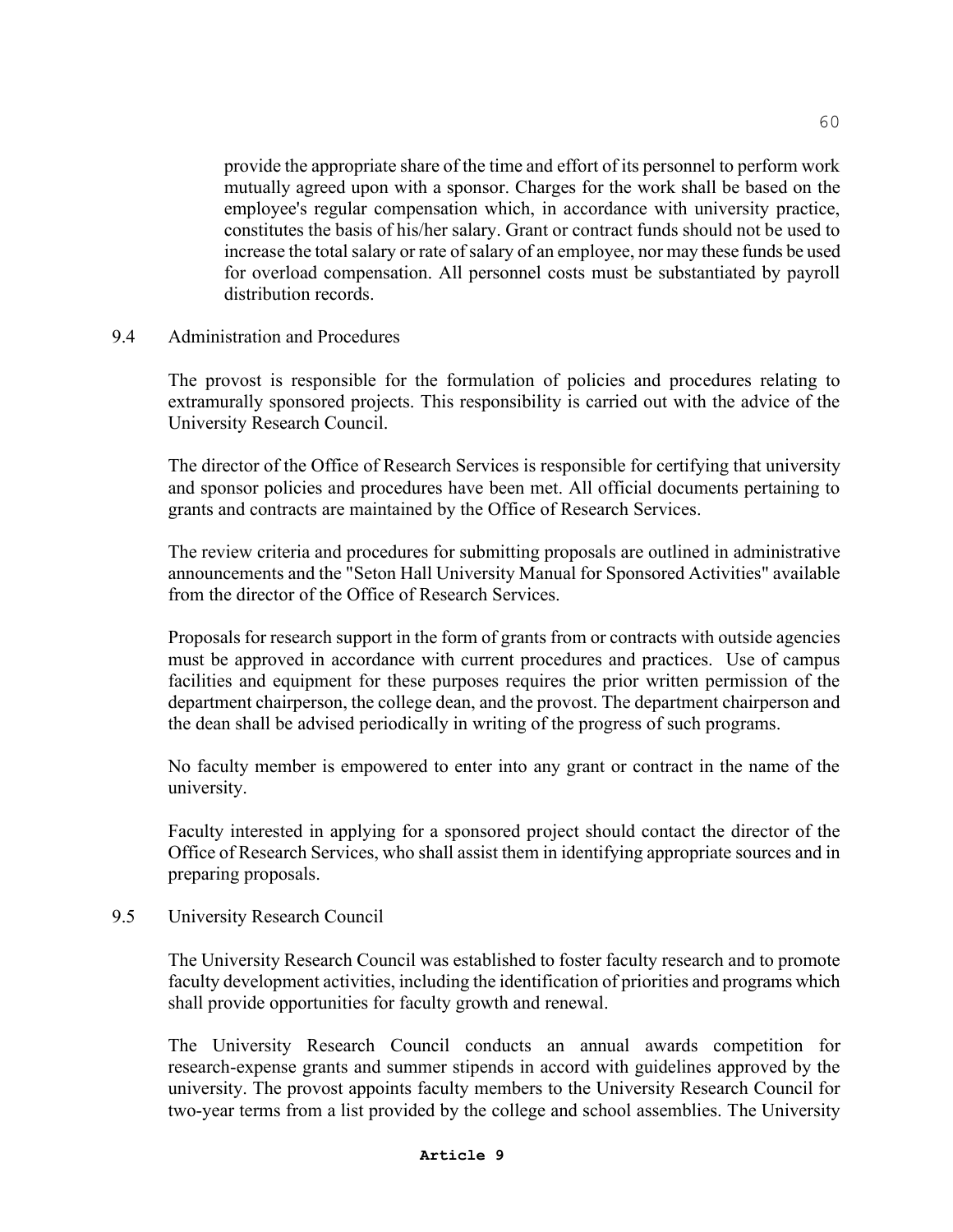Research Council determines its own operating procedures. It is assisted by the director of the Office of Research Services, who serves as an ex-officio member.

The annual competition for research grants and summer stipends is announced to the faculty during the fall semester by the provost. Applications and guidelines are available through the Office of Research Services. Awards are made in the early spring.

Program guidelines and operating procedures shall be reviewed annually by the council and are available from the Office of Research Services.

9.6 Faculty Incentives

In addition to its sabbatical and released-time policies, the university implements a University Research Incentive Award Program. Research incentive awards are a sharing of indirect costs recovered for sponsored research to encourage additional research activities. Additional information is available through the Office of the Provost and the Office of Research Services.

9.7 Travel to Pursue Funding

Faculty in need of travel funds to pursue a funding possibility for a specific project with a sponsor may request same through their department chairperson.

9.8 Patent, Copyright and Intellectual Property Rights Policies

The respective rights of individual faculty members with respect to patents, copyrights and intellectual property rights are outlined in periodic administrative announcements, fashioned in consultation with a standing faculty committee selected by the Faculty Senate for this purpose. In such announcements the university's willingness to share in some of the costs and potential royalties or income is outlined. Since this is a highly specialized area, guidance should be sought through the university offices responsible for implementation.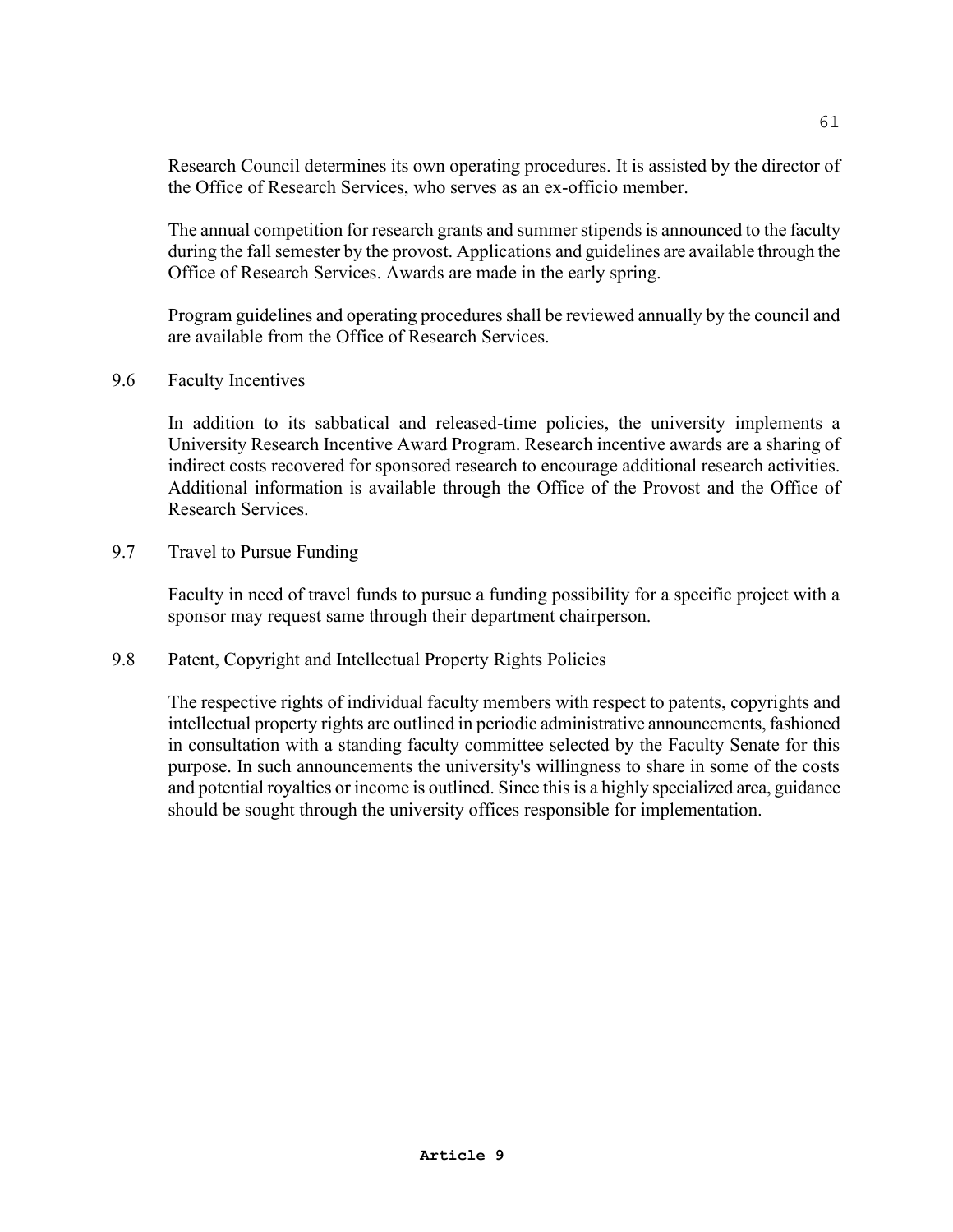## DEPARTMENT GOVERNANCE

### 10.1 Selection of Chairpersons

- a. Department chairpersons are elected by a majority vote of tenured faculty members, probationary faculty, and those faculty who will be continuing employment at the University in the subsequent year. These faculty include full-time clinical faculty members, lecturers, and faculty associates. Since eligibility is based on continuance in the following year, eligibility may need to be clarified with the dean. Faculty members on a terminal contract are not eligible to vote. Departmental faculty eligible to vote may vote in person or by mail while on sabbatical leave; departmental faculty eligible to vote may vote in person or by mail during the first year of a non-sabbatical leave, but not thereafter. Departmental faculty with more than a half course load reduction for administrative service (excluding work as departmental chair) may not vote, even if they are engaged in part-time teaching. The selected chairperson must be approved by the dean*.*
- b. All full-time faculty members holding tenured appointments in the department are eligible to serve as chairperson. The department may petition the provost to waive this requirement.
- c. Elections shall be held in April; voting is by secret ballot.
- d. All elections under this article shall be conducted under the supervision of the standing college committee on Nominations and Elections.
- e. The results of each election shall be certified by said committee to the dean of the college. The dean shall transmit the results to the provost.
- f. When the needs of a department require a program director/coordinator (see article 1), the faculty in this program shall elect such director/coordinator in the same manner prescribed for department chairperson except that the program director/coordinator must be approved by the dean rather than the provost. If there are fewer than three full-time faculty in a program, the chairperson shall select the program director/coordinator. A program director/coordinator may also serve as department chairperson.
- g. Administrative officers who hold faculty rank (see article 1.6) do not have the right to be present during discussion or voting with respect to personnel decisions, e.g., appointments, rank and tenure recommendations, and chairperson elections at the department level. Such individuals may participate in other department decisions by department invitation.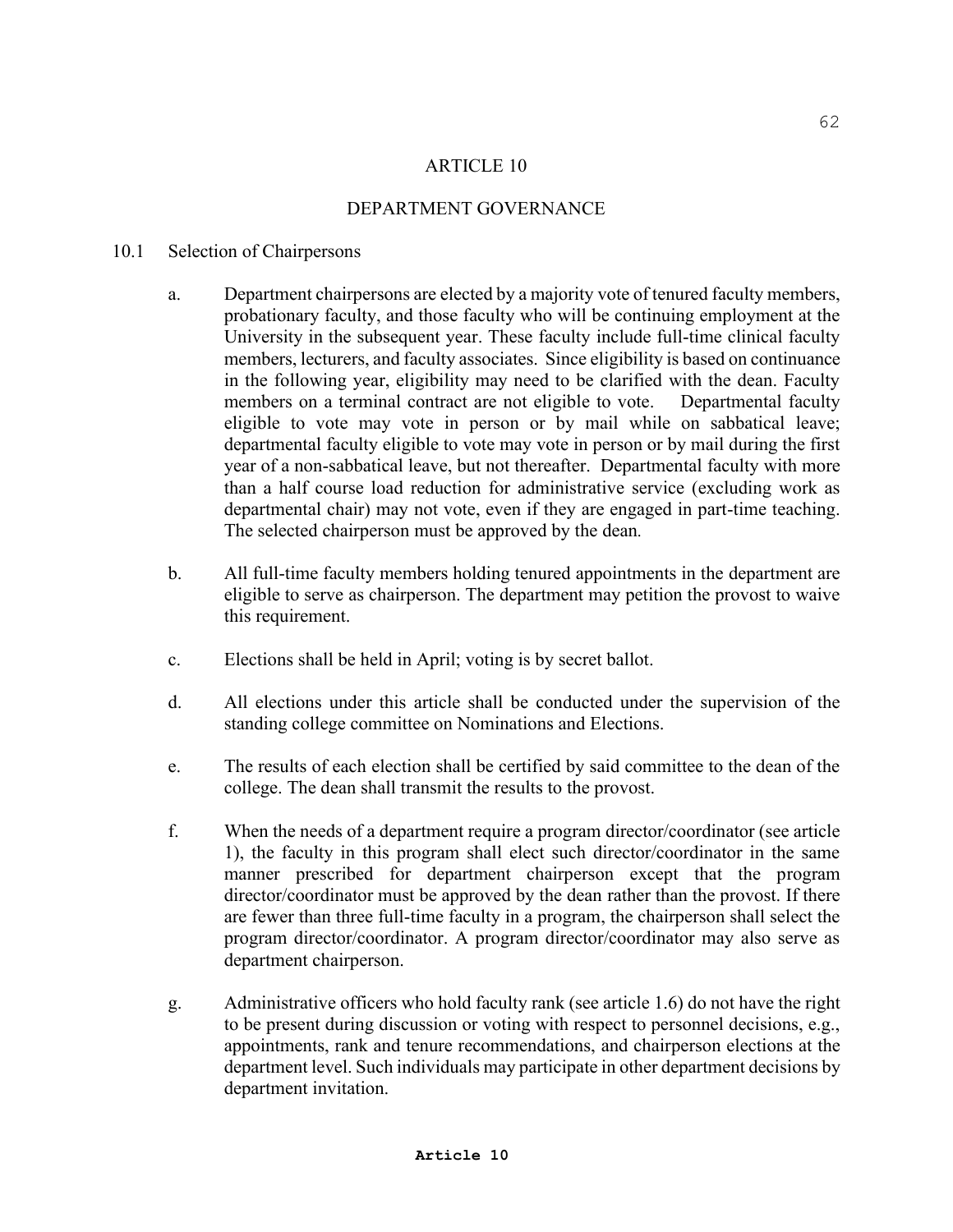- a. The term of office of department chairpersons is three (3) years. The term shall commence on July 1 following election, and shall end three (3) years later on June 30.
- b. A department chairperson shall hold a 12-month appointment. However, a department chairperson may for adequate cause petition the dean for an academic-year appointment; if the petition is granted, the department shall elect a temporary chairperson for the affected intervening period.
- c. Proceedings to remove a department chairperson may be initiated by the dean of the school or by the departmental faculty.A department chairperson may be removed by the provost after consultation with the full-time faculty of the department. Said department chairperson shall be notified of such removal in writing by the provost. The provost's decision on removal is appealable to the president of the University by the chairperson or by the departmental faculty.
- d. In case of the death, disability, prolonged absence, resignation, or removal of a department chairperson, or of a vacancy in the office occurring for any other reason the dean of the college shall designate an acting chairperson. The acting chairperson shall serve no longer than thirty (30) calendar days following said appointment, during which time an election shall be conducted to choose a chairperson for the remainder of the original term of office or the specified length of the absence or leave, but not to exceed the original term of office .
- e. In case of absences of fewer than thirty (30) calendar days, the chairperson (or, in case of illness, the department) shall so advise the dean, who shall appoint an acting chairperson.
- 10.3 Responsibilities and Duties
	- a. A chairperson is responsible for the direction of all personnel in the department.
	- b. In addition to teaching responsibilities, the chairperson shall perform the following duties either personally or by delegation:
		- 1. Assign faculty schedules, subject to final approval by the dean.
		- 2. Make recommendations concerning the promotion, tenure, and leaves of the department faculty, in accordance with approved procedures.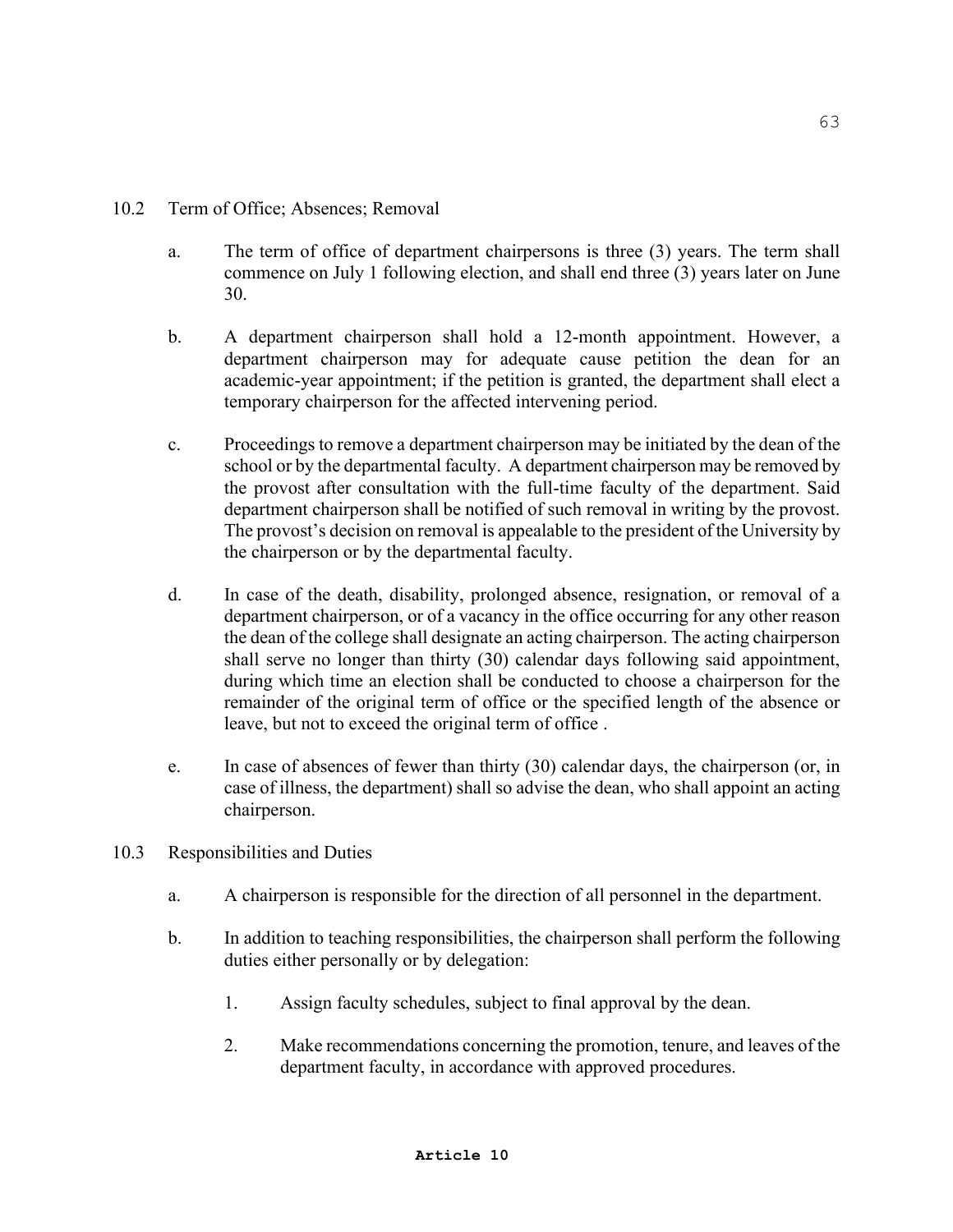- 3. Advise probationary faculty of upcoming evaluations in a timely manner, and present at the conclusion of the academic year a written evaluation of each full-time faculty member to that member and then to the dean.
- 4. Evaluate the quality of examinations and the accuracy of grading within the department.
- 5. Recruit term faculty except as otherwise specified in article 10.3c.2.
- 6. Recruit and recommend to the dean the hiring of adjunct faculty.
- 7. Receive, evaluate, and maintain a department file of course syllabi.
- 8. Notify the university librarian of the department's library and media needs.
- 9. Approve or disapprove requests for library purchases originating with department members.
- 10. Call at least two (2) regular meetings of the department during each semester.
- 11. Prepare the agenda for and preside at department meetings, and appoint a representative to preside in his/her absence.
- 12. Arrange for faculty advisers for preregistration, registration, and orientation counseling.
- 13. Submit an annual report to the dean on the work of the department, and make such other reports as are requested by appropriate authorities.
- 14. Maintain a current inventory of the capital equipment assigned to the department.
- l5. Forward minutes of all department meetings, following department approval, to the provost, the dean, and each faculty member of the department.
- 16. Encourage and facilitate faculty research, effective teaching, and university/ community service.
- 17. Prepare material for catalogues and other official publications.
- 18. Perform such other duties as are necessary for the efficient operation of the department.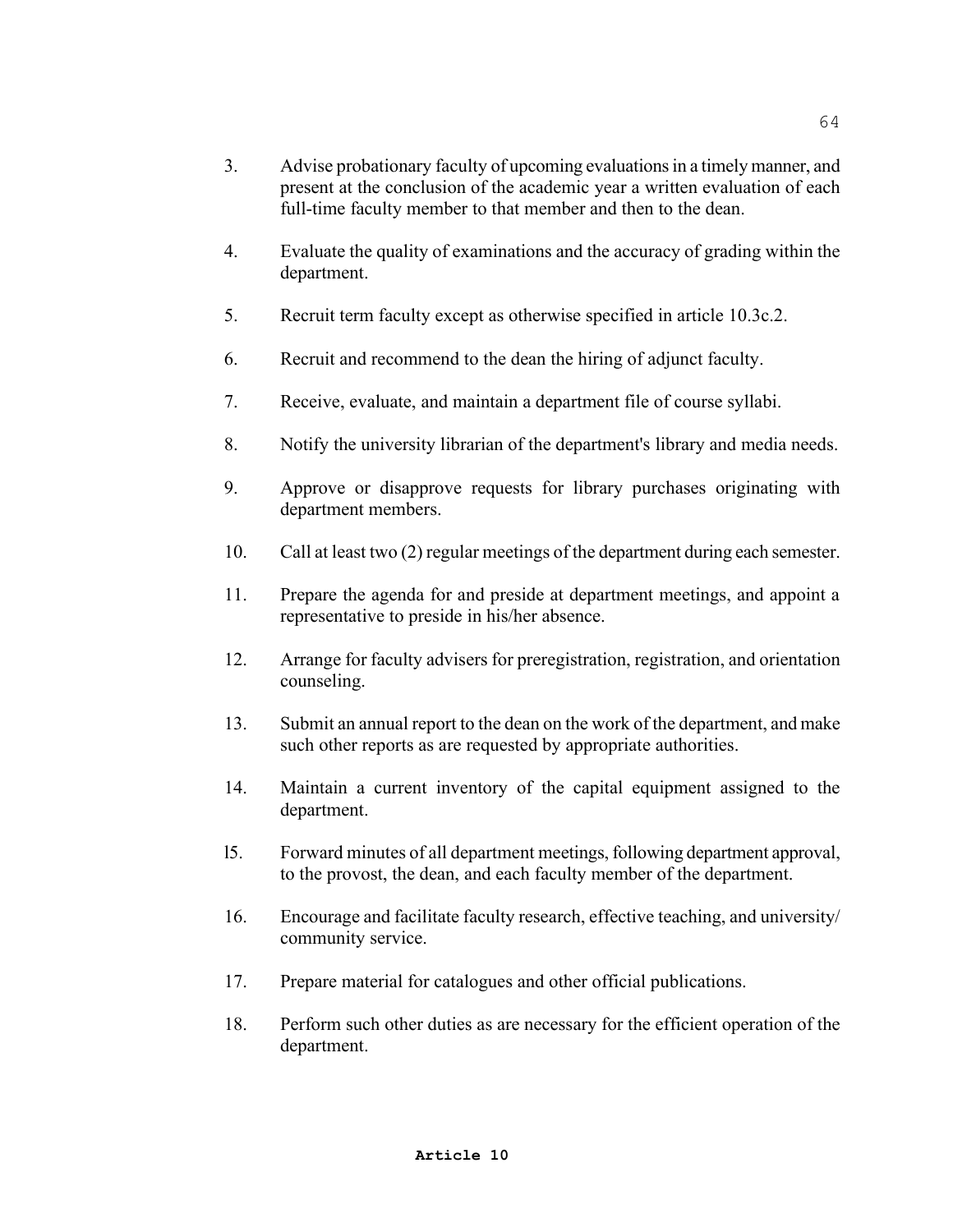In departments with program directors/coordinators, the program director/coordinator shall accomplish the duties specified in articles 10.3b.1, 10.3b.11, and 10.3b.17 in lieu of the chairperson and shall assist the chairperson with respect to article 7.6.

In carrying out the above duties, it is expected that chairpersons shall be on campus each week during the fall and spring semesters no fewer than two (2) hours for each hour of released time granted to the chairperson for the performance of the duties specified above. In addition, the chairperson shall be on campus on days of all formal registration periods as listed in the academic calendar and shall work such hours as are necessary on each day of registration. At all other times, chairpersons, individually or jointly, are expected to maintain a campus presence commensurate with their departmental needs.

- c. The chairperson shall, together with all full-time faculty members of the department meeting as a committee of the whole, be responsible for the following:
	- 1. Preparing the department budget, except for individual salary lines, which are confidential for departmental purposes. Should the proposed overall college budget be insufficient to meet all the proposed department budgets, allocation of department budgets shall occur after decisions between the dean and each chairperson.

In colleges which have unitary budgets, departments, through the chairpersons, shall have input into the budgets with regard to departmental needs and shall be consulted by the dean regarding budget allocations except for individual salary lines, which are confidential for departmental purposes.

- 2. Recruiting full-time faculty. No probationary appointment, including a joint appointment, of an individual to a department can be made in any manner without the approval of a majority of the tenured faculty members of the department. No term reappointment of an individual to a department can be made in any manner without the approval of a majority of the tenured faculty members of the department.
- 3. Preparing a list of qualified adjunct faculty. Such a list must reflect an order of preference based on teaching competence, professional qualifications, and other criteria used in the hiring of full-time faculty.
- 4. Developing and recommending any modification in course prerequisites, course requirements, and course sequences.
- 5. Making recommendations to the dean and the college Educational Policy Committee for new courses and for modifications in the department program(s).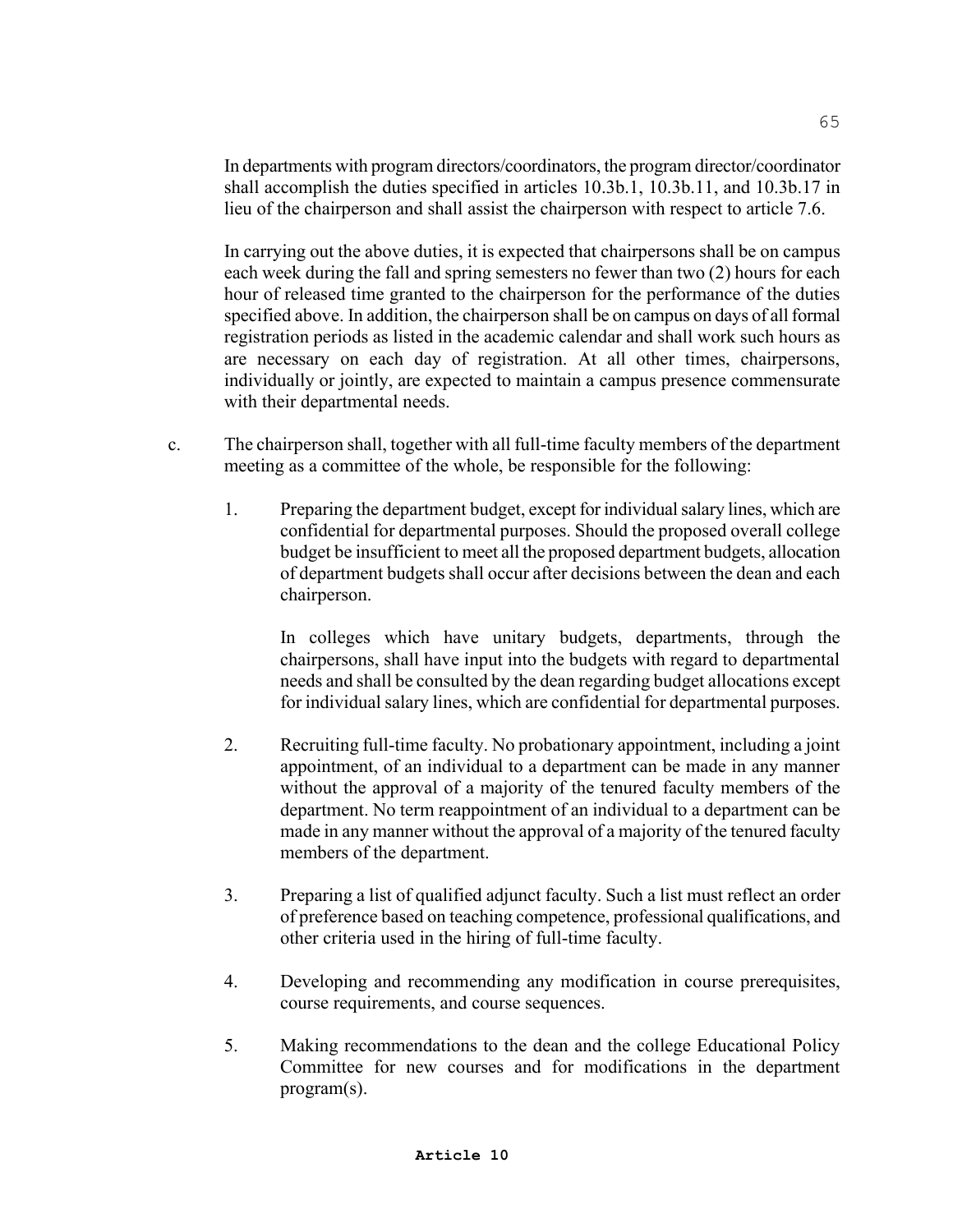- 6. Making recommendations to the college Educational Policy Committee for new programs and/or majors.
- 7. Allocating the department's library budget.
- 8. Implementing registration and counseling procedures.
- 9. Academic program planning specified in article 7.6 herein.
- 10. Determining the department's infrastructure.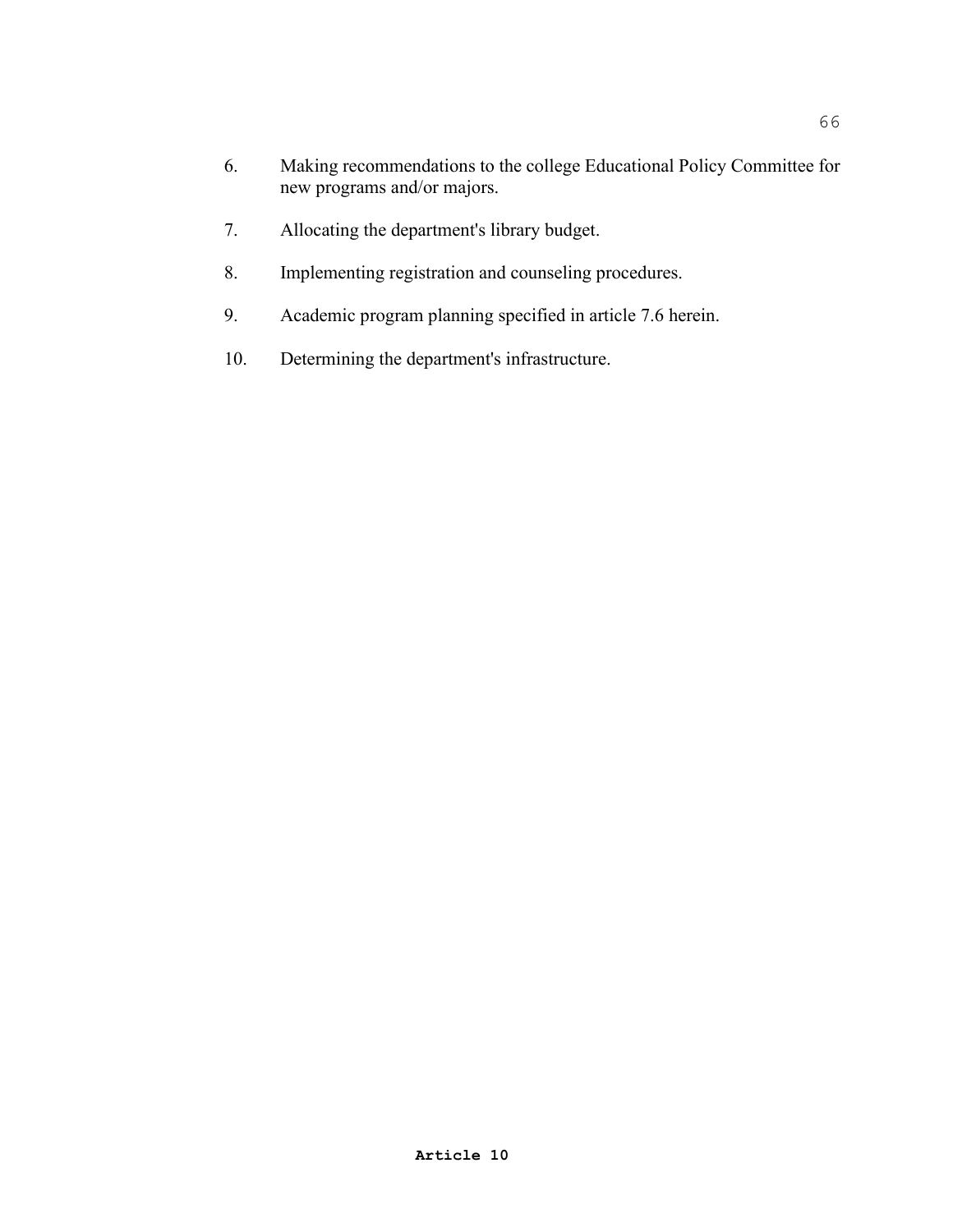### COLLEGE GOVERNANCE

### 11.1 By-laws

The entire full-time faculty of a college must, by majority vote, establish by-laws for their own governance groups. Such by-laws are the preserve of the faculty, except that they shall not be in conflict with the statutes or by-laws of Seton Hall University, or with the provisions of the Faculty Guide.

 Each of the standing committees below shall function by written by-laws, adopted either by the general faculty of the college or by said committees.

### 11.2 Required Standing Committees

- a. The following elected standing committees shall be established in the College of Arts and Sciences, the College of Nursing, the W. Paul Stillman School of Business, the College of Education and Human Services, the School of Diplomacy and International Relations, and the Walsh Library:
	- 1. Nominations and Elections Committee. This committee shall function for purposes of elections of faculty to appropriate university committees, institutions, or agencies, as well as to any offices and committees that the college creates by its own by-laws.
	- 1. This committee shall be responsible, consistent with established university academic policies, for recommending academic policy to the faculty of its college, and for reviewing proposed changes or additions to academic programs and making corresponding recommendations to the faculty of its respective college. The Educational Policy Committee of each school or college shall consider the impact of its policy decisions on ongoing or proposed programs in other units of the university. The Library Educational Policy Committee shall be responsible for recommending to its faculty policies affecting services to the students, faculty, community, and administration. Where appropriate, a college faculty may create separate graduate and undergraduate Educational Policy Committees. Likewise a faculty, if it deems appropriate, may create a separate standing committee to handle matters dealing with the college/school core curriculum.
	- 3. Rank and Tenure Committee. This committee shall consider all faculty applications for promotion and tenure within the college, as well as faculty status matters.
- 11.3 Officers and Faculty Organization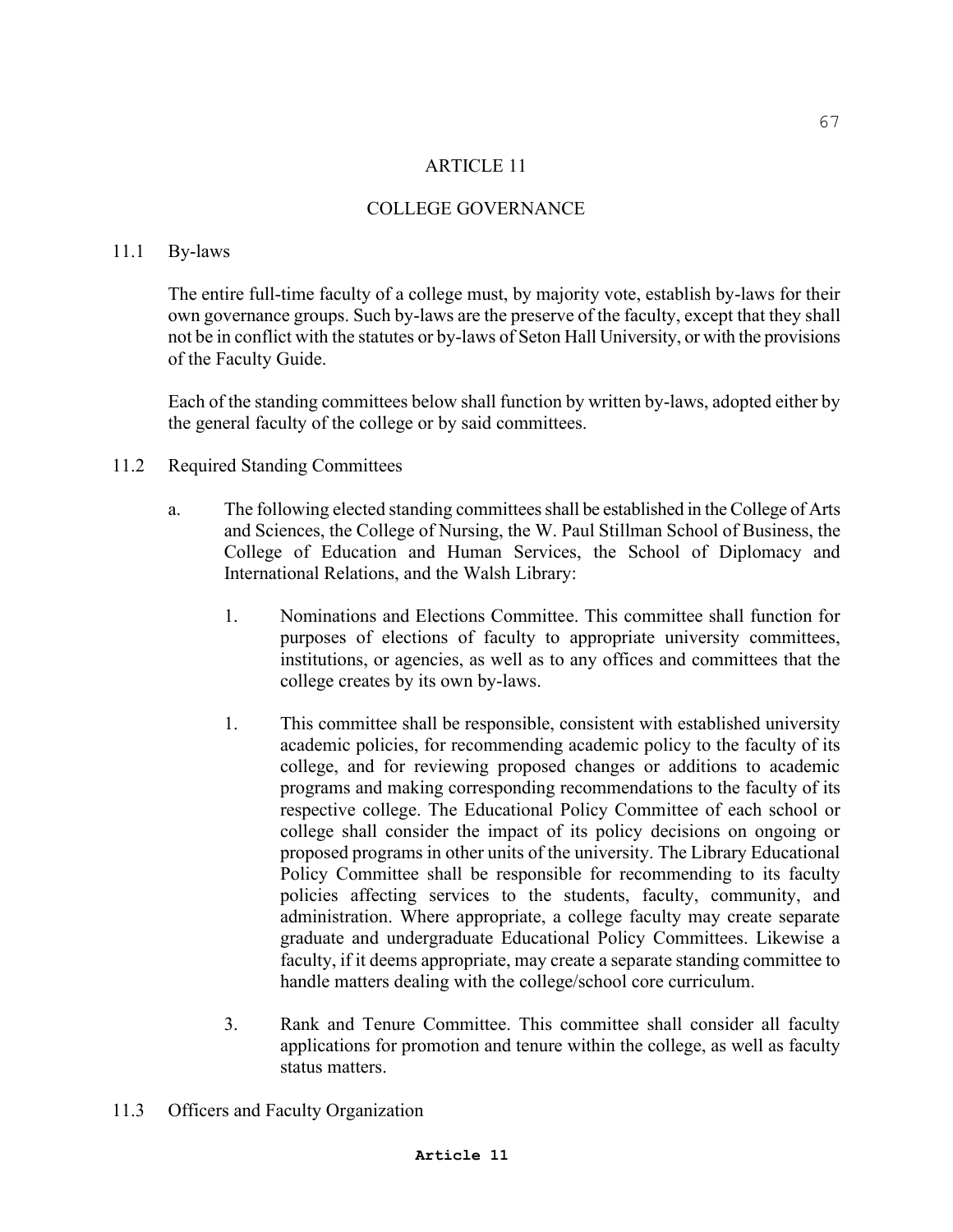The faculty of each college is free to create such officers and agencies (committees, task forces, etc.) as it deems appropriate to promote the interests of such faculty. The officers and agencies shall be selected and function in accordance with the by-laws stipulated in article 11.1 and must, in all announcements, publicity, etc., be clearly identified as officers/agents of the particular college faculty.

### 11.4 College Organization

Changes in the internal academic organization of a college, including the number of departments/divisions therein, are determined by majority vote of the full-time college faculty holding tenured or probationary appointments, and approved by the dean.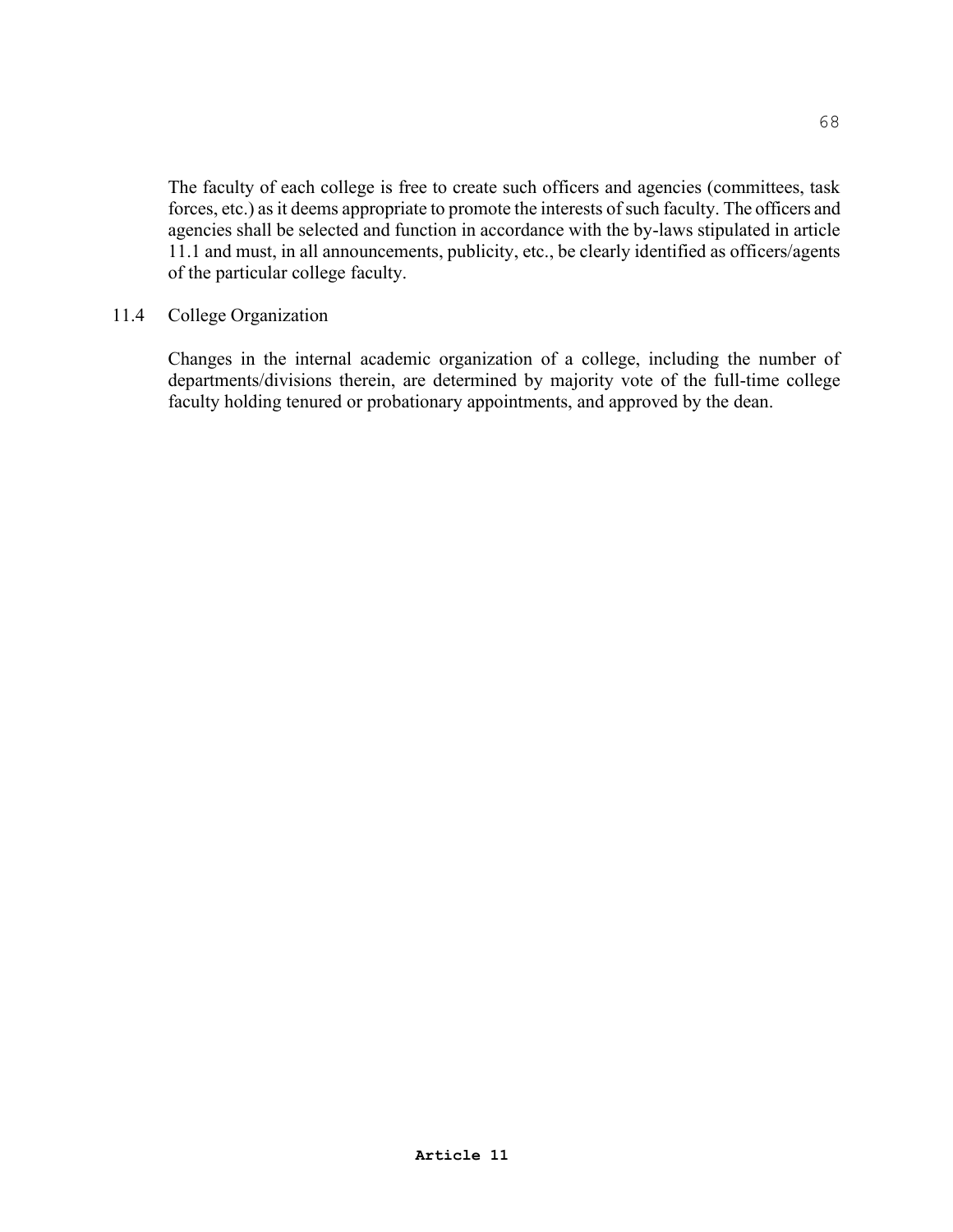### UNIVERSITY GOVERNANCE (revised 10/92)

### 12.1

The faculty of the university participates in the general governance of the university through its membership in the Faculty Senate, in college governance organizations, and on committees of the university.

# 12. 2

The entire full-time faculty of the university shall have primary responsibility for recommending academic policy to the Board of Regents, through the provost and the president, for the following:

- a. Academic standards for admission, recruitment, retention, and graduation of students.
- b. The academic calendar as to its educational parameters (accepting the right of all sections of the university relative to its implementation).
- c. Establishment and review of a core curriculum for the university.
- d. Establishment and review of university policies on matters of research assistance, educational programs and purposes and faculty development.
- e. Review and coordination of all college curricula and academic programs, including continuing education.
- f. Review and approval of all university degree programs, existing and proposed.
- g. Consultation in the preparation of the University's budgets and the monitoring of the adequacy of academic facilities and resources.

# 12.3

The faculty exercises its academic responsibility through the following agencies:

- a. academic departments;
- b. college faculty governance organizations;
- c. the Faculty Senate, whose Charter is article 12.6 below and whose duties include monitoring matters listed in articles 12.2a through 12.2g above. In its operations, the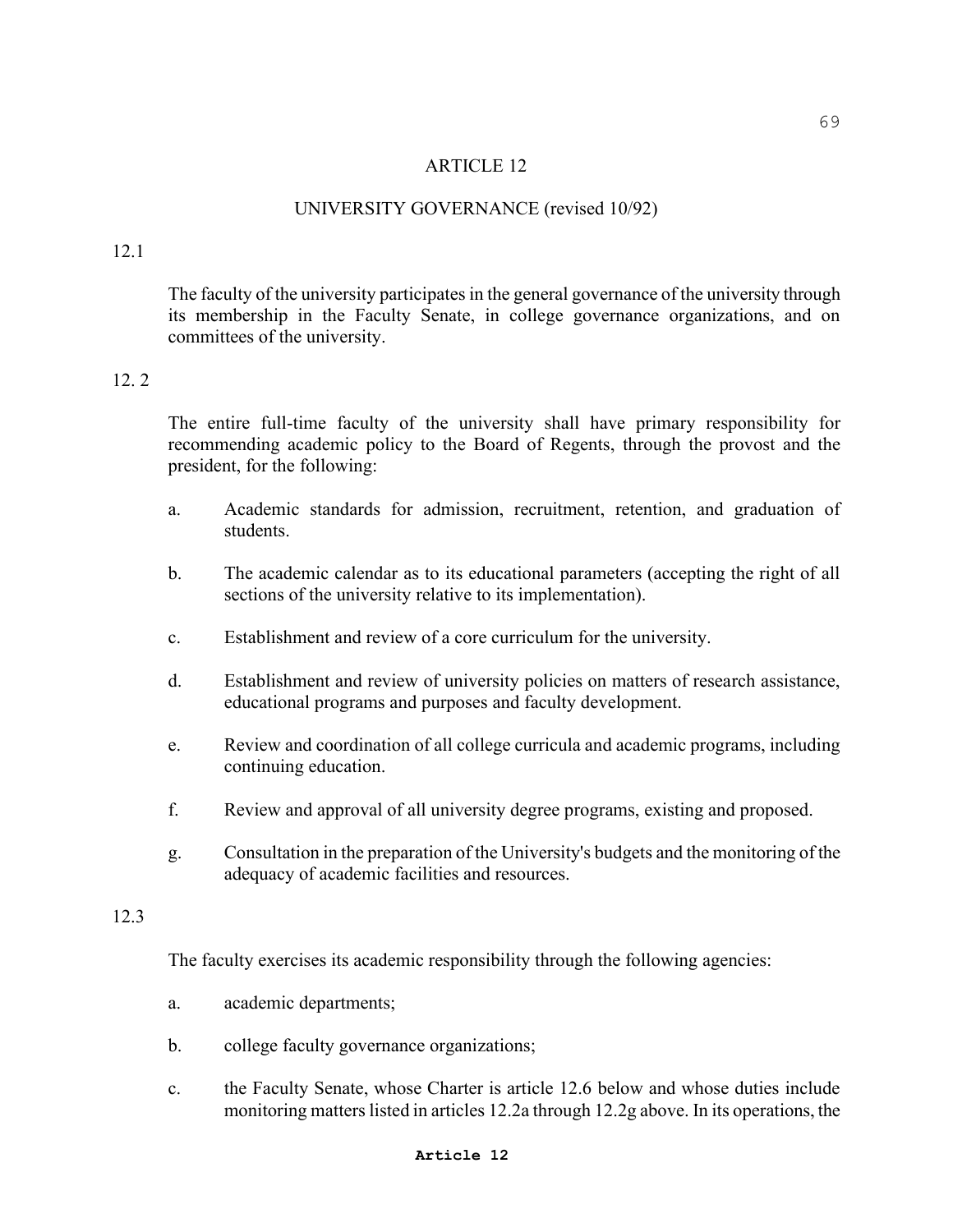Faculty Senate shall not replace, modify or assume any of the internal governance prerogatives of the South Orange campus units identified in Article 1.

Resolutions pertaining to the items listed in articles 12.2a through 12.2g passed by the Faculty Senate or by plenary faculty meetings shall be forwarded to the provost or where required under Article 12.6h to the president and to the Board of Regents.

Resolutions of all faculty agencies are subject to the approval of the provost and the president or, where required under article 12.2f, of the Board of Regents.

# 12.4 Deleted

- 12.5 Faculty Governance
	- a. Through their governance units, the faculty of each school or college are free to create such officers and agencies (committees, task forces. etc.) as they deem appropriate to promote the interests of the faculty. These officers and agencies shall be selected in accordance with procedures developed and promulgated by the respective faculty units. Such officers and agencies must, in all announcements, etc., clearly identify themselves as representatives of their respective faculty unit, not of the Faculty Senate or the university administration. The By-laws Committee of each school or college shall review the by-laws of any new committee to ensure that the responsibilities of that new committee are clearly articulated.
	- b. Although its members are elected by faculty governance units, the Faculty Senate is faculty-wide in its representation and purposes and is the sole campus-wide vehicle of faculty governance on the South Orange campus.
	- c. The Faculty Senate shall send to the president and to the provost a slate of twice as many names of full-time South Orange faculty members as needed to serve on major campus-wide committees and task forces appointed by these administrators, including the University budget committee. The administration will give consideration to those nominees before appointing campus-wide committees and task forces.
- 12.6 Charter of the Faculty Senate
	- a. Purpose. Created by the full-time faculty of the South Orange campus of Seton Hall University October 7, 1992, it represents that faculty in matters of academic policies and procedures as well as matters of faculty welfare. It has the right and duty to represent that faculty on all matters which affect the South Orange faculty as a whole and to help inform faculty opinion on matters of campus-wide importance.
	- b. Successor to Other Faculty Organizations. The Faculty Senate succeeds to and replaces all campus-wide faculty organizations created since February 1985, including the Faculty Governance Coordinating Committee and its constituent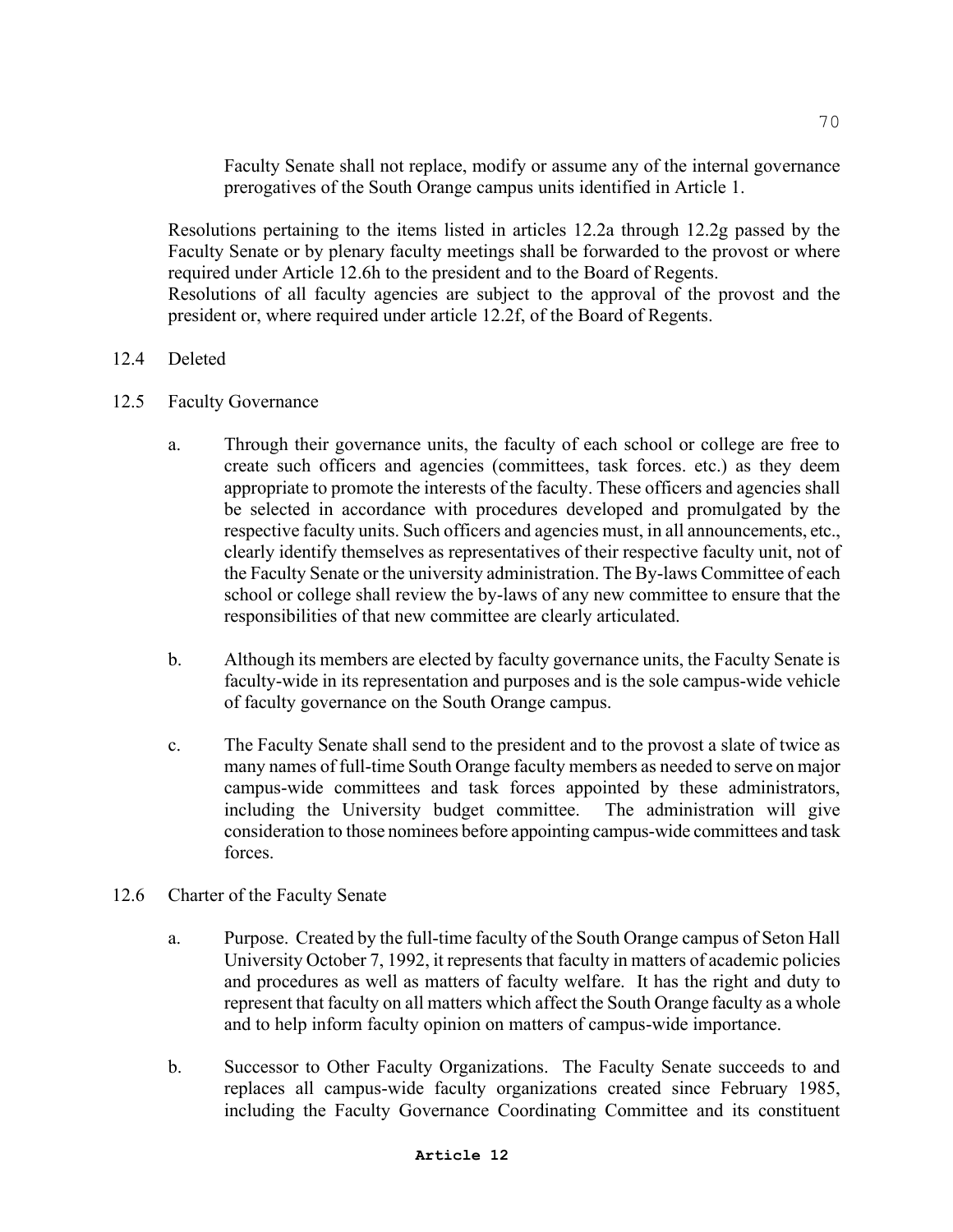committees (Merit, Compensation, Governance, and Guide) and the Faculty Executive Committee.

All matters before these predecessor campus-wide committees on are transferred to the Faculty Senate for its consideration concurrent with the creation of the Faculty Senate.

- c. The Faculty Senate's responsibilities include the monitoring of compliance with decisions reached and agreements entered into by the university administration with it and with each of the prior campus-wide governance organizations and committees which during its existence were officially recognized by the university.
- d. Plenary Meetings. A plenary meeting of the South Orange faculty may be convened by the Faculty Senate whenever it believes that such meeting will be advantageous in discussing matters of great importance, helping to inform and ascertain faculty opinion, or communicating with the faculty.
- e. Eligibility for Election. Each full-time faculty member at the time of an election is eligible to be elected by his or her faculty governance unit to be a Senator or an Alternate in the Faculty Senate.
- f. Membership. The number of Senators from each campus unit shall be apportioned according to the number of its full-time faculty members, with a minimum of two Senators for each unit. Sufficient Alternates shall be elected from each unit to replace temporarily Senators who are unavoidably absent from Faculty Senate meetings.

Until 30 April 1994, the total membership of the Faculty Senate shall be 27 Senators and 19 Alternates, elected by and from the full-time faculty of the South Orange campus as follows: Arts and Sciences, 13 Senators and 7 Alternates; Business, 5 Senators and 3 Alternates; Education and Human Services, 3 Senators and 3 Alternates; Library, 2 Senators and 2 Alternates; Nursing, 2 Senators and 2 Alternates; Theology 2 Senators and 2 Alternates. The first election of Senators and Alternates by the six campus units will be held as soon as feasible after the Charter of the Faculty Senate comes into effect.

In electing Senators and Alternates, each faculty governance unit shall use procedures specified in its Bylaws. Results of these elections, including information on the number of votes received by each candidate, will be reported in writings to the Executive Secretary of the Faculty Senate.

g. Actions Taken by the Faculty Senate. Any resolution passed by the Faculty Senate that requires university action, as well as information on all administration-sponsored resolutions submitted to the Faculty Senate, whether accepted, modified or rejected by the Senate shall be communicated by the Executive Secretary of the Faculty Senate in writing directly to the president and provost and other concerned parties as soon as possible after Senate action occurs. At scheduled meetings of the Executive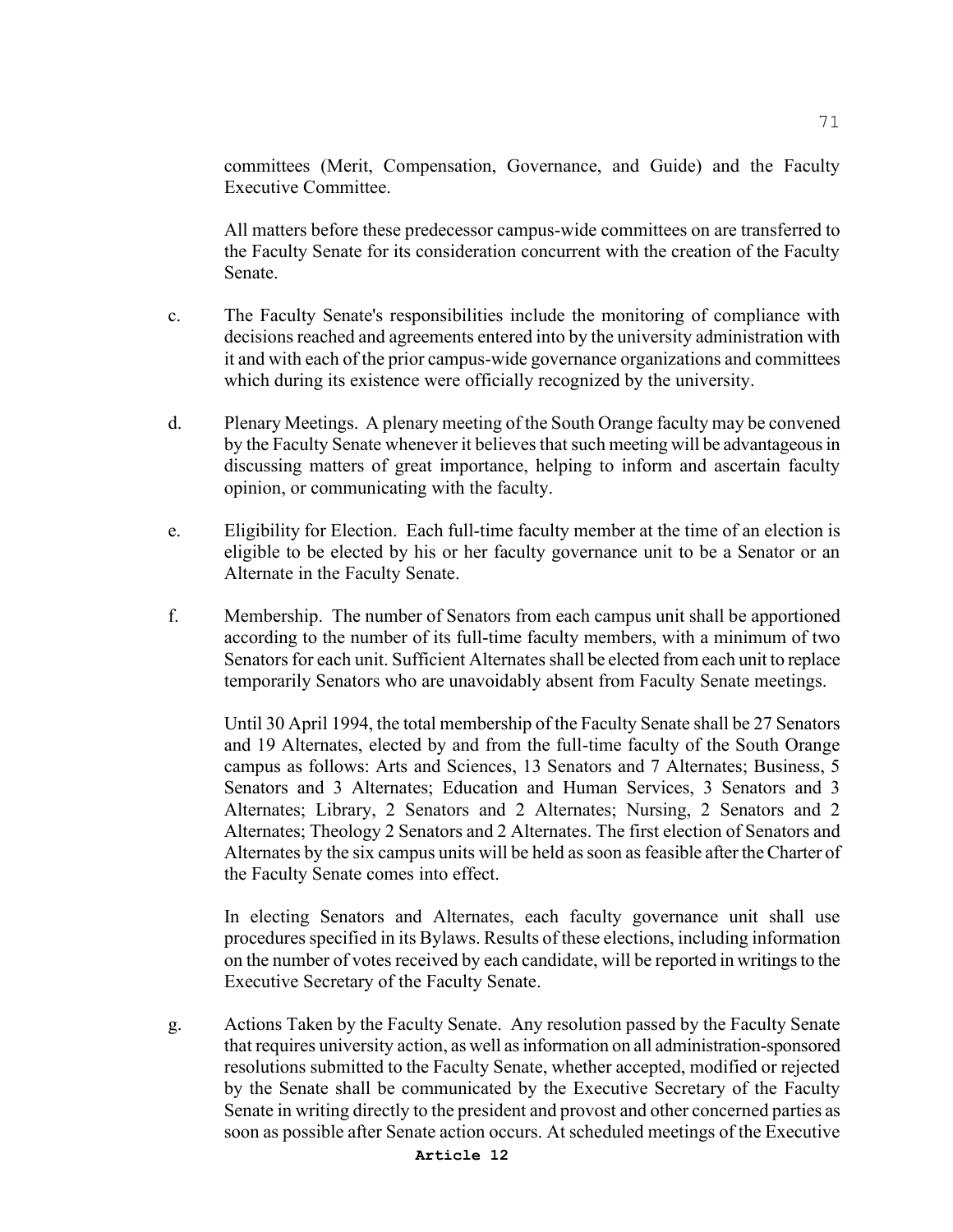Committee with the provost held as soon as possible after each Senate meeting, the Committee shall discuss and report on matters of concern to the Faculty Senate, including both resolutions under consideration and resolutions passed and rejected. It shall also report to the provost and the president faculty opinion on matters of general campus concern.

For matters that clearly concern only one campus unit, governance organizations of the eight faculty units may communicate their actions directly to appropriate university administrators as well as to the Faculty Senate.

h. Response by Administration. Recommendations made by the Faculty Senate on behalf of the campus faculty shall be communicated in writing to the provost and the president. Within a reasonable time after receiving these recommendations, the provost shall reply in writing to the Faculty Senate concerning each recommendation, indicating (1) acceptance of the recommendation and giving a timetable for its implementation, (2) a statement of the reasons for its non-acceptability, or (3) a request that it be modified in stated ways.

If the provost fails to approve a recommendation forwarded by the Executive Committee or if the timetable proposed by the provost for its implementation is unacceptable to the Faculty Senate, the Faculty Senate Executive Committee shall meet with the provost. Failing to come to an agreement, the Faculty Senate may appeal the provost's decision or failure to respond in timely fashion directly to the president.

If within a reasonable period of time after receiving from the Faculty Senate an appeal or a request for action on a matter of academic policy (such as rank and tenure, welfare, or administrator failure to follow the Faculty Guide), the president fails to accept its recommendation, the Faculty Senate by two-thirds vote may exercise its right of appeal to an appropriate committee or committees of the university's Board of Regents.

For purposes of this section, a reasonable time for action (approval, request for reconsideration in whole or in part, or disapproval) is defined as 30 calendar days after receipt, except for cases in which the Executive Committee and the administrator concerned both agree in advance and in writing that a longer or shorter specified amount of time is acceptable.

If the provost or the president submits to the Faculty Senate for review and recommendation a proposed academic policy or procedure, the Faculty Senate shall act within a reasonable time. Otherwise such policies and procedures may become effective as proposed after 40 academic calendar days, except for cases in which the Executive Committee and the administrator concerned both agree in advance and in writing that a longer or shorter specified amount of time is acceptable.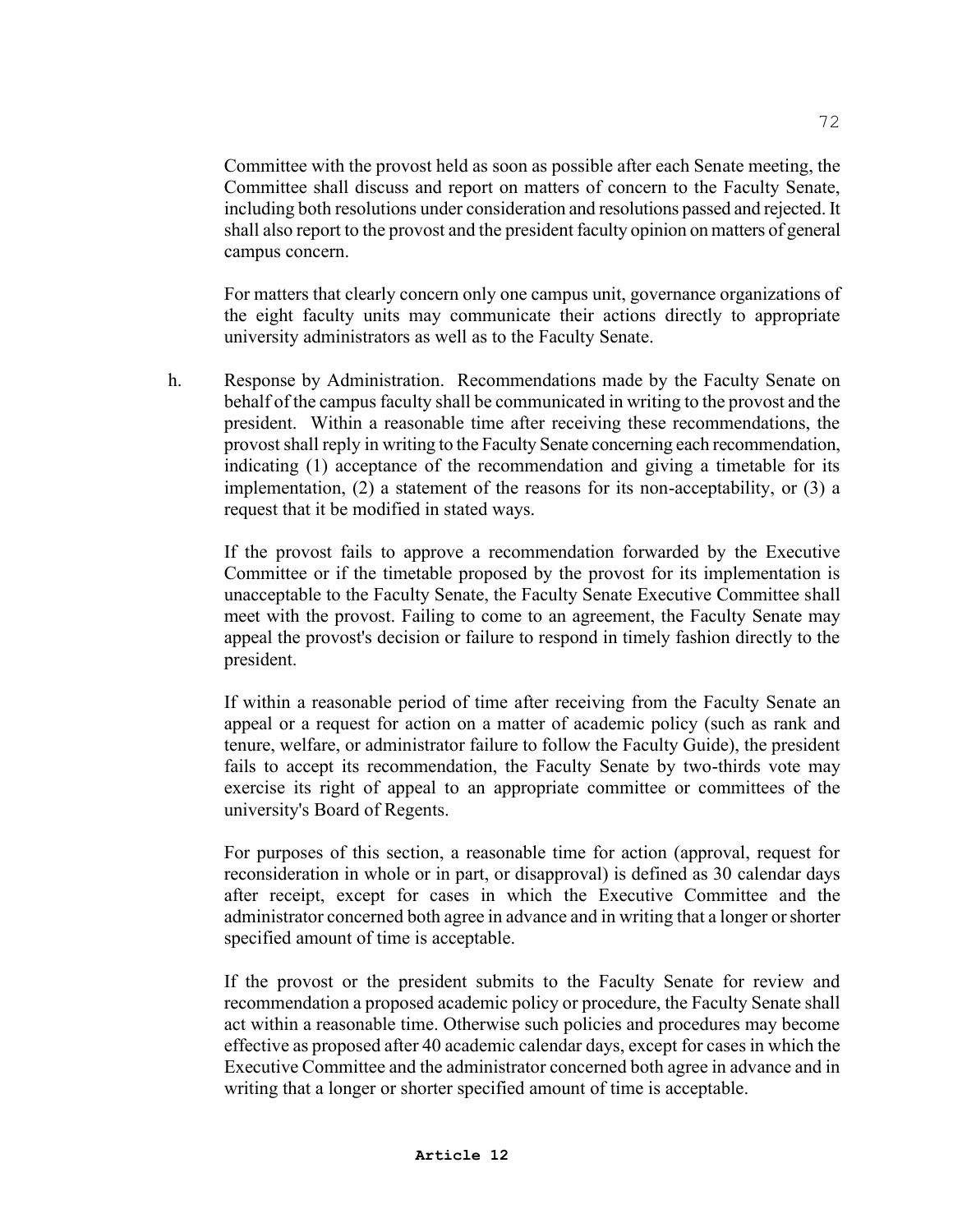i. Only the Faculty Senate Acts for It. Except as specifically provided in given cases, the Faculty Senate does not authorize any member, officer, committee or other agency to reach final agreement for it in negotiations/discussions, including those with university administrators. Final decisions in actions taken on behalf of the campus faculty are reserved to the Faculty Senate itself; only in exceptional cases and for valid cause may these responsibilities be delegated.

The Executive Committee of the Faculty Senate, consisting of its three major officers and two other members, is authorized to act for it between meetings, subject to the requirement that any actions it takes must be submitted to the Faculty Senate at its next regular meeting for confirmation.

j. Support for Faculty Senate. To enable the Faculty Senate and its major officers to carry out their responsibilities, the provost will each year provide the Senate with an operating budget sufficient for its needs, substantial secretarial assistance for the Executive Committee and for other standing committees as specified by the Executive Committee, and suitable office space with appropriate furnishings and equipment*.* Twelve credit hours of release time per semester will be available for the Senate officers, apportioned by the Senate Executive Committee*.* For librarian faculty, the released time shall be equivalent to six or three credits of release time provided to other faculty.

(Faculty Governance Task Force comment: "operating budget" is to be interpreted as including space, secretarial help, supplies and postage. etc.)

- k. Implementation of the Faculty Senate Charter. The Faculty Senate shall begin operations immediately after (a) the approval of its Charter by a majority of the full-time campus faculty in a referendum for that purpose conducted by the Faculty Governance Task Force, (b) approval by the University Board of Regents and (c) the election of a majority of its members by two or more of the six campus faculty units.
- l. Changes in article 12.6 other than numerical redistribution of Senate membership will be treated like any amendment to the Faculty Guide.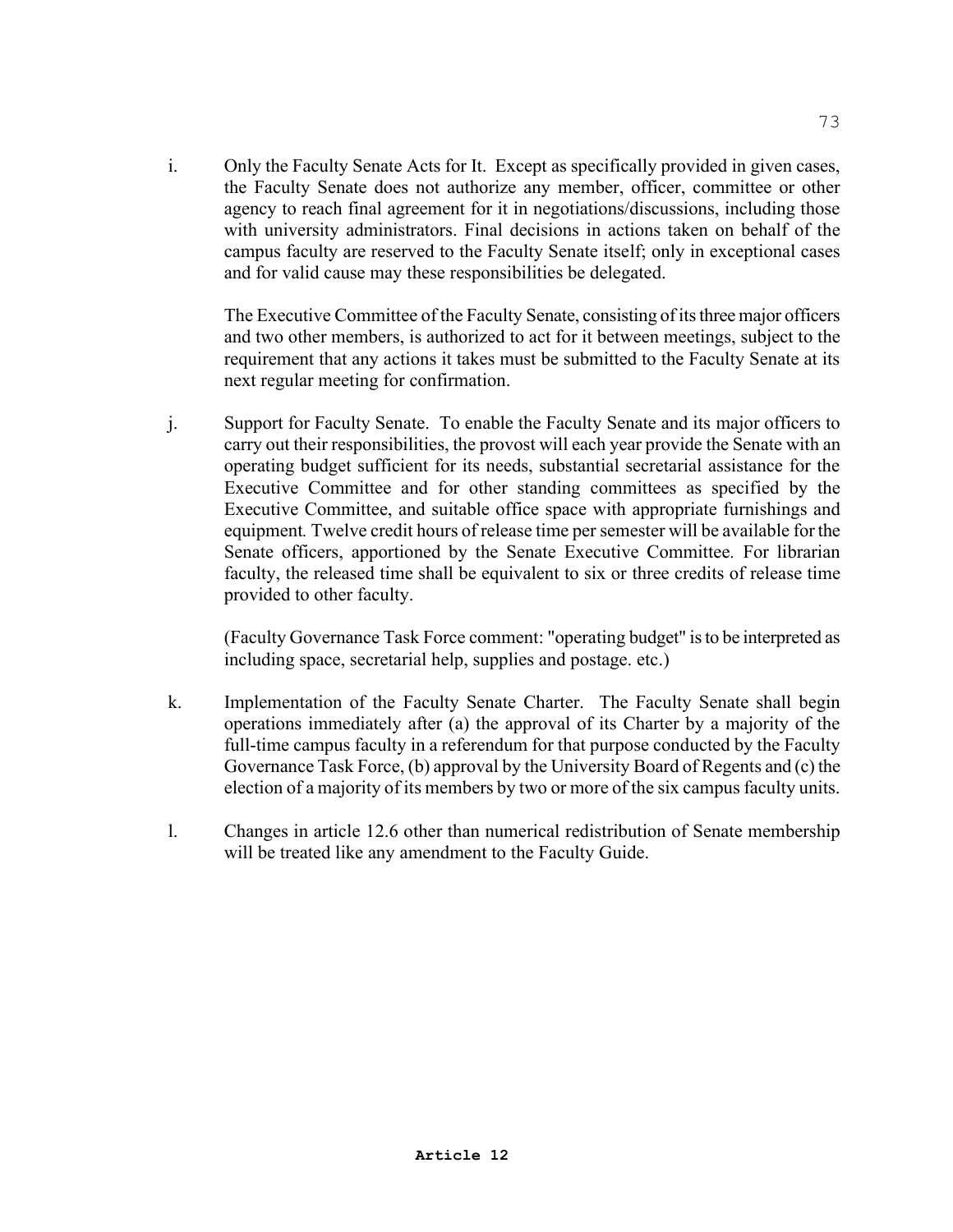### GENERAL GOVERNANCE

#### 13.1 Selection of Academic Administrators

- a. Authority for appointing administrators resides with the Board of Regents, the president, or their delegates. The university endorses the participation of the faculty in the selection process for administrators with responsibility in the academic area.
- b. The chain of academic responsibility proceeds from the president to the chief academic officer (currently the provost) to the academic deans and the Dean of the University Libraries.

Positions such as "associate," "assistant," or "assistant to" obtain their academic authority, if any, from one of the positions indicated above, and do not possess the right of independent action. Persons holding such titles are administrators.

- c. There shall be faculty participation, as specified below, in the Board of Regents' search for the chief academic officer.
- d. There shall be faculty participation in the selection of the president and executive vice president.
- e. There shall be search and screen committees, as specified below, for the positions of academic dean and Dean of the University Libraries.
- 13.2 Search and Screen Committees -- Composition
	- a. For the selection of the chief academic officer, five (5) faculty members elected by the full-time faculty of the South Orange campus as defined in Article 1 (three from the ballot list of Arts and Sciences nominees and two from the ballot list of nominees from the remaining academic units) who shall constitute no fewer than fifty (50) percent of the voting members of the search and screen committee. The two members elected from the non-Arts and Sciences list must be from different academic units.
	- b. Search and screen committees for the position of academic dean or Dean of the University Libraries shall be composed as follows:
		- 1. For academic dean:

4 faculty members elected by the faculty of the particular college;

2 students from that college elected by the Student Senate or its successor body;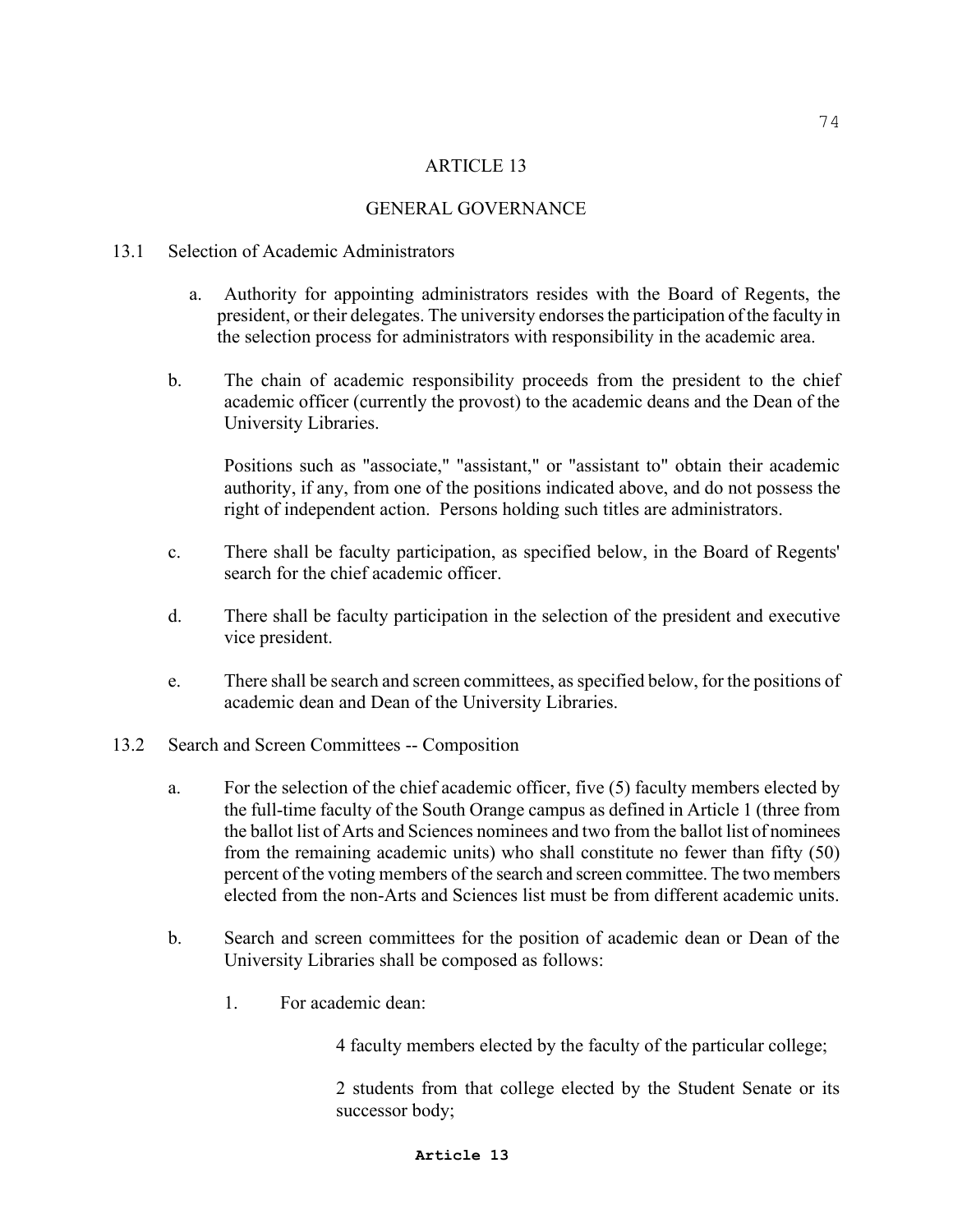1 alumnus/alumna selected by the college Alumni Association;

1 nonvoting administrator appointed by the chief academic officer;

1 faculty member appointed by the chief academic officer to represent the faculty-at-large. This individual cannot come from the college for which the search is being held.

2. For Dean of the University Libraries:

3 members of the library faculty elected by the full-time members of that body;

2 faculty members, from colleges other than the library, appointed by the chief academic officer;

1 nonvoting administrator appointed by the chief academic officer;

2 students elected by the Student Senate or its successor body;

1 alumnus/alumna appointed by the Alumni Board of Governors.

- 13.3 Search and Screen Committees -- Process
	- a. The search and screen process for any of the offices specified in article 13.2 should generally be initiated by the university within sixty (60) calendar days after a vacancy occurs or a resignation is effective.
	- b. The charge to search and screen committees under article 13.2a shall be given by the president or his designate after consultation with the Faculty Senate.
	- c. The charge to a search and screen committee under article 13.2b shall be given by the chief academic officer after consultation with the chairperson**s** of the appropriate college faculty.
	- d. The charge to any search and screen committee must include, but need not be limited to, the following:
		- 1. position description, and responsibilities;
		- 2. experience and educational requirements;
		- 3. affirmative action and other requirements set by federal or state regulations;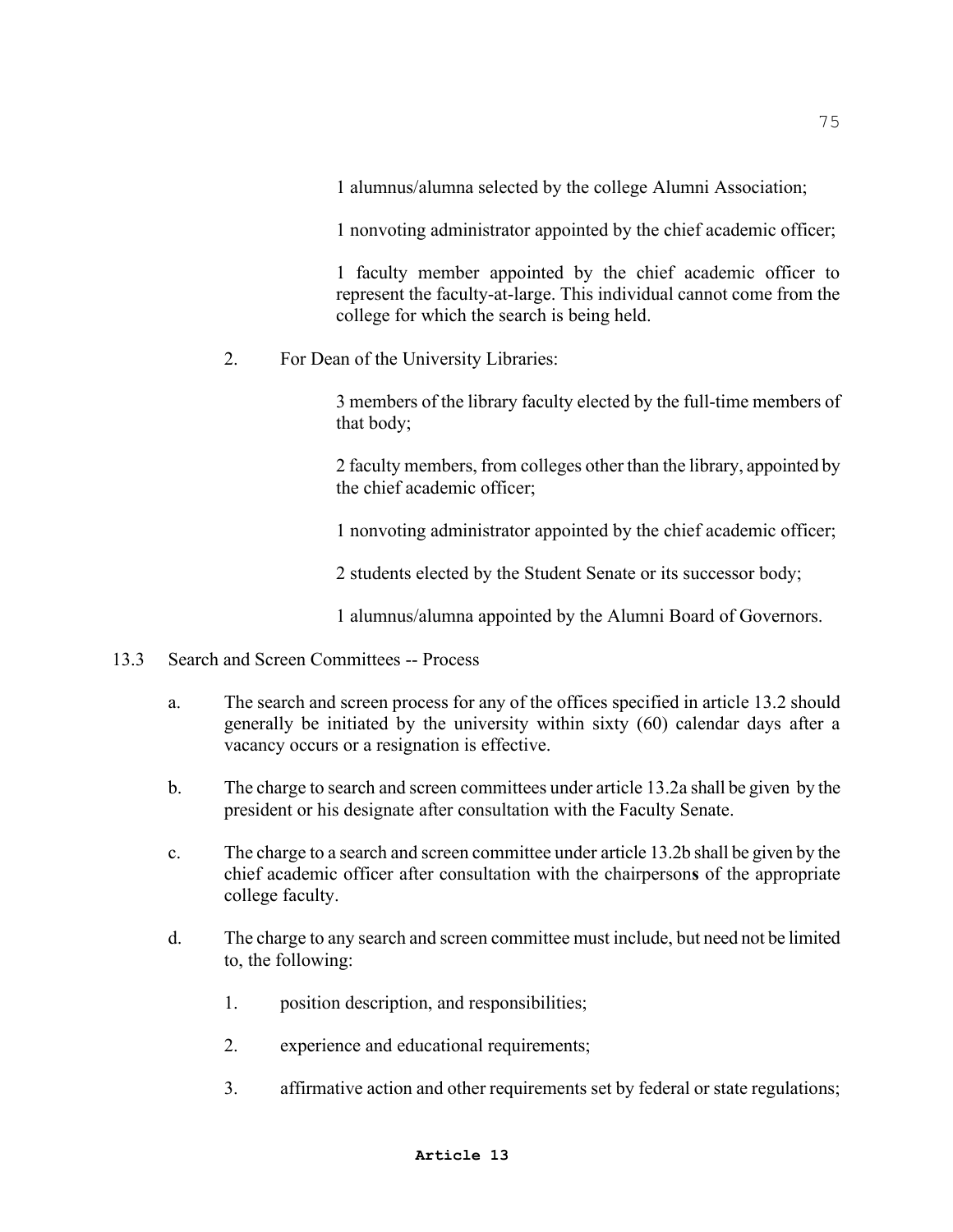- 4. potential sources of candidates;
- 5. the budget allocation for the selection process;
- 6. advertising procedures, and internal posting;
- 7. desired date for start of the appointment.
- e. The first meeting of a search and screen committee shall be convened by the person delivering the charge. Said committee shall then proceed to elect its own officers.
- f. The following steps shall be the basic modus operandi for a search and screen committee:
	- 1. place advertisements, initiate searches, and receive resumes;
	- 2. screen candidates and develop a list of those to be interviewed;
	- 3. interview those candidates decided on in step 2;
	- 4. recommend a slate of candidates to the appropriate administrator. The slate should normally include no fewer than three (3) candidates;
	- 5. the appropriate administrator (or the Board of Regents) shall then interview the candidates on the recommended slate;
	- 6. the appropriate administrator (or the Board of Regents) shall proceed to make an appointment from the candidates on the recommended slate. If an appointment is not made, the administrator (or the Board of Regents) shall notify the committee via a conference meeting at which the reasons for nonappointment shall be given;
	- 7. If the particular office is not filled in step 6, the committee may be requested to provide a new slate; otherwise the convening authority shall dissolve the committee.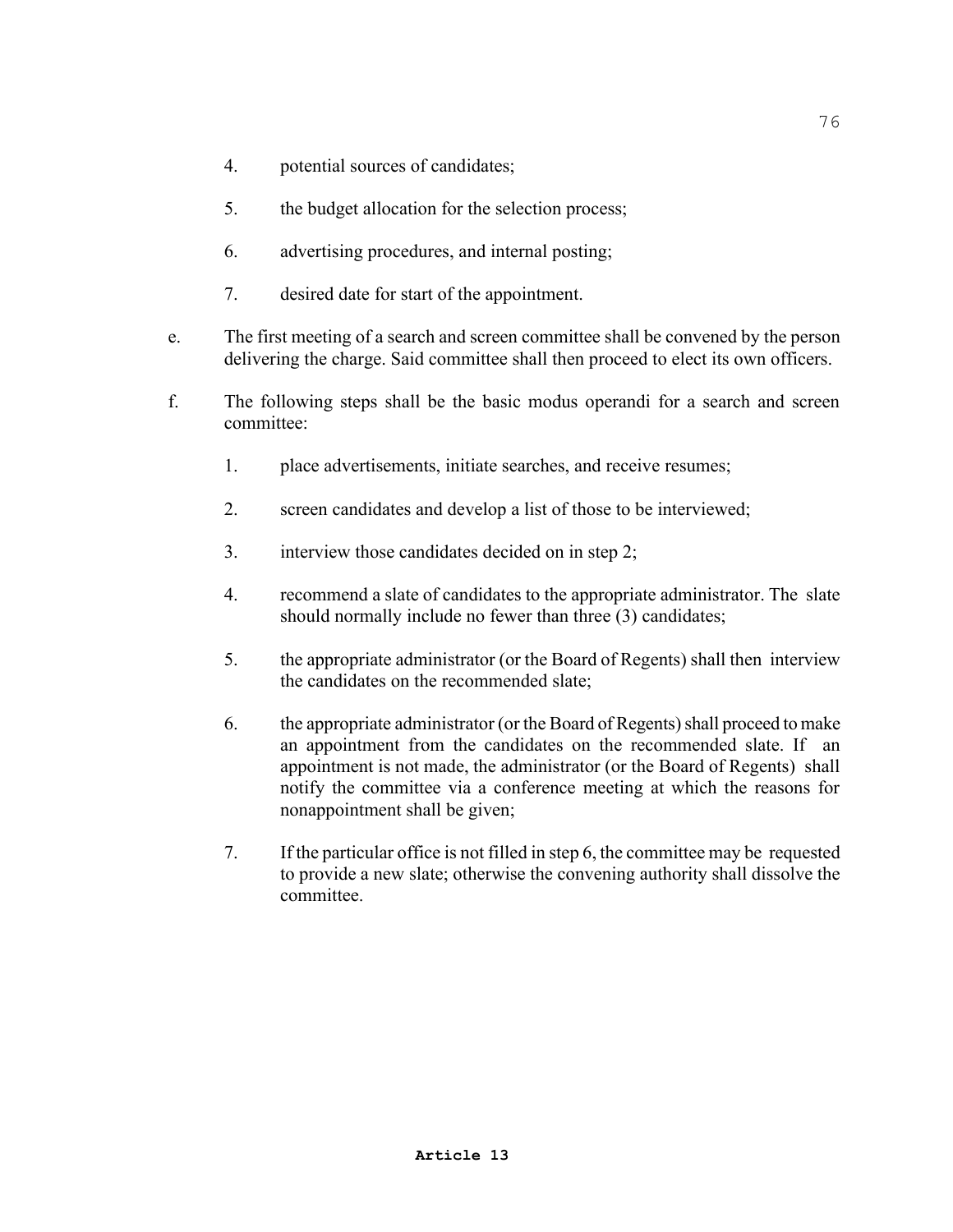### 14.1 Introduction and Definitions

- a. A grievance is a formal allegation that a violation of the Faculty Guide or other applicable University policy has taken place. If based upon a violation of a University policy other than the Faculty Guide, such policy must have been adopted in written form through faculty governance procedures and made available to all to whom it applies.
- b. Allegations of discrimination, harassment, retaliation (including against whistleblowing), sexual misconduct, or violation of other federal and state laws are handled through the Office of Compliance and Risk Management, or other appropriate University offices, and are not the subject of the grievance process under this Article. Alleged violations of University policies outside the Faculty Guide may be addressed through the Grievance Process only if the alleged violations concern failure to follow applicable procedures under that policy.
- c. Grievances may be filed by faculty members in academic units governed by the Faculty Guide as specified in the preamble to Article 1. A person filing a grievance shall be referred to herein as the "grievant." Grievances may be filed only against other faculty members, department chairs, committee chairs, deans, the Provost and the University President. Such a person when the subject of a grievance shall be referred to herein as the "respondent." Grievances against subordinate administrators shall be filed against the chief administrator of the immediate unit in which they serve. For purposes of this Grievance Process, in cases where the entire committee is being grieved, the respondent shall be the committee chair or, if there is no chair, the person who convened the committee.
- d. The authority of this Grievance Process and the Faculty Grievance Committee is limited to whether a violation of the Faculty Guide or applicable University policy has occurred. This includes grievances concerning the process for the following: appointments, reappointments, tenure, contract renewal, promotion, dismissal, sabbaticals, leaves, reductions in rank or force, job evaluations, assignments and reassignments. Nothing in this provision precludes other means of appeal listed in the Faculty Guide (e.g., Articles 6.1.b.6 and 5.1.n).
- e. The Grievance Process protects the rights of all parties involved. Any form of retaliation against, or coercion of, an individual who files or is a respondent in a grievance, provides evidence in a grievance investigation or serves on the grievance committee, is strictly prohibited. Such forms of retaliation or coercion can lead to further disciplinary sanctions, independent of the grievance itself.
- f. All time intervals listed below for the fulfillment of specific steps in this Article refer to calendar days excluding University holidays. If a time limit for acting under this Article falls on a weekend or University holiday, the time limit shall be extended to the next University business day.
- g. The procedures set forth in this Article 14.1 and Articles 14.2 through 14.7 shall be known collectively as the "Grievance Process". The term "Informal Conciliation Process" refers to the procedures set forth in Article 14.2 and 14.3. The term "Grievance Procedure" refers to the procedures set forth in Article 14.4 through 14.7.
- h. The Grievance Process is intended to facilitate the resolution of disputes at the lowest possible level, with the parties acting in good faith.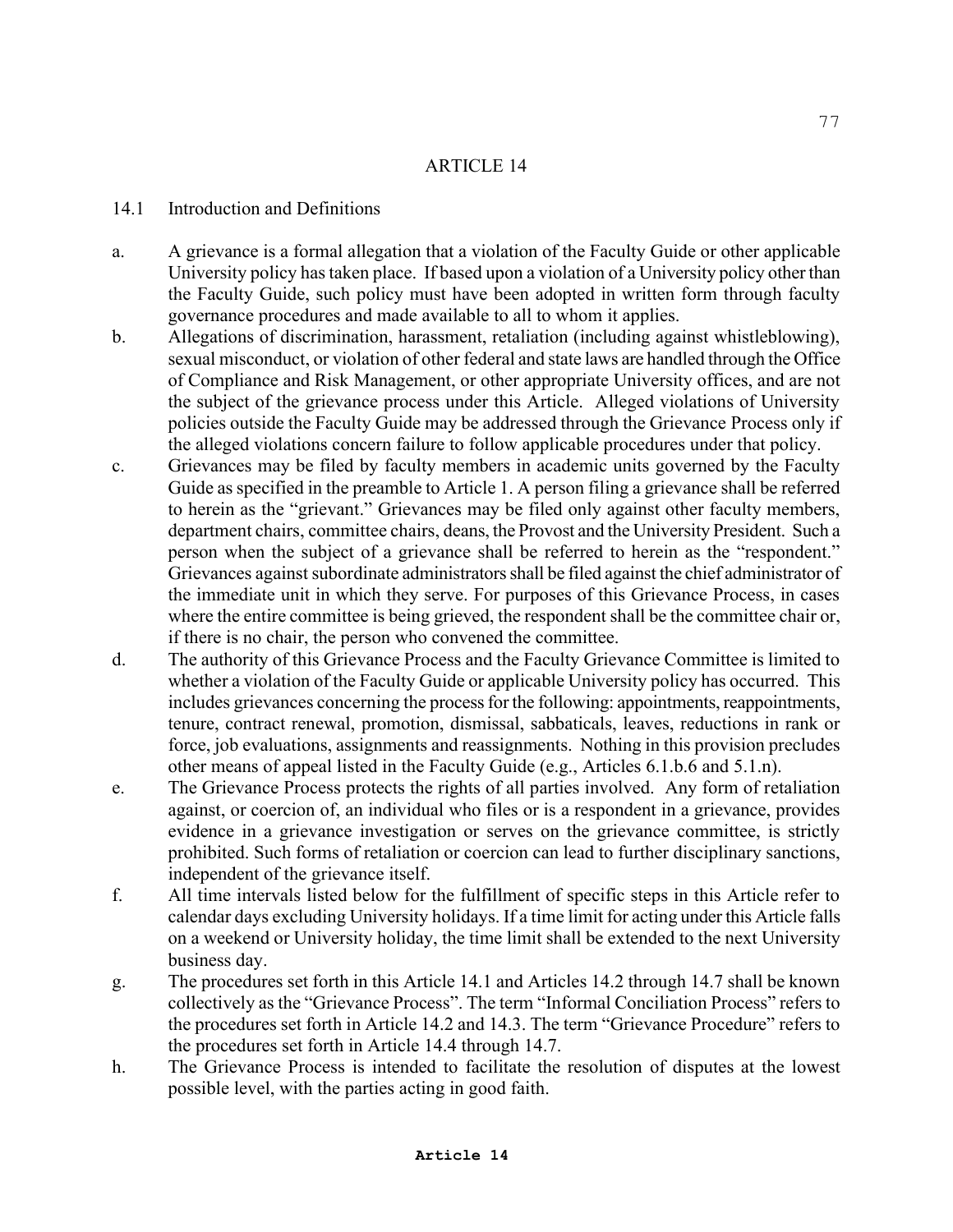- 14.2 Informal Conciliation Process The Panel of Conciliators
- a. Before a formal grievance may be filed, the Informal Conciliation Process, aimed at reconciling the opposing sides, must be undertaken.
- b. For the purpose of conducting the Informal Conciliation Process a panel of conciliators shall be convened. The panel shall consist of five (5) tenured full-time faculty members serving in the Colleges covered by this Article. No College covered by this Article should ordinarily have more than one (1) person serving as a conciliator. Conciliators shall serve for the full year on a volunteer basis without compensation and may be reappointed for subsequent terms.
- c. No later than June 1st, the Chair of the Faculty Senate shall submit to the Provost for confirmation a roster of proposed conciliators, which the Provost shall review and return to the Chair of the Faculty Senate within thirty (30) days after receipt. If the Provost deems a proposed conciliator unacceptable for any reason, the Senate Chair shall nominate a replacement and resubmit the revised roster to the Provost for review and confirmation in accordance with this Article 14.2(c)
- d. Before engaging in the Informal Conciliation Process, conciliators shall receive no less than two (2) hours of training in mediation practices to be arranged and funded through the Provost's office.
- e. Once the panel of conciliators is confirmed by the Provost in writing, the Chair of the Faculty Senate will convene the panel to review procedures. The panel will elect a lead conciliator who will coordinate the work of the panel. The name of the lead conciliator will be made public by the Faculty Senate along with instructions for initiating the Informal Conciliation Process.
- f. All materials associated with the Informal Grievance Process are considered confidential and conciliators and the Faculty Grievance Committee have a duty to keep such material confidential; however, a violation of confidentiality in and of itself shall not serve as grounds to invalidate a grievance.
- 14.3 Informal Conciliation Process -- Procedures
- a. The Informal Conciliation Process must be invoked within forty-five (45) days of the occurrence or discovery (whichever is later) of the events giving rise to the grievance.
- b. A faculty member wishing to initiate the Informal Conciliation Process must submit to the lead conciliator a "Request for Informal Conciliation" ("Request") on a form provided for this purpose by the Faculty Senate and available on its website. If a group of faculty members has been adversely impacted in an identical manner by an alleged violation of the Faculty Guide or university policy, they may constitute themselves as a group and submit a single request.
- c. Upon receipt of a Request for Informal Conciliation the lead conciliator will, within three (3) days, assign the request to a member of the panel of conciliators and provide a copy of the Request to the respondent. Whenever possible conciliators are to be assigned from outside the College in which the dispute has arisen.
- d. Within seven (7) days of the lead conciliator receiving the Request, the assigned conciliator shall meet with the parties directly involved in the dispute, specifically the individual or group initiating the process and the person against whom the process is directed. The conciliator should ordinarily arrange a meeting of the two sides in which both shall have the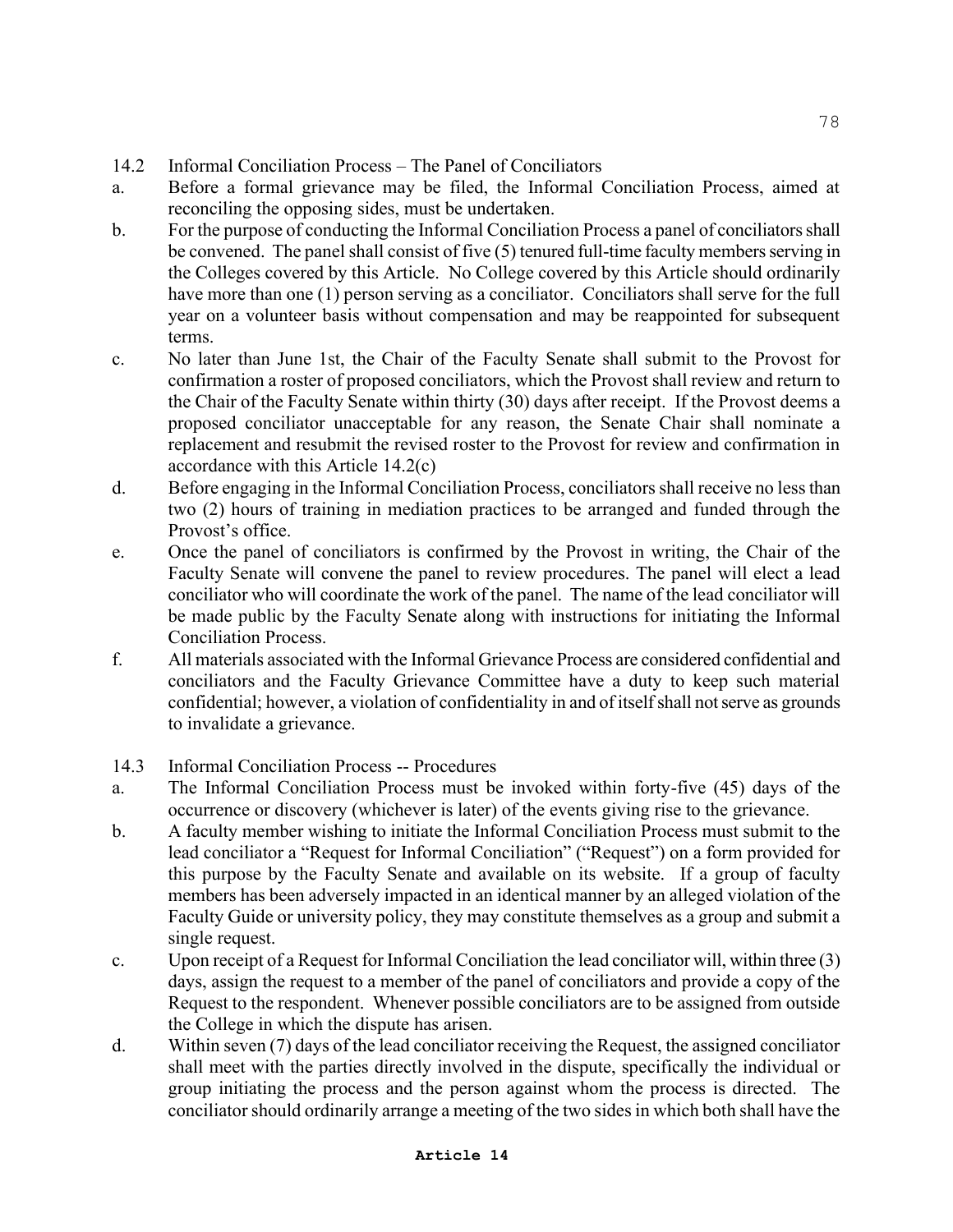opportunity to express their positions and seek a resolution. The assigned conciliator may conduct additional meetings in an effort to resolve the dispute. In the extraordinary event that either party refuses to participate in a face-to-face meeting, the conciliator shall fully communicate each party's position to the opposing side and seek a resolution of the dispute.

- e. The conciliator shall listen to the viewpoints expressed by the parties to the dispute but will neither engage in an independent investigation nor render a decision or recommendation in favor of one side or the other. The conciliator will keep no permanent records of the dispute nor divulge information about its content to anyone beyond the parties directly involved.
- f. Within fourteen (14) days of receiving the Request, the conciliator shall inform the lead conciliator whether a resolution has been attained. No further information regarding the substance of the dispute or the conciliation shall be reported. If necessary, an additional seven (7) days may be granted by the lead conciliator to complete the process. If a resolution has not been reached at the end of this period, the Informal Conciliation Process shall be considered completed and the lead conciliator shall so notify the parties in writing. If the faculty member who initiated the Informal Conciliation Process wishes to file a formal grievance, the faculty member will attach to the grievance form the written notification of completion of the Informal Conciliation Process.
- 14.4 Grievance Procedure: Initiating a Grievance
- a. A grievance is filed using a form developed jointly by the Provost and Chair of the Faculty Senate. Any changes to the form must be agreed upon by both the Provost and the Chair. The form is obtained from the Provost's Office and is simultaneously (a) filed with the Chair of the Faculty Grievance Committee and (b) provided to the respondent and to the respondent's immediate administrative supervisor. In the case of a grievance against the President, the grievance shall be filed with the Chair of the Faculty Grievance Committee and provided to the President. If the grievance is against the President, the reference to "respondent's supervisor" shall not apply. On the form, the grievant must indicate the specific article of the Faculty Guide and/or applicable University policy that the respondent is alleged to have violated.
- b. A grievance must be filed within fourteen (14) days of the completion of the Informal Conciliation Process outlined in Article 14.3. After filing, the grievant may withdraw a grievance at any time by so informing the Chair of the Faculty Grievance Committee, the respondent, and the respondent's supervisor in writing.
- c. Upon receiving a grievance, the Faculty Grievance Committee must, within a period of fourteen (14) days, determine whether the actions alleged in the grievance fall within the scope of the Faculty Guide or applicable University policy and therefore may serve as a basis for a grievance. The Committee shall communicate in writing to the grievant, the respondent, the respondent's immediate supervisor and the Provost (unless the President is the respondent) whether or not it intends to consider the grievance. During this initial fourteen (14) day period, the Faculty Grievance Committee may only investigate its authority to determine the alleged violation.
- d. During this same fourteen (14) day period, the immediate supervisor may take any actions he or she deems appropriate in order to resolve the grievance. The grievance is considered resolved when the grievant submits a written request to withdraw the grievance under Article  $14.4(b)$ .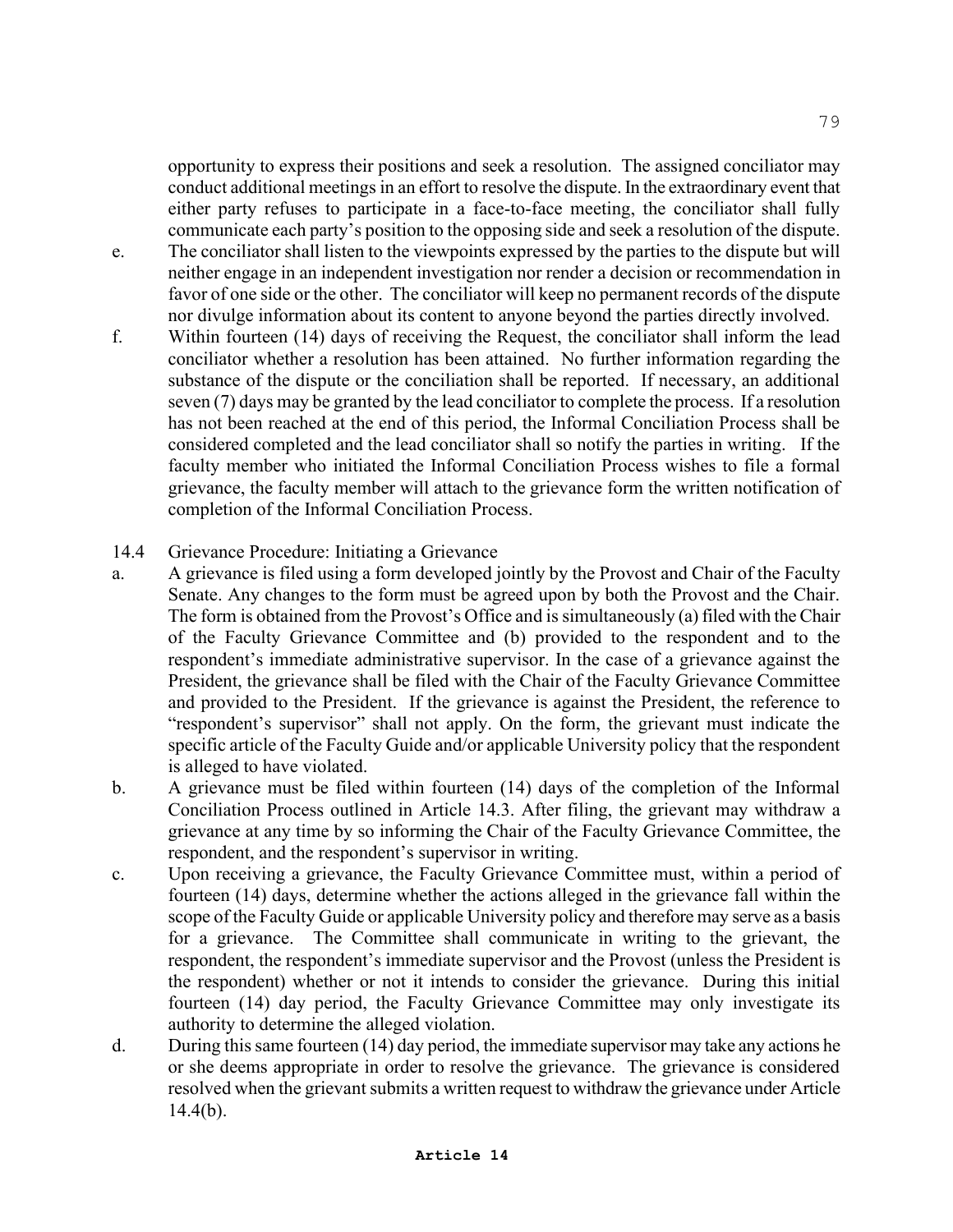- e. If by the end of the fourteen (14) day period a resolution has not been reached and the Faculty Grievance Committee has determined that it has authority to consider the grievance, the Grievance Investigation shall begin.
- 14.5 Grievance Procedure: The Grievance Investigation
- a. Within a period of thirty (30) days following the determination set forth in Article 14.4.e, the Faculty Grievance Committee will conduct and complete an investigation (the "Grievance" Investigation<sup>"</sup>) to determine whether the allegations in the grievance are factually correct and constitute a violation of the Faculty Guide or other applicable university policy.
- b. The Grievance Investigation shall be conducted as specified in the bylaws of the Faculty Grievance Committee. All parties to the grievance shall be provided with the bylaws at the start of the Grievance Investigation. All materials associated with the Grievance Investigation, including testimony, written information presented to the committee, and committee deliberations are considered confidential and members of the Faculty Grievance Committee have a duty to keep such material confidential; however, a violation of confidentiality in and of itself shall not serve as grounds to invalidate a grievance.
- c. The Grievance Investigation shall consist primarily of hearings conducted by the Faculty Grievance Committee. At a minimum, the Faculty Grievance Committee will hear testimony from both the grievant and respondent such that both have equal opportunity to present their positions and respond to questions. The Faculty Grievance Committee may also invite individuals thought to have information of direct relevance to the alleged violations, or whose testimony may assist committee members in understanding the issues at stake. All members of the University community are expected to cooperate in all aspects of a Grievance Investigation.
- d. No one will be permitted to bring legal counsel to a grievance hearing. However, parties asked to give testimony may be accompanied to the hearing by a support person and that person may provide assistance to the person that they are accompanying, as necessary (and only when that person is present). The Faculty Grievance Committee will only recognize the individual invited to testify.
- e. The grievant and the respondent may provide the Faculty Grievance Committee with whatever documentation they feel is necessary to explicate and substantiate their claims. In addition, the Faculty Grievance Committee may request specific written materials thought to have direct bearing on the facts of the investigation from the grievant, the respondent, or from other individuals. Both the grievant and respondent have the right to see all the materials submitted to the Faculty Grievance Committee.
- f. It is expected that the Faculty Grievance Committee will conclude its investigation and present a written report summarizing its findings within thirty (30) days after initiation of the Grievance Investigation. If more time is needed, the Faculty Grievance Committee Chair may obtain an automatic extension of seven (7) days by informing the Provost and the Faculty Senate Executive Committee. If more time is needed the Faculty Grievance Committee Chair may request an additional extension but must provide a written explanation to the Provost and the Executive Committee of the extenuating circumstances that necessitate the extension as well as an anticipated completion date. If both the Provost and the Executive Committee agree, the extension will be allowed.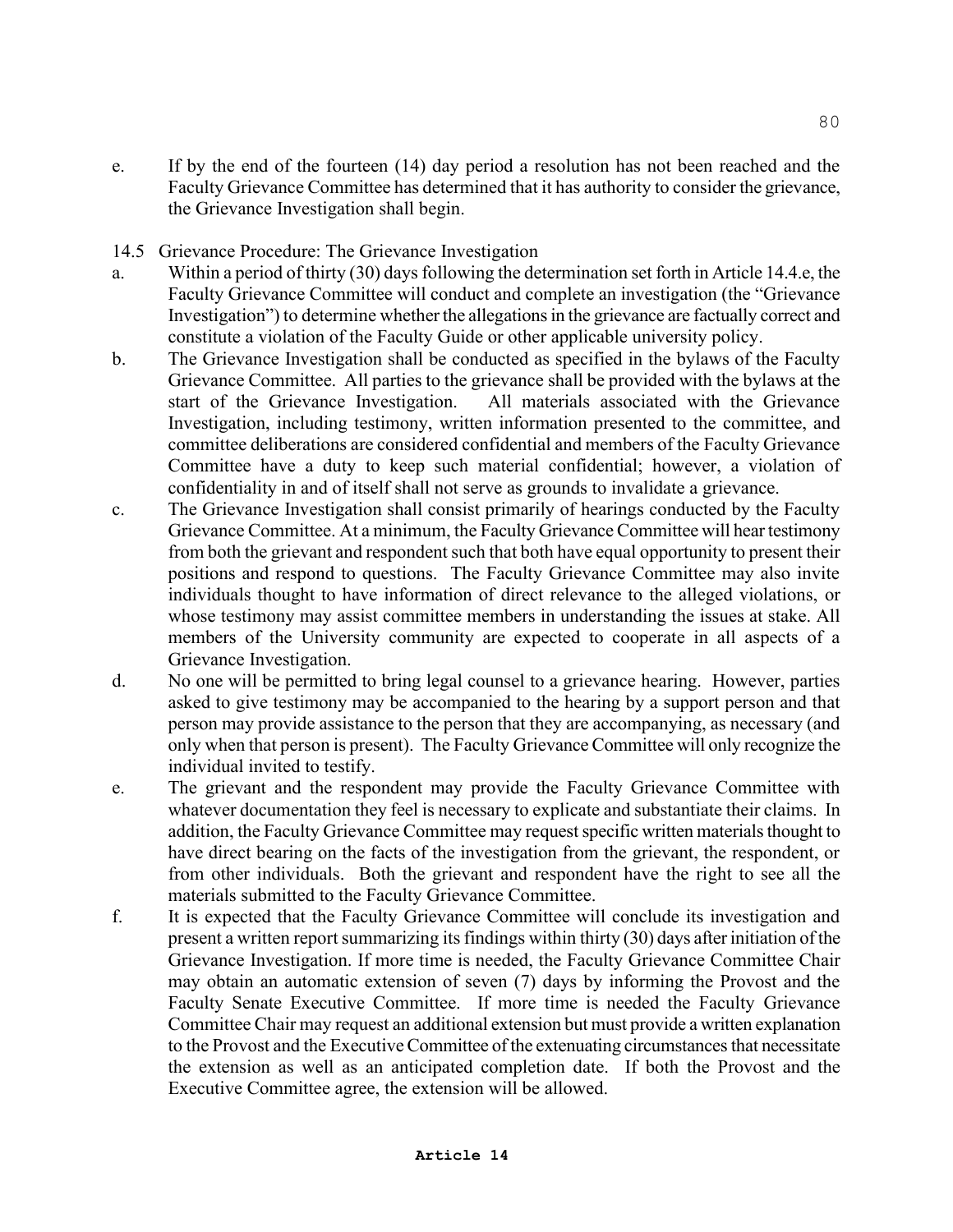#### 14.6 The Grievance Report

- a. Upon conclusion of the Grievance Investigation, the Faculty Grievance Committee shall produce a written report stating its findings, in accordance with the timeframe in Article 14.5(f). The report shall include a summary of the grievance, which shall include an explanation of the Faculty Grievance Committee's jurisdiction over the grievance, a reference to the specific violation of the Faculty Guide or other University policy, an indication that the Informal Grievance Process was completed, an account of the Grievance Investigation, a clear statement as to whether a violation was identified, and, if so, recommended measures of redress. Within ten (10) days of receiving the Committee's report, both the grievant and the respondent have the right to add a short statement explaining their disagreement with any factual errors or discrepancies in the Faculty Grievance Committee's report.
- b. The Grievance Report must be approved by a majority of the members of the Faculty Grievance Committee in accordance with the procedures stipulated in the Faculty Grievance Committee's bylaws.
- c. Upon approval, the Grievance Report shall immediately be sent to the grievant, the respondent, the respondent's immediate supervisor, the Provost (unless the grievance is against the President), and the Chair of the Faculty Senate. A copy of the report shall be preserved in the Faculty Senate's electronic repository where it may be accessed by the Senate Executive Committee and the Chair of the Faculty Grievance Committee.
- d. Within fourteen (14) days of receiving the Grievance Report, the respondent's supervisor (or, if the respondent is the President, the President) must present a response indicating acceptance or rejection of the findings of the Report and specifying the actions to be taken (if any) in response to the grievance, to the extent appropriate and consistent with privacy rights. The response must be provided to the grievant, the respondent, the Provost (unless the respondent is the President), and the Chair of the Faculty Grievance Committee. The supervisor of the respondent (or, if the respondent is the President, the President) is not obliged to follow the Faculty Grievance Committee's recommendations, but if a different course is taken an explanation should be provided in writing to the grievant, the respondent, the Provost (unless the respondent is the President), and to the Chair of the Faculty Grievance Committee.

### 14.7 The Appeal Process

a. A grievant who is dissatisfied by the response of a supervisor to a Grievance Report may appeal the decision up the administrative hierarchy: from Department Chair to the Dean, to the Provost, and then to the President. The appeal must be filed at each level within fifteen (15) days of the receipt of the decision at the previous level. At each stage the grievant shall submit a short statement explaining the basis(es) of the appeal along with the decision being appealed, the Grievance Report, and the initial grievance form. The individual receiving the appeal shall provide a written response stating clearly whether the decision is upheld or struck down within twenty-one (21) days after receiving the appeal. Any decision issued by the President shall be considered final and may not be appealed. If the grievance is against the President, there is no appeal.